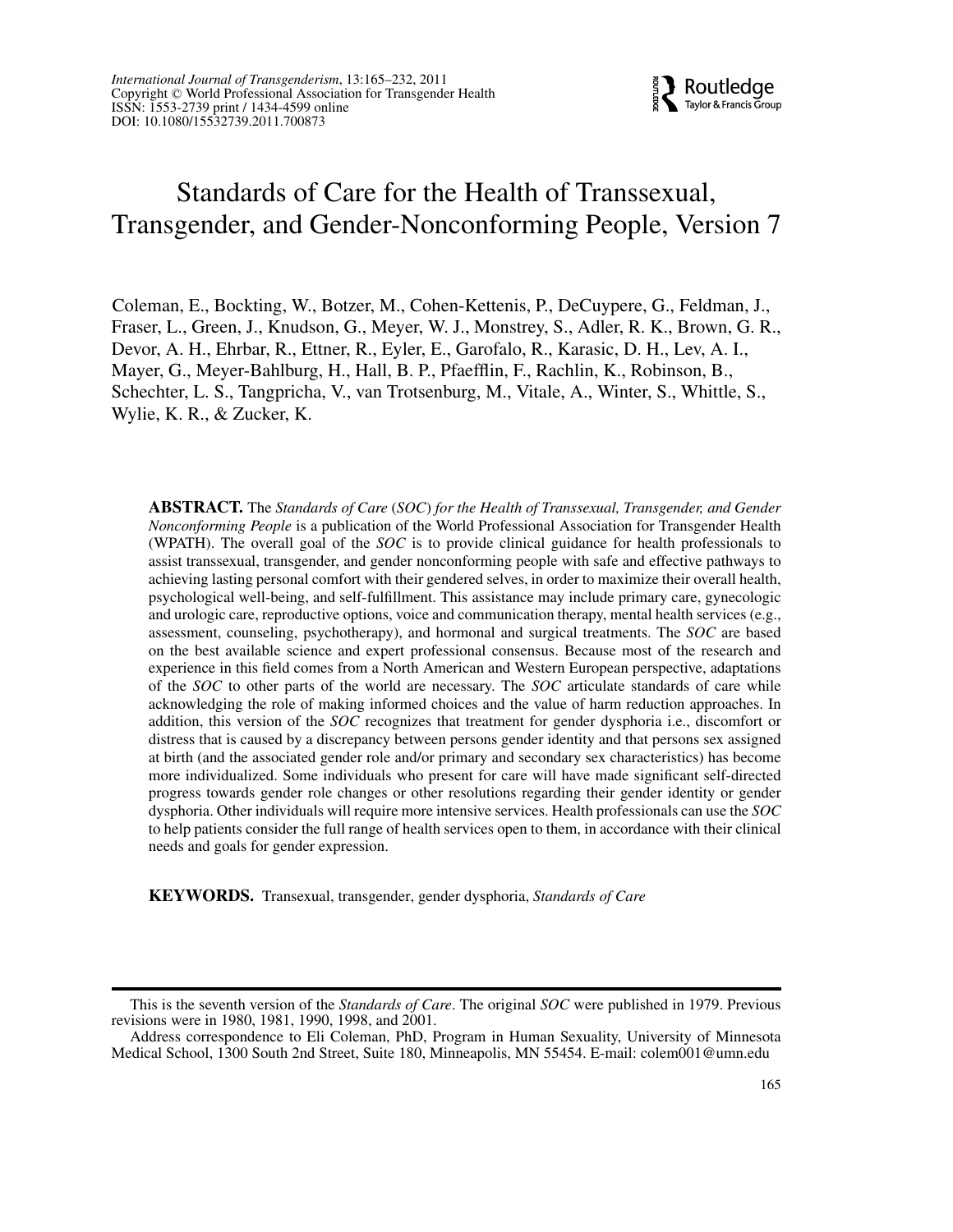### *I. PURPOSE AND USE OF THE* **STANDARDS OF CARE**

The World Professional Association for Transgender Health  $(WPATH)^1$  is an international, multidisciplinary, professional association whose mission is to promote evidencebased care, education, research, advocacy, public policy, and respect in transsexual and transgender health. The vision of WPATH is a world wherein transsexual, transgender, and gendernonconforming people benefit from access to evidence-based health care, social services, justice, and equality.

One of the main functions of WPATH is to promote the highest standards of health care for individuals through the articulation of *Standards of Care (SOC) for the Health of Transsexual, Transgender, and Gender-Nonconforming People*. The *SOC* are based on the best available science and expert professional consensus.<sup>2</sup> Most of the research and experience in this field comes from a North American and Western European perspective; thus, adaptations of the *SOC* to other parts of the world are necessary. Suggestions for ways of thinking about cultural relativity and cultural competence are included in this version of the *SOC*.

The overall goal of the *SOC* is to provide clinical guidance for health professionals to assist transsexual, transgender, and gendernonconforming people with safe and effective pathways to achieving lasting personal comfort with their gendered selves, in order to maximize their overall health, psychological well-being, and self-fulfillment. This assistance may include primary care, gynecologic and urologic care, reproductive options, voice and communication therapy, mental health services (e.g., assessment, counseling, psychotherapy), and hormonal and surgical treatments. While this is primarily a document for health professionals, the *SOC* may also be used by individuals, their families, and social institutions to understand how they can assist with promoting optimal health for members of this diverse population.

WPATH recognizes that health is dependent upon not only good clinical care but also social and political climates that provide and ensure social tolerance, equality, and the full rights of citizenship. Health is promoted through public policies and legal reforms that promote tolerance and equity for gender and sexual diversity and that eliminate prejudice, discrimination, and stigma. WPATH is committed to advocacy for these changes in public policies and legal reforms.

# *The* **Standards of Care** *Are Flexible Clinical Guidelines*

The *SOC* are intended to be flexible in order to meet the diverse health care needs of transsexual, transgender, and gender-nonconforming people. While flexible, they offer standards for promoting optimal health care and guiding the treatment of people experiencing gender dysphoria—broadly defined as discomfort or distress that is caused by a discrepancy between a person's gender identity and that person's sex assigned at birth (and the associated gender role and/or primary and secondary sex characteristics) (Fisk, 1974; Knudson, De Cuypere, & Bockting, 2010b).

As in all previous versions of the *SOC*, the criteria put forth in this document for hormone therapy and surgical treatments for gender dysphoria are clinical guidelines; individual health professionals and programs may modify them. Clinical departures from the *SOC* may come about because of a patient's unique anatomic, social, or psychological situation; an experienced health professional's evolving method of handling a common situation; a research protocol; lack of resources in various parts of the world; or the need for specific harm-reduction strategies. These departures should be recognized as such, explained to the patient, and documented through informed consent for quality patient care and legal protection. This documentation is also

<sup>1</sup>Formerly the Harry Benjamin International Gender Dysphoria Association.

<sup>2</sup>*The Standards of Care (SOC), Version 7*, represents a significant departure from previous versions. Changes in this version are based upon significant cultural shifts, advances in clinical knowledge, and appreciation of the many health care issues that can arise for transsexual, transgender, and gendernonconforming people beyond hormone therapy and surgery (Coleman, 2009a, 2009b, 2009c, 2009d).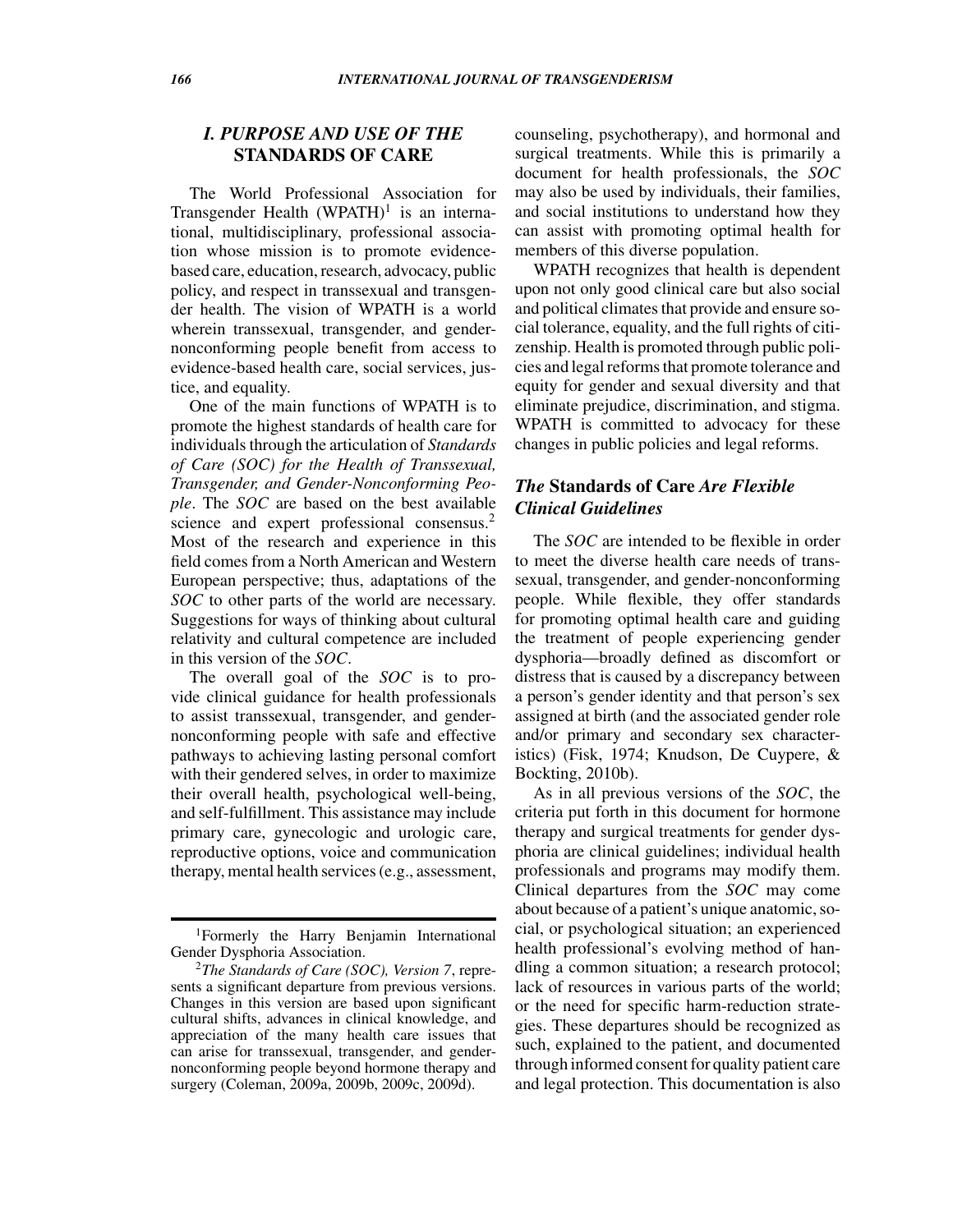valuable for the accumulation of new data, which can be retrospectively examined to allow for health care—and the *SOC*—to evolve.

The *SOC* articulate standards of care but also acknowledge the role of making informed choices and the value of harm-reduction approaches. In addition, this version of the *SOC* recognizes and validates various expressions of gender that may not necessitate psychological, hormonal, or surgical treatments. Some patients who present for care will have made significant self-directed progress towards gender role changes, transition, or other resolutions regarding their gender identity or gender dysphoria. Other patients will require more intensive services. Health professionals can use the *SOC* to help patients consider the full range of health services open to them, in accordance with their clinical needs and goals for gender expression.

# *II. GLOBAL APPLICABILITY OF THE* **STANDARDS OF CARE**

While the *SOC* are intended for worldwide use, WPATH acknowledges that much of the recorded clinical experience and knowledge in this area of health care is derived from North American and Western European sources. From place to place, both across and within nations, there are differences in all of the following: social attitudes towards transsexual, transgender, and gender-nonconforming people; constructions of gender roles and identities; language used to describe different gender identities; epidemiology of gender dysphoria; access to and cost of treatment; therapies offered; number and type of professionals who provide care; and legal and policy issues related to this area of health care (Winter, 2009).

It is impossible for the *SOC* to reflect all of these differences. In applying these standards to other cultural contexts, health professionals must be sensitive to these differences and adapt the *SOC* according to local realities. For example, in a number of cultures, gendernonconforming people are found in such numbers and living in such ways as to make them highly socially visible (Peletz, 2006). In settings such as these, it is common for people to

initiate a change in their gender expression and physical characteristics while in their teens or even earlier. Many grow up and live in a social, cultural, and even linguistic context quite unlike that of Western cultures. Yet almost all experience prejudice (Peletz, 2006; Winter, 2009). In many cultures, social stigma towards gender nonconformity is widespread and gender roles are highly prescriptive (Winter et al., 2009). Gender-nonconforming people in these settings are forced to be hidden and, therefore, may lack opportunities for adequate health care (Winter, 2009).

The *SOC* are not intended to limit efforts to provide the best available care to all individuals. Health professionals throughout the world—even in areas with limited resources and training opportunities—can apply the many core principles that undergird the *SOC*. These principles include the following: Exhibit respect for patients with nonconforming gender identities (do not pathologize differences in gender identity or expression); provide care (or refer to knowledgeable colleagues) that affirms patients' gender identities and reduces the distress of gender dysphoria, when present; become knowledgeable about the health care needs of transsexual, transgender, and gendernonconforming people, including the benefits and risks of treatment options for gender dysphoria; match the treatment approach to the specific needs of patients, particularly their goals for gender expression and need for relief from gender dysphoria; facilitate access to appropriate care; seek patients' informed consent before providing treatment; offer continuity of care; and be prepared to support and advocate for patients within their families and communities (schools, workplaces, and other settings).

Terminology is culturally and time-dependent and is rapidly evolving. It is important to use respectful language in different places and times, and among different people. As the *SOC* are translated into other languages, great care must be taken to ensure that the meanings of terms are accurately translated. Terminology in English may not be easily translated into other languages, and vice versa. Some languages do not have equivalent words to describe the various terms within this document; hence, translators should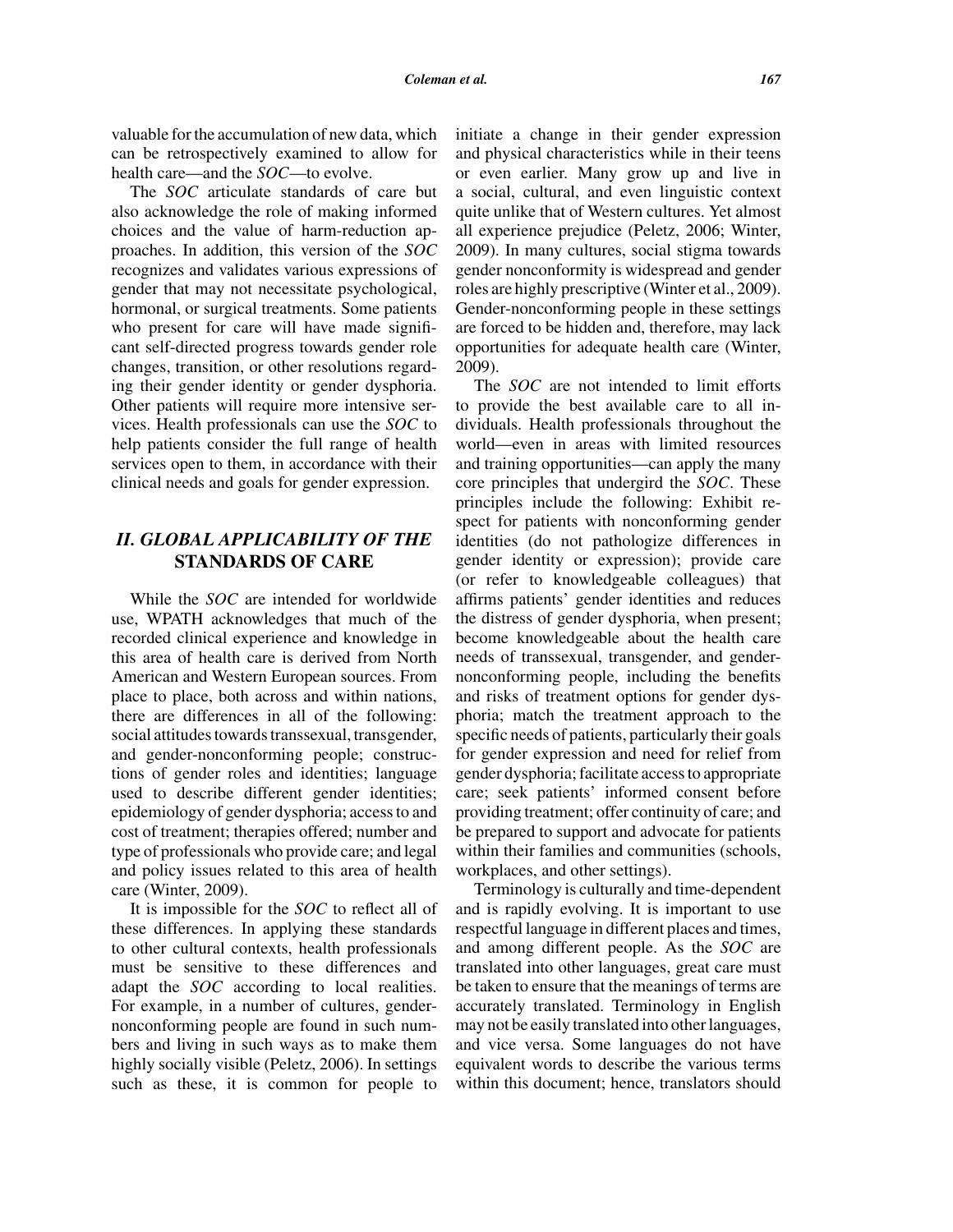be cognizant of the underlying goals of treatment and articulate culturally applicable guidance for reaching those goals.

# *III. THE DIFFERENCE BETWEEN GENDER NONCONFORMITY AND GENDER DYSPHORIA*

# *Being Transsexual, Transgender, or Gender Nonconforming Is a Matter of Diversity, Not Pathology*

WPATH released a statement in May 2010 urging the de-psychopathologization of gender nonconformity worldwide (WPATH Board of Directors, 2010). This statement noted that "the expression of gender characteristics, including identities, that are not stereotypically associated with one's assigned sex at birth is a common and culturally diverse human phenomenon [that] should not be judged as inherently pathological or negative."

Unfortunately, there is a stigma attached to gender nonconformity in many societies around the world. Such stigma can lead to prejudice and discrimination, resulting in "minority stress" (I. H. Meyer, 2003). Minority stress is unique (additive to general stressors experienced by all people), socially based, and chronic, and may make transsexual, transgender, and gendernonconforming individuals more vulnerable to developing mental health problems such as anxiety and depression (Institute of Medicine, 2011). In addition to prejudice and discrimination in society at large, stigma can contribute to abuse and neglect in one's relationships with peers and family members, which in turn can lead to psychological distress. However, these symptoms are socially induced and are not inherent to being transsexual, transgender, or gender-nonconforming.

# *Gender Nonconformity Is Not the Same as Gender Dysphoria*

*Gender nonconformity* refers to the extent to which a person's gender identity, role, or expression differs from the cultural norms prescribed for people of a particular sex (Institute of Medicine, 2011). *Gender dysphoria* refers to discomfort or distress that is caused by a discrepancy between a person's gender identity and that person's sex assigned at birth (and the associated gender role and/or primary and secondary sex characteristics) (Fisk, 1974; Knudson, De Cuypere, & Bockting, 2010b). Only *some* gender-nonconforming people experience gender dysphoria at *some* point in their lives.

Treatment is available to assist people with such distress to explore their gender identity and find a gender role that is comfortable for them (Bockting & Goldberg, 2006). Treatment is individualized: What helps one person alleviate gender dysphoria might be very different from what helps another person. This process may or may not involve a change in gender expression or body modifications. Medical treatment options include, for example, feminization or masculinization of the body through hormone therapy and/or surgery, which are effective in alleviating gender dysphoria and are medically necessary for many people. Gender identities and expressions are diverse, and hormones and surgery are just two of many options available to assist people with achieving comfort with self and identity.

Gender dysphoria can in large part be alleviated through treatment (Murad et al., 2010). Hence, while transsexual, transgender, and gender-nonconforming people may experience gender dysphoria at some points in their lives, many individuals who receive treatment will find a gender role and expression that is comfortable for them, even if these differ from those associated with their sex assigned at birth, or from prevailing gender norms and expectations.

#### *Diagnoses Related to Gender Dysphoria*

Some people experience gender dysphoria at such a level that the distress meets criteria for a formal diagnosis that might be classified as a mental disorder. Such a diagnosis is not a license for stigmatization or for the deprivation of civil and human rights. Existing classification systems such as the *Diagnostic Statistical Manual of Mental Disorders (DSM)* (American Psychiatric Association, 2000) and the *International Classification of Diseases*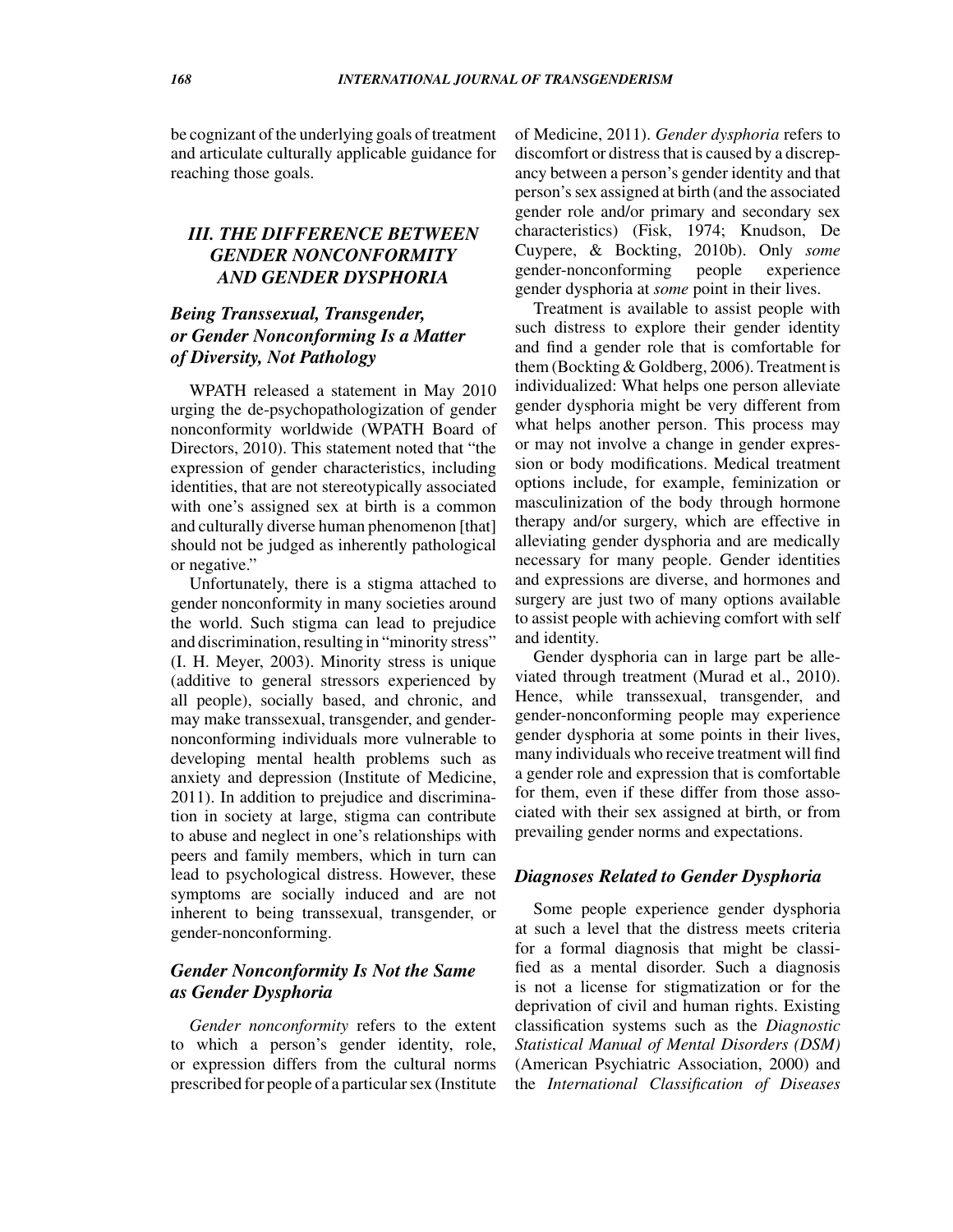(*ICD*) (World Health Organization, 2007) define hundreds of mental disorders that vary in onset, duration, pathogenesis, functional disability, and treatability. All of these systems attempt to classify clusters of symptoms and conditions, not the individuals themselves. A disorder is a description of something with which a person might struggle, not a description of the person or the person's identity.

Thus, transsexual, transgender, and gendernonconforming individuals are not inherently disordered. Rather, the distress of gender dysphoria, when present, is the concern that might be diagnosable and for which various treatment options are available. The existence of a diagnosis for such dysphoria often facilitates access to health care and can guide further research into effective treatments.

Research is leading to new diagnostic nomenclatures, and terms are changing in both the *DSM* (Cohen-Kettenis & Pfafflin, 2010; Knudson, De ¨ Cuypere, & Bockting, 2010b; Meyer-Bahlburg, 2010; Zucker, 2010) and the *ICD*. For this reason, familiar terms are employed in the *SOC* and definitions are provided for terms that may be emerging. Health professionals should refer to the most current diagnostic criteria and appropriate codes to apply in their practice areas.

### *IV. EPIDEMIOLOGIC CONSIDERATIONS*

Formal epidemiologic studies on the incidence<sup>3</sup> and prevalence<sup>4</sup> of transsexualism specifically or transgender and gendernonconforming identities in general have not been conducted, and efforts to achieve realistic estimates are fraught with enormous difficulties (Institute of Medicine, 2011; Zucker & Lawrence, 2009). Even if epidemiologic studies established that a similar proportion of transsexual, transgender, or gender-nonconforming people existed all over the world, it is likely

that cultural differences from one country to another would alter both the behavioral expressions of different gender identities and the extent to which gender dysphoria—distinct from one's gender identity—is actually occurring in a population. While in most countries, crossing normative gender boundaries generates moral censure rather than compassion, there are examples in certain cultures of gender-nonconforming behaviors (e.g., in spiritual leaders) that are less stigmatized and even revered (Besnier, 1994; Bolin, 1988; Chiñas, 1995; Coleman, Colgan, & Gooren, 1992; Costa & Matzner, 2007; Jackson & Sullivan, 1999; Nanda, 1998; Taywaditep, Coleman, & Dumronggittigule, 1997).

For various reasons, researchers who have studied incidence and prevalence have tended to focus on the most easily counted subgroup of gender-nonconforming individuals: transsexual individuals who experience gender dysphoria and who present for gender-transition-related care at specialist gender clinics (Zucker & Lawrence, 2009). Most studies have been conducted in European countries such as Sweden (Wålinder, 1968, 1971), the United Kingdom (Hoenig & Kenna, 1974), the Netherlands (Bakker, Van Kesteren, Gooren, & Bezemer, 1993; Eklund, Gooren, & Bezemer, 1988; van Kesteren, Gooren, & Megens, 1996), Germany (Weitze & Osburg, 1996), and Belgium (De Cuypere et al., 2007). One was conducted in Singapore (Tsoi, 1988).

De Cuypere and colleagues (2007) reviewed such studies, as well as conducted their own. Together, those studies span 39 years. Leaving aside two outlier findings from Pauly in 1965 and Tsoi in 1988, ten studies involving eight countries remain. The prevalence figures reported in these ten studies range from 1:11,900 to 1:45,000 for male-to-female individuals (MtF) and 1:30,400 to 1:200,000 for female-to-male (FtM) individuals. Some scholars have suggested that the prevalence is much higher, depending on the methodology used in the research (e.g., Olyslager & Conway, 2007).

Direct comparisons across studies are impossible, as each differed in their data collection methods and in their criteria for documenting a person as transsexual (e.g., whether or not a person had undergone genital reconstruction,

<sup>3</sup>*Incidence*—the number of new cases arising in a given period (e.g., a year).

<sup>4</sup>*Prevalence*—the number of individuals having a 4035 condition, divided by the number of people in the general population.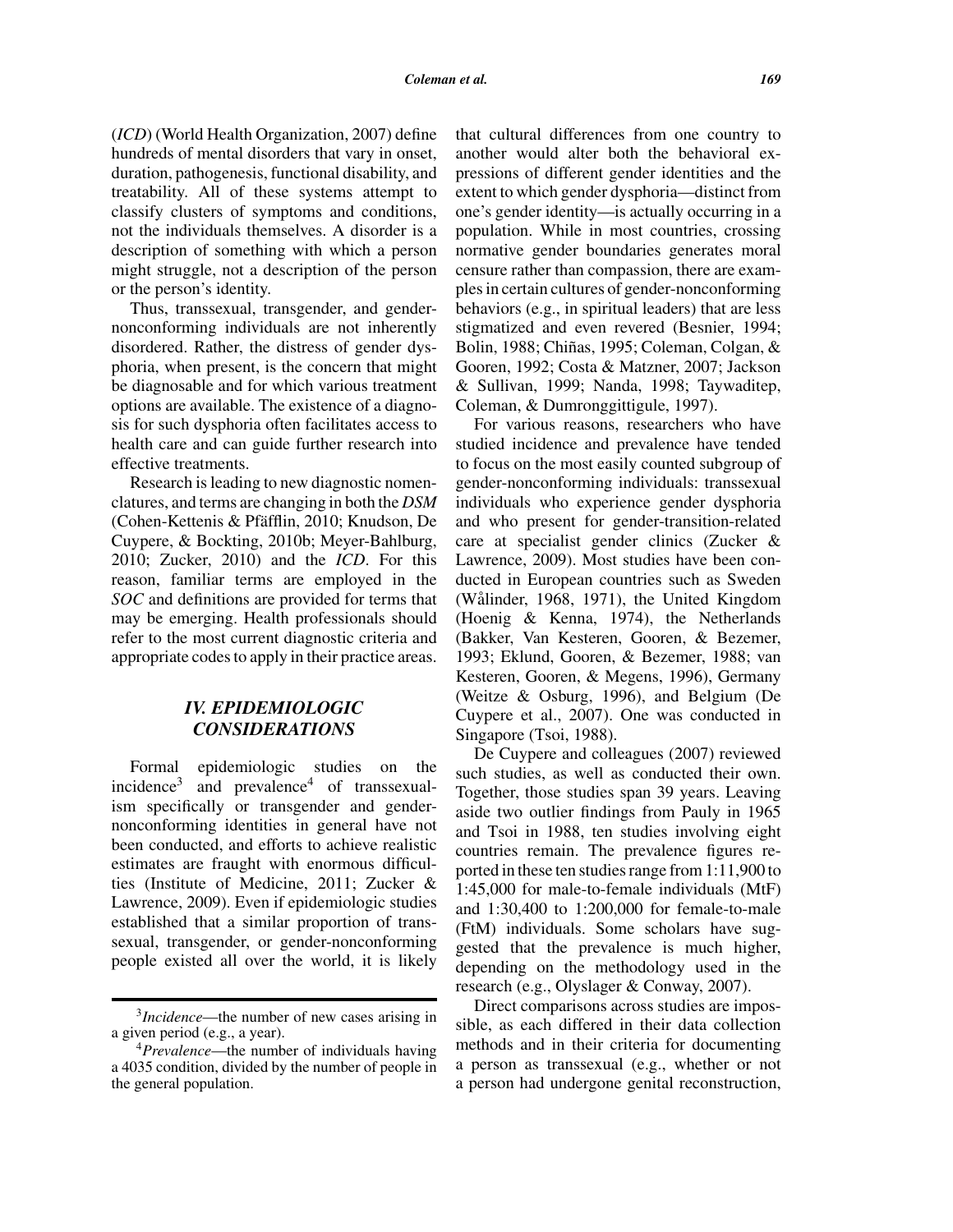versus had initiated hormone therapy, versus had come to the clinic seeking medically supervised transition services). The trend appears to be towards higher prevalence rates in the more recent studies, possibly indicating increasing numbers of people seeking clinical care. Support for this interpretation comes from research by Reed and colleagues (2009), who reported a doubling of the numbers of people accessing care at gender clinics in the United Kingdom every five or six years. Similarly, Zucker and colleagues (2008) reported a four- to five-fold increase in child and adolescent referrals to their Toronto, Canada, clinic over a 30-year period.

The numbers yielded by studies such as these can be considered minimum estimates at best. The published figures are mostly derived from clinics where patients met criteria for severe gender dysphoria and had access to health care at those clinics. These estimates do not take into account that treatments offered in a particular clinic setting might not be perceived as affordable, useful, or acceptable by all self-identified gender dysphoric individuals in a given area. By counting only those people who present at clinics for a specific type of treatment, an unspecified number of gender dysphoric individuals are overlooked.

Other clinical observations (not yet firmly supported by systematic study) support the likelihood of a higher prevalence of gender dysphoria: (i) Previously unrecognized gender dysphoria is occasionally diagnosed when patients are seen with anxiety, depression, conduct disorder, substance abuse, dissociative identity disorders, borderline personality disorder, sexual disorders, and disorders of sex development (Cole, O'Boyle, Emory, & Meyer, 1997). (ii) Some cross-dressers, drag queens/kings or female/male impersonators, and gay and lesbian individuals may be experiencing gender dysphoria (Bullough & Bullough, 1993). (iii) The intensity of some people's gender dysphoria fluctuates below and above a clinical threshold (Docter, 1988). (iv) Gender nonconformity among FtM individuals tends to be relatively invisible in many cultures, particularly to Western health professionals and researchers who have conducted most of the studies on which the current estimates of prevalence and incidence are based (Winter, 2009).

Overall, the existing data should be considered a starting point, and health care would benefit from more rigorous epidemiologic study in different locations worldwide.

# *V. OVERVIEW OF THERAPEUTIC APPROACHES FOR GENDER DYSPHORIA*

### *Advancements in the Knowledge and Treatment of Gender Dysphoria*

In the second half of the 20th century, awareness of the phenomenon of gender dysphoria increased when health professionals began to provide assistance to alleviate gender dysphoria by supporting changes in primary and secondary sex characteristics through hormone therapy and surgery, along with a change in gender role. Although Harry Benjamin already acknowledged a spectrum of gender nonconformity (Benjamin, 1966), the initial clinical approach largely focused on identifying who was an appropriate candidate for sex reassignment to facilitate a physical change from male to female or female to male as completely as possible (e.g., Green & Fleming, 1990; Hastings, 1974). This approach was extensively evaluated and proved to be highly effective. Satisfaction rates across studies ranged from 87% of MtF patients to 97% of FtM patients (Green & Fleming, 1990), and regrets were extremely rare (1%–1.5% of MtF patients and  $\langle 1\% \rangle$  of FtM patients; Pfäfflin, 1993). Indeed, hormone therapy and surgery have been found to be medically necessary to alleviate gender dysphoria in many people (American Medical Association, 2008; Anton, 2009; World Professional Association for Transgender Health, 2008).

As the field matured, health professionals recognized that while many individuals need both hormone therapy and surgery to alleviate their gender dysphoria, others need only one of these treatment options and some need neither (Bockting & Goldberg, 2006; Bockting, 2008; Lev, 2004). Often with the help of psychotherapy, some individuals integrate their transor cross-gender feelings into the gender role they were assigned at birth and do not feel the need to feminize or masculinize their body. For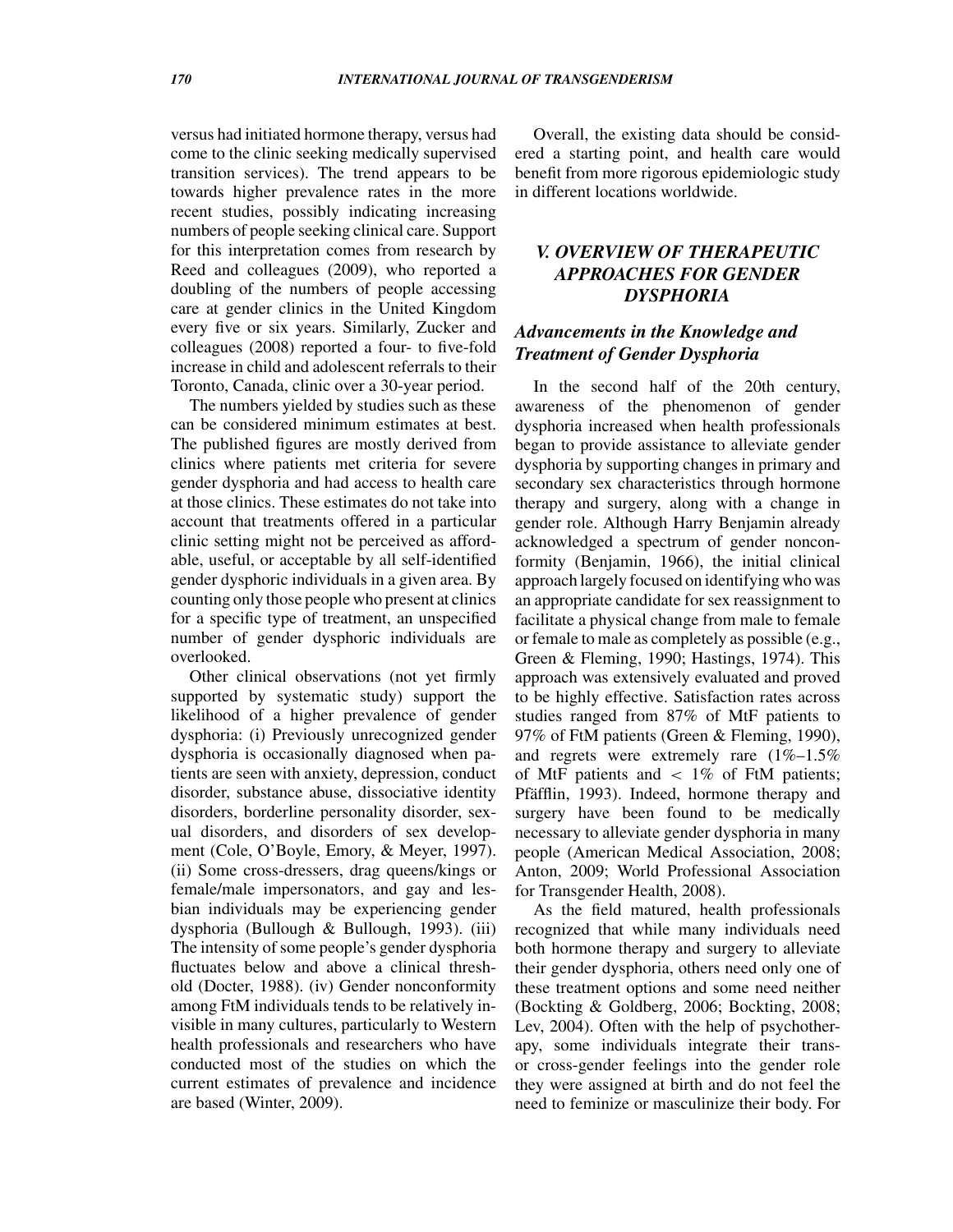others, changes in gender role and expression are sufficient to alleviate gender dysphoria. Some patients may need hormones, a possible change in gender role, but not surgery; others may need a change in gender role along with surgery but not hormones. In other words, treatment for gender dysphoria has become more individualized.

As a generation of transsexual, transgender, and gender-nonconforming individuals has come of age—many of whom have benefitted from different therapeutic approaches—they have become more visible as a community and demonstrated considerable diversity in their gender identities, roles, and expressions. Some individuals describe themselves not as gendernonconforming but as unambiguously crosssexed (i.e., as a member of the other sex; Bockting, 2008). Other individuals affirm their unique gender identity and no longer consider themselves to be either male or female (Bornstein, 1994; Kimberly, 1997; Stone, 1991; Warren, 1993). Instead, they may describe their gender identity in specific terms such as transgender, bigender, or genderqueer, affirming their unique experiences that may transcend a male/female binary understanding of gender (Bockting, 2008; Ekins & King, 2006; Nestle, Wilchins, & Howell, 2002). They may not experience their process of identity affirmation as a "transition," because they never fully embraced the gender role they were assigned at birth or because they actualize their gender identity, role, and expression in a way that does not involve a change from one gender role to another. For example, some youth identifying as genderqueer have always experienced their gender identity and role as such (genderqueer). Greater public visibility and awareness of gender diversity (Feinberg, 1996) have further expanded options for people with gender dysphoria to actualize an identity and find a gender role and expression that are comfortable for them.

Health professionals can assist gender dysphoric individuals with affirming their gender identity, exploring different options for expression of that identity, and making decisions about medical treatment options for alleviating gender dysphoria.

# *Options for Psychological and Medical Treatment of Gender Dysphoria*

For individuals seeking care for gender dysphoria, a variety of therapeutic options can be considered. The number and type of interventions applied and the order in which these take place may differ from person to person (e.g., Bockting, Knudson, & Goldberg, 2006; Bolin, 1994; Rachlin, 1999; Rachlin, Green, & Lombardi, 2008; Rachlin, Hansbury, & Pardo, 2010). Treatment options include the following:

- Changes in gender expression and role (which may involve living part time or full time in another gender role, consistent with one's gender identity);
- Hormone therapy to feminize or masculinize the body;
- Surgery to change primary and/or secondary sex characteristics (e.g., breasts/ chest, external and/or internal genitalia, facial features, body contouring);
- Psychotherapy (individual, couple, family, or group) for purposes such as exploring gender identity, role, and expression; addressing the negative impact of gender dysphoria and stigma on mental health; alleviating internalized transphobia; enhancing social and peer support; improving body image; or promoting resilience.

### *Options for Social Support and Changes in Gender Expression*

In addition (or as an alternative) to the psychological- and medical-treatment options described above, other options can be considered to help alleviate gender dysphoria, for example:

- In person and online peer support resources, groups, or community organizations that provide avenues for social support and advocacy;
- In person and online support resources for families and friends;
- Voice and communication therapy to help individuals develop verbal and nonverbal communication skills that facilitate comfort with their gender identity;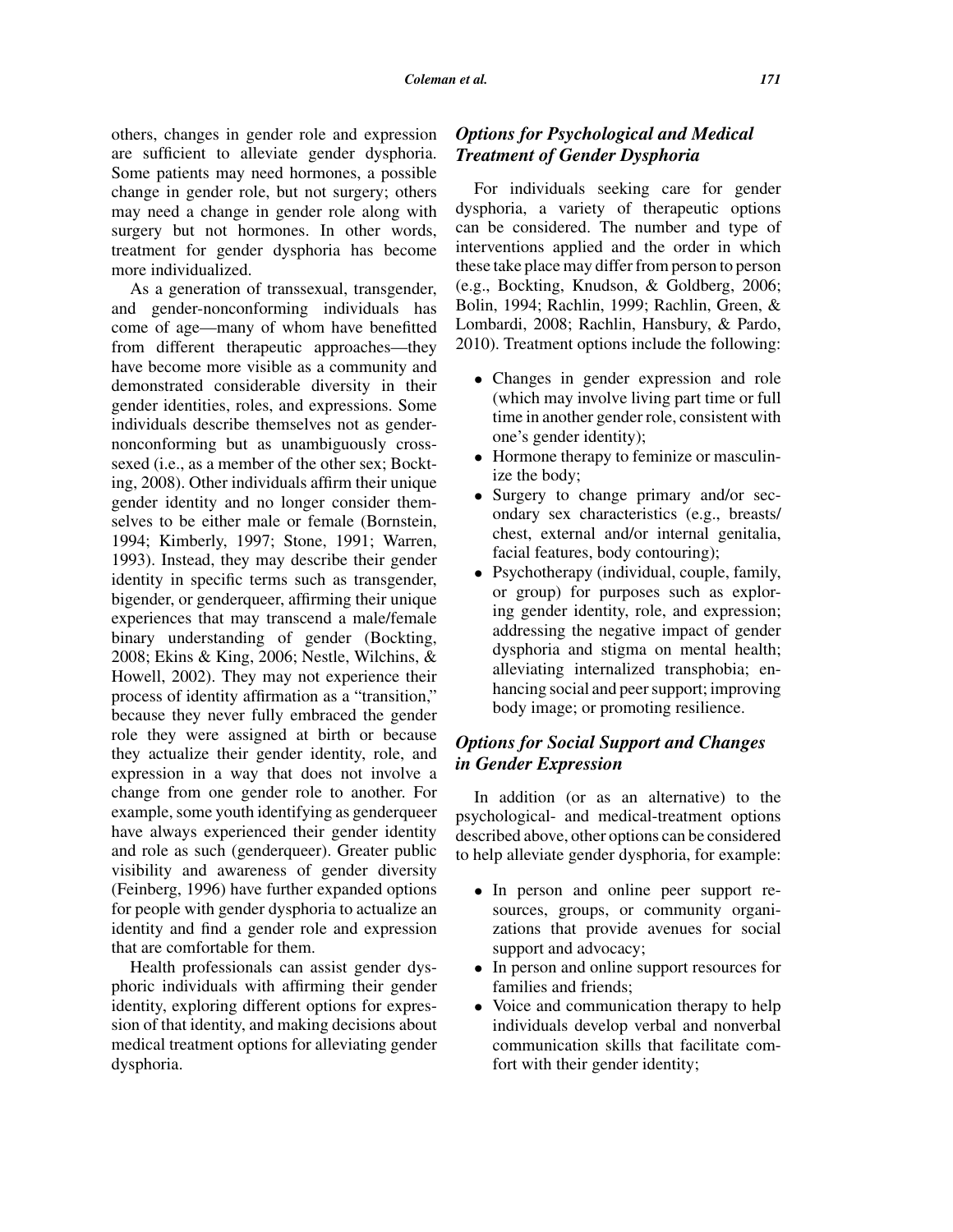- Hair removal through electrolysis, laser treatment, or waxing;
- Breast binding or padding, genital tucking or penile prostheses, padding of hips or buttocks;
- Changes in name and gender marker on identity documents.

# *VI. ASSESSMENT AND TREATMENT OF CHILDREN AND ADOLESCENTS WITH GENDER DYSPHORIA*

There are a number of differences in the phenomenology, developmental course, and treatment approaches for gender dysphoria in children, adolescents, and adults. In children and adolescents, a rapid and dramatic developmental process (physical, psychological, and sexual) is involved and there is greater fluidity and variability in outcomes, particularly in prepubertal children. Accordingly, this section of the *SOC* offers specific clinical guidelines for the assessment and treatment of gender dysphoric children and adolescents.

### *Differences Between Children and Adolescents with Gender Dysphoria*

An important difference between gender dysphoric children and adolescents is in the proportion for whom dysphoria persists into adulthood. Gender dysphoria during childhood does not inevitably continue into adulthood.<sup>5</sup> Rather, in follow-up studies of prepubertal children (mainly boys) who were referred to clinics for assessment of gender dysphoria, the dysphoria persisted into adulthood for only 6%–23% of children (Cohen-Kettenis, 2001; Zucker & Bradley, 1995). Boys in these studies were more likely to identify as gay in adulthood than as transgender (Green, 1987; Money & Russo, 1979; Zucker & Bradley, 1995; Zuger, 1984). Newer studies, also including girls, showed a 12%–27% persistence rate of gender dysphoria into adulthood (Drummond, Bradley, Peterson-Badali, & Zucker, 2008; Wallien & Cohen-Kettenis, 2008).

In contrast, the persistence of gender dysphoria into adulthood appears to be much higher for adolescents. No formal prospective studies exist. However, in a follow-up study of 70 adolescents who were diagnosed with gender dysphoria and given puberty-suppressing hormones, all continued with actual sex reassignment, beginning with feminizing/masculinizing hormone therapy (de Vries, Steensma, Doreleijers, & Cohen-Kettenis, 2010).

Another difference between gender dysphoric children and adolescents is in the sex ratios for each age group. In clinically referred, gender dysphoric children under age 12, the male/female ratio ranges from 6:1 to 3:1 (Zucker, 2004). In clinically referred, gender dysphoric adolescents older than age 12, the male/female ratio is close to 1:1 (Cohen-Kettenis & Pfäfflin, 2003).

As discussed in section IV and by Zucker and Lawrence (2009), formal epidemiologic studies on gender dysphoria—in children, adolescents, and adults—are lacking. Additional research is needed to refine estimates of its prevalence and persistence in different populations worldwide.

#### *Phenomenology in Children*

Children as young as age two may show features that could indicate gender dysphoria. They may express a wish to be of the other sex and be unhappy about their physical sex characteristics and functions. In addition, they may prefer clothes, toys, and games that are commonly associated with the other sex and prefer playing with other-sex peers. There appears to be heterogeneity in these features: Some children demonstrate extremely gender-nonconforming behavior and wishes, accompanied by persistent and severe discomfort with their primary sex characteristics. In other children, these characteristics are less intense or only partially present (Cohen-Kettenis et al., 2006; Knudson, De Cuypere, & Bockting, 2010a).

<sup>5</sup>Gender-nonconforming behaviors in children may continue into adulthood, but such behaviors are not necessarily indicative of gender dysphoria and a need for treatment. As described in section III, gender dysphoria is not synonymous with diversity in gender expression.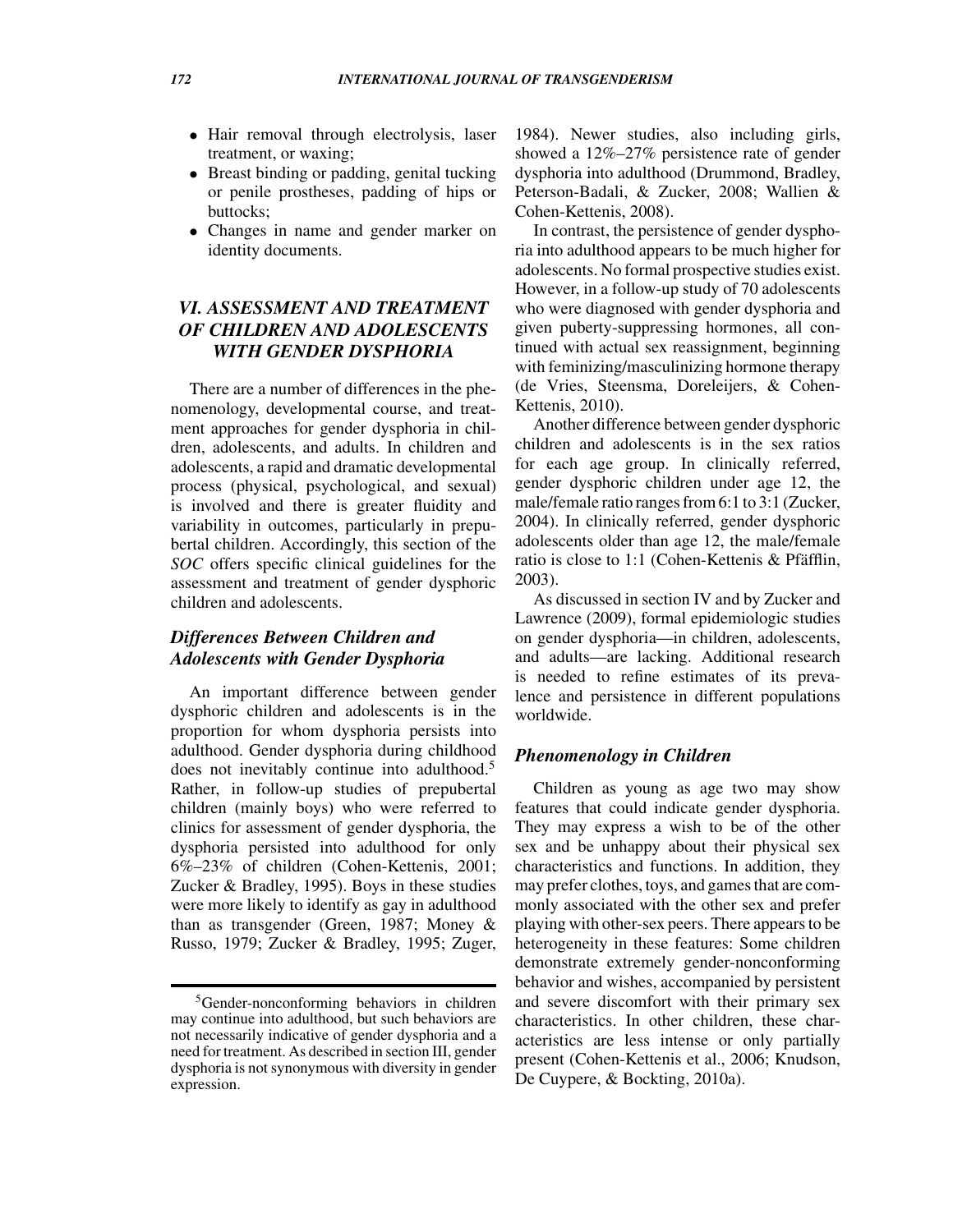It is relatively common for gender dysphoric children to have coexisting internalizing disorders such as anxiety and depression (Cohen-Kettenis, Owen, Kaijser, Bradley, & Zucker, 2003; Wallien, Swaab, & Cohen-Kettenis, 2007; Zucker, Owen, Bradley, & Ameeriar, 2002). The prevalence of autism spectrum disorders seems to be higher in clinically referred, gender dysphoric children than in the general population (de Vries, Noens, Cohen-Kettenis, van Berckelaer-Onnes, & Doreleijers, 2010).

#### *Phenomenology in Adolescents*

In most children, gender dysphoria will disappear before, or early in, puberty. However, in some children these feelings will intensify and body aversion will develop or increase as they become adolescents and their secondary sex characteristics develop (Cohen-Kettenis, 2001; Cohen-Kettenis & Pfäfflin, 2003; Drummond et al., 2008; Wallien & Cohen-Kettenis, 2008; Zucker & Bradley, 1995). Data from one study suggest that more extreme gender nonconformity in childhood is associated with persistence of gender dysphoria into late adolescence and early adulthood (Wallien & Cohen-Kettenis, 2008). Yet many adolescents and adults presenting with gender dysphoria do not report a history of childhood gender-nonconforming behaviors (Docter, 1988; Landén, Wålinder, & Lundström, 1998). Therefore, it may come as a surprise to others (parents, other family members, friends, and community members) when a youth's gender dysphoria first becomes evident in adolescence.

Adolescents who experience their primary and/or secondary sex characteristics and their sex assigned at birth as inconsistent with their gender identity may be intensely distressed about it. Many, but not all, gender dysphoric adolescents have a strong wish for hormones and surgery. Increasing numbers of adolescents have already started living in their desired gender role upon entering high school (Cohen-Kettenis & Pfafflin, 2003). ¨

Among adolescents who are referred to gender identity clinics, the number considered eligible for early medical treatment—starting with GnRH analogues to suppress puberty in the

first Tanner stages—differs among countries and centers. Not all clinics offer puberty suppression. If such treatment is offered, the pubertal stage at which adolescents are allowed to start varies from Tanner stage 2 to stage 4 (Delemarre-van de Waal & Cohen-Kettenis, 2006; Zucker et al., 2012). The percentages of treated adolescents are likely influenced by the organization of health care, insurance aspects, cultural differences, opinions of health professionals, and diagnostic procedures offered in different settings.

Inexperienced clinicians may mistake indications of gender dysphoria for delusions. Phenomenologically, there is a qualitative difference between the presentation of gender dysphoria and the presentation of delusions or other psychotic symptoms. The vast majority of children and adolescents with gender dysphoria are not suffering from underlying severe psychiatric illness such as psychotic disorders (Steensma, Biemond, de Boer, & Cohen-Kettenis, published online ahead of print January 7, 2011).

It is more common for adolescents with gender dysphoria to have coexisting internalizing disorders such as anxiety and depression, and/or externalizing disorders such as oppositional defiant disorder (de Vries et al., 2010). As in children, there seems to be a higher prevalence of autistic spectrum disorders in clinically referred, gender dysphoric adolescents than in the general adolescent population (de Vries et al., 2010).

# *Competency of Mental Health Professionals Working with Children or Adolescents with Gender Dysphoria*

The following are recommended minimum credentials for mental health professionals who assess, refer, and offer therapy to children and adolescents presenting with gender dysphoria:

- 1. Meet the competency requirements for mental health professionals working with adults, as outlined in section VII;
- 2. Trained in childhood and adolescent developmental psychopathology;
- 3. Competent in diagnosing and treating the ordinary problems of children and adolescents.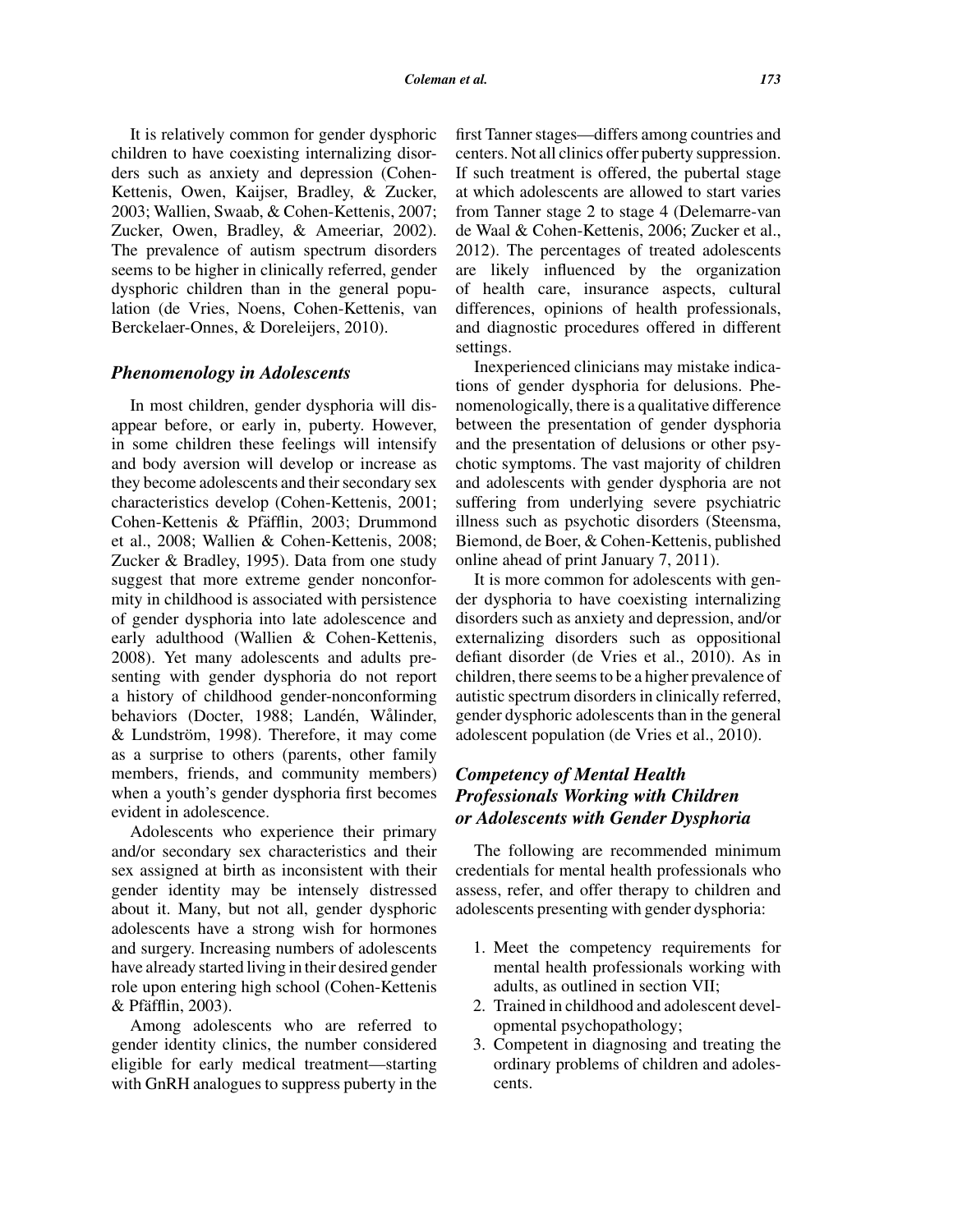### *Roles of Mental Health Professionals Working with Children and Adolescents with Gender Dysphoria*

The roles of mental health professionals working with gender dysphoric children and adolescents may include the following:

- 1. Directly assess gender dysphoria in children and adolescents (see general guidelines for assessment, below).
- 2. Provide family counseling and supportive psychotherapy to assist children and adolescents with exploring their gender identity, alleviating distress related to their gender dysphoria, and ameliorating any other psychosocial difficulties.
- 3. Assess and treat any coexisting mental health concerns of children or adolescents (or refer to another mental health professional for treatment). Such concerns should be addressed as part of the overall treatment plan.
- 4. Refer adolescents for additional physical interventions (such as puberty-suppressing hormones) to alleviate gender dysphoria. The referral should include documentation of an assessment of gender dysphoria and mental health, the adolescent's eligibility for physical interventions (outlined below), the mental health professional's relevant expertise, and any other information pertinent to the youth's health and referral for specific treatments.
- 5. Educate and advocate on behalf of gender dysphoric children, adolescents, and their families in their community (e.g., day care centers, schools, camps, other organizations). This is particularly important in light of evidence that children and adolescents who do not conform to socially prescribed gender norms may experience harassment in school (Grossman, D'Augelli, Howell, & Hubbard, 2006; Grossman, D'Augelli, & Salter, 2006; Sausa, 2005), putting them at risk for social isolation, depression, and other negative sequelae (Nuttbrock et al., 2010).
- 6. Provide children, youth, and their families with information and referral for peer

support, such as support groups for parents of gender-nonconforming and transgender children (Gold & MacNish, 2011; Pleak, 1999; Rosenberg, 2002).

Assessment and psychosocial interventions for children and adolescents are often provided within a multidisciplinary gender identity specialty service. If such a multidisciplinary service is not available, a mental health professional should provide consultation and liaison arrangements with a pediatric endocrinologist for the purpose of assessment, education, and involvement in any decisions about physical interventions.

# *Psychological Assessment of Children and Adolescents*

When assessing children and adolescents who present with gender dysphoria, mental health professionals should broadly conform to the following guidelines:

- 1. Mental health professionals should not dismiss or express a negative attitude towards nonconforming gender identities or indications of gender dysphoria. Rather, they should acknowledge the presenting concerns of children, adolescents, and their families; offer a thorough assessment for gender dysphoria and any coexisting mental health concerns; and educate clients and their families about therapeutic options, if needed. Acceptance, and alleviation of secrecy, can bring considerable relief to gender dysphoric children/adolescents and their families.
- 2. Assessment of gender dysphoria and mental health should explore the nature and characteristics of a child's or adolescent's gender identity. A psychodiagnostic and psychiatric assessment—covering the areas of emotional functioning, peer and other social relationships, and intellectual functioning/school achievement—should be performed. Assessment should include an evaluation of the strengths and weaknesses of family functioning. Emotional and behavioral problems are relatively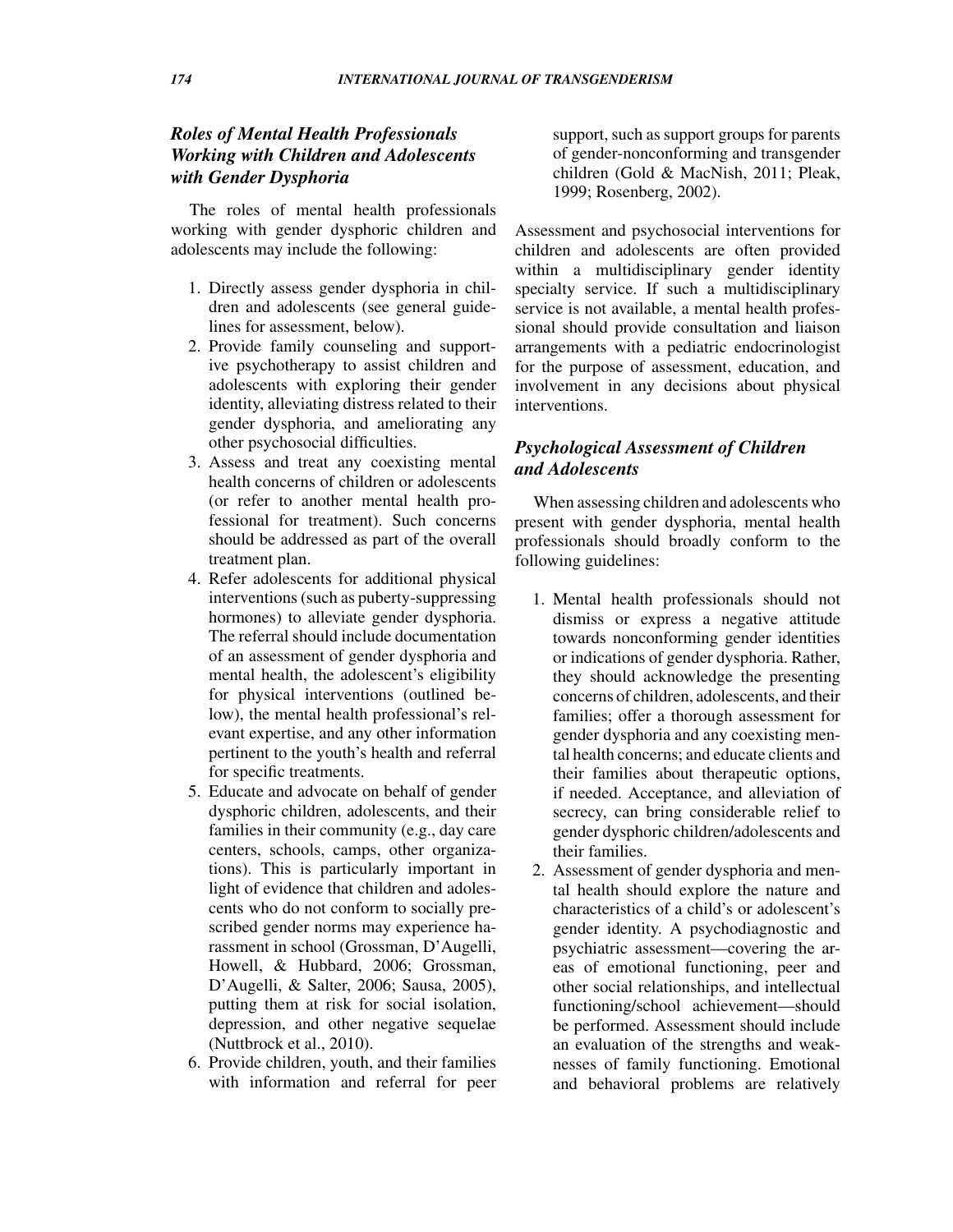common, and unresolved issues in a child's or youth's environment may be present (de Vries, Doreleijers, Steensma, & Cohen-Kettenis, 2011; Di Ceglie & Thümmel, 2006; Wallien et al., 2007).

3. For adolescents, the assessment phase should also be used to inform youth and their families about the possibilities and limitations of different treatments. This is necessary for informed consent and also important for assessment. The way that adolescents respond to information about the reality of sex reassignment can be diagnostically informative. Correct information may alter a youth's desire for certain treatment, if the desire was based on unrealistic expectations of its possibilities.

# *Psychological and Social Interventions for Children and Adolescents*

When supporting and treating children and adolescents with gender dysphoria, health professionals should broadly conform to the following guidelines:

- 1. Mental health professionals should help families to have an accepting and nurturing response to the concerns of their gender dysphoric child or adolescent. Families play an important role in the psychological health and well-being of youth (Brill & Pepper, 2008; Lev, 2004). This also applies to peers and mentors from the community, who can be another source of social support.
- 2. Psychotherapy should focus on reducing a child's or adolescent's distress related to the gender dysphoria and on ameliorating any other psychosocial difficulties. For youth pursuing sex reassignment, psychotherapy may focus on supporting them before, during, and after reassignment. Formal evaluations of different psychotherapeutic approaches for this situation have not been published, but several counseling methods have been described (Cohen-Kettenis, 2006; de Vries, Cohen-Kettenis, & Delemarre-van

de Waal, 2006; Di Ceglie & Thümmel, 2006; Hill, Menvielle, Sica, & Johnson, 2010; Malpas, 2011; Menvielle & Tuerk, 2002; Rosenberg, 2002; Vanderburgh, 2009; Zucker, 2006).

Treatment aimed at trying to change a person's gender identity and expression to become more congruent with sex assigned at birth has been attempted in the past without success (Gelder & Marks, 1969; Greenson, 1964), particularly in the long term (Cohen-Kettenis & Kuiper, 1984; Pauly, 1965). Such treatment is no longer considered ethical.

- 3. Families should be supported in managing uncertainty and anxiety about their child's or adolescent's psychosexual outcomes and in helping youth to develop a positive self-concept.
- 4. Mental health professionals should not impose a binary view of gender. They should give ample room for clients to explore different options for gender expression. Hormonal or surgical interventions are appropriate for some adolescents but not for others.
- 5. Clients and their families should be supported in making difficult decisions regarding the extent to which clients are allowed to express a gender role that is consistent with their gender identity, as well as the timing of changes in gender role and possible social transition. For example, a client might attend school while undergoing social transition only partly (e.g., by wearing clothing and having a hairstyle that reflects gender identity) or completely (e.g., by also using a name and pronouns congruent with gender identity). Difficult issues include whether and when to inform other people of the client's situation, and how others in their lives might respond.
- 6. Health professionals should support clients and their families as educators and advocates in their interactions with community members and authorities such as teachers, school boards, and courts.
- 7. Mental health professionals should strive to maintain a therapeutic relationship with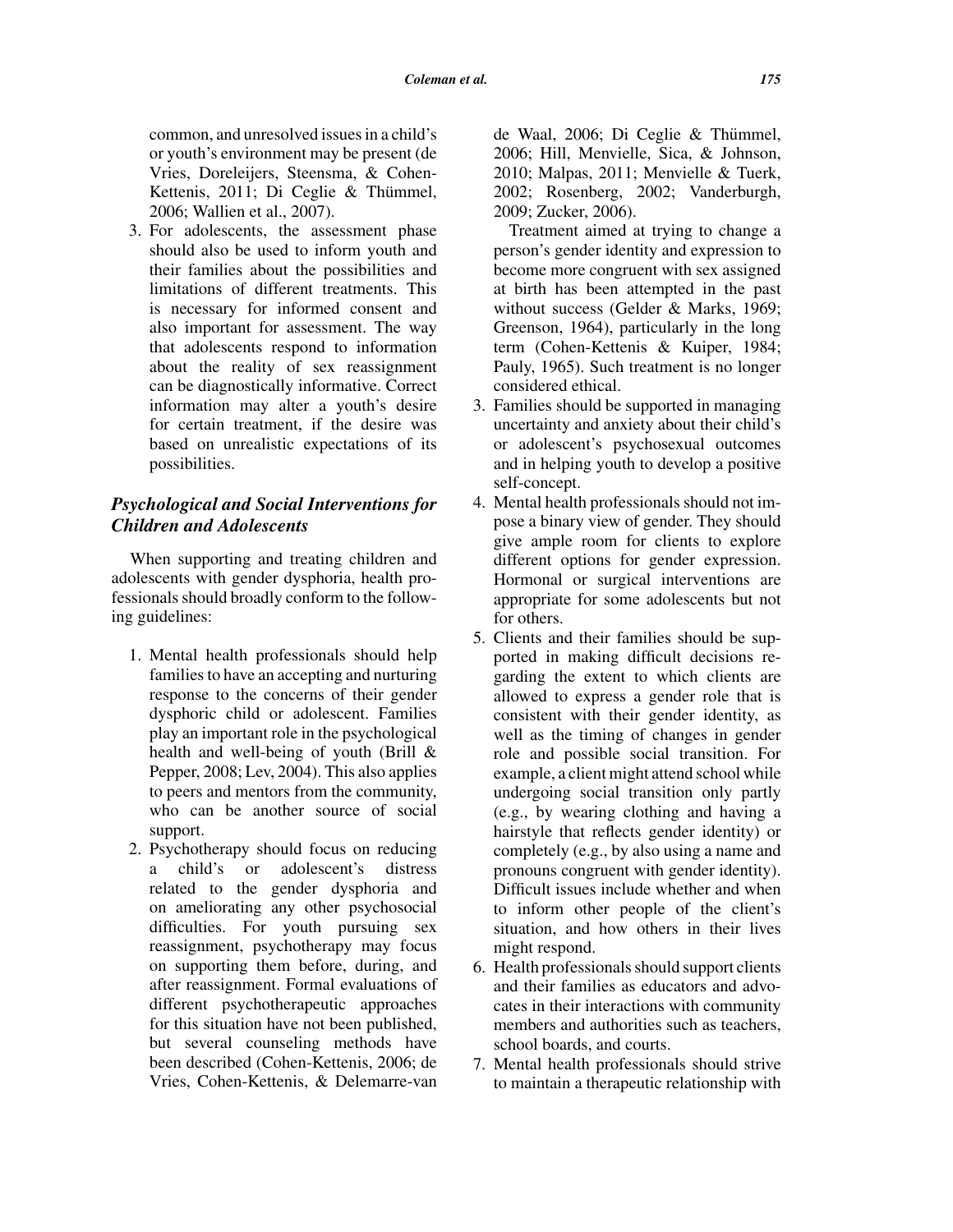gender-nonconforming children/adolescents and their families throughout any subsequent social changes or physical interventions. This ensures that decisions about gender expression and the treatment of gender dysphoria are thoughtfully and recurrently considered. The same reasoning applies if a child or adolescent has already socially changed gender role prior to being seen by a mental health professional.

#### *Social Transition in Early Childhood*

Some children state that they want to make a social transition to a different gender role long before puberty. For some children, this may reflect an expression of their gender identity. For others, this could be motivated by other forces. Families vary in the extent to which they allow their young children to make a social transition to another gender role. Social transitions in early childhood do occur within some families with early success. This is a controversial issue, and divergent views are held by health professionals. The current evidence base is insufficient to predict the long-term outcomes of completing a gender role transition during early childhood. Outcomes research with children who completed early social transitions would greatly inform future clinical recommendations.

Mental health professionals can help families to make decisions regarding the timing and process of any gender-role changes for their young children. They should provide information and help parents to weigh the potential benefits and challenges of particular choices. Relevant in this respect are the previously described relatively low persistence rates of childhood gender dysphoria (Drummond et al., 2008; Wallien & Cohen-Kettenis, 2008). A change back to the original gender role can be highly distressing and even result in postponement of this second social transition on the child's part (Steensma & Cohen-Kettenis, 2011). For reasons such as these, parents may want to present this role change as an exploration of living in another gender role rather than an irreversible situation. Mental health professionals can assist parents in identifying potential in-between solutions or compromises (e.g., only when on vacation). It is also important that parents explicitly let the child know that there is a way back.

Regardless of a family's decisions regarding transition (timing, extent), professionals should counsel and support them as they work through the options and implications. If parents do not allow their young child to make a gender-role transition, they may need counseling to assist them with meeting their child's needs in a sensitive and nurturing way, ensuring that the child has ample possibilities to explore gender feelings and behavior in a safe environment. If parents do allow their young child to make a gender-role transition, they may need counseling to facilitate a positive experience for their child. For example, they may need support in using correct pronouns, maintaining a safe and supportive environment for their transitioning child (e.g., in school, peer group settings), and communicating with other people in their child's life. In either case, as a child nears puberty, further assessment may be needed as options for physical interventions become relevant.

#### *Physical Interventions for Adolescents*

Before any physical interventions are considered for adolescents, extensive exploration of psychological, family, and social issues should be undertaken, as outlined above. The duration of this exploration may vary considerably depending on the complexity of the situation.

Physical interventions should be addressed in the context of adolescent development. Some identity beliefs in adolescents may become firmly held and strongly expressed, giving a false impression of irreversibility. An adolescent's shift towards gender conformity can occur primarily to please the parents and may not persist or reflect a permanent change in gender dysphoria (Hembree et al., 2009; Steensma et al., published online ahead of print January 7, 2011).

Physical interventions for adolescents fall into three categories or stages (Hembree et al., 2009):

1. *Fully reversible interventions*. These involve the use of GnRH analogues to suppress estrogen or testosterone production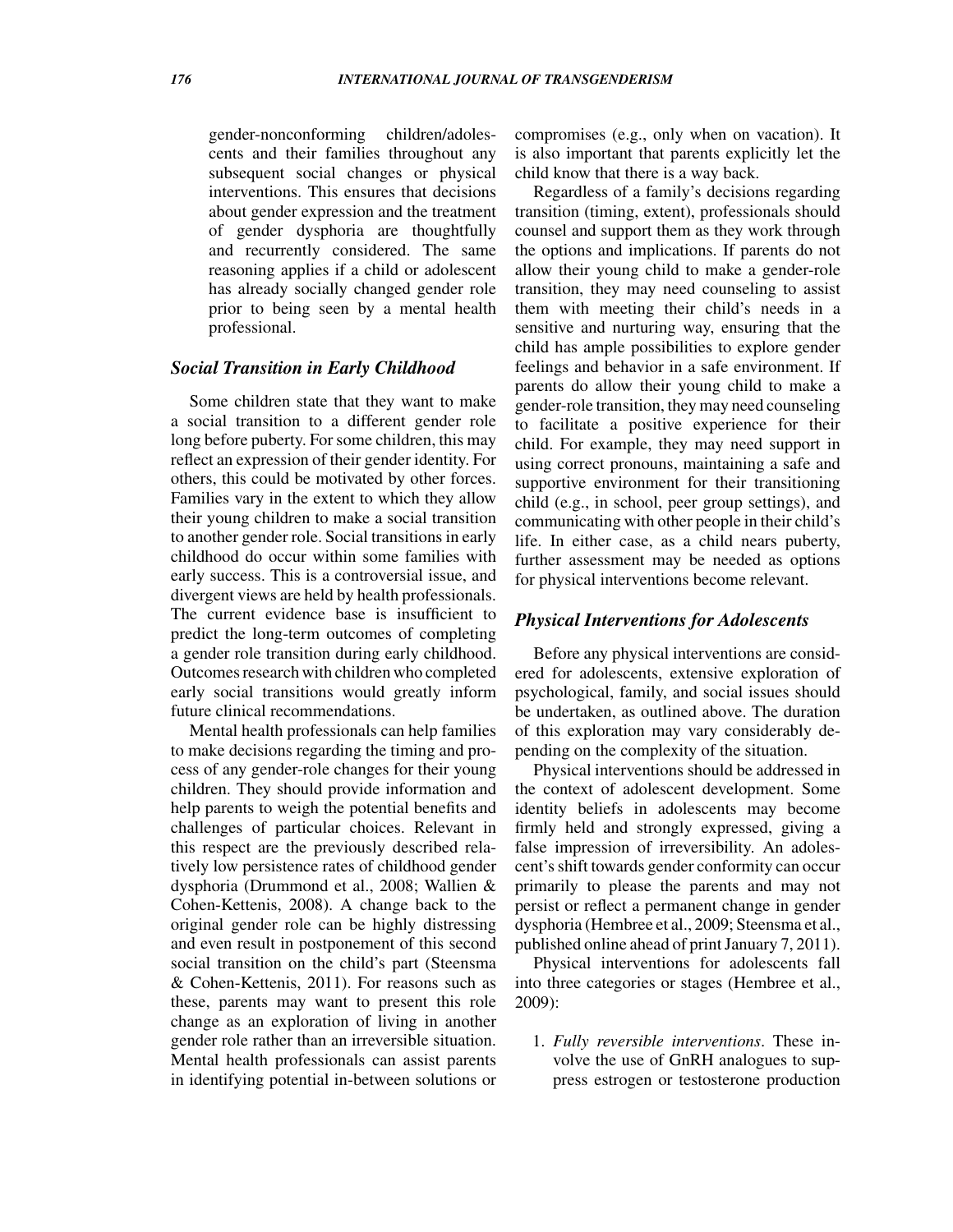and consequently delay the physical changes of puberty. Alternative treatment options include progestins (most commonly medroxyprogesterone) or other medications (such as spironolactone) that decrease the effects of androgens secreted by the testicles of adolescents who are not receiving GnRH analogues. Continuous oral contraceptives (or depot medroxyprogesterone) may be used to suppress menses.

- 2. *Partially reversible interventions*. These include hormone therapy to masculinize or feminize the body. Some hormone-induced changes may need reconstructive surgery to reverse the effect (e.g., gynaecomastia caused by estrogens), while other changes are not reversible (e.g., deepening of the voice caused by testosterone).
- 3. *Irreversible interventions.* These are surgical procedures.

A staged process is recommended to keep options open through the first two stages. Moving from one stage to another should not occur until there has been adequate time for adolescents and their parents to assimilate fully the effects of earlier interventions.

#### *Fully Reversible Interventions*

Adolescents may be eligible for puberty-suppressing hormones as soon as pubertal changes have begun. In order for adolescents and their parents to make an informed decision about pubertal delay, it is recommended that adolescents experience the onset of puberty to at least Tanner Stage 2. Some children may arrive at this stage at very young ages (e.g., 9 years of age). Studies evaluating this approach have only included children who were at least 12 years of age (Cohen-Kettenis, Schagen, Steensma, de Vries, & Delemarre-van de Waal, 2011; de Vries, Steensma et al., 2010; Delemarre-van de Waal, van Weissenbruch, & Cohen Kettenis, 2004; Delemarre-van de Waal & Cohen-Kettenis, 2006).

Two goals justify intervention with pubertysuppressing hormones: (i) their use gives adolescents more time to explore their gender nonconformity and other developmental issues and (ii) their use may facilitate transition by preventing the development of sex characteristics that are difficult or impossible to reverse if adolescents continue on to pursue sex reassignment.

Puberty suppression may continue for a few years, at which time a decision is made to either discontinue all hormone therapy or transition to a feminizing/masculinizing hormone regimen. Pubertal suppression does not inevitably lead to social transition or to sex reassignment.

### *Criteria for Puberty-Suppressing Hormones*

In order for adolescents to receive pubertysuppressing hormones, the following minimum criteria must be met:

- 1. The adolescent has demonstrated a longlasting and intense pattern of gender nonconformity or gender dysphoria (whether suppressed or expressed);
- 2. Gender dysphoria emerged or worsened with the onset of puberty;
- 3. Any coexisting psychological, medical, or social problems that could interfere with treatment (e.g., that may compromise treatment adherence) have been addressed, such that the adolescent's situation and functioning are stable enough to start treatment;
- 4. The adolescent has given informed consent and, particularly when the adolescent has not reached the age of medical consent, the parents or other caretakers or guardians have consented to the treatment and are involved in supporting the adolescent throughout the treatment process.

### *Regimens, Monitoring, and Risks for Puberty Suppression*

For puberty suppression, adolescents with male genitalia should be treated with GnRH analogues, which stop luteinizing hormone secretion and therefore testosterone secretion. Alternatively, they may be treated with progestins (such as medroxyprogesterone) or with other medications that block testosterone secretion and/or neutralize testosterone action.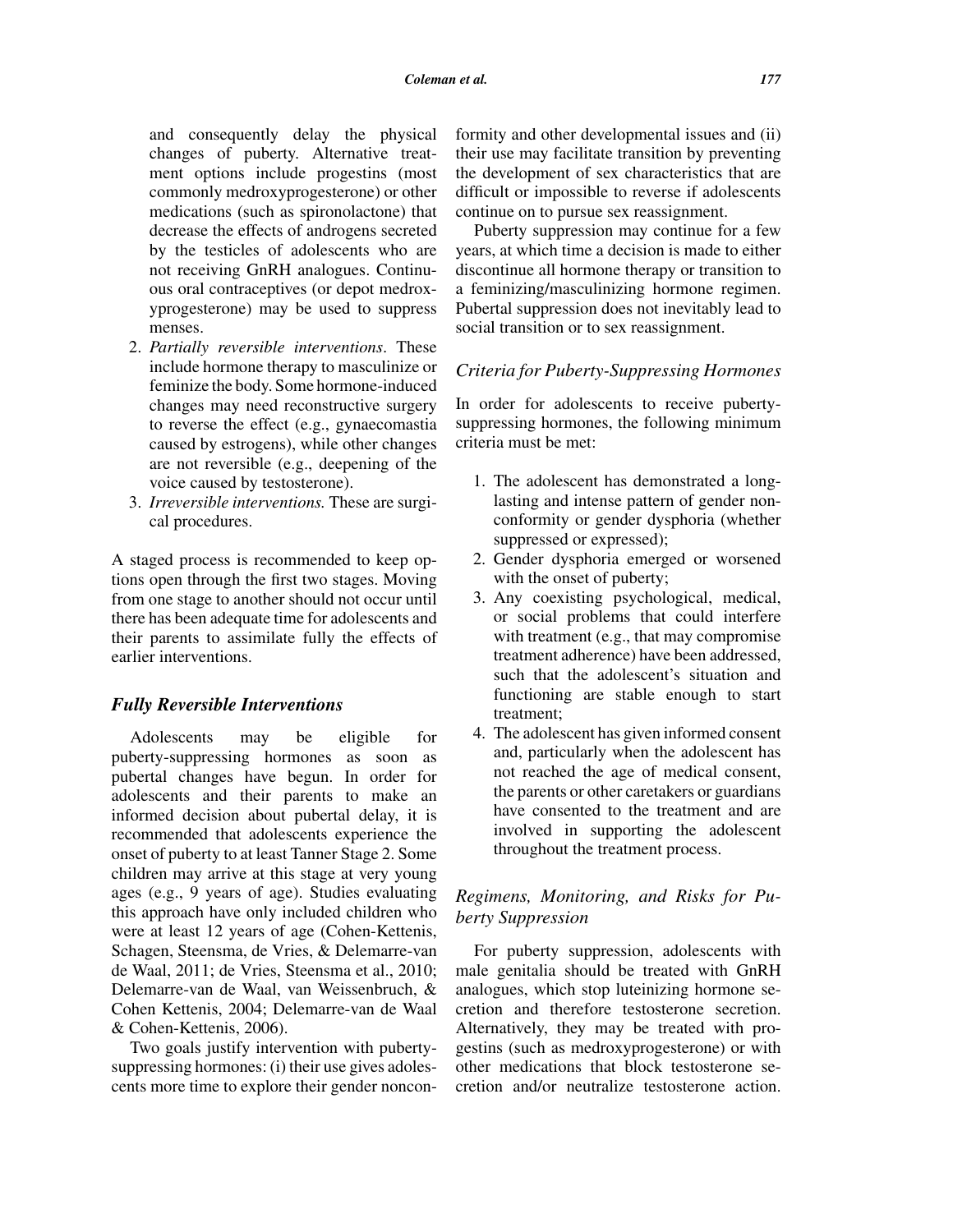Adolescents with female genitalia should be treated with GnRH analogues, which stop the production of estrogens and progesterone. Alternatively, they may be treated with progestins (such as medroxyprogesterone). Continuous oral contraceptives (or depot medroxyprogesterone) may be used to suppress menses. In both groups of adolescents, use of GnRH analogues is the preferred treatment (Hembree et al., 2009), but their high cost is prohibitive for some patients.

During pubertal suppression, an adolescent's physical development should be carefully monitored—preferably by a pediatric endocrinologist—so that any necessary interventions can occur (e.g., to establish an adequate gender appropriate height, to improve iatrogenic low bone mineral density) (Hembree et al., 2009).

Early use of puberty-suppressing hormones may avert negative social and emotional consequences of gender dysphoria more effectively than their later use would. Intervention in early adolescence should be managed with pediatric endocrinological advice, when available. Adolescents with male genitalia who start GnRH analogues early in puberty should be informed that this could result in insufficient penile tissue for penile inversion vaginoplasty techniques (alternative techniques, such as the use of a skin graft or colon tissue, are available).

Neither puberty suppression nor allowing puberty to occur is a neutral act. On the one hand, functioning in later life can be compromised by the development of irreversible secondary sex characteristics during puberty and by years spent experiencing intense gender dysphoria. On the other hand, there are concerns about negative physical side effects of GnRH analogue use (e.g., on bone development and height). Although the very first results of this approach (as assessed for adolescents followed over 10 years) are promising (Cohen-Kettenis et al., 2011; Delemarre-van de Waal & Cohen-Kettenis, 2006), the long-term effects can only be determined when the earliesttreated patients reach the appropriate age.

#### *Partially Reversible Interventions*

Adolescents may be eligible to begin feminizing/masculinizing hormone therapy, preferably with parental consent. In many countries, 16year-olds are legal adults for medical decisionmaking and do not require parental consent. Ideally, treatment decisions should be made among the adolescent, the family, and the treatment team.

Regimens for hormone therapy in gender dysphoric adolescents differ substantially from those used in adults (Hembree et al., 2009). The hormone regimens for youth are adapted to account for the somatic, emotional, and mental development that occurs throughout adolescence (Hembree et al., 2009).

#### *Irreversible Interventions*

Genital surgery should not be carried out until (i) patients reach the legal age of majority to give consent for medical procedures in a given country and (ii) patients have lived continuously for at least 12 months in the gender role that is congruent with their gender identity. The age threshold should be seen as a minimum criterion and not an indication in and of itself for active intervention.

Chest surgery in FtM patients could be carried out earlier, preferably after ample time of living in the desired gender role and after one year of testosterone treatment. The intent of this suggested sequence is to give adolescents sufficient opportunity to experience and socially adjust in a more masculine gender role, before undergoing irreversible surgery. However, different approaches may be more suitable, depending on an adolescent's specific clinical situation and goals for gender identity expression.

### *Risks of Withholding Medical Treatment for Adolescents*

Refusing timely medical interventions for adolescents might prolong gender dysphoria and contribute to an appearance that could provoke abuse and stigmatization. As the level of genderrelated abuse is strongly associated with the degree of psychiatric distress during adolescence (Nuttbrock et al., 2010), withholding pubertysuppression and subsequent feminizing or masculinizing hormone therapy is not a neutral option for adolescents.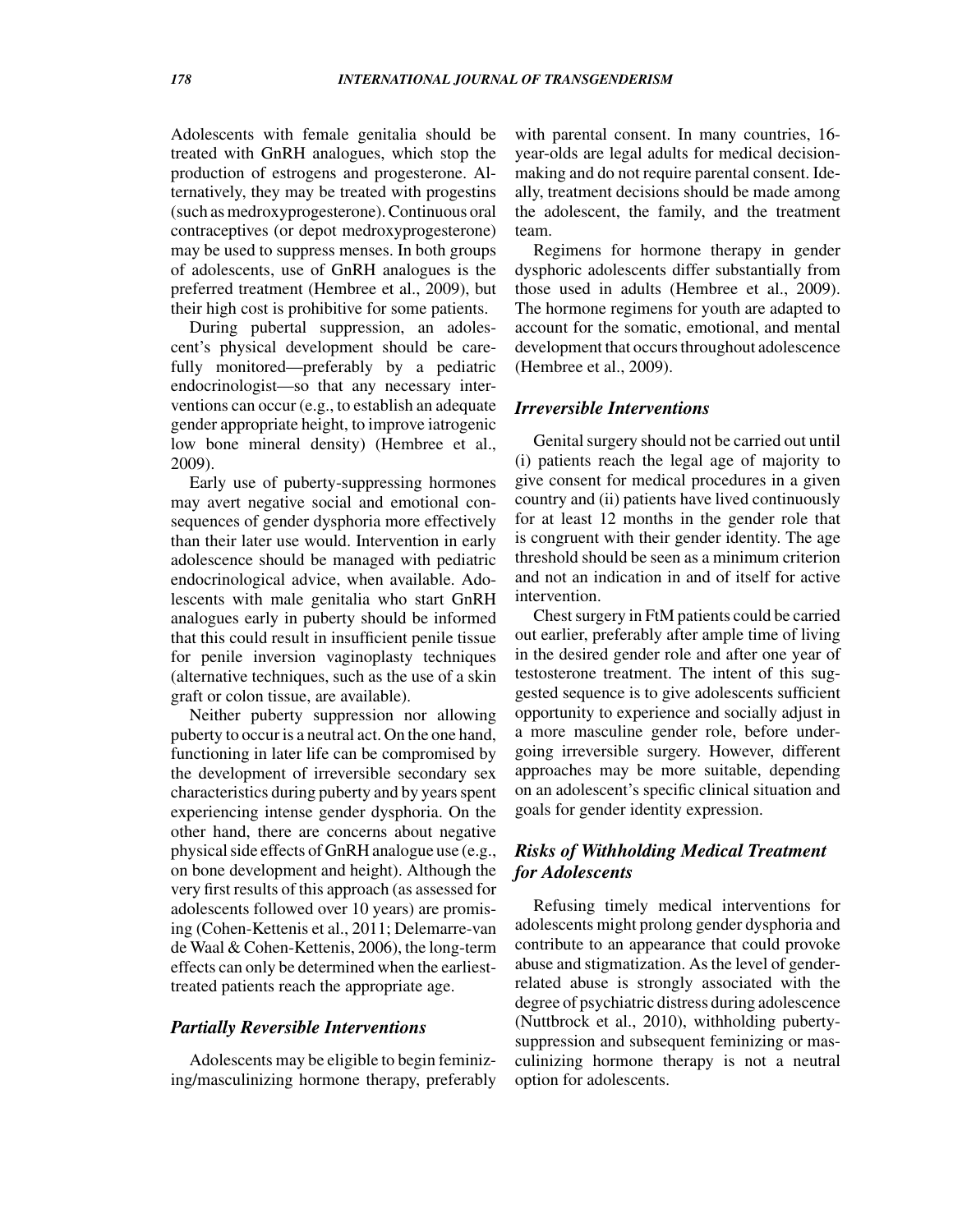#### *VII. MENTAL HEALTH*

Transsexual, transgender, and gendernonconforming people might seek the assistance of a mental health professional for any number of reasons. Regardless of a person's reason for seeking care, mental health professionals should have familiarity with gender nonconformity, act with appropriate cultural competence, and exhibit sensitivity in providing care.

This section of the *SOC* focuses on the role of mental health professionals in the care of adults seeking help for gender dysphoria and related concerns. Professionals working with gender dysphoric children, adolescents, and their families should consult section VI.

# *Competency of Mental Health Professionals Working with Adults Who Present with Gender Dysphoria*

The training of mental health professionals competent to work with gender dysphoric adults rests upon basic general clinical competence in the assessment, diagnosis, and treatment of mental health concerns. Clinical training may occur within any discipline that prepares mental health professionals for clinical practice, such as psychology, psychiatry, social work, mental health counseling, marriage and family therapy, nursing, or family medicine with specific training in behavioral health and counseling. The following are recommended minimum credentials for mental health professionals who work with adults presenting with gender dysphoria:

- 1. A master's degree or its equivalent in a clinical behavioral science field. This degree, or a more advanced one, should be granted by an institution accredited by the appropriate national or regional accrediting board. The mental health professional should have documented credentials from a relevant licensing board or equivalent for that country.
- 2. Competence in using the *Diagnostic Statistical Manual of Mental Disorders* and/or the *International Classification of Diseases* for diagnostic purposes.
- 3. Ability to recognize and diagnose coexisting mental health concerns and to distinguish these from gender dysphoria.
- 4. Documented supervised training and competence in psychotherapy or counseling.
- 5. Knowledge about gender-nonconforming identities and expressions, and the assessment and treatment of gender dysphoria.
- 6. Continuing education in the assessment and treatment of gender dysphoria. This may include attending relevant professional meetings, workshops, or seminars; obtaining supervision from a mental health professional with relevant experience; or participating in research related to gender nonconformity and gender dysphoria.

In addition to the minimum credentials above, it is recommended that mental health professionals develop and maintain cultural competence to facilitate their work with transsexual, transgender, and gender-nonconforming clients. This may involve, for example, becoming knowledgeable about current community, advocacy, and public policy issues relevant to these clients and their families. Additionally, knowledge about sexuality, sexual health concerns, and the assessment and treatment of sexual disorders is preferred.

Mental health professionals who are new to the field (irrespective of their level of training and other experience) should work under the supervision of a mental health professional with established competence in the assessment and treatment of gender dysphoria.

# *Tasks of Mental Health Professionals Working with Adults Who Present with Gender Dysphoria*

Mental health professionals may serve transsexual, transgender, and gender-nonconforming individuals and their families in many ways, depending on a client's needs. For example, mental health professionals may serve as a psychotherapist, counselor, or family therapist, or as a diagnostician/assessor, advocate, or educator.

Mental health professionals should determine a client's reasons for seeking professional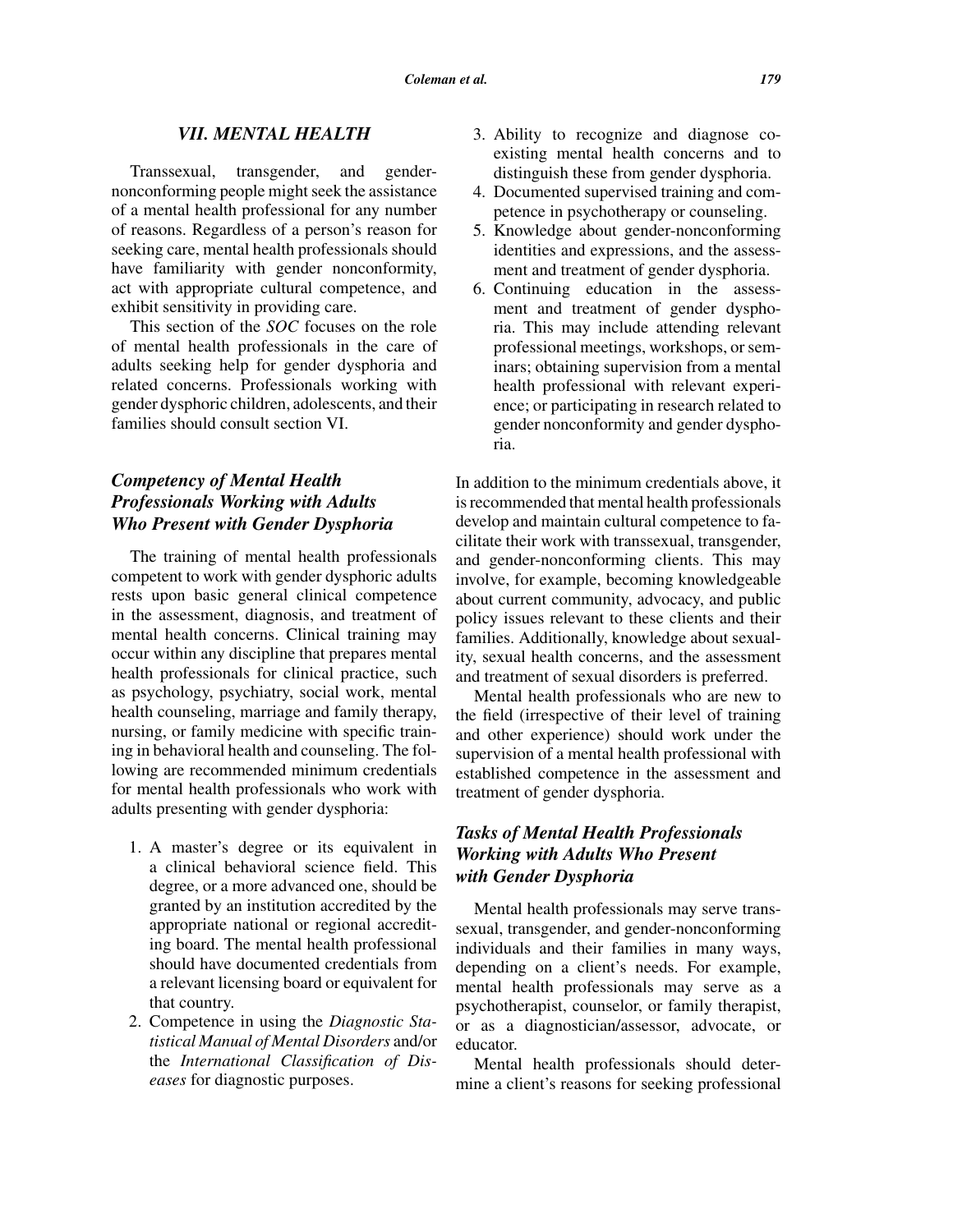assistance. For example, a client may be presenting for any combination of the following health care services: psychotherapeutic assistance to explore gender identity and expression or to facilitate a coming-out process; assessment and referral for feminizing/masculinizing medical interventions; psychological support for family members (partners, children, extended family); psychotherapy unrelated to gender concerns; or other professional services.

Below are general guidelines for common tasks that mental health professionals may fulfill in working with adults who present with gender dysphoria.

#### *Tasks Related to Assessment and Referral*

#### *1. Assess Gender Dysphoria*

Mental health professionals assess clients' gender dysphoria in the context of an evaluation of their psychosocial adjustment (Bockting et al., 2006; Lev, 2004, 2009). The evaluation includes, at a minimum, assessment of gender identity and gender dysphoria, history and development of gender dysphoric feelings, the impact of stigma attached to gender nonconformity on mental health, and the availability of support from family, friends, and peers (for example, in-person or online contact with other transsexual, transgender, or gender-nonconforming individuals or groups). The evaluation may result in no diagnosis, in a formal diagnosis related to gender dysphoria, and/or in other diagnoses that describe aspects of the client's health and psychosocial adjustment. The role of mental health professionals includes making reasonably sure that the gender dysphoria is not secondary to, or better accounted for, by other diagnoses.

Mental health professionals with the competencies described above (hereafter called "a qualified mental health professional") are best prepared to conduct this assessment of gender dysphoria. However, this task may instead be conducted by another type of health professional who has appropriate training in behavioral health and is competent in the assessment of gender dysphoria, particularly when functioning as part of a multidisciplinary specialty team that provides access to feminizing/masculinizing hormone therapy. This professional may be the prescribing hormone-therapy provider or a member of that provider's health care team.

### *2. Provide Information Regarding Options for Gender Identity and Expression and Possible Medical Interventions*

An important task of mental health professionals is to educate clients regarding the diversity of gender identities and expressions and the various options available to alleviate gender dysphoria. Mental health professionals then may facilitate a process (or refer elsewhere) in which clients explore these various options, with the goals of finding a comfortable gender role and expression and becoming prepared to make a fully informed decision about available medical interventions, if needed. This process may include referral for individual, family, and group therapy and/or to community resources and avenues for peer support. The professional and the client discuss the implications, both short- and long-term, of any changes in gender role and use of medical interventions. These implications can be psychological, social, physical, sexual, occupational, financial, and legal (Bockting et al., 2006; Lev, 2004).

This task is also best conducted by a qualified mental health professional, but may be conducted by another health professional with appropriate training in behavioral health and with sufficient knowledge about gendernonconforming identities and expressions and about possible medical interventions for gender dysphoria, particularly when functioning as part of a multidisciplinary specialty team that provides access to feminizing/masculinizing hormone therapy.

# *3. Assess, Diagnose, and Discuss Treatment Options for Coexisting Mental Health Concerns*

Clients presenting with gender dysphoria may struggle with a range of mental health concerns (Gómez-Gil, Trilla, Salamero, Godás, & Valdés, 2009; Murad et al., 2010) whether related or unrelated to what is often a long history of gender dysphoria and/or chronic minority stress. Possible concerns include anxiety, depression, self-harm, a history of abuse and neglect,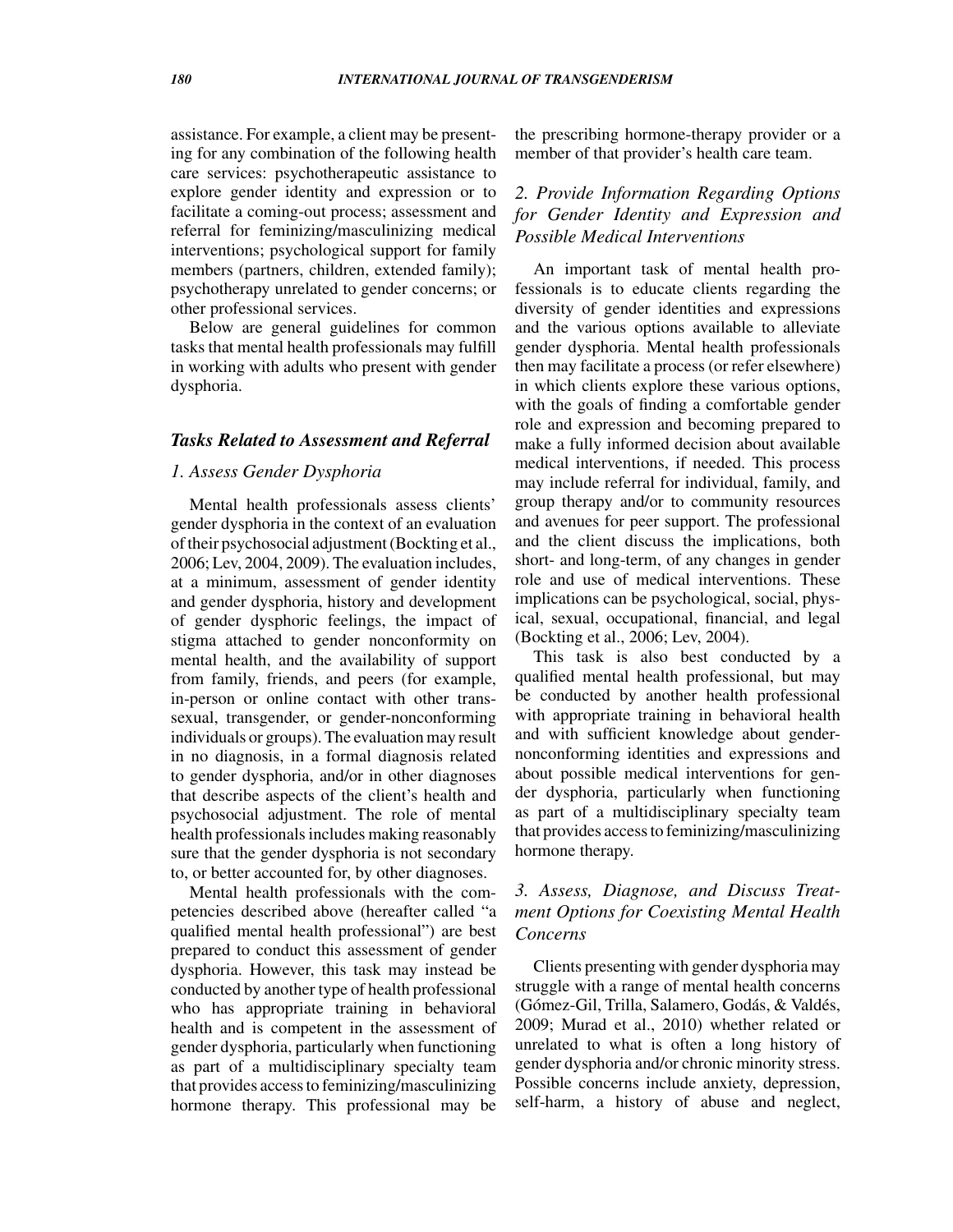compulsivity, substance abuse, sexual concerns, personality disorders, eating disorders, psychotic disorders, and autistic spectrum disorders (Bockting et al., 2006; Nuttbrock et al., 2010; Robinow, 2009). Mental health professionals should screen for these and other mental health concerns and incorporate the identified concerns into the overall treatment plan. These concerns can be significant sources of distress and, if left untreated, can complicate the process of gender identity exploration and resolution of gender dysphoria (Bockting et al., 2006; Fraser, 2009a; Lev, 2009). Addressing these concerns can greatly facilitate the resolution of gender dysphoria, possible changes in gender role, the making of informed decisions about medical interventions, and improvements in quality of life.

Some clients may benefit from psychotropic medications to alleviate symptoms or treat coexisting mental health concerns. Mental health professionals are expected to recognize this and either provide pharmacotherapy or refer to a colleague who is qualified to do so. The presence of coexisting mental health concerns does not necessarily preclude possible changes in gender role or access to feminizing/masculinizing hormones or surgery; rather, these concerns need to be optimally managed prior to, or concurrent with, treatment of gender dysphoria. In addition, clients should be assessed for their ability to provide educated and informed consent for medical treatments.

Qualified mental health professionals are specifically trained to assess, diagnose, and treat (or refer to treatment for) these coexisting mental health concerns. Other health professionals with appropriate training in behavioral health, particularly when functioning as part of a multidisciplinary specialty team providing access to feminizing/masculinizing hormone therapy, may also screen for mental health concerns and, if indicated, provide referral for comprehensive assessment and treatment by a qualified mental health professional.

# *4. If Applicable, Assess Eligibility, Prepare, and Refer for Hormone Therapy*

The *SOC* provide criteria to guide decisions regarding feminizing/masculinizing hormone

therapy (outlined in section VIII and Appendix C). Mental health professionals can help clients who are considering hormone therapy to be both psychologically prepared (e.g., client has made a fully informed decision with clear and realistic expectations; is ready to receive the service in line with the overall treatment plan; has included family and community as appropriate) and practically prepared (e.g., has been evaluated by a physician to rule out or address medical contraindications to hormone use; has considered the psychosocial implications). If clients are of childbearing age, reproductive options (section IX) should be explored before initiating hormone therapy.

It is important for mental health professionals to recognize that decisions about hormones are first and foremost a client's decisions—as are all decisions regarding health care. However, mental health professionals have a responsibility to encourage, guide, and assist clients with making fully informed decisions and becoming adequately prepared. To best support their clients' decisions, mental health professionals need to have functioning working relationships with their clients and sufficient information about them. Clients should receive prompt and attentive evaluation, with the goal of alleviating their gender dysphoria and providing them with appropriate medical services.

*Referral for feminizing/masculinizing hormone therapy.* People may approach a specialized provider in any discipline to pursue feminizing/masculinizing hormone therapy. However, transgender health care is an interdisciplinary field, and coordination of care and referral among a client's overall care team is recommended.

Hormone therapy can be initiated with a referral from a qualified mental health professional. Alternatively, a health professional who is appropriately trained in behavioral health and competent in the assessment of gender dysphoria may assess eligibility of, prepare, and refer the patient for hormone therapy, particularly in the absence of significant coexisting mental health concerns and when working in the context of a multidisciplinary specialty team. The referring health professional should provide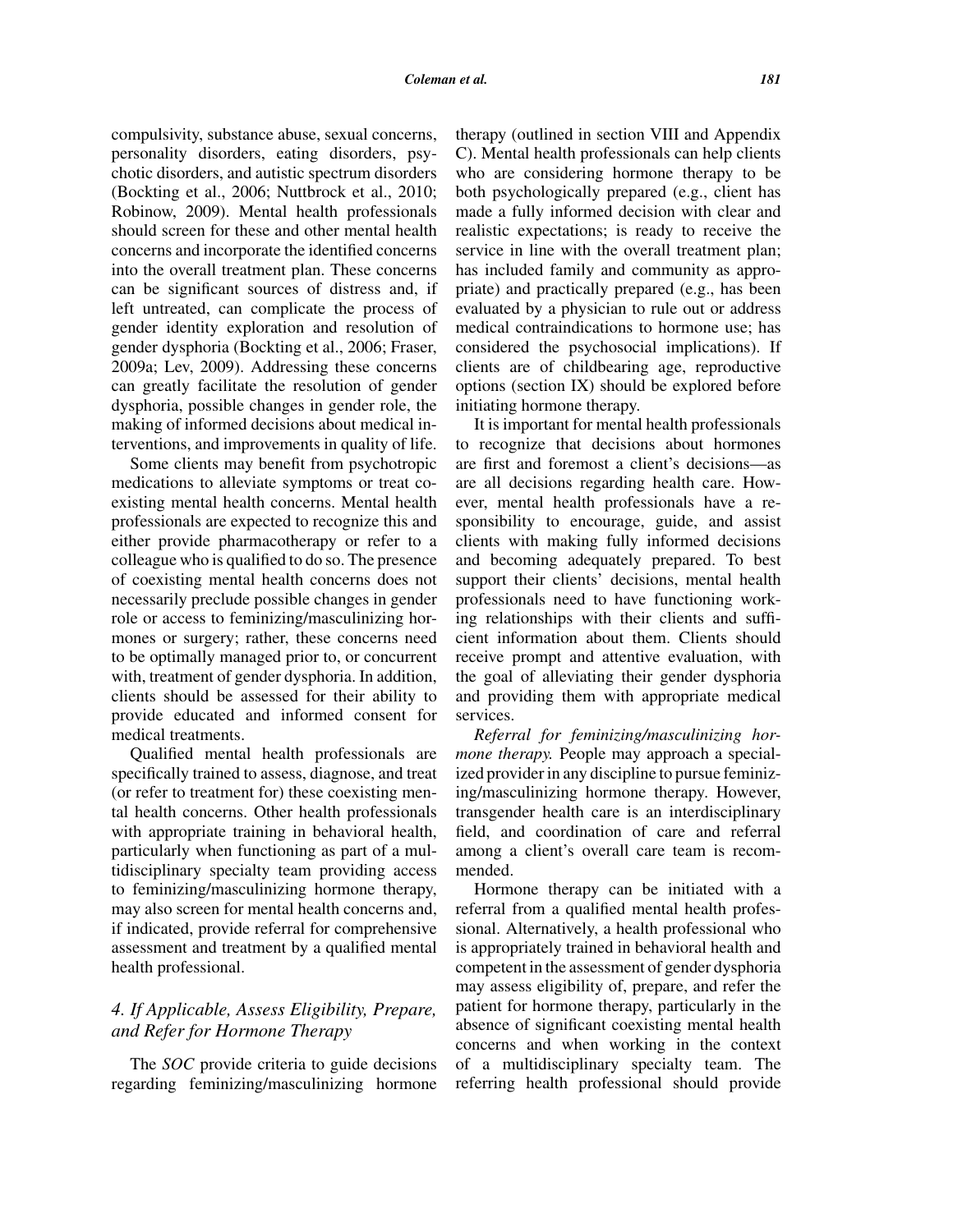documentation—in the chart and/or referral letter—of the patient's personal and treatment history, progress, and eligibility. Health professionals who recommend hormone therapy share the ethical and legal responsibility for that decision with the physician who provides the service.

The recommended content of the referral letter for feminizing/masculinizing hormone therapy is as follows:

- 1. The client's general identifying characteristics;
- 2. Results of the client's psychosocial assessment, including any diagnoses;
- 3. The duration of the referring health professional's relationship with the client, including the type of evaluation and therapy or counseling to date;
- 4. An explanation that the criteria for hormone therapy have been met and a brief description of the clinical rationale for supporting the client's request for hormone therapy;
- 5. A statement that informed consent has been obtained from the patient;
- 6. A statement that the referring health professional is available for coordination of care and welcomes a phone call to establish this.

For providers working within a multidisciplinary specialty team, a letter may not be necessary; rather, the assessment and recommendation can be documented in the patient's chart.

### *5. If Applicable, Assess Eligibility, Prepare, and Refer for Surgery*

The *SOC* also provide criteria to guide decisions regarding breast/chest surgery and genital surgery (outlined in section XI and Appendix C). Mental health professionals can help clients who are considering surgery to be both psychologically prepared (e.g., client has made a fully informed decision with clear and realistic expectations; is ready to receive the service in line with the overall treatment plan; has included family and community as appropriate) and practically prepared (e.g., has made an informed choice about a surgeon to perform the procedure; has arranged aftercare). If clients are of childbearing age, reproductive options (section IX) should be explored before undergoing genital surgery.

The *SOC* do not state criteria for other surgical procedures, such as feminizing or masculinizing facial surgery; however, mental health professionals can play an important role in helping their clients to make fully informed decisions about the timing and implications of such procedures in the context of the overall coming-out or transition process.

It is important for mental health professionals to recognize that decisions about surgery are first and foremost a client's decisions—as are all decisions regarding health care. However, mental health professionals have a responsibility to encourage, guide, and assist clients with making fully informed decisions and becoming adequately prepared. To best support their clients' decisions, mental health professionals need to have functioning working relationships with their clients and sufficient information about them. Clients should receive prompt and attentive evaluation, with the goal of alleviating their gender dysphoria and providing them with appropriate medical services.

*Referral for surgery.* Surgical treatments for gender dysphoria can be initiated by a referral (one or two, depending on the type of surgery) from a qualified mental health professional. The mental health professional provides documentation—in the chart and/or referral letter—of the patient's personal and treatment history, progress, and eligibility. Mental health professionals who recommend surgery share the ethical and legal responsibility for that decision with the surgeon.

- One referral from a qualified mental health professional is needed for breast/chest surgery (e.g., mastectomy, chest reconstruction, or augmentation mammoplasty).
- Two referrals—from qualified mental health professionals who have independently assessed the patient—are needed for genital surgery (i.e., hysterectomy/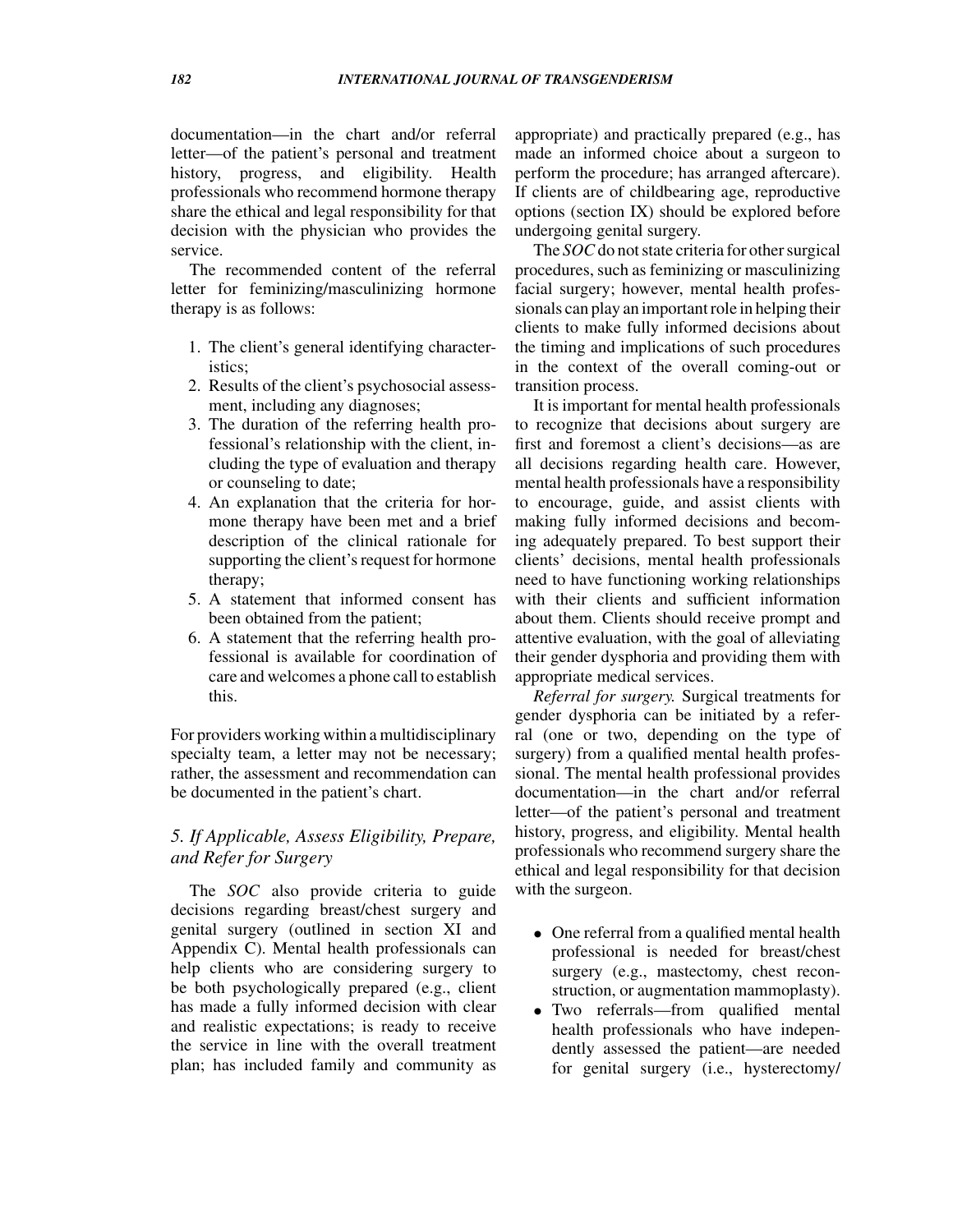salpingo-oophorectomy, orchiectomy, genital reconstructive surgeries). If the first referral is from the patient's psychotherapist, the second referral should be from a person who has only had an evaluative role with the patient. Two separate letters, or one letter signed by both (e.g., if practicing within the same clinic) may be sent. Each referral letter, however, is expected to cover the same topics in the areas outlined below.

• No letter is required for hysterectomy/ salpingo-oophorectomy or orchiectomy to be performed for reasons unrelated to gender dysphoria or due to other diagnoses.

The recommended content of the referral letters for surgery is as follows:

- 1. The client's general identifying characteristics;
- 2. Results of the client's psychosocial assessment, including any diagnoses;
- 3. The duration of the mental health professional's relationship with the client, including the type of evaluation and therapy or counseling to date;
- 4. An explanation that the criteria for surgery have been met, and a brief description of the clinical rationale for supporting the patient's request for surgery;
- 5. A statement that informed consent has been obtained from the patient;
- 6. A statement that the mental health professional is available for coordination of care and welcomes a phone call to establish this.

For providers working within a multidisciplinary specialty team, a letter may not be necessary, rather, the assessment and recommendation can be documented in the patient's chart.

# *Relationship of Mental Health Professionals with Hormone-Prescribing Physicians, Surgeons, and Other Health Professionals*

It is ideal for mental health professionals to perform their work and periodically discuss progress and obtain peer consultation from other professionals (both in mental health care and other health disciplines) who are competent in the assessment and treatment of gender dysphoria. The relationship among professionals involved in a client's health care should remain collaborative, with coordination and clinical dialogue taking place as needed. Open and consistent communication may be necessary for consultation, referral, and management of postoperative concerns.

#### *Tasks Related to Psychotherapy*

# *Psychotherapy Is Not an Absolute Requirement for Hormone Therapy and Surgery*

A mental health screening and/or assessment as outlined above is needed for referral to hormonal and surgical treatments for gender dysphoria. In contrast, psychotherapy although highly recommended—is not a requirement.

The *SOC* do not recommend a minimum number of psychotherapy sessions prior to hormone therapy or surgery. The reasons for this are multifaceted (Lev, 2009). First, a minimum number of sessions tends to be construed as a hurdle, which discourages the genuine opportunity for personal growth. Second, mental health professionals can offer important support to clients throughout all phases of exploration of gender identity, gender expression, and possible transition—not just prior to any possible medical interventions. Third, clients and their psychotherapists differ in their abilities to attain similar goals in a specified time period.

# *Goals of Psychotherapy for Adults with Gender Concerns*

The general goal of psychotherapy is to find ways to maximize a person's overall psychological well-being, quality of life, and selffulfillment. Psychotherapy is not intended to alter a person's gender identity; rather, psychotherapy can help an individual to explore gender concerns and find ways to alleviate gender dysphoria, if present (Bockting et al., 2006; Bockting & Coleman, 2007; Fraser, 2009a; Lev,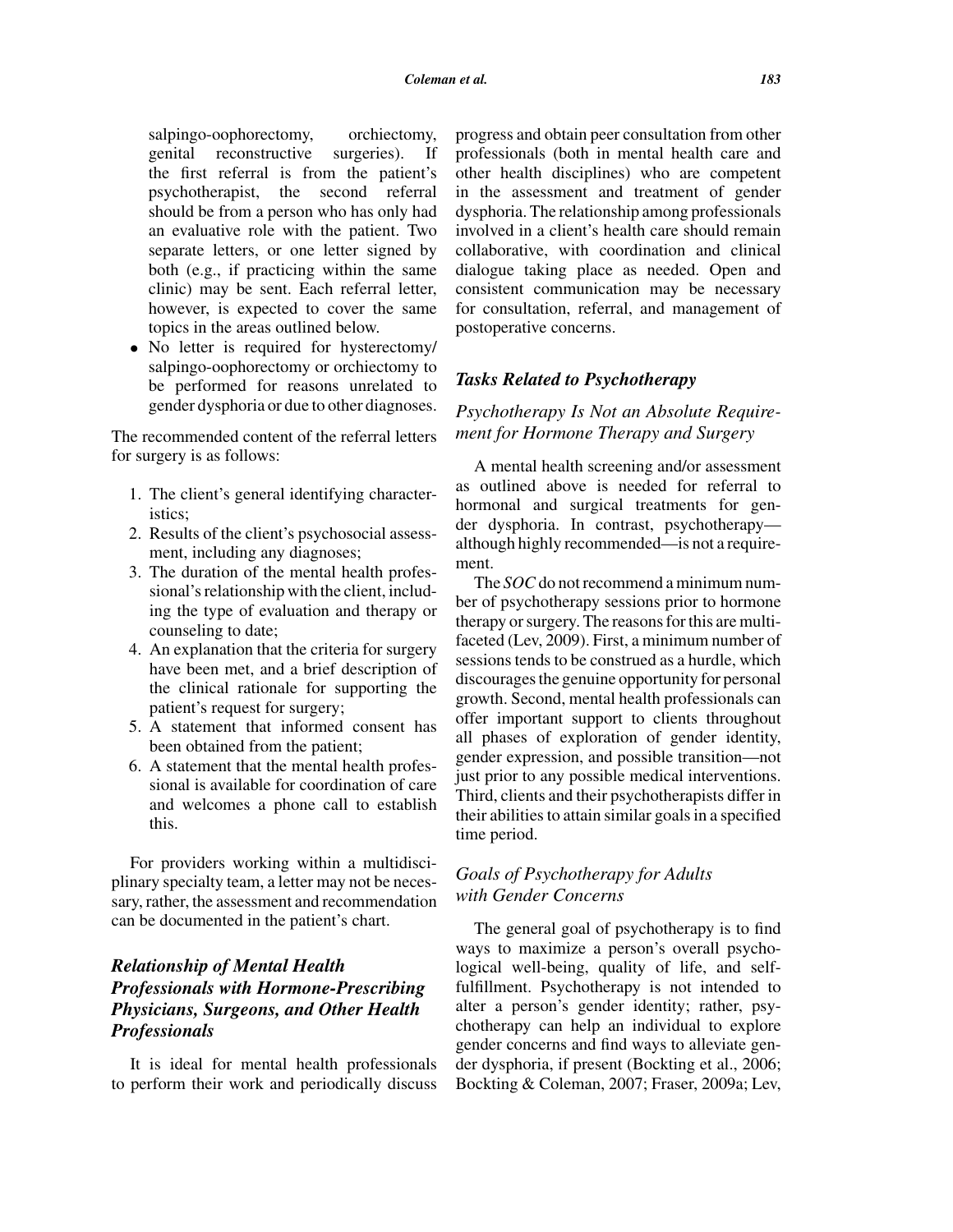2004). Typically, the overarching treatment goal is to help transsexual, transgender, and gendernonconforming individuals achieve long-term comfort in their gender identity expression, with realistic chances for success in their relationships, education, and work. For additional details, see Fraser (Fraser, 2009c).

Therapy may consist of individual, couple, family, or group psychotherapy, the latter being particularly important to foster peer support.

*Psychotherapy for Transsexual, Transgender, and Gender-Nonconforming Clients, Including Counseling and Support for Changes in Gender Role*

Finding a comfortable gender role is, first and foremost, a psychosocial process. Psychotherapy can be invaluable in assisting transsexual, transgender, and gender-nonconforming individuals with all of the following: (i) clarifying and exploring gender identity and role, (ii) addressing the impact of stigma and minority stress on one's mental health and human development, and (iii) facilitating a coming-out process (Bockting & Coleman, 2007; Devor, 2004; Lev, 2004), which for some individuals may include changes in gender role expression and the use of feminizing/masculinizing medical interventions.

Mental health professionals can provide support and promote interpersonal skills and resilience in individuals and their families as they navigate a world that often is ill-prepared to accommodate and respect transgender, transsexual, and gender-nonconforming people. Psychotherapy can also aid in alleviating any coexisting mental health concerns (e.g., anxiety, depression) identified during screening and assessment.

For transsexual, transgender, and gendernonconforming individuals who plan to change gender roles permanently and make a social gender role transition, mental health professionals can facilitate the development of an individualized plan with specific goals and timelines. While the experience of changing one's gender role differs from person to person, the social aspects of the experience are usually challenging—often more so than the physical aspects. Because changing gender role can have profound personal and social consequences, the decision to do so should include an awareness of what the familial, interpersonal, educational, vocational, economic, and legal challenges are likely to be, so that people can function successfully in their gender role.

Many transsexual, transgender, and gendernonconforming people will present for care without ever having been related to, or accepted in, the gender role that is most congruent with their gender identity. Mental health professionals can help these clients to explore and anticipate the implications of changes in gender role, and to pace the process of implementing these changes. Psychotherapy can provide a space for clients to begin to express themselves in ways that are congruent with their gender identity and, for some clients, overcome fears about changes in gender expression. Calculated risks can be taken outside of therapy to gain experience and build confidence in the new role. Assistance with coming out to family and community (friends, school, workplace) can be provided.

Other transsexual, transgender, and gendernonconforming individuals will present for care already having acquired experience (minimal, moderate, or extensive) living in a gender role that differs from that associated with their birth-assigned sex. Mental health professionals can help these clients to identify and work through potential challenges and foster optimal adjustment as they continue to express changes in their gender role.

### *Family Therapy or Support for Family Members*

Decisions about changes in gender role and medical interventions for gender dysphoria have implications for, not only clients, but also their families (Emerson & Rosenfeld, 1996; Fraser, 2009a; Lev, 2004). Mental health professionals can assist clients with making thoughtful decisions about communicating with family members and others about their gender identity and treatment decisions. Family therapy may include work with spouses or partners, as well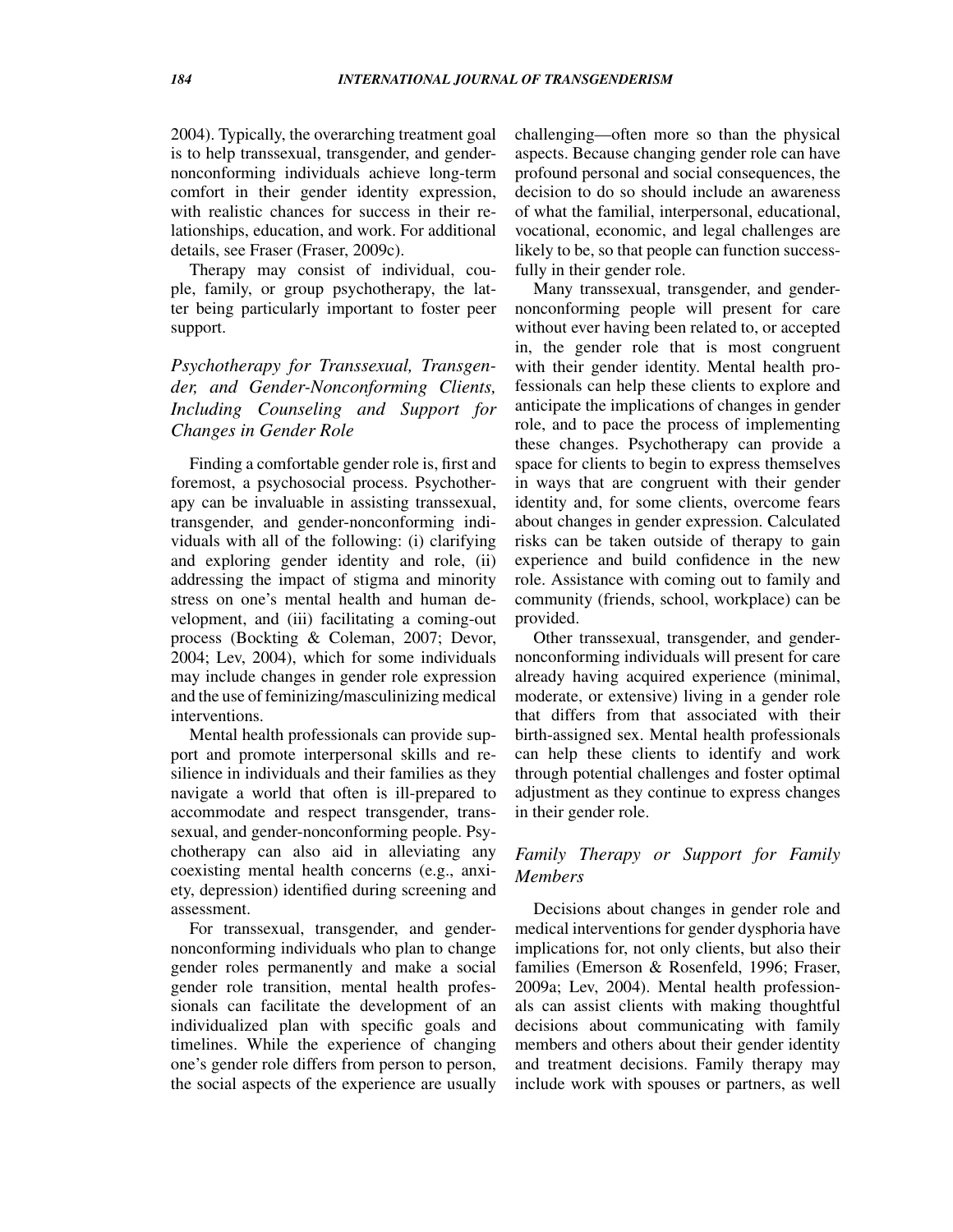as with children and other members of a client's extended family.

Clients may also request assistance with their relationships and sexual health. For example, they may want to explore their sexuality and intimacy-related concerns.

Family therapy might be offered as part of the client's individual therapy and, if clinically appropriate, by the same provider. Alternatively, referrals can be made to other therapists with relevant expertise for working with family members or to sources of peer support (e.g., in person or offline support networks of partners or families).

#### *Follow-Up Care Throughout Life*

Mental health professionals may work with clients and their families at many stages of their lives. Psychotherapy may be helpful at different times and for various issues throughout the life cycle.

# *E-therapy, Online Counseling, or Distance Counseling*

Online or e-therapy has been shown to be particularly useful for people who have difficulty accessing competent in-person psychotherapeutic treatment and who may experience isolation and stigma (Derrig-Palumbo & Zeine, 2005; Fenichel et al., 2004; Fraser, 2009b). By extrapolation, e-therapy may be a useful modality for psychotherapy with transsexual, transgender, and gender-nonconforming people. E-therapy offers opportunities for potentially enhanced, expanded, creative, and tailored delivery of services; however, as a developing modality it may also carry unexpected risk. Telemedicine guidelines are clear in some disciplines in some parts of the United States (Fraser, 2009b; Maheu, Pulier, Wilhelm, McMenamin, & Brown-Connolly, 2005) but not all; the international situation is even less well defined (Maheu et al., 2005). Until sufficient evidence-based data on this use of e-therapy is available, caution in its use is advised.

Mental health professionals engaging in etherapy are advised to stay current with their particular licensing board, professional association, and country's regulations, as well as the most recent literature pertaining to this rapidly evolving medium. A more thorough description of the potential uses, processes, and ethical concerns related to e-therapy has been published (Fraser, 2009b).

# *Other Tasks of the Mental Health Professionals*

*Educate and Advocate on Behalf of Clients Within Their Community (Schools, Workplaces, Other Organizations) and Assist Clients with Making Changes in Identity Documents*

Transsexual, transgender, and gendernonconforming people may face challenges in their professional, educational, and other types of settings as they actualize their gender identity and expression (Lev, 2004, 2009). Mental health professionals can play an important role by educating people in these settings regarding gender nonconformity and by advocating on behalf of their clients (Currah, Juang, & Minter, 2006; Currah & Minter, 2000). This role may involve consultation with school counselors, teachers, and administrators, human resources staff, personnel managers and employers, and representatives from other organizations and institutions. In addition, health providers may be called upon to support changes in a client's name and/or gender marker on identity documents such as passports, driver's licenses, birth certificates, and diplomas.

### *Provide Information and Referral for Peer Support*

For some transsexual, transgender, and gender-nonconforming people, an experience in peer support groups may be more instructive regarding options for gender expression than anything individual psychotherapy could offer (Rachlin, 2002). Both experiences are potentially valuable, and all people exploring gender issues should be encouraged to participate in community activities, if possible. Resources for peer support and information should be made available.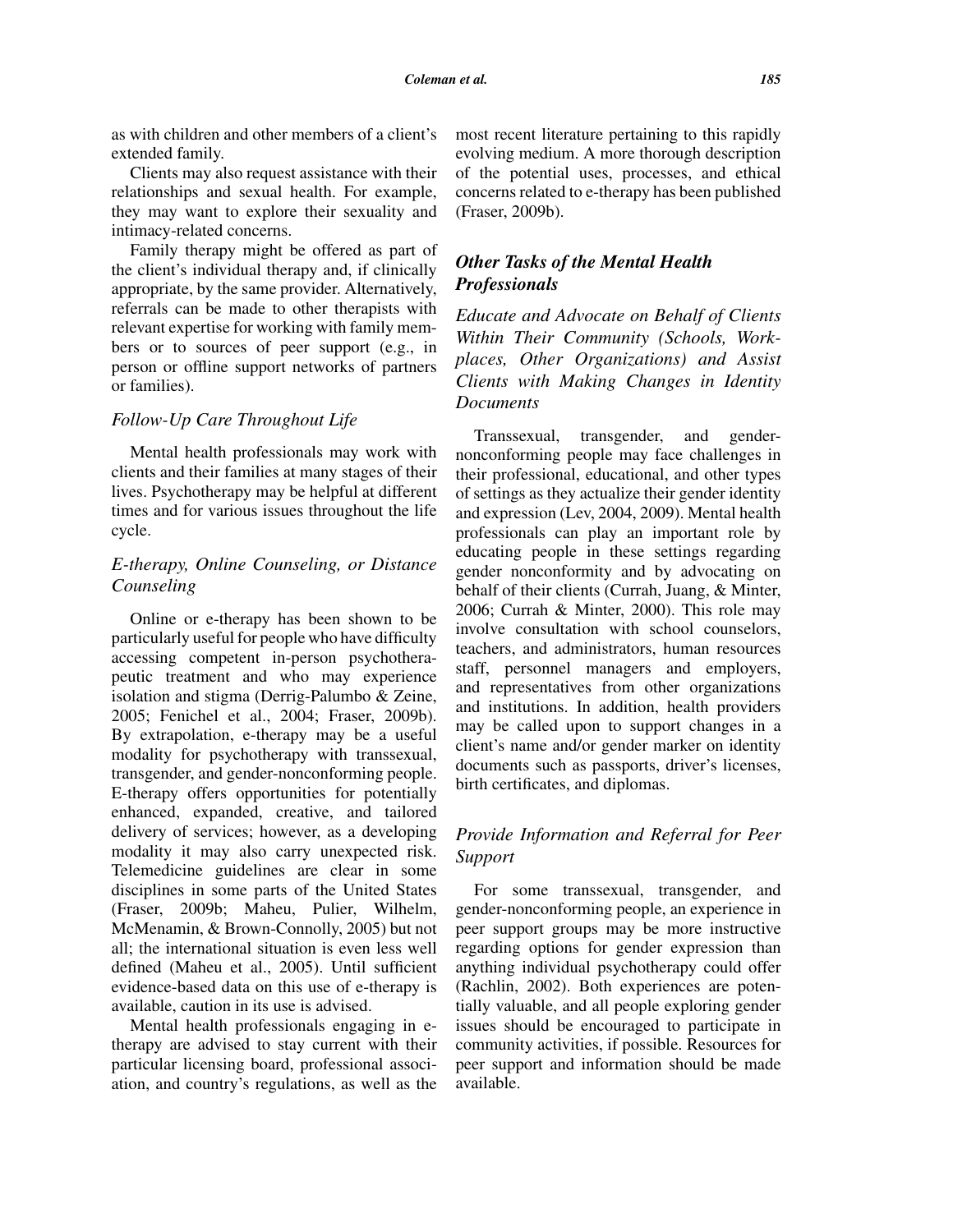# *Culture and Its Ramifications for Assessment and Psychotherapy*

Health professionals work in enormously different environments across the world. Forms of distress that cause people to seek professional assistance in any culture are understood and classified by people in terms that are products of their own cultures (Frank & Frank, 1993). Cultural settings also largely determine how such conditions are understood by mental health professionals. Cultural differences related to gender identity and expression can affect patients, mental health professionals, and accepted psychotherapy practice. WPATH recognizes that the *SOC* have grown out of a Western tradition and may need to be adapted depending on the cultural context.

# *Ethical Guidelines Related to Mental Health Care*

Mental health professionals need to be certified or licensed to practice in a given country according to that country's professional regulations (Fraser, 2009b; Pope & Vasquez, 2011). Professionals must adhere to the ethical codes of their professional licensing or certifying organizations in all of their work with transsexual, transgender, and gender-nonconforming clients.

Treatment aimed at trying to change a person's gender identity and lived gender expression to become more congruent with sex assigned at birth has been attempted in the past (Gelder & Marks, 1969; Greenson, 1964), yet without success, particularly in the long-term (Cohen-Kettenis & Kuiper, 1984; Pauly, 1965). Such treatment is no longer considered ethical.

If mental health professionals are uncomfortable with, or inexperienced in, working with transsexual, transgender, and gendernonconforming individuals and their families, they should refer clients to a competent provider or, at minimum, consult with an expert peer. If no local practitioners are available, consultation may be done via telehealth methods, assuming local requirements for distance consultation are met.

#### *Issues of Access to Care*

Qualified mental health professionals are not universally available; thus, access to quality care might be limited. WPATH aims to improve access and provides regular continuing education opportunities to train professionals from various disciplines to provide quality, transgenderspecific health care. Providing mental health care from a distance through the use of technology may be one way to improve access (Fraser, 2009b).

In many places around the world, access to health care for transsexual, transgender, and gender-nonconforming people is also limited by a lack of health insurance or other means to pay for needed care. WPATH urges health insurance companies and other third-party payers to cover the medically necessary treatments to alleviate gender dysphoria (American Medical Association, 2008; Anton, 2009; World Professional Association for Transgender Health, 2008).

When faced with a client who is unable to access services, referral to available peer-support resources (offline and online) is recommended. Finally, harm-reduction approaches might be indicated to assist clients with making healthy decisions to improve their lives.

#### *VIII. HORMONE THERAPY*

#### *Medical Necessity of Hormone Therapy*

Feminizing/masculinizing hormone therapy —the administration of exogenous endocrine agents to induce feminizing or masculinizing changes—is a medically necessary intervention for many transsexual, transgender, and gendernonconforming individuals with gender dysphoria (Newfield, Hart, Dibble, & Kohler, 2006; Pfäfflin & Junge, 1998). Some people seek maximum feminization/ masculinization, while others experience relief with an androgynous presentation resulting from hormonal minimization of existing secondary sex characteristics (Factor & Rothblum, 2008). Evidence for the psychosocial outcomes of hormone therapy is summarized in Appendix D.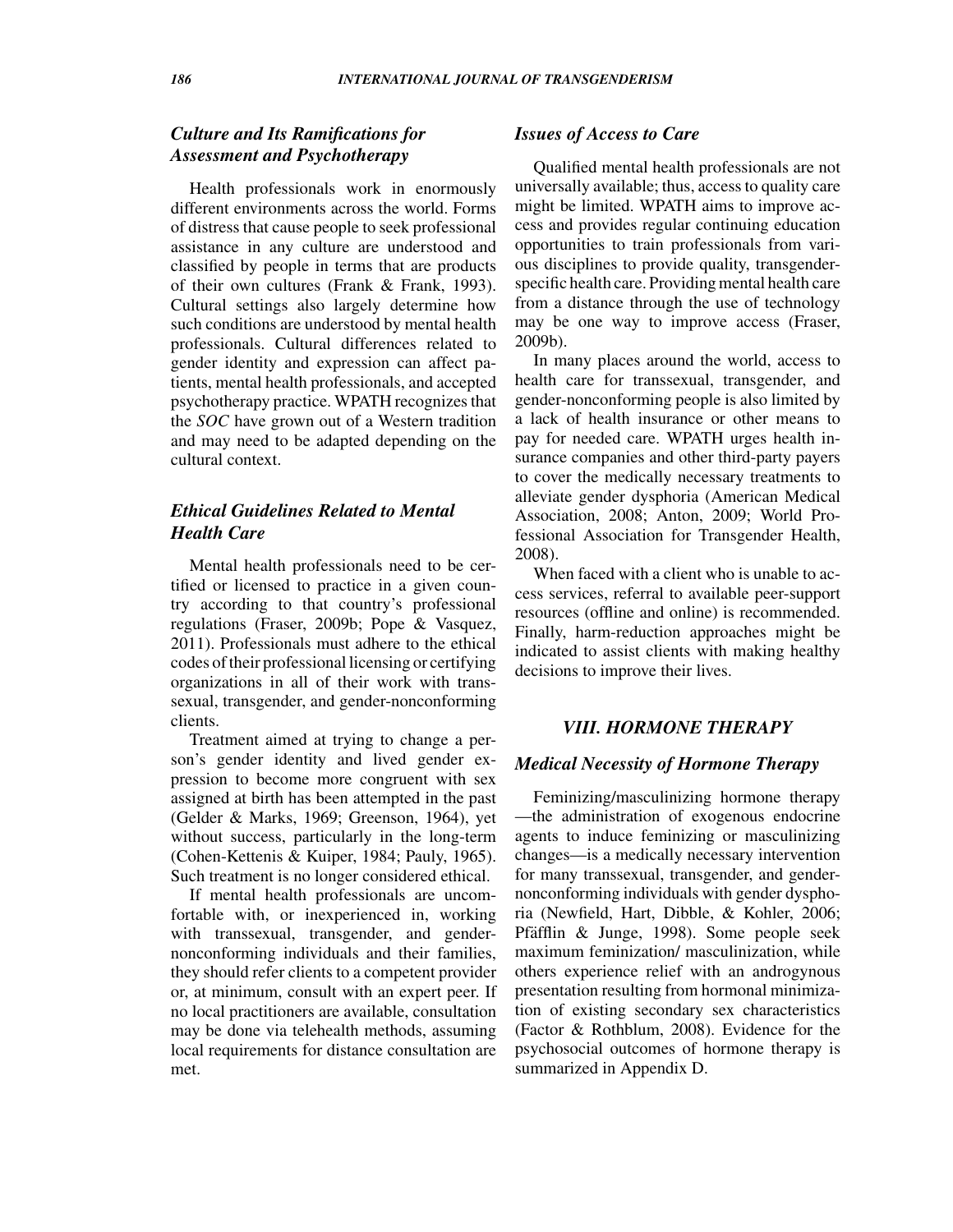Hormone therapy must be individualized based on a patient's goals, the risk/benefit ratio of medications, the presence of other medical conditions, and consideration of social and economic issues. Hormone therapy can provide significant comfort to patients who do not wish to make a social gender role transition or undergo surgery, or who are unable to do so (Meyer, 2009). Hormone therapy is a recommended criterion for some, but not all, surgical treatments for gender dysphoria (see section XI and Appendix C).

#### *Criteria for Hormone Therapy*

Initiation of hormone therapy may be undertaken after a psychosocial assessment has been conducted and informed consent has been obtained by a qualified health professional, as outlined in section VII of the *SOC*. A referral is required from the mental health professional who performed the assessment, unless the assessment was done by a hormone provider who is also qualified in this area.

The criteria for hormone therapy are as follows:

- 1. Persistent, well-documented gender dysphoria;
- 2. Capacity to make a fully informed decision and to consent for treatment;
- 3. Age of majority in a given country (if younger, follow the *SOC* outlined in section VI);
- 4. If significant medical or mental health concerns are present, they must be reasonably well-controlled.

As noted in section VII of the *SOC*, the presence of coexisting mental health concerns does not necessarily preclude access to feminizing/masculinizing hormones; rather, these concerns need to be managed prior to, or concurrent with, treatment of gender dysphoria.

In selected circumstances, it can be acceptable practice to provide hormones to patients who have not fulfilled these criteria. Examples include facilitating the provision of monitored therapy using hormones of known quality as an alternative to illicit or unsupervised hormone use or to patients who have already established themselves in their affirmed gender and who have a history of prior hormone use. It is unethical to deny availability of or eligibility for hormone therapy solely on the basis of blood seropositivity for blood-borne infections such as HIV or hepatitis B or C.

In rare cases, hormone therapy may be contraindicated due to serious individual health conditions. Health professionals should assist these patients with accessing nonhormonal interventions for gender dysphoria. A qualified mental health professional familiar with the patient is an excellent resource in these circumstances.

#### *Informed Consent*

Feminizing/masculinizing hormone therapy may lead to irreversible physical changes. Thus, hormone therapy should be provided only to those who are legally able to provide informed consent. This includes people who have been declared by a court to be emancipated minors, incarcerated people, and cognitively impaired people who are considered competent to participate in their medical decisions (Bockting et al., 2006). Providers should document in the medical record that comprehensive information has been provided and understood about all relevant aspects of the hormone therapy, including both possible benefits and risks and the impact on reproductive capacity.

### *Relationship Between the Standards of Care and Informed Consent Model Protocols*

A number of community health centers in the United States have developed protocols for providing hormone therapy based on an approach that has become known as the Informed Consent Model (Callen Lorde Community Health Center, 2000, 2011; Fenway Community Health Transgender Health Program, 2007; Tom Waddell Health Center, 2006). These protocols are consistent with the guidelines presented in the WPATH *Standards of Care, Version 7*. The *SOC* are flexible clinical guidelines; they allow for tailoring of interventions to the needs of the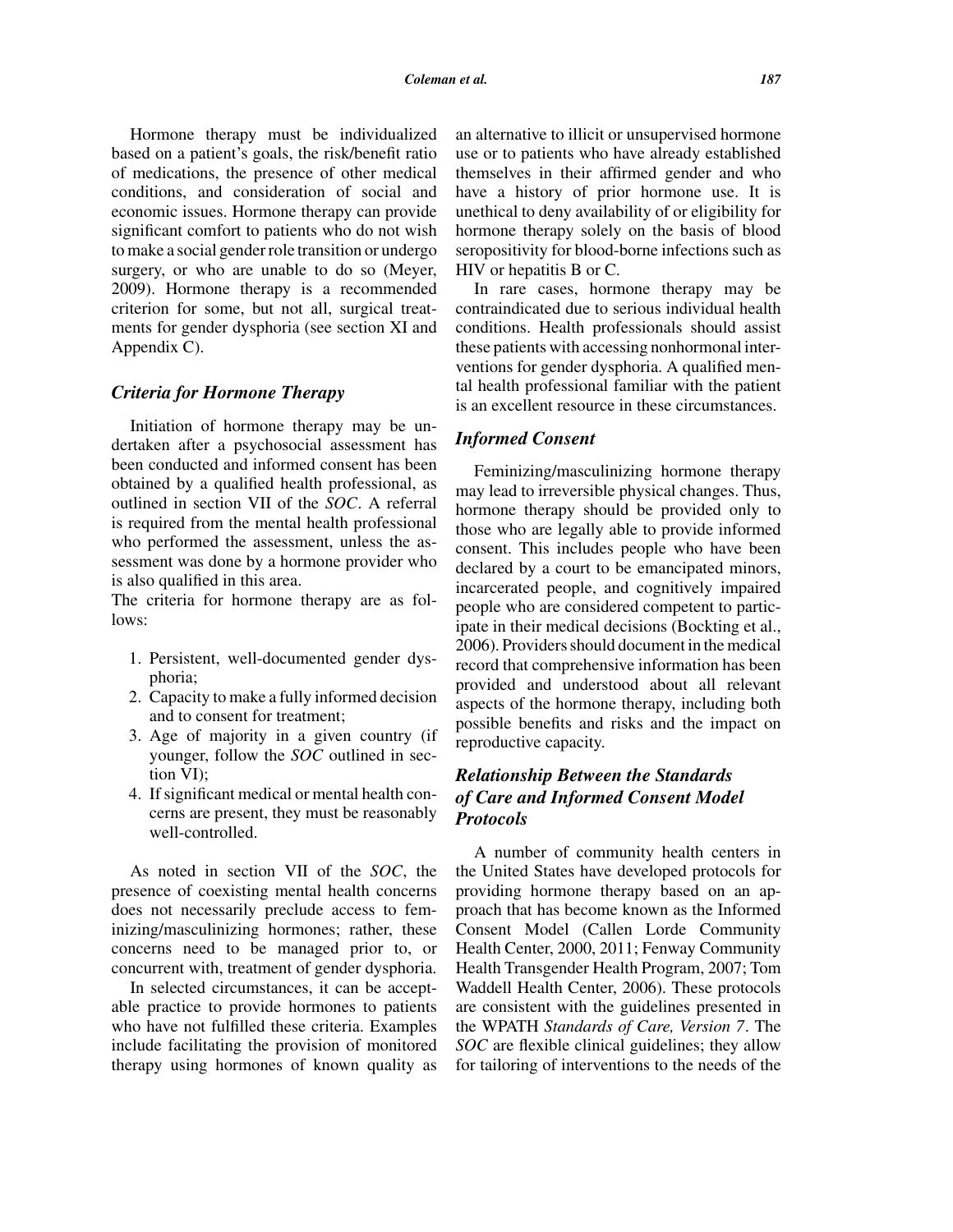individual receiving services and for tailoring of protocols to the approach and setting in which these services are provided (Ehrbar & Gorton, 2010).

Obtaining informed consent for hormone therapy is an important task of providers to ensure that patients understand the psychological and physical benefits and risks of hormone therapy, as well as its psychosocial implications. Providers prescribing the hormones or health professionals recommending the hormones should have the knowledge and experience to assess gender dysphoria. They should inform individuals of the particular benefits, limitations, and risks of hormones, given the patient's age, previous experience with hormones, and concurrent physical or mental health concerns.

Screening for and addressing acute or current mental health concerns is an important part of the informed consent process. This may be done by a mental health professional or by an appropriately trained prescribing provider (see section VII of the *SOC*). The same provider or another appropriately trained member of the health care team (e.g., a nurse) can address the psychosocial implications of taking hormones when necessary (e.g., the impact of masculinization/feminization on how one is perceived and its potential impact on relationships with family, friends, and coworkers). If indicated, these providers will make referrals for psychotherapy and for the assessment and treatment of coexisting mental health concerns such as anxiety or depression.

The difference between the Informed Consent Model and *SOC, Version 7,* is that the *SOC* puts greater emphasis on the important role that mental health professionals can play in alleviating gender dysphoria and facilitating changes in gender role and psychosocial adjustment. This may include a comprehensive mental health assessment and psychotherapy, when indicated. In the Informed Consent Model, the focus is on obtaining informed consent as the threshold for the initiation of hormone therapy in a multidisciplinary, harm-reduction environment. Less emphasis is placed on the provision of mental health care until the patient requests it, unless significant mental health concerns are identified that would need to be addressed before hormone prescription.

# *Physical Effects of Hormone Therapy*

Feminizing/masculinizing hormone therapy will induce physical changes that are more congruent with a patient's gender identity.

- In FtM patients, the following physical changes are expected to occur: deepened voice, clitoral enlargement (variable), growth in facial and body hair, cessation of menses, atrophy of breast tissue, and decreased percentage of body fat compared to muscle mass.
- In MtF patients, the following physical changes are expected to occur: breast growth (variable), decreased erectile function, decreased testicular size, and increased percentage of body fat compared to muscle mass.

Most physical changes, whether feminizing or masculinizing, occur over the course of two years. The amount of physical change and the exact timeline of effects can be highly variable. Tables 1a and 1b outline the approximate time course of these physical changes.

#### TABLE 1a. Effects and Expected Time Course of Masculinizing Hormones<sup>a</sup>

| Effect                            | Expected<br>onsetb        | Expected maximum<br>effect <sup>b</sup> |
|-----------------------------------|---------------------------|-----------------------------------------|
| Skin oiliness/acne                | $1-6$ months              | 1–2 years                               |
| Facial/body hair<br>growth        | 3–6 months                | 3-5 years                               |
| Scalp hair loss                   | $>12$ months <sup>c</sup> | Variable                                |
| Increased muscle<br>mass/strength | 6–12 months               | 2-5 years <sup>d</sup>                  |
| Body fat<br>redistribution        | 3-6 months                | 2–5 years                               |
| Cessation of<br>menses            | 2–6 months                | n/a                                     |
| Clitoral<br>enlargement           | 3–6 months                | 1-2 years                               |
| Vaginal atrophy                   | 3–6 months                | 1–2 years                               |
| Deepened voice                    | 3-12 months               | 1-2 years                               |

a Adapted with permission from Hembree et al. (2009). Copyright 2009, The Endocrine Society.

d Significantly dependent on amount of exercise.

 $<sup>b</sup>$  Estimates represent published and unpublished clinical observa-</sup> tions.

<sup>c</sup> Highly dependent on age and inheritance; may be minimal.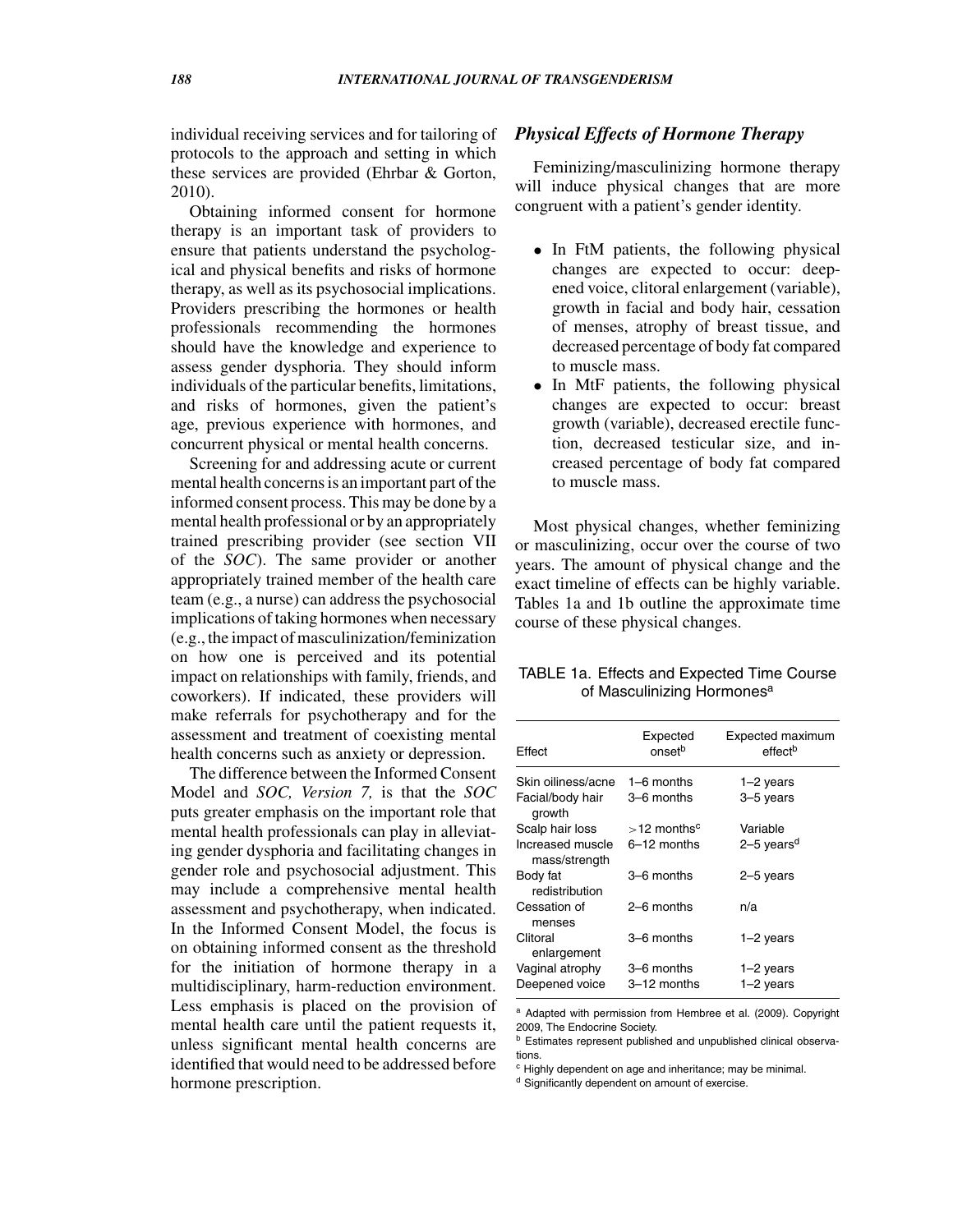|                                                       |                                    | Expected maximum         |
|-------------------------------------------------------|------------------------------------|--------------------------|
| Effect                                                | Expected onset <sup>b</sup>        | effect <sup>b</sup>      |
| Body fat redistribution                               | 3–6 months                         | $2-5$ years              |
| Decreased muscle mass/strength                        | 3–6 months                         | $1-2$ years <sup>c</sup> |
| Softening of skin/decreased oiliness                  | 3–6 months                         | Unknown                  |
| Decreased libido                                      | 1-3 months                         | $1-2$ years              |
| Decreased spontaneous erections                       | 1–3 months                         | 3-6 months               |
| Male sexual dysfunction                               | Variable                           | Variable                 |
| Breast growth                                         | 3–6 months                         | $2 - 3$ years            |
| Decreased testicular volume                           | 3–6 months                         | $2 - 3$ years            |
| Decreased sperm production                            | Variable                           | Variable                 |
| Thinning and slowed growth of body<br>and facial hair | 6-12 months                        | $>$ 3 years <sup>d</sup> |
| Male pattern baldness                                 | No regrowth, loss stops 1-3 months | 1-2 years                |

#### TABLE 1b. Effects and Expected Time Course of Feminizing Hormones<sup>a</sup>

<sup>a</sup> Adapted with permission from Hembree et al. (2009). Copyright 2009, The Endocrine Society.

**b** Estimates represent published and unpublished clinical observations.

<sup>c</sup> Significantly dependent on amount of exercise.

<sup>d</sup> Complete removal of male facial and body hair requires electrolysis, laser treatment, or both.

The degree and rate of physical effects depends in part on the dose, route of administration, and medications used, which are selected in accordance with a patient's specific medical goals (e.g., changes in gender-role expression, plans for sex reassignment) and medical risk profile. There is no current evidence that response to hormone therapy—with the possible exception of voice deepening in FtM persons—can be reliably predicted based on age, body habitus, ethnicity, or family appearance. All other factors being equal, there is no evidence to suggest that any medically approved type or method of administering hormones is more effective than any other in producing the desired physical changes.

#### *Risks of Hormone Therapy*

All medical interventions carry risks. The likelihood of a serious adverse event is dependent on numerous factors: the medication itself, dose, route of administration, and a patient's clinical characteristics (age, comorbidities, family history, health habits). It is thus impossible to predict whether a given adverse effect will happen in an individual patient.

The risks associated with feminizing/ masculinizing hormone therapy for the transsexual, transgender, and gender-nonconforming population as a whole are summarized in Table 2. Based on the level of evidence, risks are categorized as follows: (i) likely increased risk with hormone therapy, (ii) possibly increased risk with hormone therapy, or (iii) inconclusive or no increased risk. Items in the last category include those that may present risk but for which the evidence is so minimal that no clear conclusion can be reached.

Additional detail about these risks can be found in Appendix B, which is based on two comprehensive, evidence-based literature reviews of masculinizing/feminizing hormone therapy (Feldman & Safer, 2009; Hembree et al., 2009), along with a large cohort study (Asscheman et al., 2011). These reviews can serve as detailed references for providers, along with other widely recognized, published clinical materials (Dahl, Feldman, Goldberg, & Jaberi, 2006; Ettner, Monstrey, & Eyler, 2007).

# *Competency of Hormone-Prescribing Physicians, Relationship with Other Health Professionals*

Feminizing/masculinizing hormone therapy is best undertaken in the context of a complete approach to health care that includes comprehensive primary care and a coordinated approach to psychosocial issues (Feldman & Safer, 2009). While psychotherapy or ongoing counseling is not required for the initiation of hormone therapy, if a therapist is involved, then regular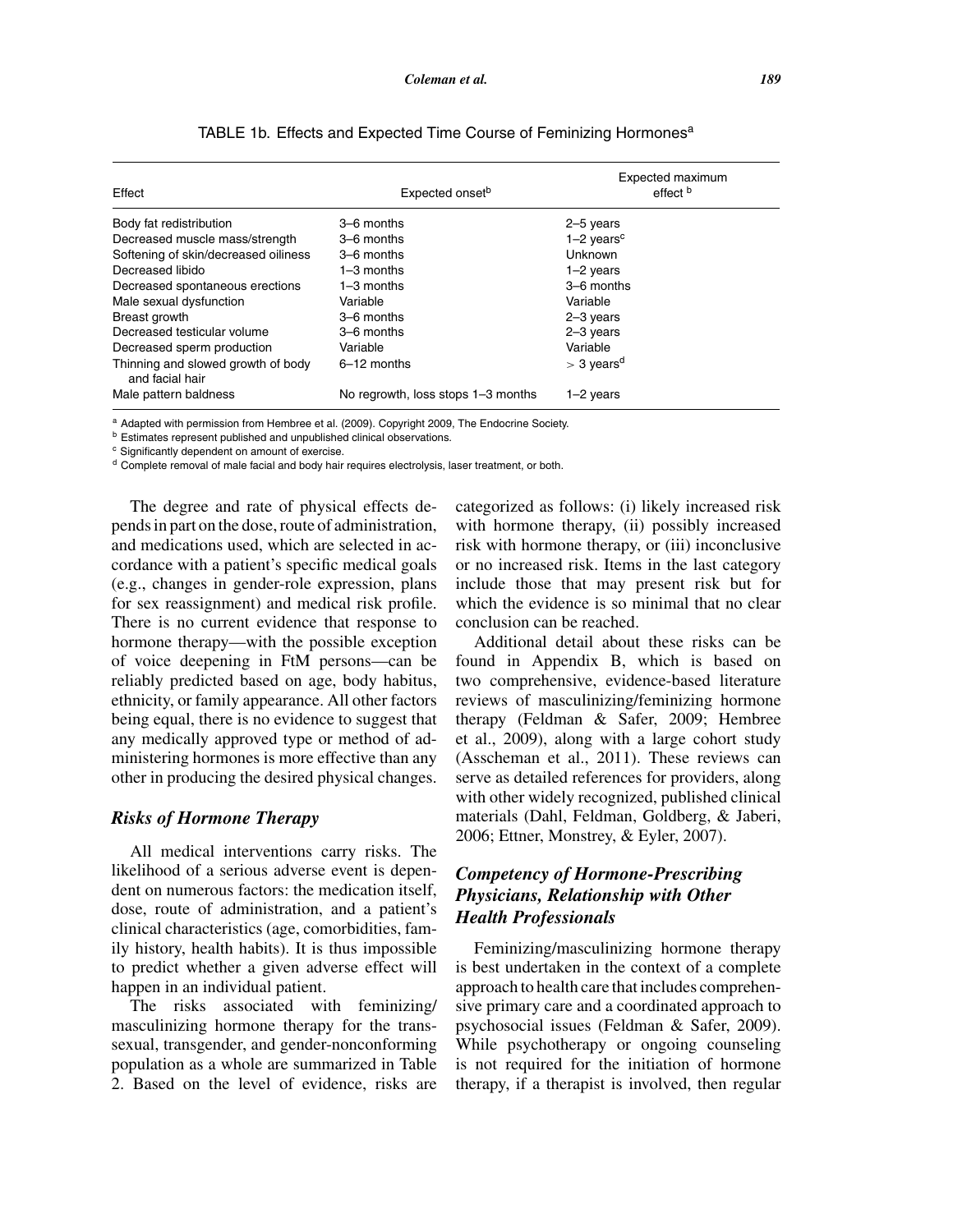| <b>Risk level</b>                                                              | Feminizing hormones                                                                                                                         | Masculinizing hormones                                                                                                                |
|--------------------------------------------------------------------------------|---------------------------------------------------------------------------------------------------------------------------------------------|---------------------------------------------------------------------------------------------------------------------------------------|
| Likely increased risk                                                          | • Venous thromboembolic disease <sup>a</sup><br>$\bullet$ Gallstones<br>• Elevated liver enzymes<br>• Weight gain<br>• Hypertriglyceridemia | • Polycythemia<br>$\bullet$ Weight gain<br>$\bullet$ Acne<br>• Androgenic alopecia (balding)<br>• Sleep apnea                         |
| Likely increased risk with presence of<br>additional risk factors <sup>b</sup> | • Cardiovascular disease                                                                                                                    |                                                                                                                                       |
| Possible increased risk                                                        | • Hypertension<br>• Hyperprolactinemia or prolactinoma                                                                                      | • Elevated liver enzymes<br>• Hyperlipidemia                                                                                          |
| Possible increased risk with presence<br>of additional risk factors b          | • Type 2 diabetes <sup>a</sup>                                                                                                              | • Destabilization of certain<br>psychiatric disorders <sup>c</sup><br>• Cardiovascular disease<br>• Hypertension<br>• Type 2 diabetes |
| No increased risk or inconclusive                                              | • Breast cancer                                                                                                                             | • Loss of bone density<br>• Breast cancer<br>• Cervical cancer<br>• Ovarian cancer<br>• Uterine cancer                                |

#### TABLE 2. Risks Associated with Hormone Therapy

Note. Bolded items are clinically significant.

a Risk is greater with oral estrogen administration than with transdermal estrogen administration.

**b** Additional risk factors include age.

<sup>c</sup> Includes bipolar, schizoaffective, and other disorders that may include manic or psychotic symptoms. This adverse event appears to be associated with higher doses or supraphysiologic blood levels of testosterone.

communication among health professionals is advised (with the patient's consent) to ensure that the transition process is going well, both physically and psychosocially.

With appropriate training, feminizing/masculinizing hormone therapy can be managed by a variety of providers, including nurse practitioners, physician assistants, and primary care physicians (Dahl et al., 2006). Medical visits relating to hormone maintenance provide an opportunity to deliver broader care to a population that is often medically underserved (Clements, Wilkinson, Kitano, & Marx, 1999; Feldman, 2007; Xavier, 2000). Many of the screening tasks and management of comorbidities associated with long-term hormone use, such as cardiovascular risk factors and cancer screening, fall more uniformly within the scope of primary care rather than specialist care (American Academy of Family Physicians, 2005; Eyler, 2007; World Health Organization, 2008), particularly in locations where dedicated gender teams or specialized physicians are not available.

Given the multidisciplinary needs of transsexual, transgender, and gender-nonconforming people seeking hormone therapy, as well as the difficulties associated with fragmentation of care in general (World Health Organization, 2008), WPATH strongly encourages the increased training and involvement of primary care providers in the area of feminizing/masculinizing hormone therapy. If hormones are prescribed by a specialist, there should be close communication with the patient's primary care provider. Conversely, an experienced hormone provider or endocrinologist should be involved if the primary care physician has no experience with this type of hormone therapy or if the patient has a preexisting metabolic or endocrine disorder that could be affected by endocrine therapy.

While formal training programs in transgender medicine do not yet exist, hormone providers have a responsibility to obtain appropriate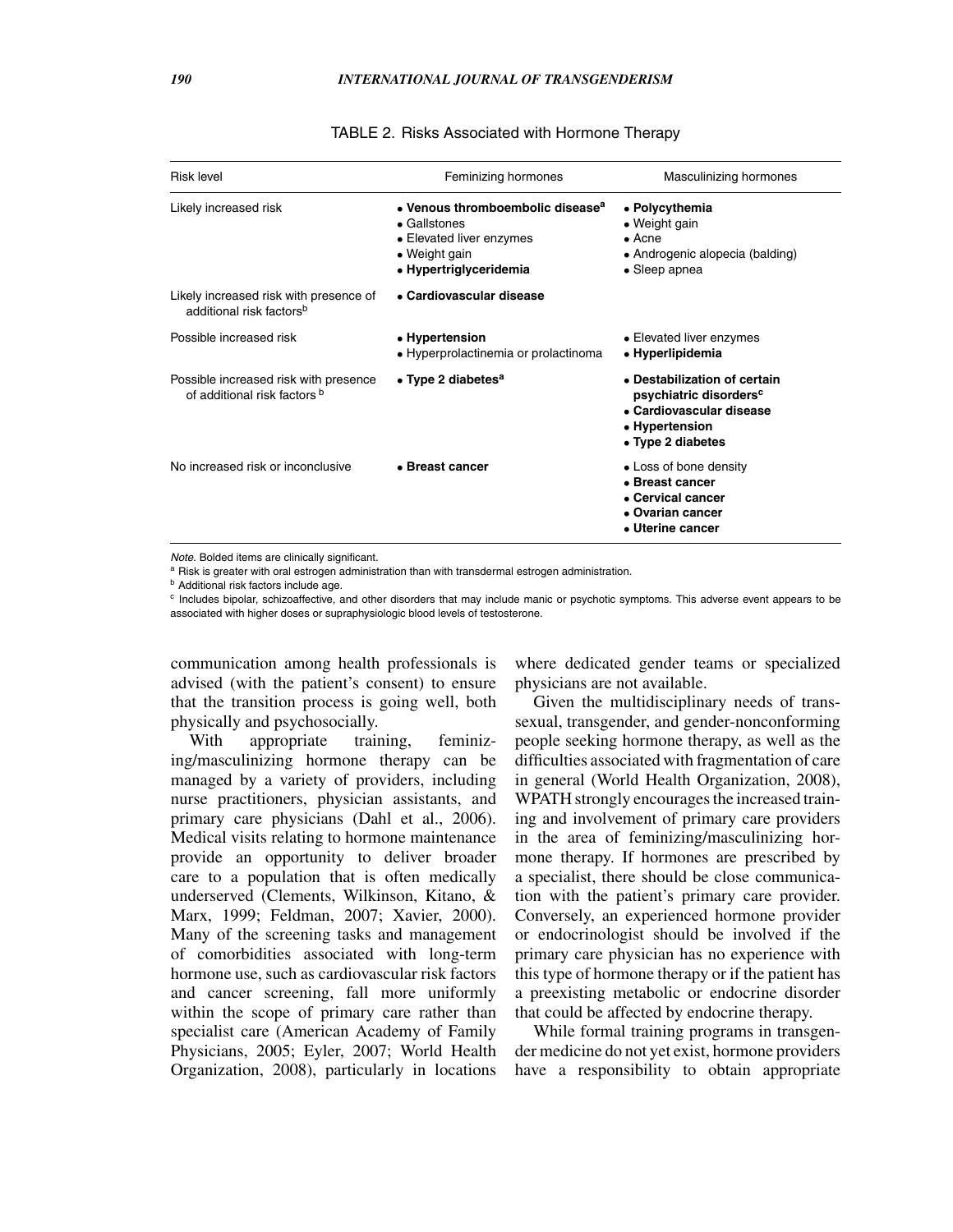knowledge and experience in this field. Clinicians can increase their experience and comfort in providing feminizing/masculinizing hormone therapy by comanaging care or consulting with a more experienced provider, or by providing more limited types of hormone therapy before progressing to initiation of hormone therapy. Because this field of medicine is evolving, clinicians should become familiar and keep current with the medical literature and discuss emerging issues with colleagues. Such discussions might occur through networks established by WPATH and other national/local organizations.

### *Responsibilities of Hormone-Prescribing Physicians*

In general, clinicians who prescribe hormone therapy should engage in the following tasks:

- 1. Perform an initial evaluation that includes discussion of a patient's physical transition goals, health history, physical examination, risk assessment, and relevant laboratory tests.
- 2. Discuss with patients the expected effects of feminizing/masculinizing medications and the possible adverse health effects. These effects can include a reduction in fertility (Feldman & Safer, 2009; Hembree et al., 2009). Therefore, reproductive options should be discussed with patients before starting hormone therapy (see section IX).
- 3. Confirm that patients have the capacity to understand the risks and benefits of treatment and are capable of making an informed decision about medical care.
- 4. Provide ongoing medical monitoring, including regular physical and laboratory examination to monitor hormone effectiveness and side effects.
- 5. Communicate as needed with a patient's primary care provider, mental health professional, and surgeon.
- 6. If needed, provide patients with a brief written statement indicating that they are under medical supervision and care that includes feminizing/masculinizing hormone therapy. Particularly during the early

phases of hormone treatment, a patient may wish to carry this statement at all times to help prevent difficulties with the police and other authorities.

Depending on the clinical situation for providing hormones (see below), some of these responsibilities are less relevant. Thus, the degree of counseling, physical examinations, and laboratory evaluations should be individualized to a patient's needs.

### *Clinical Situations for Hormone Therapy*

There are circumstances in which clinicians may be called upon to provide hormones without necessarily initiating or maintaining long-term feminizing/masculinizing hormone therapy. By acknowledging these different clinical situations (see below, from least to highest level of complexity), it may be possible to involve clinicians in feminizing/masculinizing hormone therapy who might not otherwise feel able to offer this treatment.

#### *1. Bridging*

Whether prescribed by another clinician or obtained through other means (e.g., purchased over the Internet), patients may present for care already on hormone therapy. Clinicians can provide a limited (1–6 month) prescription for hormones while helping patients find a provider who can prescribe long-term hormone therapy. Providers should assess a patient's current regimen for safety and drug interactions and substitute safer medications or doses when indicated (Dahl et al., 2006; Feldman & Safer, 2009). If hormones were previously prescribed, medical records should be requested (with the patient's permission) to obtain the results of baseline examinations and laboratory tests and any adverse events. Hormone providers should also communicate with any mental health professional who is currently involved in a patient's care. If a patient has never had a psychosocial assessment as recommended by the *SOC* (see section VII), clinicians should refer the patient to a qualified mental health professional if appropriate and feasible (Feldman & Safer, 2009). Providers who prescribe bridging hormones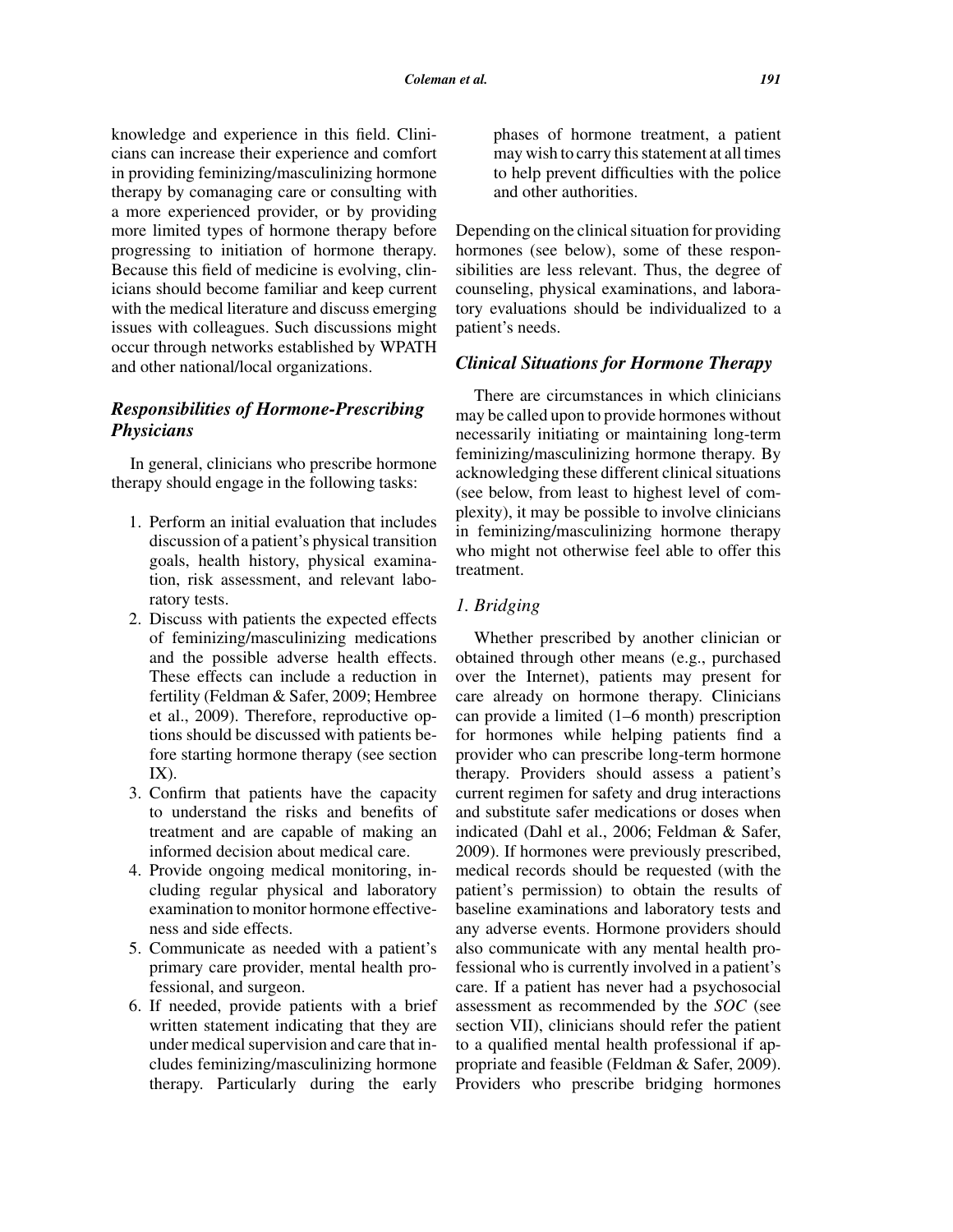need to work with patients to establish limits as to the duration of bridging therapy.

### *2. Hormone Therapy Following Gonad Removal*

Hormone replacement with estrogen or testosterone is usually continued lifelong after an oophorectomy or orchiectomy, unless medical contraindications arise. Because hormone doses are often decreased after these surgeries (Basson, 2001; Levy, Crown, & Reid, 2003; Moore, Wisniewski, & Dobs, 2003) and only adjusted for age and comorbid health concerns, hormone management in this situation is quite similar to hormone replacement in any hypogonadal patient.

### *3. Hormone Maintenance Prior to Gonad Removal*

Once patients have achieved maximal feminizing/masculinizing benefits from hormones (typically two or more years), they remain on a maintenance dose. The maintenance dose is then adjusted for changes in health conditions, aging, or other considerations such as lifestyle changes (Dahl et al., 2006). When a patient on maintenance hormones presents for care, the provider should assess the patient's current regimen for safety and drug interactions and substitute safer medications or doses when indicated. The patient should continue to be monitored by physical examinations and laboratory testing on a regular basis, as outlined in the literature (Feldman & Safer, 2009; Hembree et al., 2009). The dose and form of hormones should be revisited regularly with any changes in the patient's health status and available evidence on the potential long-term risks of hormones (see *Hormone Regimens*, below).

# *4. Initiating Hormonal Feminization/ Masculinization*

This clinical situation requires the greatest commitment in terms of provider time and expertise. Hormone therapy must be individualized based on a patient's goals, the risk/benefit ratio of medications, the presence of other medical conditions, and consideration of social and economic issues. Although a wide variety of hormone regimens have been published (Dahl et al., 2006; Hembree et al., 2009; Moore et al., 2003), there are no published reports of randomized clinical trials comparing safety and efficacy. Despite this variation, a reasonable framework for initial risk assessment and ongoing monitoring of hormone therapy can be constructed, based on the efficacy and safety evidence presented above.

# *Risk Assessment and Modification for Initiating Hormone Therapy*

The initial evaluation for hormone therapy assesses a patient's clinical goals and risk factors for hormone-related adverse events. During the risk assessment, the patient and clinician should develop a plan for reducing risks wherever possible, either prior to initiating therapy or as part of ongoing harm reduction.

All assessments should include a thorough physical exam, including weight, height, and blood pressure. The need for breast, genital, and rectal exams, which are sensitive issues for most transsexual, transgender, and gendernonconforming patients, should be based on individual risks and preventive health care needs (Feldman & Goldberg, 2006; Feldman, 2007).

### *Preventive Care*

Hormone providers should address preventive health care with patients, particularly if a patient does not have a primary care provider. Depending on a patient's age and risk profile, there may be appropriate screening tests or exams for conditions affected by hormone therapy. Ideally, these screening tests should be carried out prior to the start of hormone therapy.

### *Risk Assessment and Modification for Feminizing Hormone Therapy (MtF)*

There are no absolute contraindications to feminizing therapy per se, but absolute contraindications exist for the different feminizing agents, particularly estrogen. These include previous venous thrombotic events related to an underlying hypercoagulable condition, history of estrogen-sensitive neoplasm, and end-stage chronic liver disease (Gharib et al., 2005).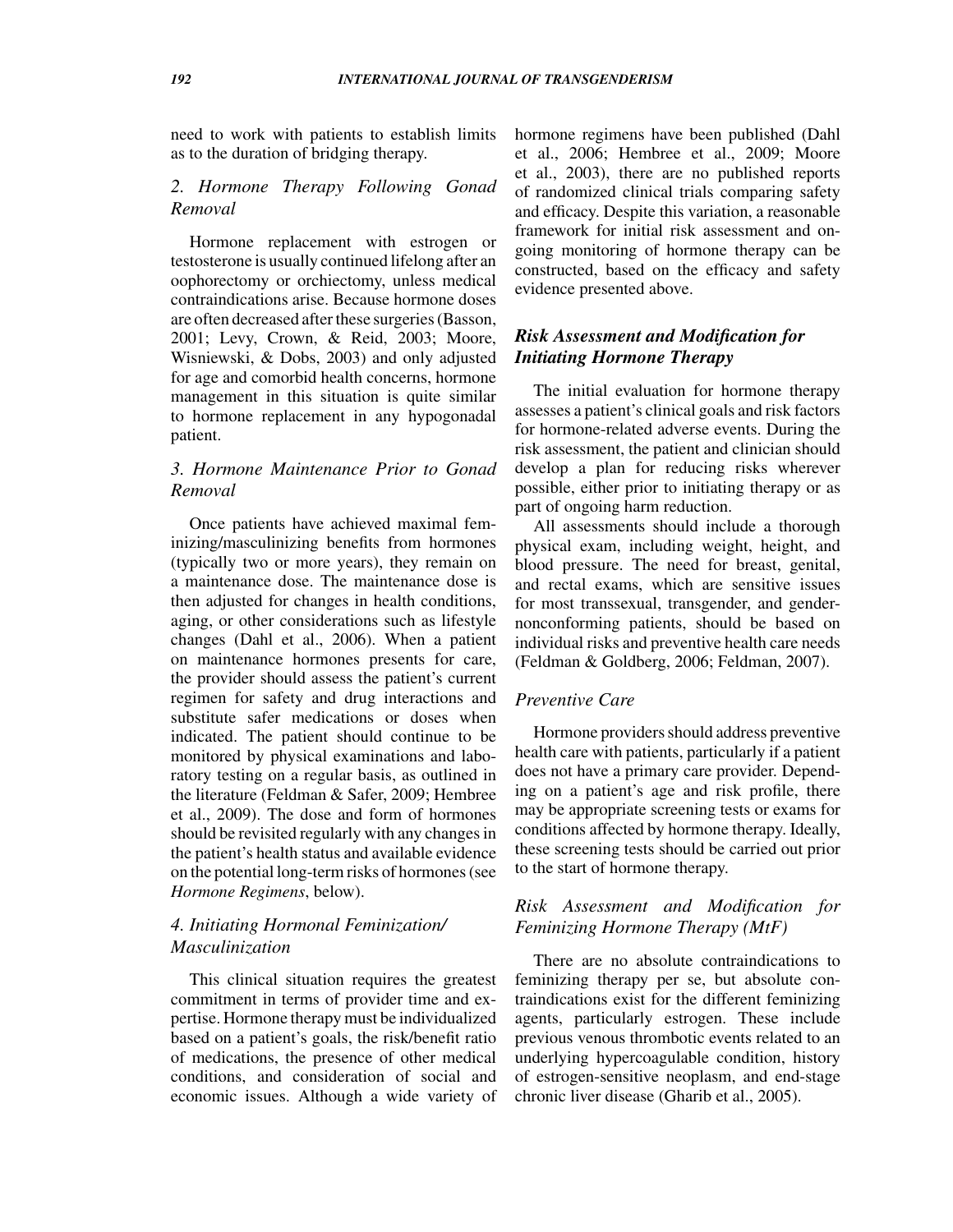Other medical conditions, as noted in Table 2 and Appendix B, can be exacerbated by estrogen or androgen blockade and, therefore, should be evaluated and reasonably well controlled prior to starting hormone therapy (Feldman & Safer, 2009; Hembree et al., 2009. Dhejne et al., 2011). Clinicians should particularly attend to tobacco use, as it is associated with increased risk of venous thrombosis, which is further increased with estrogen use. Consultation with a cardiologist may be advisable for patients with known cardio- or cerebrovascular disease.

Baseline laboratory values are important to both assess initial risk and evaluate possible future adverse events. Initial labs should be based on the risks of feminizing hormone therapy outlined in Table 2, as well as individual patient risk factors, including family history. Suggested initial lab panels have been published (Feldman & Safer, 2009; Hembree et al., 2009). These can be modified for patients or health care systems with limited resources and in otherwise healthy patients.

### *Risk Assessment and Modification for Masculinizing Hormone Therapy (FtM)*

Absolute contraindications to testosterone therapy include pregnancy, unstable coronary artery disease, and untreated polycythemia with a hematocrit of 55% or higher (Carnegie, 2004). Because the aromatization of testosterone to estrogen may increase risk in patients with a history of breast or other estrogen-dependent cancers (Moore et al., 2003), consultation with an oncologist may be indicated prior to hormone use. Comorbid conditions likely to be exacerbated by testosterone use should be evaluated and treated, ideally prior to starting hormone therapy (Feldman & Safer, 2009; Hembree et al., 2009). Consultation with a cardiologist may be advisable for patients with known cardio- or cerebrovascular disease (Dhejne et al., 2011).

An increased prevalence of polycystic ovarian syndrome (PCOS) has been noted among FtM patients even in the absence of testosterone use (Baba et al., 2007; Balen, Schachter, Montgomery, Reid, & Jacobs, 1993; Bosinski et al.,

1997). While there is no evidence that PCOS is related to the development of a transsexual, transgender, or gender-nonconforming identity, PCOS is associated with increased risk of diabetes, cardiac disease, high blood pressure, and ovarian and endometrial cancers (Cattrall & Healy, 2004). Signs and symptoms of PCOS should be evaluated prior to initiating testosterone therapy, as testosterone may affect many of these conditions. Testosterone can affect the developing fetus (*Physicians' Desk Reference,* 2010), and patients at risk of becoming pregnant require highly effective birth control.

Baseline laboratory values are important to both assess initial risk and evaluate possible future adverse events. Initial labs should be based on the risks of masculinizing hormone therapy outlined in Table 2, as well as individual patient risk factors, including family history. Suggested initial lab panels have been published (Feldman & Safer, 2009; Hembree et al., 2009). These can be modified for patients or health care systems with limited resources and in otherwise healthy patients.

### *Clinical Monitoring During Hormone Therapy for Efficacy and Adverse Events*

The purpose of clinical monitoring during hormone use is to assess the degree of feminization/masculinization and the possible presence of adverse effects of medication. However, as with the monitoring of any long-term medication, monitoring should take place in the context of comprehensive health care. Suggested clinical monitoring protocols have been published (Feldman & Safer, 2009; Hembree et al., 2009). Patients with comorbid medical conditions may need to be monitored more frequently. Healthy patients in geographically remote or resource-poor areas may be able to use alternative strategies, such as telehealth, or cooperation with local providers such as nurses and physician assistants. In the absence of other indications, health professionals may prioritize monitoring for those risks that are either likely to be increased by hormone therapy or possibly increased by hormone therapy but clinically serious in nature.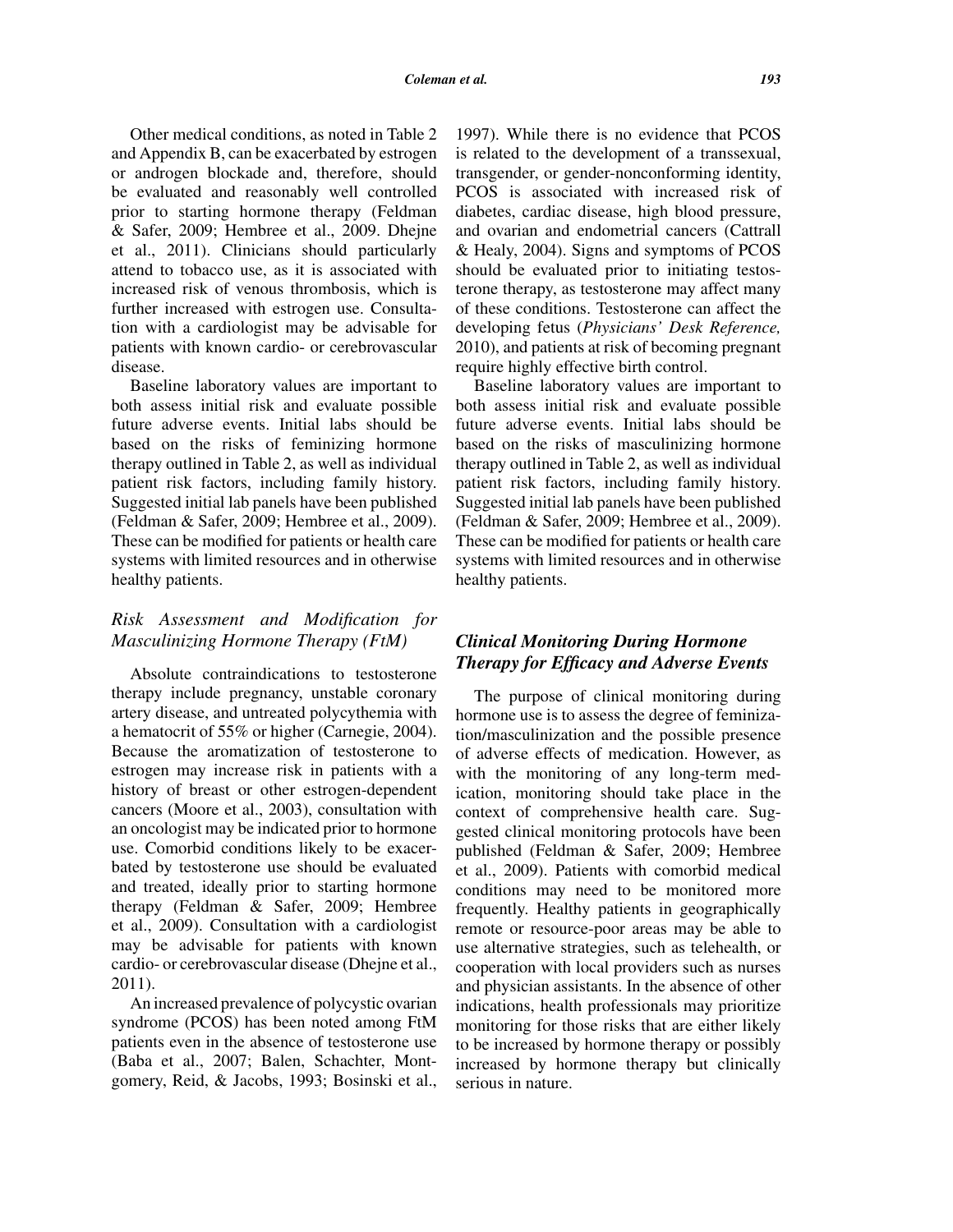# *Efficacy and Risk Monitoring During Feminizing Hormone Therapy (MtF)*

The best assessment of hormone efficacy is clinical response: Is a patient developing a feminized body while minimizing masculine characteristics consistent with that patient's gender goals? In order to more rapidly predict the hormone dosages that will achieve clinical response, one can measure testosterone levels for suppression below the upper limit of the normal female range and estradiol levels within a premenopausal female range but well below supraphysiologic levels (Feldman & Safer, 2009; Hembree et al., 2009).

Monitoring for adverse events should include both clinical and laboratory evaluation. Follow-up should include careful assessment for signs of cardiovascular impairment and venous thromboembolism (VTE) through measurement of blood pressure, weight, and pulse; heart and lung exams; and examination of the extremities for peripheral edema, localized swelling, or pain (Feldman & Safer, 2009). Laboratory monitoring should be based on the risks of hormone therapy described above, a patient's individual comorbidities and risk factors, and the specific hormone regimen itself. Specific lab-monitoring protocols have been published (Feldman & Safer, 2009; Hembree et al., 2009).

# *Efficacy and Risk Monitoring During Masculinizing Hormone Therapy (FtM)*

The best assessment of hormone efficacy is clinical response: Is a patient developing a masculinized body while minimizing feminine characteristics consistent with that patient's gender goals? Clinicians can achieve a good clinical response with the least likelihood of adverse events by maintaining testosterone levels within the normal male range while avoiding supraphysiological levels (Dahl et al., 2006; Hembree et al., 2009). For patients using intramuscular (IM) testosterone cypionate or enanthate, some clinicians check trough levels while others prefer midcycle levels (Dahl et al., 2006; Hembree et al., 2009; Tangpricha, Turner, Malabanan, & Holick, 2001; Tangpricha, Ducharme, Barber, & Chipkin, 2003).

Monitoring for adverse events should include both clinical and laboratory evaluation. Follow-up should include careful assessment for signs and symptoms of excessive weight gain, acne, uterine break-through bleeding, and cardiovascular impairment, as well as psychiatric symptoms in at-risk patients. Physical examinations should include measurement of blood pressure, weight, pulse, and skin, as well as and heart and lung exams (Feldman & Safer, 2009). Laboratory monitoring should be based on the risks of hormone therapy described above, a patient's individual comorbidities and risk factors, and the specific hormone regimen itself. Specific lab monitoring protocols have been published (Feldman & Safer, 2009; Hembree et al., 2009).

#### *Hormone Regimens*

To date, no controlled clinical trials of any feminizing/masculinizing hormone regimen have been conducted to evaluate safety or efficacy in producing physical transition. As a result, wide variation in doses and types of hormones have been published in the medical literature (Moore et al., 2003; Tangpricha et al., 2003; van Kesteren, Asscheman, Megens, & Gooren, 1997). In addition, access to particular medications may be limited by a patient's geographical location and/or social or economic situations. For these reasons, WPATH does not describe or endorse a particular feminizing/masculinizing hormone regimen. Rather, the medication classes and routes of administration used in most published regimens are broadly reviewed.

As outlined above, there are demonstrated safety differences in individual elements of various regimens. The Endocrine Society Guidelines (Hembree et al., 2009) and Feldman and Safer (2009) provide specific guidance regarding the types of hormones and suggested dosing to maintain levels within physiologic ranges for a patient's desired gender expression (based on goals of full feminization/masculinization). It is strongly recommended that hormone providers regularly review the literature for new information and use those medications that safely meet individual patient needs with available local resources.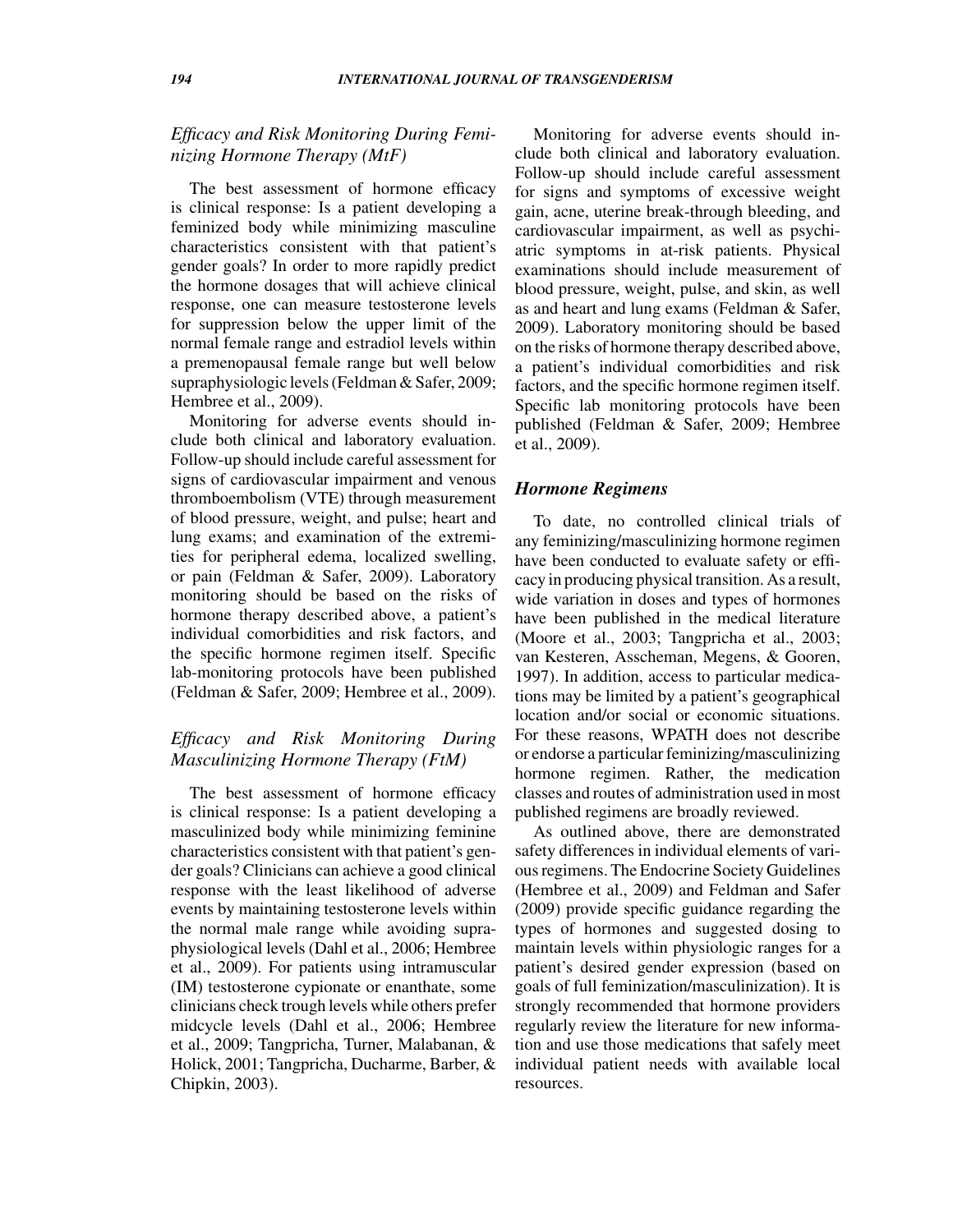## *Regimens for Feminizing Hormone Therapy (MtF)*

*Estrogen.* Use of oral estrogen, and specifically ethinyl estradiol, appears to increase the risk of VTE. Because of this safety concern, ethinyl estradiol is not recommended for feminizing hormone therapy. Transdermal estrogen is recommended for those patients with risk factors for VTE. The risk of adverse events increases with higher doses, particularly doses resulting in supraphysiologic levels (Hembree et al., 2009). Patients with comorbid conditions that can be affected by estrogen should avoid oral estrogen if possible and be started at lower levels. Some patients may not be able to safely use the levels of estrogen needed to get the desired results. This possibility needs to be discussed with patients well in advance of starting hormone therapy.

*Androgen-reducing medications ("antiandrogens").* A combination of estrogen and "anti-androgens" is the most commonly studied regimen for feminization. Androgen-reducing medications, from a variety of classes of drugs, have the effect of reducing either endogenous testosterone levels or testosterone activity and, thus, diminishing masculine characteristics such as body hair. They minimize the dosage of estrogen needed to suppress testosterone thereby reducing the risks associated with high-dose exogenous estrogen (Prior, Vigna, Watson, Diewold, & Robinow, 1986; Prior, Vigna, & Watson, 1989).

Common anti-androgens include the following:

- Spironolactone, an antihypertensive agent, directly inhibits testosterone secretion and androgen binding to the androgen receptor. Blood pressure and electrolytes need to be monitored because of the potential for hyperkalemia.
- Cyproterone acetate is a progestational compound with anti-androgenic properties. This medication is not approved in the United States because of concerns over potential hepatotoxicity, but it is widely used elsewhere (De Cuypere et al., 2005).
- GnRH agonists (e.g., goserelin, buserelin, triptorelin) are neurohormones that

block the gonadtropin-releasing hormone receptor, thus blocking the release of follicle stimulating hormone and luteinizing hormone. This leads to highly effective gonadal blockade. However, these medications are expensive and only available as injectables or implants.

• 5-alpha reductase inhibitors (finasteride and dutasteride) block the conversion of testosterone to the more active agent, 5 alpha-dihydrotestosterone. These medications have beneficial effects on scalp hair loss, body hair growth, sebaceous glands, and skin consistency.

Cyproterone and spironolactone are the most commonly used anti-androgens and are likely the most cost-effective.

*Progestins.* With the exception of cyproterone, the inclusion of progestins in feminizing hormone therapy is controversial (Oriel, 2000). Because progestins play a role in mammary development on a cellular level, some clinicians believe that these agents are necessary for full breast development (Basson & Prior, 1998; Oriel, 2000). However, a clinical comparison of feminization regimens with and without progestins found that the addition of progestins neither enhanced breast growth nor lowered serum levels of free testosterone (Meyer et al., 1986). There are concerns regarding potential adverse effects of progestins, including depression, weight gain, and lipid changes (Meyer et al., 1986; Tangpricha et al., 2003). Progestins (especially medroxyprogesterone) are also suspected to increase breast cancer risk and cardiovascular risk in women (Rossouw et al., 2002). Micronized progesterone may be better tolerated and have a more favorable impact on the lipid profile than medroxyprogesterone does (de Lignières, 1999; Fitzpatrick, Pace, & Wiita, 2000).

### *Regimens for Masculinizing Hormone Therapy (FtM)*

*Testosterone.* Testosterone generally can be given orally, transdermally, or parenterally (IM), although buccal and implantable preparations are also available. Oral testosterone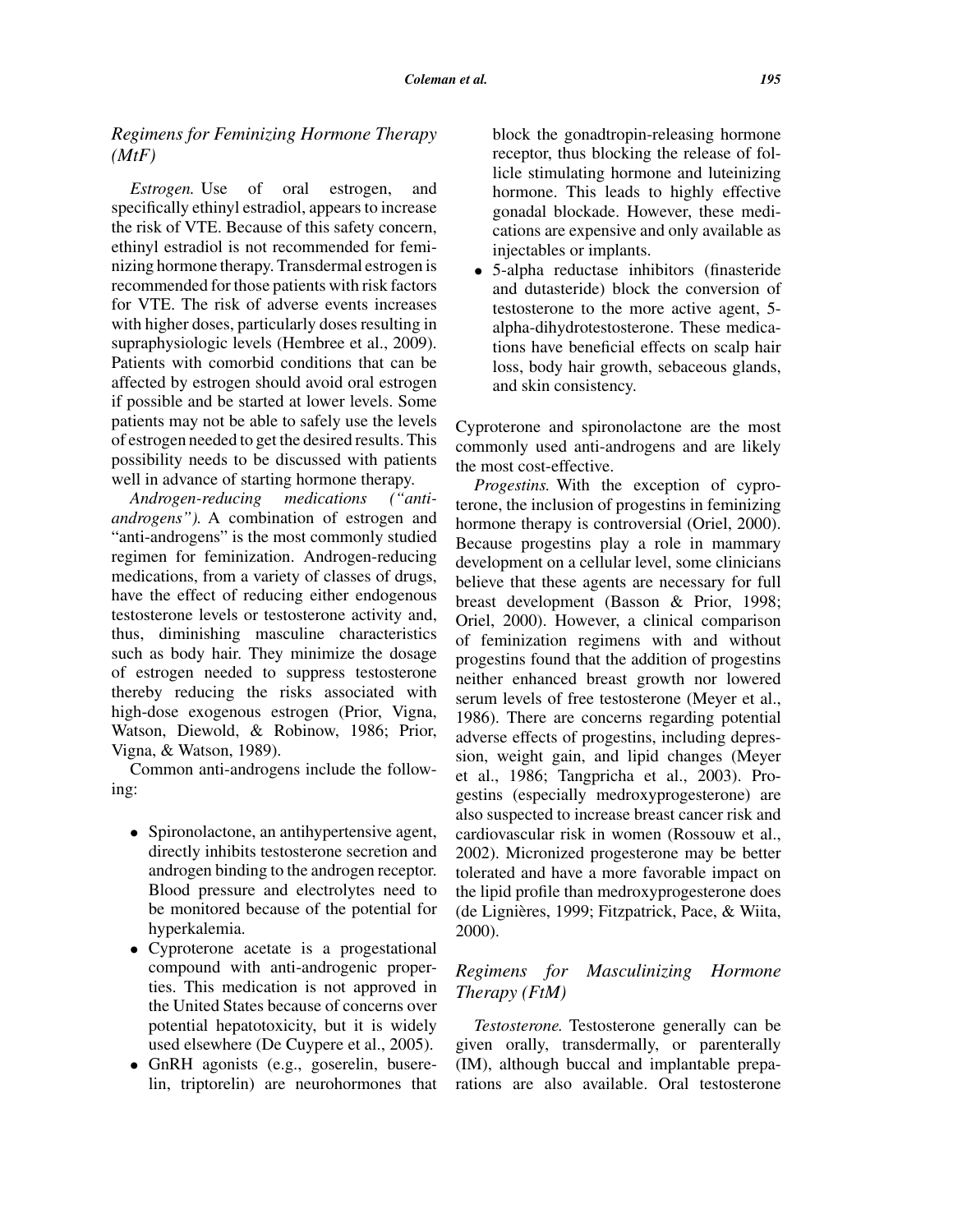undecanoate, available outside the United States, results in lower serum testosterone levels than nonoral preparations and has limited efficacy in suppressing menses (Feldman, 2005, April; Moore et al., 2003). Because intramuscular testosterone cypionate or enanthate are often administered every 2–4 weeks, some patients may notice cyclic variation in effects (e.g., fatigue and irritability at the end of the injection cycle, aggression or expansive mood at the beginning of the injection cycle), as well as more time outside the normal physiologic levels (Dhejne et al., 2011; Jockenhövel, 2004). This may be mitigated by using a lower but more frequent dosage schedule or by using a daily transdermal preparation (Dobs et al., 1999; Jockenhövel, 2004; Nieschlag et al., 2004). Intramuscular testosterone undecanoate (not currently available in the United States) maintains stable, physiologic testosterone levels over approximately 12 weeks and has been effective in both the setting of hypogonadism and in FtM individuals (Mueller, Kiesewetter, Binder, Beckmann, & Dittrich, 2007; Zitzmann, Saad, & Nieschlag, 2006). There is evidence that transdermal and intramuscular testosterone achieve similar masculinizing results, although the timeframe may be somewhat slower with transdermal preparations (Feldman, 2005, April). Especially as patients age, the goal is to use the lowest dose needed to maintain the desired clinical result, with appropriate precautions being made to maintain bone density.

*Other agents.* Progestins, most commonly medroxyprogesterone, can be used for a short period of time to assist with menstrual cessation early in hormone therapy. GnRH agonists can be used similarly, as well as for refractory uterine bleeding in patients without an underlying gynecological abnormality.

#### *Bioidentical and Compounded Hormones*

As discussion surrounding the use of bioidentical hormones in postmenopausal hormone replacement has heightened, interest has also increased in the use of similar compounds in feminizing/masculinizing hormone therapy. There is no evidence that custom compounded bioidentical hormones are safer or more effective than government-agency-approved bioidentical hormones (Sood, Shuster, Smith, Vincent, & Jatoi, 2011). Therefore, it has been advised by the North American Menopause Society (2010) and others to assume that, whether the hormone is from a compounding pharmacy or not, if the active ingredients are similar, it should have a similar side-effect profile. WPATH concurs with this assessment.

#### *IX. REPRODUCTIVE HEALTH*

Many transgender, transsexual, and gendernonconforming people will want to have children. Because feminizing/masculinizing hormone therapy limits fertility (Darney, 2008; Zhang, Gu, Wang, Cui, & Bremner, 1999), it is desirable for patients to make decisions concerning fertility before starting hormone therapy or undergoing surgery to remove/alter their reproductive organs. Cases are known of people who received hormone therapy and genital surgery and later regretted their inability to parent genetically related children (De Sutter, Kira, Verschoor, & Hotimsky, 2002).

Health care professionals—including mental health professionals recommending hormone therapy or surgery, hormone-prescribing physicians, and surgeons—should discuss reproductive options with patients prior to initiation of these medical treatments for gender dysphoria. These discussions should occur even if patients are not interested in these issues at the time of treatment, which may be more common for younger patients (De Sutter, 2009). Early discussions are desirable, but not always possible. If an individual has not had complete sex reassignment surgery, it may be possible to stop hormones long enough for natal hormones to recover, allowing the production of mature gametes (Payer, Meyer, & Walker, 1979; Van den Broecke, Van der Elst, Liu, Hovatta, & Dhont, 2001).

Besides debate and opinion papers, very few research papers have been published on the reproductive health issues of individuals receiving different medical treatments for gender dysphoria. Another group who faces the need to preserve reproductive function in light of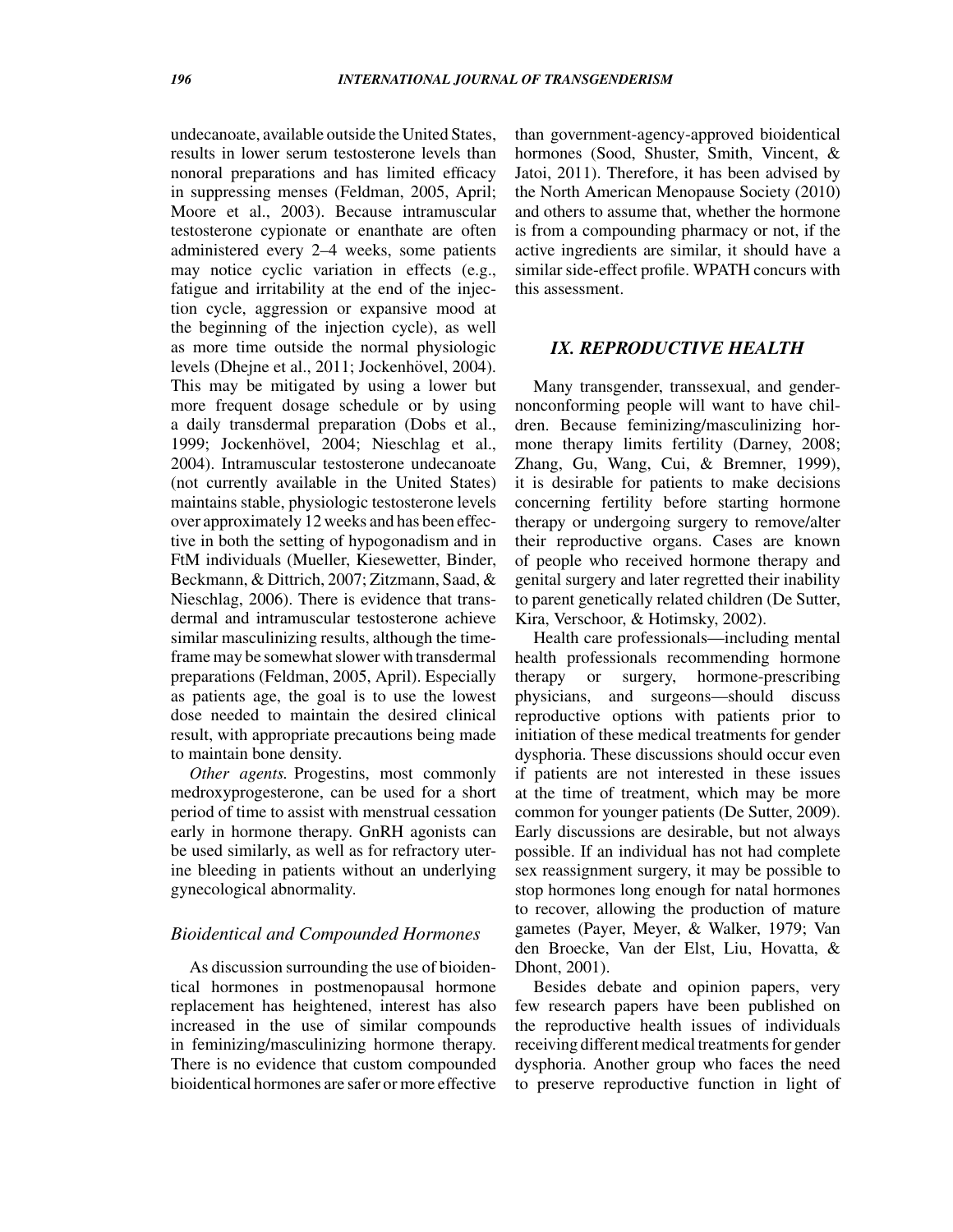loss or damage to their gonads are people with malignancies that require removal of reproductive organs or use of damaging radiation or chemotherapy. Lessons learned from that group can be applied to people treated for gender dysphoria.

MtF patients, especially those who have not already reproduced, should be informed about sperm-preservation options and encouraged to consider banking their sperm prior to hormone therapy. In a study examining testes that were exposed to high-dose estrogen (Payer et al., 1979), findings suggest that stopping estrogen may allow the testes to recover. In an article reporting on the opinions of MtF individuals towards sperm freezing (De Sutter et al., 2002), the vast majority of 121 survey respondents felt that the availability of freezing sperm should be discussed and offered by the medical world. Sperm should be collected before hormone therapy or after stopping the therapy until the sperm count rises again. Cryopreservation should be discussed even if there is poor semen quality. In adults with azoospermia, a testicular biopsy with subsequent cryopreservation of biopsied material for sperm is possible, but may not be successful.

Reproductive options for FtM patients might include oocyte (egg) or embryo freezing. The frozen gametes and embryo could later be used with a surrogate woman to carry to pregnancy. Studies of women with polycystic ovarian disease suggest that the ovary can recover in part from the effects of high testosterone levels (Hunter & Sterrett, 2000). Stopping the testosterone briefly might allow for ovaries to recover enough to release eggs; success likely depends on the patient's age and duration of testosterone treatment. While not systematically studied, some FtM individuals are doing exactly that, and some have been able to become pregnant and deliver children (More, 1998).

Patients should be advised that these techniques are not available everywhere and can be very costly. Transsexual, transgender, and gender-nonconforming people should not be refused reproductive options for any reason.

A special group of individuals are prepubertal or pubertal adolescents who will never develop reproductive function in their natal sex due to blockers or cross-gender hormones. At this time there is no technique for preserving function from the gonads of these individuals.

# *X. VOICE AND COMMUNICATION THERAPY*

Communication, both verbal and nonverbal, is an important aspect of human behavior and gender expression. Transsexual, transgender, and gender-nonconforming people might seek the assistance of a voice and communication specialist to develop vocal characteristics (e.g., pitch, intonation, resonance, speech rate, phrasing patterns) and nonverbal communication patterns (e.g., gestures, posture/movement, facial expressions) that facilitate comfort with their gender identity. Voice and communication therapy may help to alleviate gender dysphoria and be a positive and motivating step towards achieving one's goals for gender role expression.

# *Competency of Voice and Communication Specialists Working with Transsexual, Transgender, and Gender-Nonconforming Clients*

Specialists may include speech-language pathologists, speech therapists, and speechvoice clinicians. In most countries the professional association for speech-language pathologists requires specific qualifications and credentials for membership. In some countries the government regulates practice through licensing, certification, or registration processes (American Speech-Language-Hearing Association, 2011; Canadian Association of Speech-Language Pathologists and Audiologists; Royal College of Speech & Language Therapists, United Kingdom; Speech Pathology Australia).

The following are recommended minimum credentials for voice and communication specialists working with transsexual, transgender, and gender-nonconforming clients:

1. Specialized training and competence in the assessment and development of communication skills in transsexual, transgender, and gender-nonconforming clients.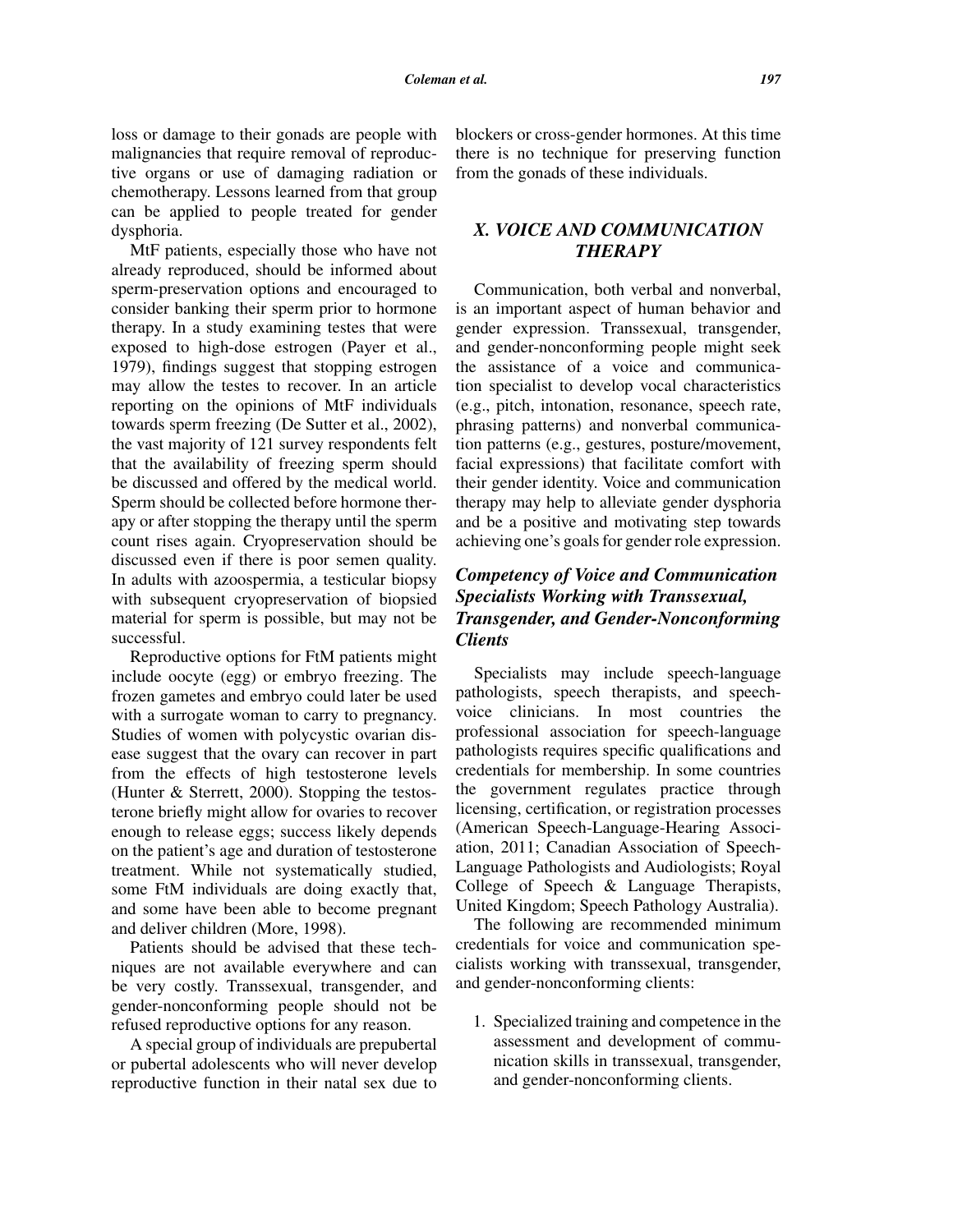- 2. A basic understanding of transgender health, including hormonal and surgical treatments for feminization/ masculinization and trans-specific psychosocial issues as outlined in the *SOC*, and familiarity with basic sensitivity protocols such as the use of preferred gender pronoun and name (Canadian Association of Speech-Language Pathologists and Audiologists; Royal College of Speech & Language Therapists, United Kingdom; Speech Pathology Australia).
- 3. Continuing education in the assessment and development of communication skills in transsexual, transgender, and gendernonconforming clients. This may include attendance at professional meetings, workshops, or seminars; participation in research related to gender-identity issues; independent study; or mentoring from an experienced, certified clinician.

Other professionals such as vocal coaches, theater professionals, singing teachers, and movement experts may play a valuable adjunct role. Such professionals will ideally have experience working with, or be actively collaborating with, speech-language pathologists.

#### *Assessment and Treatment Considerations*

The overall purpose of voice and communication therapy is to help clients adapt their voice and communication in a way that is both safe and authentic, resulting in communication patterns that clients feel are congruent with their gender identity and that reflect their sense of self (Adler, Hirsch, & Mordaunt, 2006). It is essential that voice and communication specialists be sensitive to individual communication preferences. Communication—style, voice, choice of language, etc.—is personal. Individuals should not be counseled to adopt behaviors with which they are not comfortable or which do not feel authentic. Specialists can best serve their clients by taking the time to understand a person's gender concerns and goals for gender-role expression (American Speech-Language-Hearing Association, 2011; Canadian Association of Speech-Language Pathologists and Audiologists; Royal College of Speech & Language Therapists, United Kingdom; Speech Pathology Australia).

Individuals may choose the communication behaviors that they wish to acquire in accordance with their gender identity. These decisions are also informed and supported by the knowledge of the voice and communication specialist and by the assessment data for a specific client (Hancock, Krissinger, & Owen, 2010). Assessment includes a client's self-evaluation and a specialist's evaluation of voice, resonance, articulation, spoken language, and nonverbal communication (Adler et al., 2006; Hancock et al., 2010).

Voice-and-communication treatment plans are developed by considering the available research evidence, the clinical knowledge and experience of the specialist, and the client's own goals and values (American Speech-Language-Hearing Association, 2011; Canadian Association of Speech-Language Pathologists and Audiologists; Royal College of Speech & Language Therapists, United Kingdom; Speech Pathology Australia). Targets of treatment typically include pitch, intonation, loudness and stress patterns, voice quality, resonance, articulation, speech rate and phrasing, language, and nonverbal communication (Adler et al., 2006; Davies & Goldberg, 2006; de Bruin, Coerts, & Greven, 2000; Gelfer, 1999; McNeill, 2006; Oates & Dacakis, 1983). Treatment may involve individual and/or group sessions. The frequency and duration of treatment will vary according to a client's needs. Existing protocols for voiceand-communication treatment can be considered in developing an individualized therapy plan (Carew, Dacakis, & Oates, 2007; Dacakis, 2000; Davies & Goldberg, 2006; Gelfer, 1999; Mc-Neill, Wilson, Clark, & Deakin, 2008; Mount & Salmon, 1988).

Feminizing or masculinizing the voice involves nonhabitual use of the voice production mechanism. Prevention measures are necessary to avoid the possibility of vocal misuse and longterm vocal damage. All voice and communication therapy services should therefore include a vocal health component (Adler et al., 2006).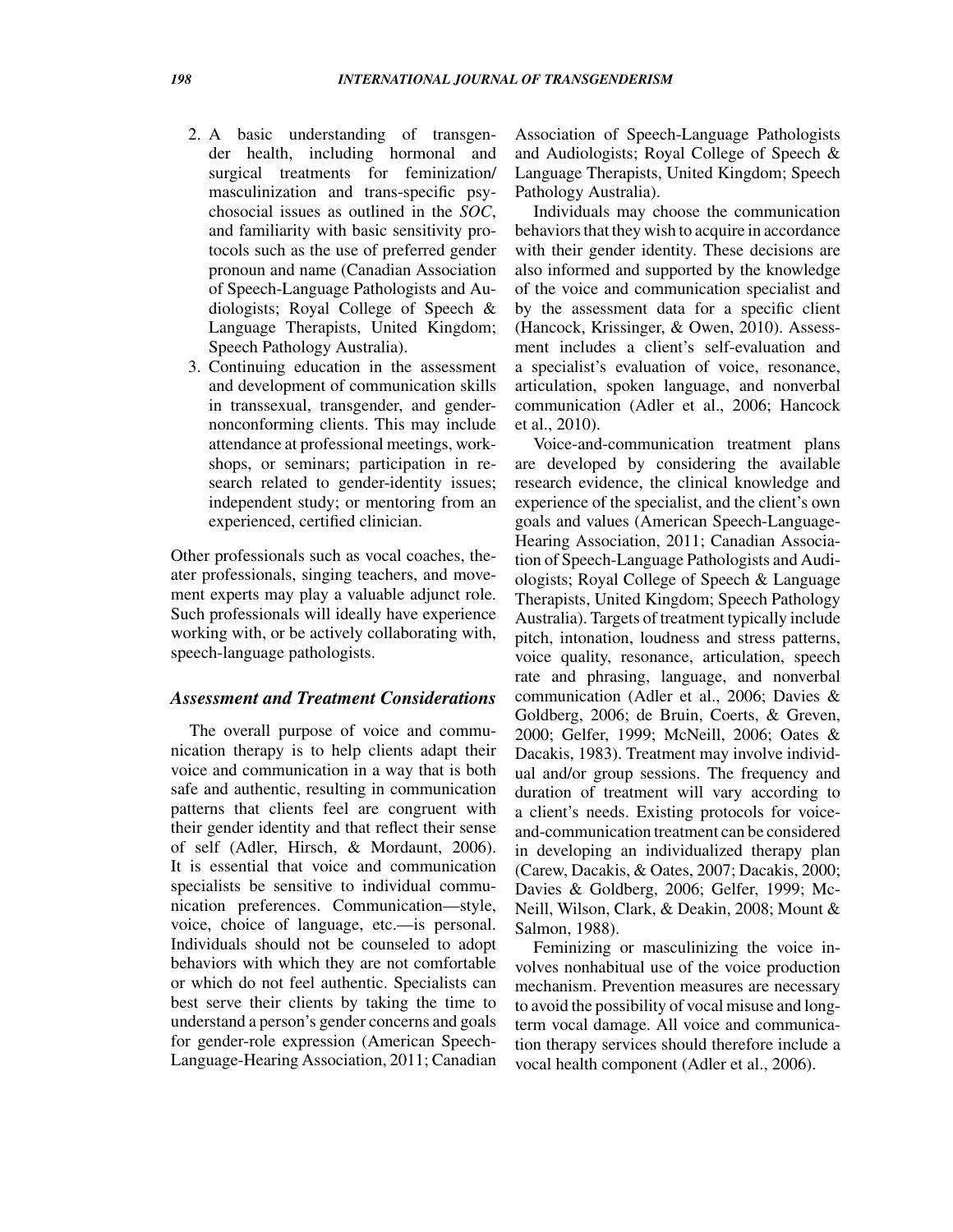# *Vocal Health Considerations After Voice Feminization Surgery*

As noted in section XI, some transsexual, transgender, and gender-nonconforming people will undergo voice feminization surgery. (Voice deepening can be achieved through masculinizing hormone therapy, but feminizing hormones do not have an impact on the adult MtF voice.) There are varying degrees of satisfaction, safety, and long-term improvement in patients who have had such surgery. It is recommended that individuals undergoing voice feminization surgery also consult a voice and communication specialist to maximize the surgical outcome, help protect vocal health, and learn nonpitch related aspects of communication. Voice surgery procedures should include follow-up sessions with a voice and communication specialist who is licensed and/or credentialed by the board responsible for speech therapists/speech-language pathologists in that country (Kanagalingam et al., 2005; Neumann & Welzel, 2004).

#### *XI. SURGERY*

# *Sex Reassignment Surgery Is Effective and Medically Necessary*

Surgery—particularly genital surgery—is often the last and the most considered step in the treatment process for gender dysphoria. While many transsexual, transgender, and gender-nonconforming individuals find comfort with their gender identity, role, and expression without surgery, for many others surgery is essential and medically necessary to alleviate their gender dysphoria (Hage & Karim, 2000). For the latter group, relief from gender dysphoria cannot be achieved without modification of their primary and/or secondary sex characteristics to establish greater congruence with their gender identity. Moreover, surgery can help patients feel more at ease in the presence of sex partners or in venues such as physicians' offices, swimming pools, or health clubs. In some settings, surgery might reduce risk of harm in the event of arrest or search by police or other authorities.

Follow-up studies have shown an undeniable beneficial effect of sex reassignment surgery on postoperative outcomes such as subjective well-being, cosmesis, and sexual function (De Cuypere et al., 2005; Gijs & Brewaeys, 2007; Klein & Gorzalka, 2009; Pfäfflin & Junge, 1998). Additional information on the outcomes of surgical treatments are summarized in Appendix D.

# *Ethical Questions Regarding Sex Reassignment Surgery*

In ordinary surgical practice, pathological tissues are removed to restore disturbed functions, or alterations are made to body features to improve a patient's self image. Some people, including some health professionals, object on ethical grounds to surgery as a treatment for gender dysphoria, because these conditions are thought not to apply.

It is important that health professionals caring for patients with gender dysphoria feel comfortable about altering anatomically normal structures. In order to understand how surgery can alleviate the psychological discomfort and distress of individuals with gender dysphoria, professionals need to listen to these patients discuss their symptoms, dilemmas, and life histories. The resistance against performing surgery on the ethical basis of "above all do no harm" should be respected, discussed, and met with the opportunity to learn from patients themselves about the psychological distress of having gender dysphoria and the potential for harm caused by denying access to appropriate treatments.

Genital and breast/chest surgical treatments for gender dysphoria are not merely another set of elective procedures. Typical elective procedures involve only a private mutually consenting contract between a patient and a surgeon. Genital and breast/chest surgeries as medically necessary treatments for gender dysphoria are to be undertaken only after assessment of the patient by qualified mental health professionals, as outlined in section VII of the *SOC*. These surgeries may be performed once there is written documentation that this assessment has occurred and that the person has met the criteria for a specific surgical treatment. By following this procedure, mental health professionals,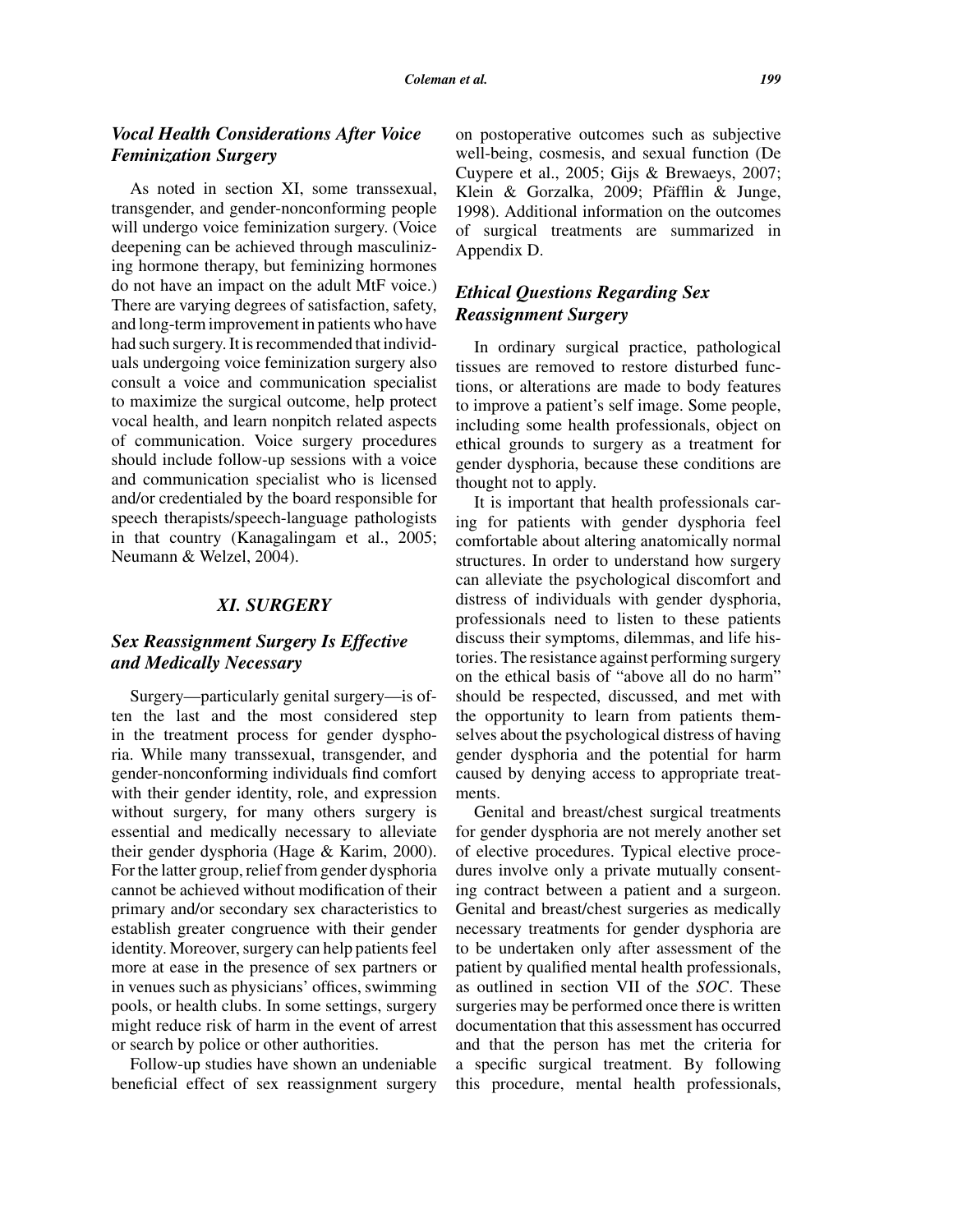surgeons, and patients share responsibility for the decision to make irreversible changes to the body.

It is unethical to deny availability or eligibility for sex reassignment surgeries solely on the basis of blood seropositivity for blood-borne infections such as HIV or hepatitis C or B.

# *Relationship of Surgeons with Mental Health Professionals, Hormone-Prescribing Physicians (if Applicable), and Patients (Informed Consent)*

The role of a surgeon in the treatment of gender dysphoria is not that of a mere technician. Rather, conscientious surgeons will have insight into each patient's history and the rationale that led to the referral for surgery. To that end, surgeons must talk at length with their patients and have close working relationships with other health professionals who have been actively involved in their clinical care.

Consultation is readily accomplished when a surgeon practices as part of an interdisciplinary health care team. In the absence of this, a surgeon must be confident that the referring mental health professional(s), and if applicable the physician who prescribes hormones, is/are competent in the assessment and treatment of gender dysphoria, because the surgeon is relying heavily on his/her/their expertise.

Once a surgeon is satisfied that the criteria for specific surgeries have been met (as outlined below), surgical treatment should be considered and a preoperative surgical consultation should take place. During this consultation, the procedure and postoperative course should be extensively discussed with the patient. Surgeons are responsible for discussing all of the following with patients seeking surgical treatments for gender dysphoria:

- The different surgical techniques available (with referral to colleagues who provide alternative options);
- The advantages and disadvantages of each technique;
- The limitations of a procedure to achieve "ideal" results; surgeons should provide a full range of before-and-after photographs

of their own patients, including both successful and unsuccessful outcomes;

• The inherent risks and possible complications of the various techniques; surgeons should inform patients of their own complication rates with respect to each procedure.

These discussions are the core of the informedconsent process, which is both an ethical and legal requirement for any surgical procedure. Ensuring that patients have a realistic expectation of outcomes is important in achieving a result that will alleviate their gender dysphoria.

All of this information should be provided to patients in writing, in a language in which they are fluent, and in graphic illustrations. Patients should receive the information in advance (possibly via the Internet) and given ample time to review it carefully. The elements of informed consent should always be discussed face-to-face prior to the surgical intervention. Questions can then be answered and written informed consent can be provided by the patient. Because these surgeries are irreversible, care should be taken to ensure that patients have sufficient time to absorb information fully before they are asked to provide informed consent. A minimum of 24 hours is suggested.

Surgeons should provide immediate aftercare and consultation with other physicians serving the patient in the future. Patients should work with their surgeon to develop an adequate aftercare plan for the surgery.

### *Overview of Surgical Procedures for the Treatment of Patients with Gender Dysphoria*

*For the Male-to-Female (MtF) Patient, Surgical Procedures May Include the Following:*

- 1. Breast/chest surgery: augmentation mammoplasty (implants/lipofilling);
- 2. Genital surgery: penectomy, orchiectomy, vaginoplasty, clitoroplasty, vulvoplasty;
- 3. Nongenital, nonbreast surgical interventions: facial feminization surgery, liposuction, lipofilling, voice surgery, thyroid cartilage reduction, gluteal augmentation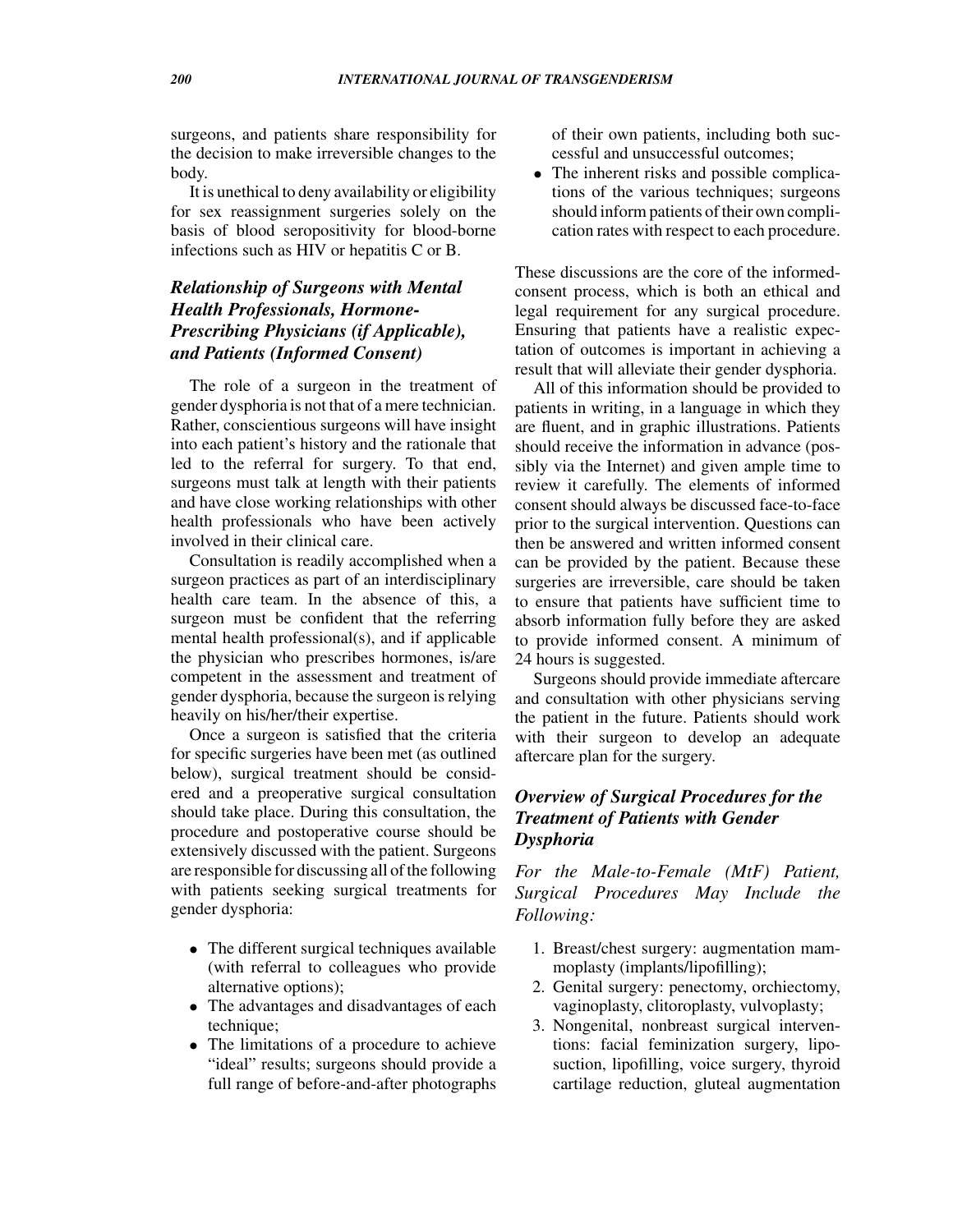(implants/lipofilling), hair reconstruction, and various aesthetic procedures.

*For the Female-to-Male (FtM) Patient, Surgical Procedures May Include the Following:*

- 1. Breast/chest surgery: subcutaneous mastectomy, creation of a male chest;
- 2. Genital surgery: hysterectomy/salpingooophorectomy, reconstruction of the fixed part of the urethra, which can be combined with a metoidioplasty or with a phalloplasty (employing a pedicled or free vascularized flap), vaginectomy, scrotoplasty, and implantation of erection and/or testicular prostheses;
- 3. Nongenital, nonbreast surgical interventions: voice surgery (rare), liposuction, lipofilling, pectoral implants, and various aesthetic procedures.

#### *Reconstructive Versus Aesthetic Surgery*

The question of whether sex reassignment surgery should be considered "aesthetic" surgery or "reconstructive" surgery is pertinent not only from a philosophical point of view, but also from a financial point of view. Aesthetic or cosmetic surgery is mostly regarded as not medically necessary and therefore is typically paid for entirely by the patient. In contrast, reconstructive procedures are considered medically necessary—with unquestionable therapeutic results—and thus paid for partially or entirely by national health systems or insurance companies.

Unfortunately, in the field of plastic and reconstructive surgery (both in general and specifically for gender-related surgeries), there is no clear distinction between what is purely reconstructive and what is purely cosmetic. Most plastic surgery procedures actually are a mixture of both reconstructive and cosmetic components.

While most professionals agree that genital surgery and mastectomy cannot be considered purely cosmetic, opinions diverge as to what degree other surgical procedures (e.g., breast augmentation, facial feminization surgery) can be considered purely reconstructive. Although it may be much easier to see a phalloplasty or a

vaginoplasty as an intervention to end lifelong suffering, for certain patients an intervention like a reduction rhinoplasty can have a radical and permanent effect on their quality of life and, therefore, is much more medically necessary than for somebody without gender dysphoria.

#### *Criteria for Surgeries*

As for all of the *SOC*, the criteria for initiation of surgical treatments for gender dysphoria were developed to promote optimal patient care. While the *SOC* allow for an individualized approach to best meet a patient's health care needs, a criterion for all breast/chest and genital surgeries is documentation of persistent gender dysphoria by a qualified mental health professional. For some surgeries, additional criteria include preparation and treatment consisting of feminizing/masculinizing hormone therapy and one year of continuous living in a gender role that is congruent with one's gender identity.

These criteria are outlined below. Based on the available evidence and expert clinical consensus, different recommendations are made for different surgeries.

The *SOC* do not specify an order in which different surgeries should occur. The number and sequence of surgical procedures may vary from patient to patient, according to their clinical needs.

# *Criteria for Breast/Chest Surgery (One Referral)*

*Criteria for mastectomy and creation of a male chest in FtM patients:*

- 1. Persistent, well-documented gender dysphoria;
- 2. Capacity to make a fully informed decision and to consent for treatment;
- 3. Age of majority in a given country (if younger, follow the *SOC* for children and adolescents);
- 4. If significant medical or mental health concerns are present, they must be reasonably well controlled.

Hormone therapy is not a prerequisite.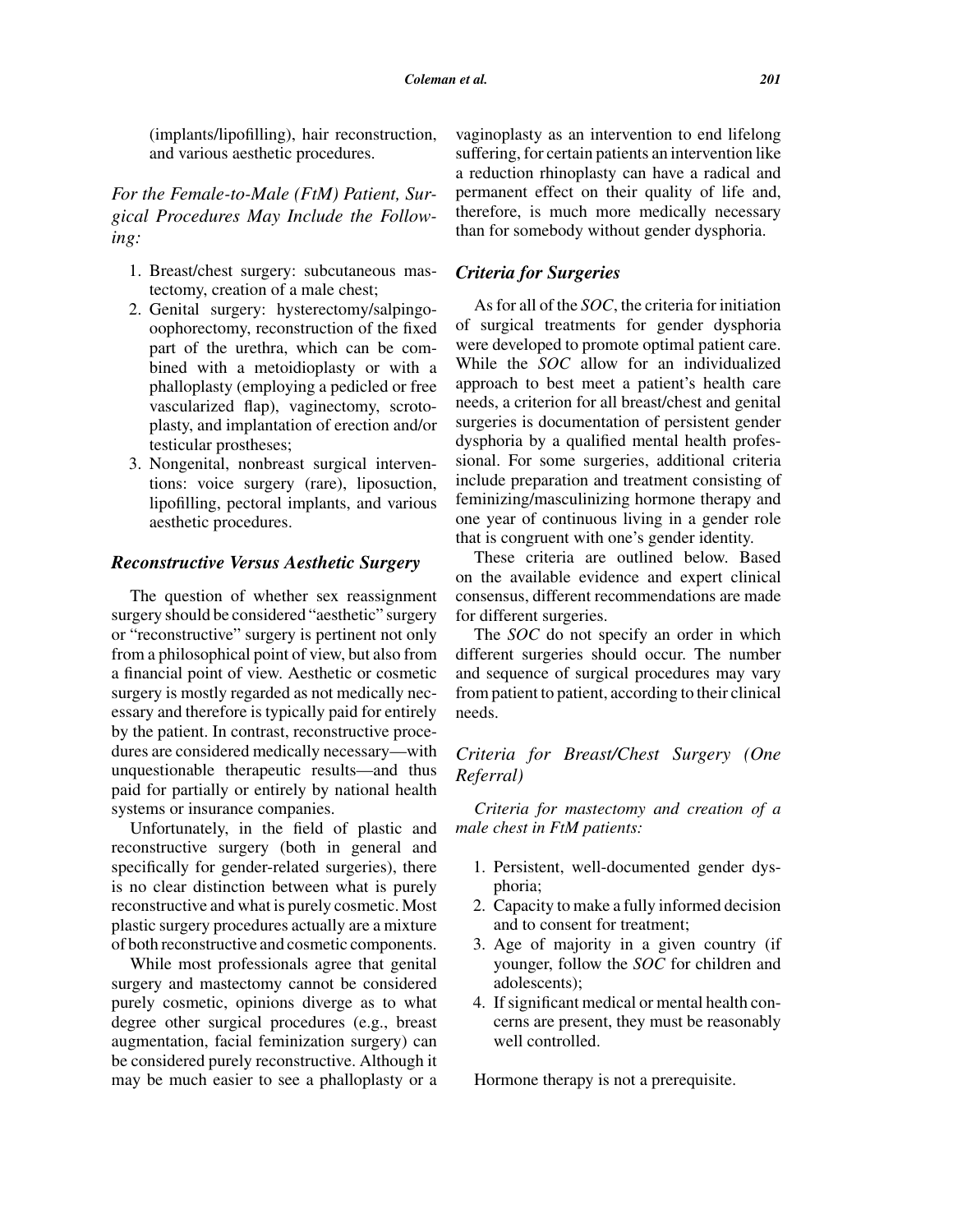*Criteria for breast augmentation (implants/lipofilling) in MtF patients:*

- 1. Persistent, well-documented gender dysphoria;
- 2. Capacity to make a fully informed decision and to consent for treatment;
- 3. Age of majority in a given country (if younger, follow the *SOC* for children and adolescents);
- 4. If significant medical or mental health concerns are present, they must be reasonably well controlled.

Although not an explicit criterion, it is recommended that MtF patients undergo feminizing hormone therapy (minimum 12 months) prior to breast augmentation surgery. The purpose is to maximize breast growth in order to obtain better surgical (aesthetic) results.

#### *Criteria for Genital Surgery (Two Referrals)*

The criteria for genital surgery are specific to the type of surgery being requested.

*Criteria for hysterectomy and salpingooophorectomy in FtM patients and for orchiectomy in MtF patients:*

- 1. Persistent, well-documented gender dysphoria;
- 2. Capacity to make a fully informed decision and to give consent for treatment;
- 3. Age of majority in a given country;
- 4. If significant medical or mental health concerns are present, they must be well controlled.
- 5. 12 continuous months of hormone therapy as appropriate to the patient's gender goals (unless hormones are not clinically indicated for the individual).

The aim of hormone therapy prior to gonadectomy is primarily to introduce a period of reversible estrogen or testosterone suppression, before the patient undergoes irreversible surgical intervention.

These criteria do not apply to patients who are having these procedures for medical indications other than gender dysphoria.

*Criteria for metoidioplasty or phalloplasty in FtM patients and for vaginoplasty in MtF patients:*

- 1. Persistent, well-documented gender dysphoria;
- 2. Capacity to make a fully informed decision and to consent for treatment;
- 3. Age of majority in a given country;
- 4. If significant medical or mental health concerns are present, they must be well controlled;
- 5. 12 continuous months of hormone therapy as appropriate to the patient's gender goals (unless hormones are not clinically indicated for the individual).
- 6. 12 continuous months of living in a gender role that is congruent with the patient's identity.

Although not an explicit criterion, it is recommended that these patients also have regular visits with a mental health or other medical professional.

*Rationale for a preoperative, 12-month experience of living in an identity-congruent gender role.* The criterion noted above for some types of genital surgeries—i.e., that patients engage in 12 continuous months of living in a gender role that is congruent with their gender identity—is based on expert clinical consensus that this experience provides ample opportunity for patients to experience and socially adjust in their desired gender role, before undergoing irreversible surgery. As noted in section VII, the social aspects of changing one's gender role are usually challenging—often more so than the physical aspects. Changing gender role can have profound personal and social consequences, and the decision to do so should include an awareness of what the familial, interpersonal, educational, vocational, economic, and legal challenges are likely to be, so that people can function successfully in their gender role. Support from a qualified mental health professional and from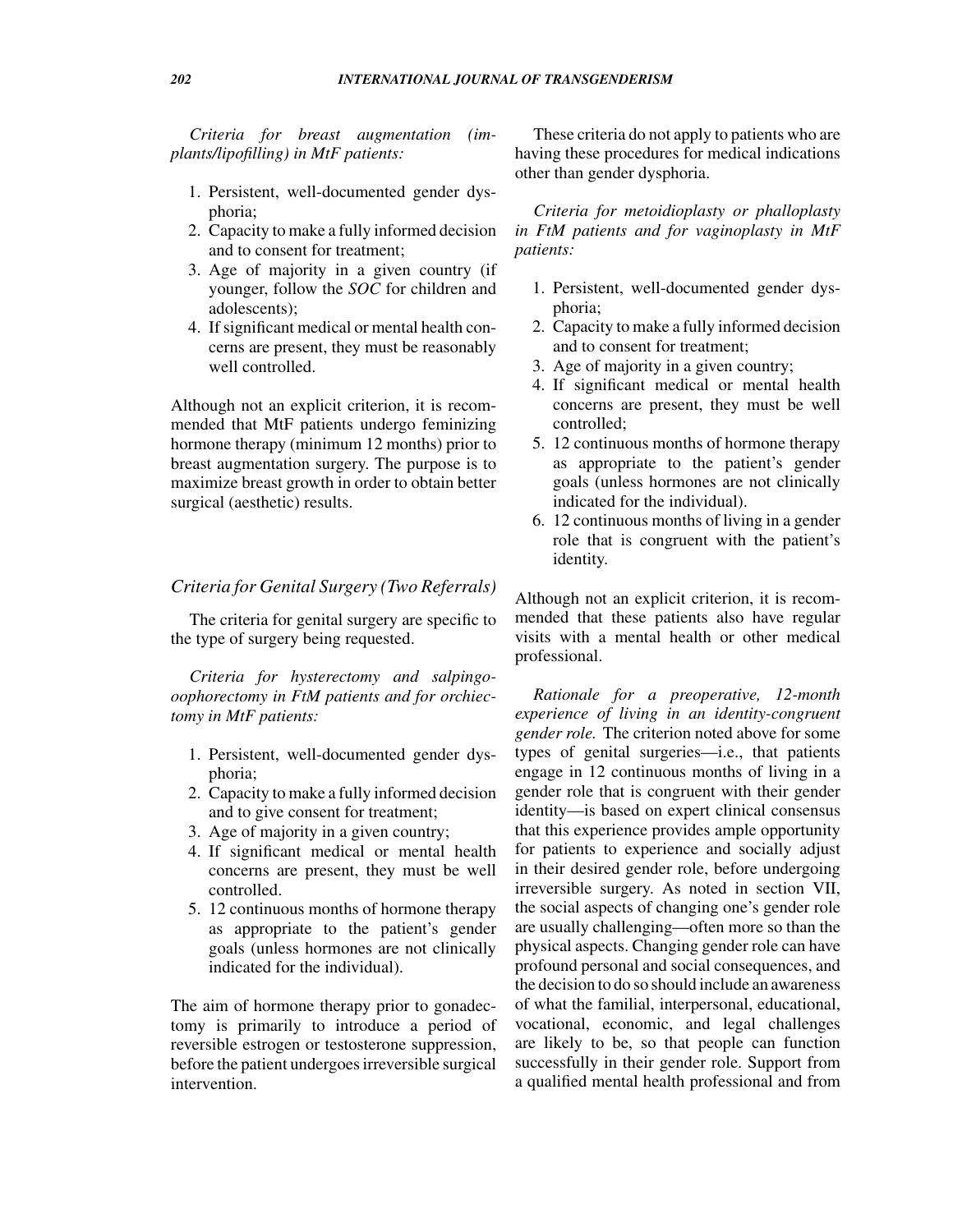peers can be invaluable in ensuring a successful gender role adaptation (Bockting, 2008).

The duration of 12 months allows for a range of different life experiences and events that may occur throughout the year (e.g., family events, holidays, vacations, season-specific work or school experiences). During this time, patients should present consistently, on a day-to-day basis and across all settings of life, in their desired gender role. This includes coming out to partners, family, friends, and community members (e.g., at school, work, other settings).

Health professionals should clearly document a patient's experience in the gender role in the medical chart, including the start date of living full-time for those who are preparing for genital surgery. In some situations, if needed, health professionals may request verification that this criterion has been fulfilled: They may communicate with individuals who have related to the patient in an identity-congruent gender role or request documentation of a legal name and/or gender-marker change, if applicable.

# *Surgery for People with Psychotic Conditions and Other Serious Mental Illnesses*

When patients with gender dysphoria are also diagnosed with severe psychiatric disorders and impaired reality testing (e.g., psychotic episodes, bipolar disorder, dissociative identity disorder, borderline personality disorder), an effort must be made to improve these conditions with psychotropic medications and/or psychotherapy before surgery is contemplated (Dhejne et al., 2011). Reevaluation by a mental health professional qualified to assess and manage psychotic conditions should be conducted prior to surgery, describing the patient's mental status and readiness for surgery. It is preferable that this mental health professional be familiar with the patient. No surgery should be performed while a patient is actively psychotic (De Cuypere & Vercruysse, 2009).

# *Competency of Surgeons Performing Breast/Chest or Genital Surgery*

Physicians who perform surgical treatments for gender dysphoria should be urologists, gynecologists, plastic surgeons, or general surgeons, and board-certified as such by the relevant national and/or regional association. Surgeons should have specialized competence in genital reconstructive techniques as indicated by documented supervised training with a more experienced surgeon. Even experienced surgeons must be willing to have their surgical skills reviewed by their peers. An official audit of surgical outcomes and publication of these results would be greatly reassuring to both referring health professionals and patients. Surgeons should regularly attend professional meetings where new techniques are presented. The Internet is often effectively used by patients to share information on their experience with surgeons and their teams.

Ideally, surgeons should be knowledgeable about more than one surgical technique for genital reconstruction so that they, in consultation with patients, can choose the ideal technique for each individual. Alternatively, if a surgeon is skilled in a single technique and this procedure is either not suitable for or desired by a patient, the surgeon should inform the patient about other procedures and offer referral to another appropriately skilled surgeon.

# *Breast/Chest Surgery Techniques and Complications*

Although breast/chest appearance is an important secondary sex characteristic, breast presence or size is not involved in the legal definitions of sex and gender and is not necessary for reproduction. The performance of breast/chest operations for treatment of gender dysphoria should be considered with the same care as beginning hormone therapy, as both produce relatively irreversible changes to the body.

For the MtF patient, a breast augmentation (sometimes called "chest reconstruction") is not different from the procedure in a natal female patient. It is usually performed through implantation of breast prostheses and occasionally with the lipofilling technique. Infections and capsular fibrosis are rare complications of augmentation mammoplasty in MtF patients (Kanhai, Hage, Karim, & Mulder, 1999).

For the FtM patient, a mastectomy or "male chest contouring" procedure is available. For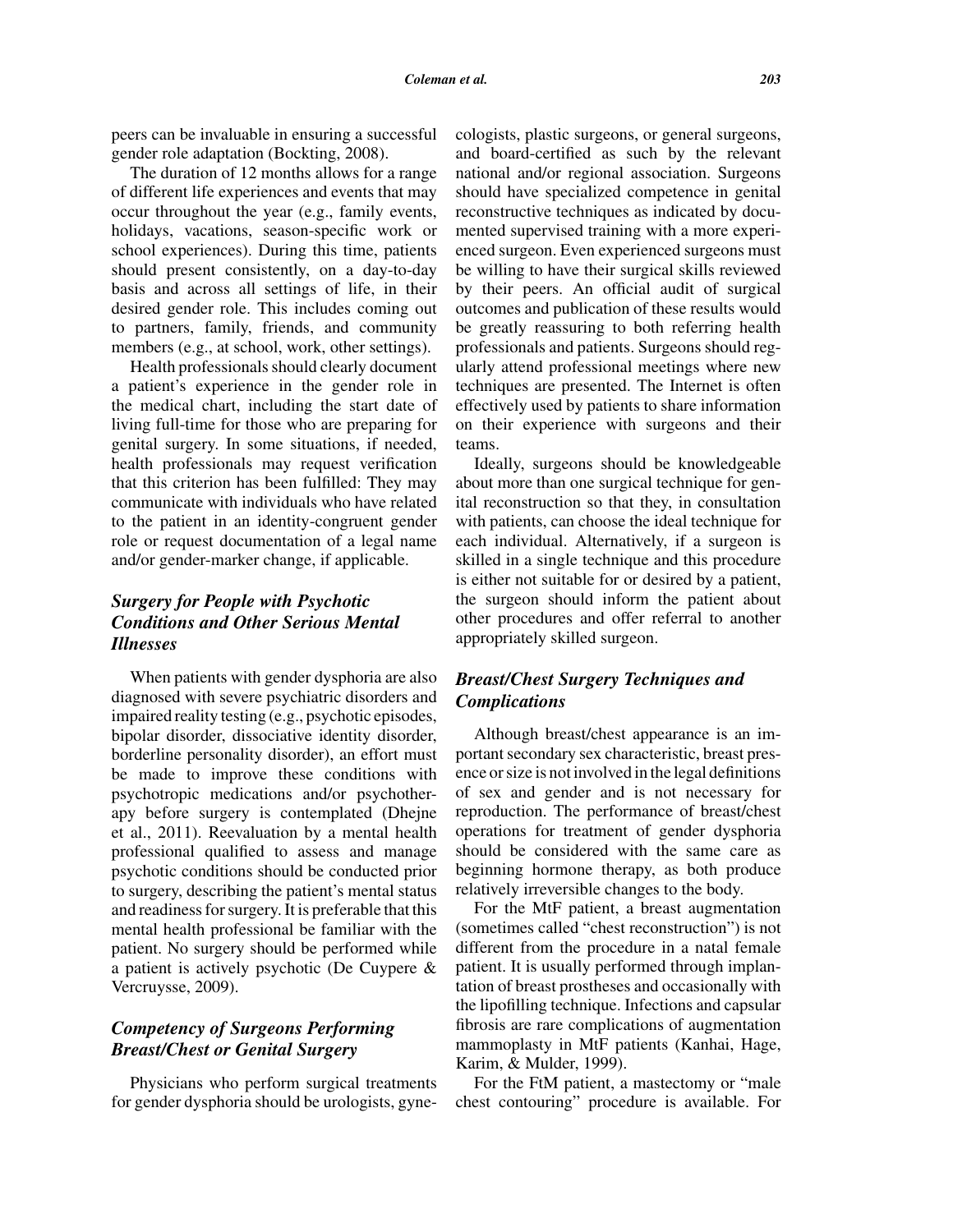many FtM patients, this is the only surgery undertaken. When the amount of breast tissue removed requires skin removal, a scar will result and the patient should be so informed. Complications of subcutaneous mastectomy can include nipple necrosis, contour irregularities, and unsightly scarring (Monstrey et al., 2008).

# *Genital Surgery Techniques and Complications*

Genital surgical procedures for the MtF patient may include orchiectomy, penectomy, vaginoplasty, clitoroplasty, and labiaplasty. Techniques include penile skin inversion, pedicled colosigmoid transplant, and free skin grafts to line the neovagina. Sexual sensation is an important objective in vaginoplasty, along with creation of a functional vagina and acceptable cosmesis.

Surgical complications of MtF genital surgery may include complete or partial necrosis of the vagina and labia, fistulas from the bladder or bowel into the vagina, stenosis of the urethra, and vaginas that are either too short or too small for coitus. While the surgical techniques for creating a neovagina are functionally and aesthetically excellent, anorgasmia following the procedure has been reported, and a second stage labiaplasty may be needed for cosmesis (Klein & Gorzalka, 2009; Lawrence, 2006).

Genital surgical procedures for FtM patients may include hysterectomy, salpingooophorectomy, vaginectomy, metoidioplasty, scrotoplasty, urethroplasty, placement of testicular prostheses, and phalloplasty. For patients without former abdominal surgery, the laparoscopic technique for hysterectomy and salpingooophorectomy is recommended to avoid a lowerabdominal scar. Vaginal access may be difficult as most patients are nulliparous and have often not experienced penetrative intercourse. Current operative techniques for phalloplasty are varied. The choice of techniques may be restricted by anatomical or surgical considerations and by a client's financial considerations. If the objectives of phalloplasty are a neophallus of good appearance, standing micturition, sexual sensation, and/or coital ability, patients should be clearly informed that there are several separate stages of surgery and frequent technical difficulties, which may require additional operations. Even metoidioplasty, which in theory is a one-stage procedure for construction of a microphallus, often requires more than one operation. The objective of standing micturition with this technique can not always be ensured (Monstrey et al., 2009).

Complications of phalloplasty in FtMs may include frequent urinary tract stenoses and fistulas, and occasionally necrosis of the neophallus. Metoidioplasty results in a micropenis, without the capacity for standing urination. Phalloplasty, using a pedicled or a free vascularized flap, is a lengthy, multi-stage procedure with significant morbidity that includes frequent urinary complications and unavoidable donor site scarring. For this reason, many FtM patients never undergo genital surgery other than hysterectomy and salpingo-oophorectomy (Hage & De Graaf, 1993).

Even patients who develop severe surgical complications seldom regret having undergone surgery. The importance of surgery can be appreciated by the repeated finding that quality of surgical results is one of the best predictors of the overall outcome of sex reassignment (Lawrence, 2006).

#### *Other Surgeries*

Other surgeries for assisting in body feminization include reduction thyroid chondroplasty (reduction of the Adam's apple), voice modification surgery, suction-assisted lipoplasty (contour modeling) of the waist, rhinoplasty (nose correction), facial bone reduction, face-lift, and blepharoplasty (rejuvenation of the eyelid). Other surgeries for assisting in body masculinization include liposuction, lipofilling, and pectoral implants. Voice surgery to obtain a deeper voice is rare but may be recommended in some cases, such as when hormone therapy has been ineffective.

Although these surgeries do not require referral by mental health professionals, such professionals can play an important role in assisting clients in making a fully informed decision about the timing and implications of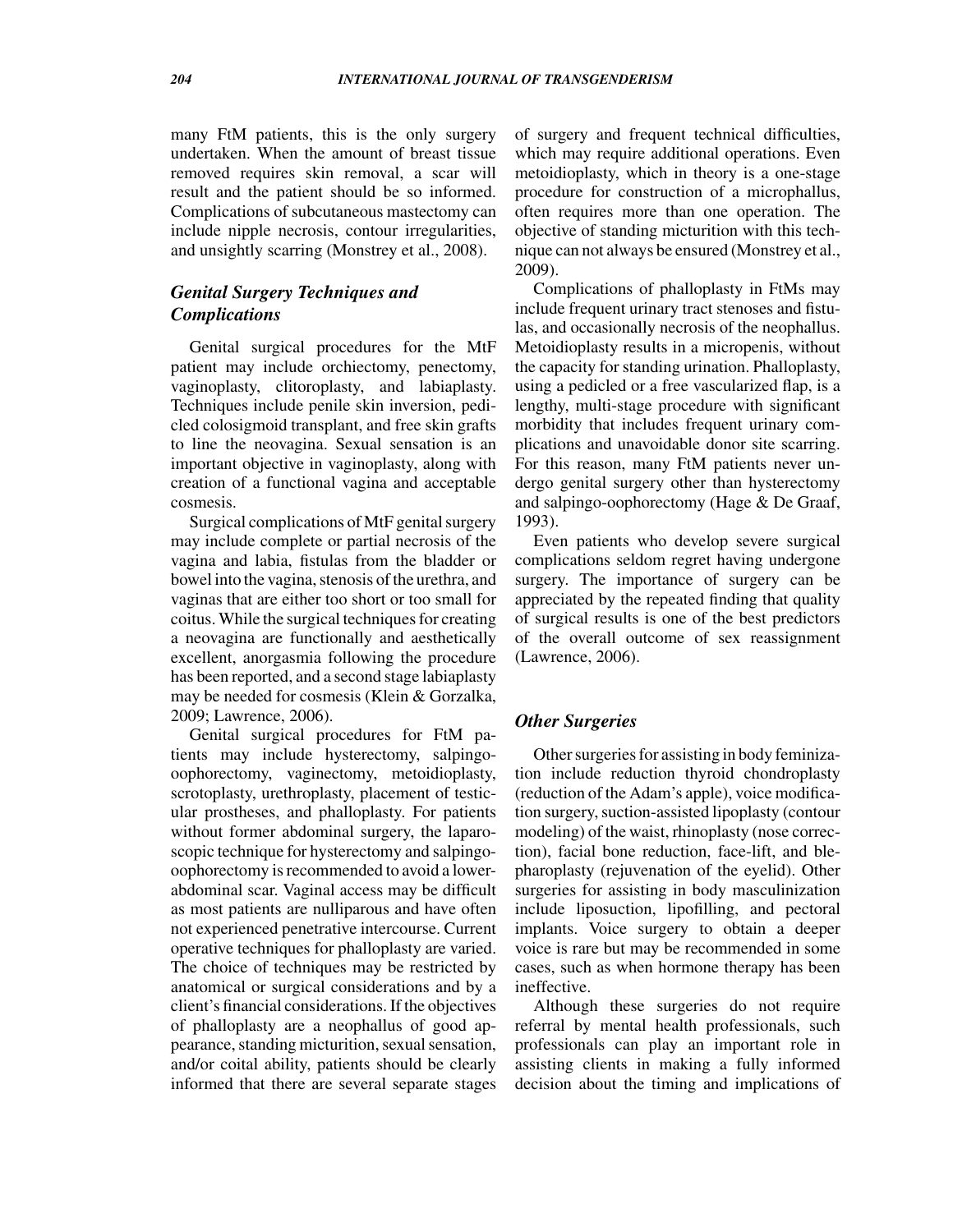such procedures in the context of the social transition.

Although most of these procedures are generally labeled "purely aesthetic," these same operations in an individual with severe gender dysphoria can be considered medically necessary, depending on the unique clinical situation of a given patient's condition and life situation. This ambiguity reflects reality in clinical situations, and allows for individual decisions as to the need and desirability of these procedures.

# *XII. POSTOPERATIVE CARE AND FOLLOW-UP*

Long-term postoperative care and follow-up after surgical treatments for gender dysphoria are associated with good surgical and psychosocial outcomes (Monstrey et al., 2009). Follow-up is important to a patient's subsequent physical and mental health and to a surgeon's knowledge about the benefits and limitations of surgery. Surgeons who operate on patients coming from long distances should include personal followup in their care plan and attempt to ensure affordable local long-term aftercare in their patients' geographic region.

Postoperative patients may sometimes exclude themselves from follow-up by specialty providers, including the hormone-prescribing physician (for patients receiving hormones), not recognizing that these providers are often best able to prevent, diagnose, and treat medical conditions that are unique to hormonally and surgically treated patients. The need for follow-up equally extends to mental health professionals, who may have spent a longer period of time with the patient than any other professional and therefore are in an excellent position to assist in any postoperative adjustment difficulties. Health professionals should stress the importance of postoperative follow-up care with their patients and offer continuity of care.

Postoperative patients should undergo regular medical screening according to recommended guidelines for their age. This is discussed more in the next section.

# *XIII. LIFELONG PREVENTIVE AND PRIMARY CARE*

Transsexual, transgender, and gendernonconforming people need health care throughout their lives. For example, to avoid the negative secondary effects of having a gonadectomy at a relatively young age and/or receiving long-term, high-dose hormone therapy, patients need thorough medical care by providers experienced in primary care and transgender health. If one provider is not able to provide all services, ongoing communication among providers is essential.

Primary care and health maintenance issues should be addressed before, during, and after any possible changes in gender role and medical interventions to alleviate gender dysphoria. While hormone providers and surgeons play important roles in preventive care, every transsexual, transgender, and gender-nonconforming person should partner with a primary care provider for overall health care needs (Feldman, 2007).

#### *General Preventive Health Care*

Screening guidelines developed for the general population are appropriate for organ systems that are unlikely to be affected by feminizing/masculinizing hormone therapy. However, in areas such as cardiovascular risk factors, osteoporosis, and some cancers (breast, cervical, ovarian, uterine, and prostate), such general guidelines may either over- or underestimate the cost-effectiveness of screening individuals who are receiving hormone therapy.

Several resources provide detailed protocols for the primary care of patients undergoing feminizing/masculinizing hormone therapy, including therapy that is provided after sex reassignment surgeries (Center of Excellence for Transgender Health, UCSF, 2011; Feldman & Goldberg, 2006; Feldman, 2007; Gorton, Buth, & Spade, 2005). Clinicians should consult their national evidence-based guidelines and discuss screening with their patients in light of the effects of hormone therapy on their baseline risk.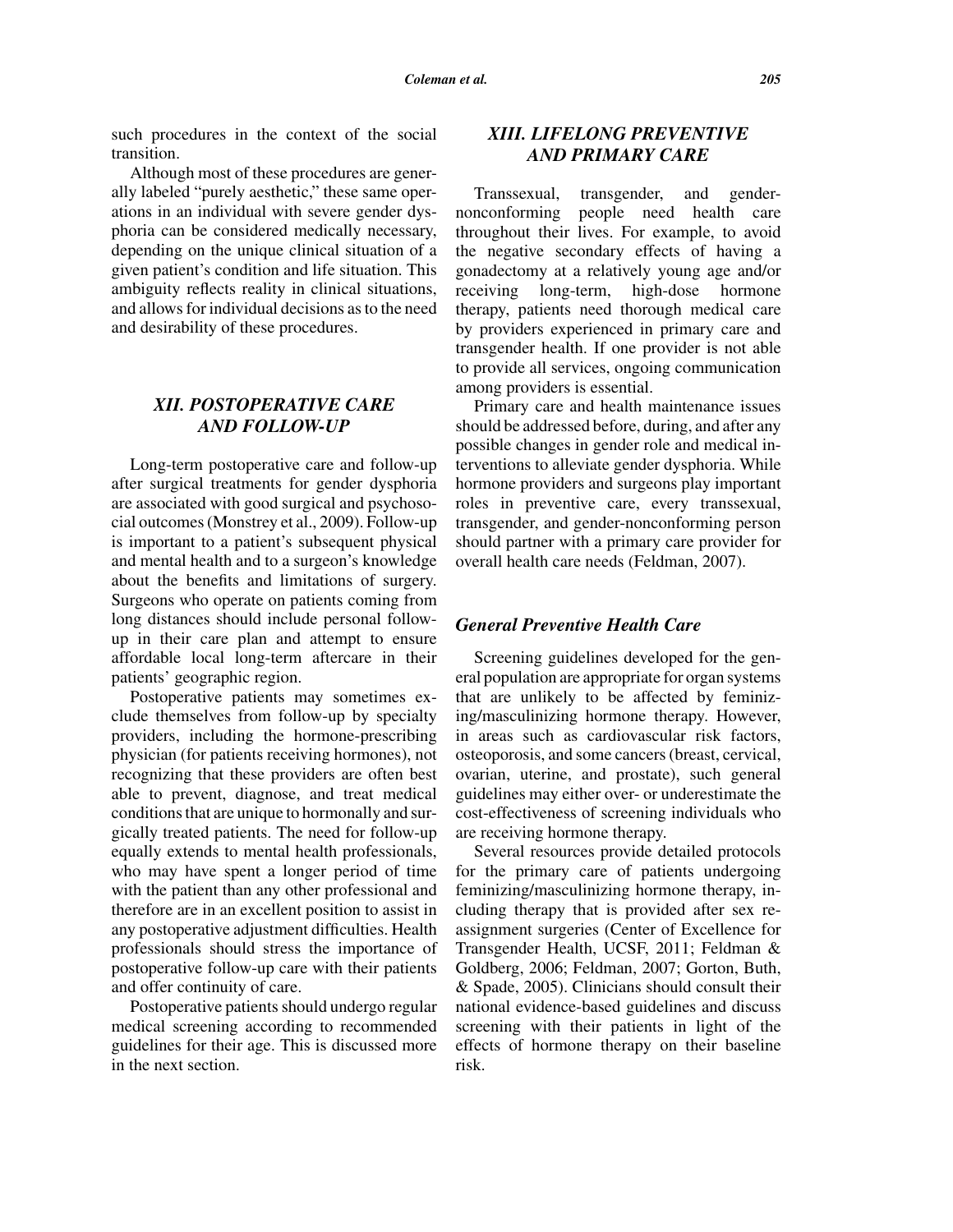#### *Cancer Screening*

Cancer screening of organ systems that are associated with sex can present particular medical and psychosocial challenges for transsexual, transgender, and gendernonconforming patients and their health care providers. In the absence of large-scale prospective studies, providers are unlikely to have enough evidence to determine the appropriate type and frequency of cancer screenings for this population. Over-screening results in higher health care costs, high false positive rates, and often unnecessary exposure to radiation and/or diagnostic interventions such as biopsies. Under-screening results in diagnostic delay for potentially treatable cancers. Patients may find cancer screening gender affirming (such as mammograms for MtF patients) or both physically and emotionally painful (such as Pap smears offer continuity of care for FtM patients).

#### *Urogenital Care*

Gynecologic care may be necessary for transsexual, transgender, and gender-nonconforming people of both sexes. For FtM patients, such care is needed predominantly for individuals who have not had genital surgery. For MtF patients, such care is needed after genital surgery. While many surgeons counsel patients regarding postoperative urogenital care, primary care clinicians and gynecologists should also be familiar with the special genital concerns of this population.

All MtF patients should receive counseling regarding genital hygiene, sexuality, and prevention of sexually transmitted infections; those who have had genital surgery should also be counseled on the need for regular vaginal dilation or penetrative intercourse in order to maintain vaginal depth and width (van Trotsenburg, 2009). Due to the anatomy of the male pelvis, the axis and the dimensions of the neovagina differ substantially from those of a biologic vagina. This anatomic difference can affect intercourse if not understood by MtF patients and their partners (van Trotsenburg, 2009).

Lower-urinary-tract infections occur frequently in MtF patients who have had surgery because of the reconstructive requirements of the shortened urethra. In addition, these patients may suffer from functional disorders of the lower urinary tract; such disorders may be caused by damage of the autonomous nerve supply of the bladder floor during dissection between the rectum and the bladder, and by a change of the position of the bladder itself. A dysfunctional bladder (e.g., overactive bladder, stress or urge urinary incontinence) may occur after sex reassignment surgery (Hoebeke et al., 2005; Kuhn, Hiltebrand, & Birkhauser, 2007).

Most FtM patients do not undergo vaginectomy (colpectomy). For patients who take masculinizing hormones, despite considerable conversion of testosterone to estrogens, atrophic changes of the vaginal lining can be observed regularly and may lead to pruritus or burning. Examination can be both physically and emotionally painful, but lack of treatment can seriously aggravate the situation. Gynecologists treating the genital complaints of FtM patients should be aware of the sensitivity that patients with a male gender identity and masculine gender expression might have around having genitals typically associated with the female sex.

# *XIV. APPLICABILITY OF THE* **STANDARDS OF CARE** *TO PEOPLE LIVING IN INSTITUTIONAL ENVIRONMENTS*

The *SOC* in their entirety apply to all transsexual, transgender, and gender-nonconforming people, irrespective of their housing situation. People should not be discriminated against in their access to appropriate health care based on where they live, including institutional environments such as prisons or long-/intermediateterm health care facilities (Brown, 2009). Health care for transsexual, transgender, and gendernonconforming people living in an institutional environment should mirror that which would be available to them if they were living in a noninstitutional setting within the same community.

All elements of assessment and treatment as described in the *SOC* can be provided to people living in institutions (Brown, 2009). Access to these medically necessary treatments should not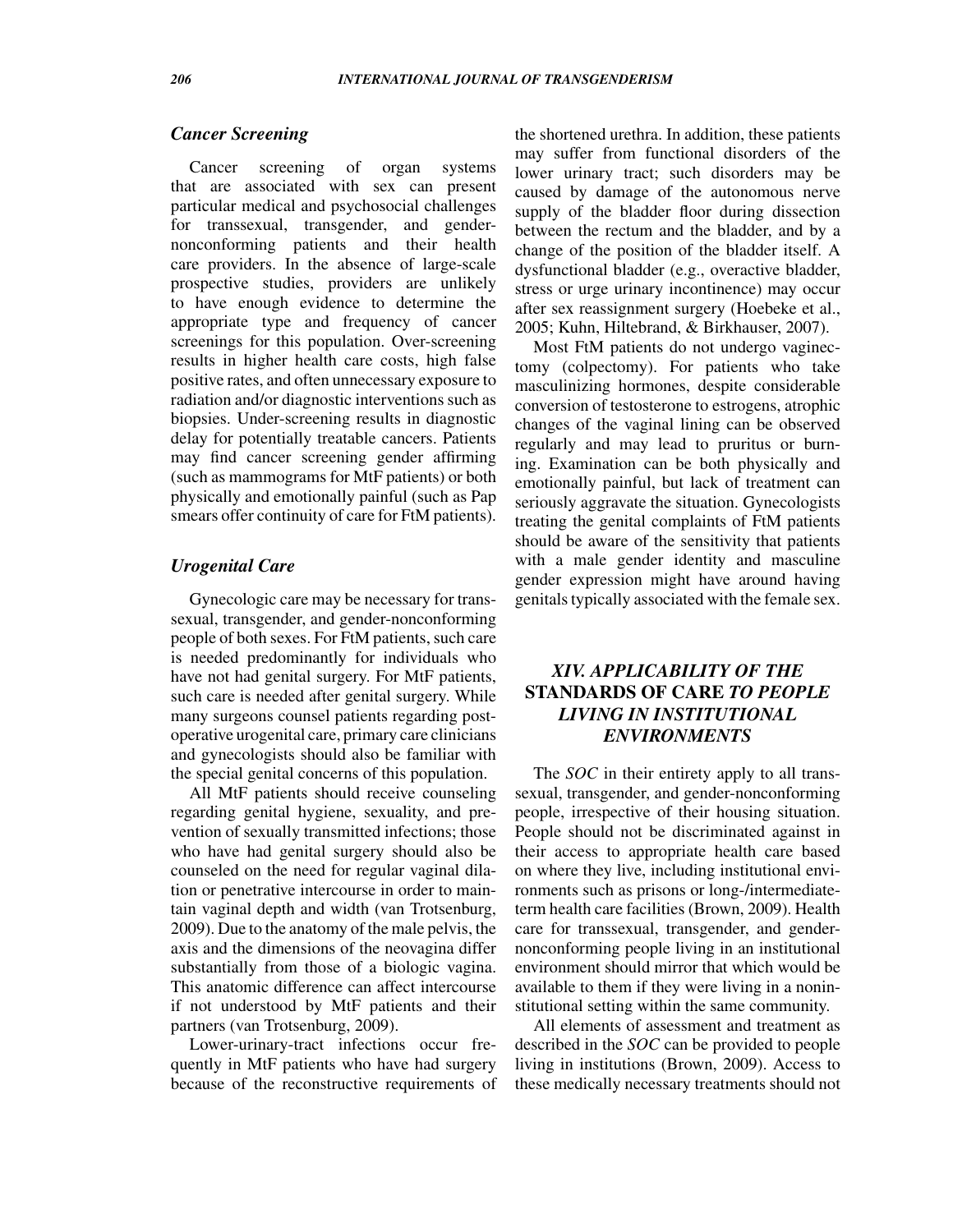be denied on the basis of institutionalization or housing arrangements. If the in-house expertise of health professionals in the direct or indirect employ of the institution does not exist to assess and/or treat people with gender dysphoria, it is appropriate to obtain outside consultation from professionals who are knowledgeable about this specialized area of health care.

People with gender dysphoria in institutions may also have coexisting mental health conditions (Cole et al., 1997). These conditions should be evaluated and treated appropriately.

People who enter an institution on an appropriate regimen of hormone therapy should be continued on the same, or similar, therapies and monitored according to the *SOC*. A "freeze frame" approach is not considered appropriate care in most situations (*Kosilek v. Massachusetts Department of Corrections*/*Maloney*, C.A. No. 92-12820-MLW, 2002). People with gender dysphoria who are deemed appropriate for hormone therapy (following the *SOC*) should be started on such therapy. The consequences of abrupt withdrawal of hormones or lack of initiation of hormone therapy when medically necessary include a high likelihood of negative outcomes such as surgical self-treatment by autocastration, depressed mood, dysphoria, and/or suicidality (Brown, 2010).

Reasonable accommodations to the institutional environment can be made in the delivery of care consistent with the *SOC*, if such accommodations do not jeopardize the delivery of medically necessary care to people with gender dysphoria. An example of a reasonable accommodation is the use of injectable hormones, if not medically contraindicated, in an environment where diversion of oral preparations is highly likely (Brown, 2009). Denial of needed changes in gender role or access to treatments, including sex reassignment surgery, on the basis of residence in an institution are not reasonable accommodations under the *SOC* (Brown, 2010).

Housing and shower/bathroom facilities for transsexual, transgender, and gendernonconforming people living in institutions should take into account their gender identity and role, physical status, dignity, and personal safety. Placement in a single-sex housing unit, ward, or pod on the sole basis of the appearance of the external genitalia may not be appropriate and may place the individual at risk for victimization (Brown, 2009).

Institutions where transsexual, transgender, and gender-nonconforming people reside and receive health care should monitor for a tolerant and positive climate to ensure that residents are not under attack by staff or other residents.

# *XV. APPLICABILITY OF THE* **STANDARDS OF CARE** *TO PEOPLE WITH DISORDERS OF SEX DEVELOPMENT*

### *Terminology*

The term *disorder of sex development* (DSD) refers to a somatic condition of atypical development of the reproductive tract (Hughes, Houk, Ahmed, Lee, & LWPES/ESPE Consensus Group, 2006). DSDs include the condition that used to be called *intersexuality*. Although the terminology was changed to DSD during an international consensus conference in 2005 (Hughes et al., 2006), disagreement about language use remains. Some people object strongly to the "disorder" label, preferring instead to view these congenital conditions as a matter of diversity (Diamond, 2009) and to continue using the terms *intersex* or *intersexuality*. In the *SOC*, WPATH uses the term DSD in an objective and value-free manner, with the goal of ensuring that health professionals recognize this medical term and use it to access relevant literature as the field progresses. WPATH remains open to new terminology that will further illuminate the experience of members of this diverse population and lead to improvements in health care access and delivery.

#### *Rationale for Addition to the* **SOC**

Previously, individuals with a DSD who also met the *DSM-IV-TR's* behavioral criteria for Gender Identity Disorder (American Psychiatric Association, 2000) were excluded from that general diagnosis. Instead, they were categorized as having a "Gender Identity Disorder-Not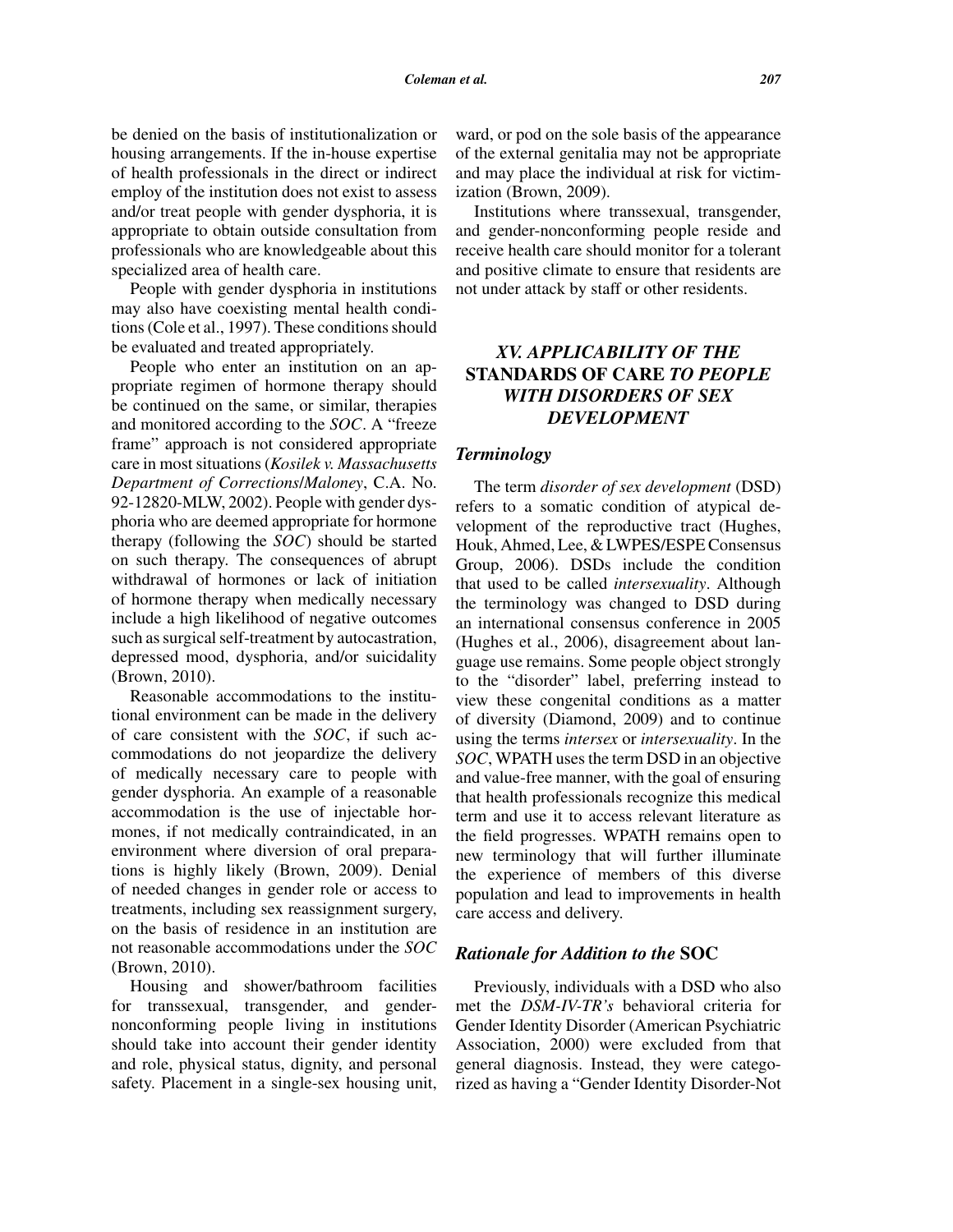Otherwise Specified." They were also excluded from the WPATH *Standards of Care*.

The current proposal for *DSM-5* (www.dsm5.org) is to replace the term *gender identity disorder* with *gender dysphoria*. Moreover, the proposed changes to the *DSM* consider gender dysphoric people with a DSD to have a subtype of gender dysphoria. This proposed categorization—which explicitly differentiates between gender dysphoric individuals with and without a DSD—is justified: In people with a DSD, gender dysphoria differs in its phenomenological presentation, epidemiology, life trajectories, and etiology (Meyer-Bahlburg, 2009).

Adults with a DSD and gender dysphoria have increasingly come to the attention of health professionals. Accordingly, a brief discussion of their care is included in this version of the *SOC*.

### *Health History Considerations*

Health professionals assisting patients with both a DSD and gender dysphoria need to be aware that the medical context in which such patients have grown up is typically very different from that of people without a DSD.

Some people are recognized as having a DSD through the observation of gender-atypical genitals at birth. (Increasingly this observation is made during the prenatal period by way of imaging procedures such as ultrasound.) These infants then undergo extensive medical diagnostic procedures. After consultation among the family and health professionals—during which the specific diagnosis, physical and hormonal findings, and feedback from longterm outcome studies (Cohen-Kettenis, 2005; Dessens, Slijper, & Drop, 2005; Jurgensen, Hiort, Holterhus, & Thyen, 2007; Mazur, 2005; Meyer-Bahlburg, 2005; Stikkelbroeck et al., 2003; Wisniewski, Migeon, Malouf, & Gearhart, 2004) are considered—the newborn is assigned a sex, either male or female.

Other individuals with a DSD come to the attention of health professionals around the age of puberty through the observation of atypical development of secondary sex characteristics. This observation also leads to a specific medical evaluation.

The type of DSD and severity of the condition has significant implications for decisions about a patient's initial sex assignment, subsequent genital surgery, and other medical and psychosocial care (Meyer-Bahlburg, 2009). For instance, the degree of prenatal androgen exposure in individuals with a DSD has been correlated with the degree of masculinization of gender-related *behavior* (that is, *gender role and expression*); however, the correlation is only moderate, and considerable behavioral variability remains unaccounted for by prenatal androgen exposure (Jurgensen et al., 2007; Meyer-Bahlburg, Dolezal, Baker, Ehrhardt, & New, 2006). Notably, a similar correlation of prenatal hormone exposure with gender *identity* has not been demonstrated (e.g., Meyer-Bahlburg, Dolezal, et al., 2004). This is underlined by the fact that people with the same (core) gender identity can vary widely in the degree of masculinization of their gender-related behavior.

### *Assessment and Treatment of Gender Dysphoria in People with Disorders of Sex Development*

Very rarely are individuals with a DSD identified as having gender dysphoria *before* a DSD diagnosis has been made. Even so, a DSD diagnosis is typically apparent with an appropriate history and basic physical exam—both of which are part of a medical evaluation for the appropriateness of hormone therapy or surgical interventions for gender dysphoria. Mental health professionals should ask their clients presenting with gender dysphoria to have a physical exam, particularly if they are not currently seeing a primary care (or other health care) provider.

Most people with a DSD who are born with genital ambiguity do not develop gender dysphoria (e.g., Meyer-Bahlburg, Dolezal, et al., 2004; Wisniewski et al., 2004). However, some people with a DSD will develop chronic gender dysphoria and even undergo a change in their birthassigned sex and/or their gender role (Meyer-Bahlburg, 2005; Wilson, 1999; Zucker, 1999). If there are persistent and strong indications that gender dysphoria is present, a comprehensive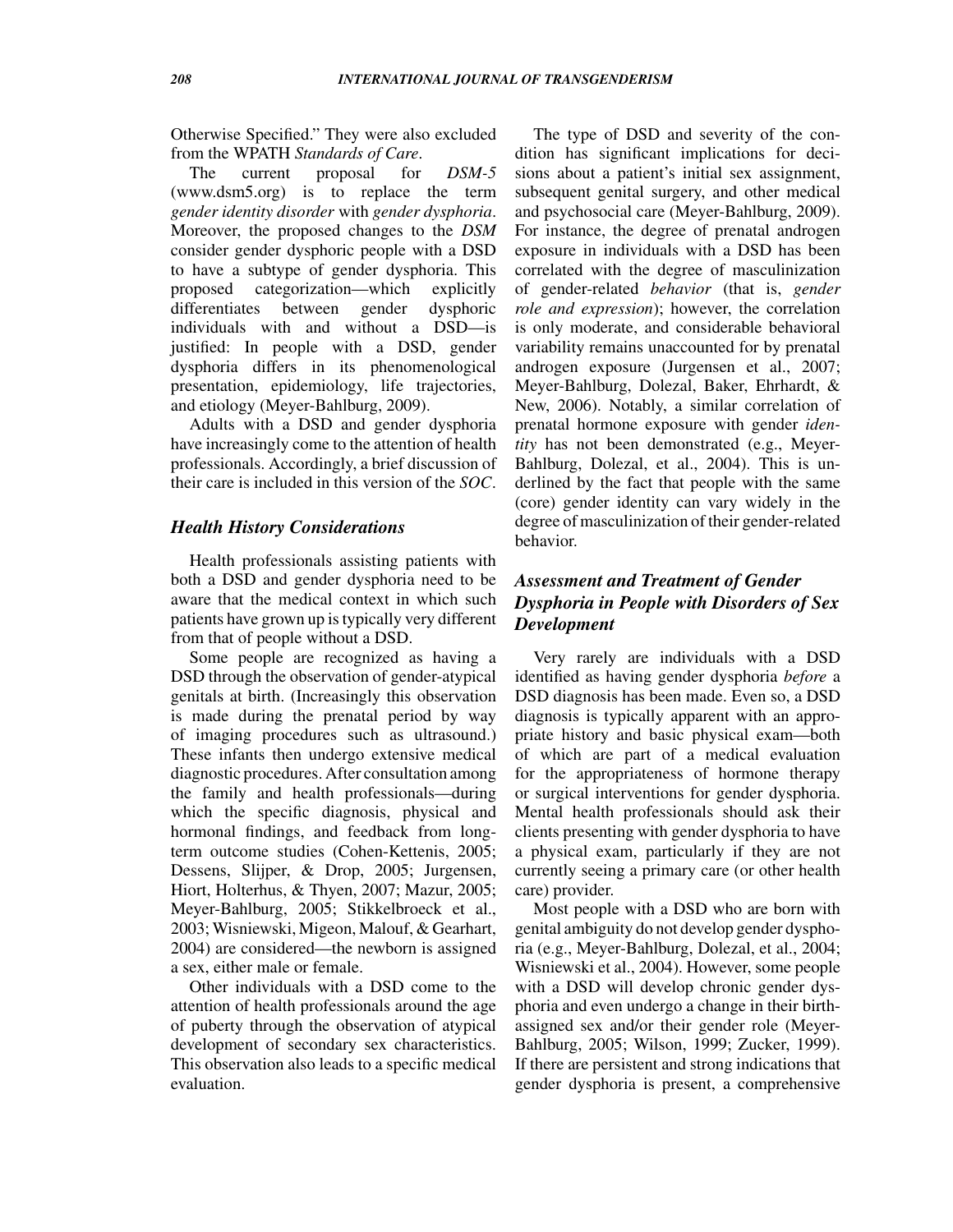evaluation by clinicians skilled in the assessment and treatment of gender dysphoria is essential, irrespective of the patient's age. Detailed recommendations have been published for conducting such an assessment and for making treatment decisions to address gender dysphoria in the context of a DSD (Meyer-Bahlburg, 2011). Only after thorough assessment should steps be taken in the direction of changing a patient's birth-assigned sex or gender role.

Clinicians assisting these patients with treatment options to alleviate gender dysphoria may profit from the insights gained from providing care to patients without a DSD (Cohen-Kettenis, 2010). However, certain criteria for treatment (e.g., age, duration of experience with living in the desired gender role) are usually not routinely applied to people with a DSD; rather, the criteria are interpreted in light of a patient's specific situation (Meyer-Bahlburg, 2011). In the context of a DSD, changes in birth-assigned sex and gender role have been made at any age between early-elementary-school age and middle adulthood. Even genital surgery may be performed much earlier in these patients than in gender dysphoric individuals without a DSD if the surgery is well justified by the diagnosis, by the evidence-based gender-identity prognosis for the given syndrome and syndrome severity, and by the patient's wishes.

One reason for these treatment differences is that genital surgery in individuals with a DSD is quite common in infancy and adolescence. Infertility may already be present due to either early gonadal failure or to gonadectomy because of a malignancy risk. Even so, it is advisable for patients with a DSD to undergo a full social transition to another gender role only if there is a long-standing history of gender-atypical behavior, and if gender dysphoria and/or the desire to change one's gender role has been strong and persistent for a considerable period of time. Six months is the time period of full symptom expression required for the application of the gender dysphoria diagnosis proposed for *DSM-5* (Meyer-Bahlburg, 2011).

#### *Additional Resources*

The gender-relevant medical histories of people with a DSD are often complex. Their histories may include a great variety of inborn genetic, endocrine, and somatic atypicalities, as well as various hormonal, surgical, and other medical treatments. For this reason, many additional issues need to be considered in the psychosocial and medical care of such patients, regardless of the presence of gender dysphoria. Consideration of these issues is beyond what can be covered in the *SOC*. The interested reader is referred to existing publications (e.g., Cohen-Kettenis & Pfafflin, 2003; Meyer-Bahlburg, 2002, 2008). ¨ Some families and patients also find it useful to consult or work with community support groups.

There is a very substantial medical literature on the medical management of patients with a DSD. Much of this literature has been produced by high-level specialists in pediatric endocrinology and urology, with input from specialized mental health professionals, especially in the area of gender. Recent international consensus conferences have addressed evidence-based care guidelines (including issues of gender and of genital surgery) for DSD in general (Hughes et al., 2006) and specifically for Congenital Adrenal Hyperplasia (Joint LWPES/ESPE CAH Working Group et al., 2002; Speiser et al., 2010). Others have addressed the research needs for DSD in general (Meyer-Bahlburg & Blizzard, 2004) and for selected syndromes such as 46, XXY (Simpson et al., 2003).

#### REFERENCES

- Abramowitz, S. I. (1986). Psychosocial outcomes of sex reassignment surgery. *Journal of Consulting and Clinical Psychology*, *54*(2), 183–189. doi:10.1037/0022- 006X.54.2.183
- ACOG Committee of Gynecologic Practice. (2005). Committee opinion #322: Compounded bioidentical hormones. *Obstetrics & Gynecology*, *106*(5), 139– 140.
- Adler, R. K., Hirsch, S., & Mordaunt, M. (2006). *Voice and communication therapy for the transgender/transsexual client: A comprehensive clinical guide*. San Diego, CA: Plural Pub.
- American Academy of Family Physicians. (2005). *Definition of family medicine*. Retrieved from http://www. aafp.org/online/en/home/policy/policies/f/fammeddef. html
- American Medical Association. (2008). *Resolution 122 (A-08)*. Retrieved from http://www.ama-assn.org/ama1/ pub/upload/mm/471/122.doc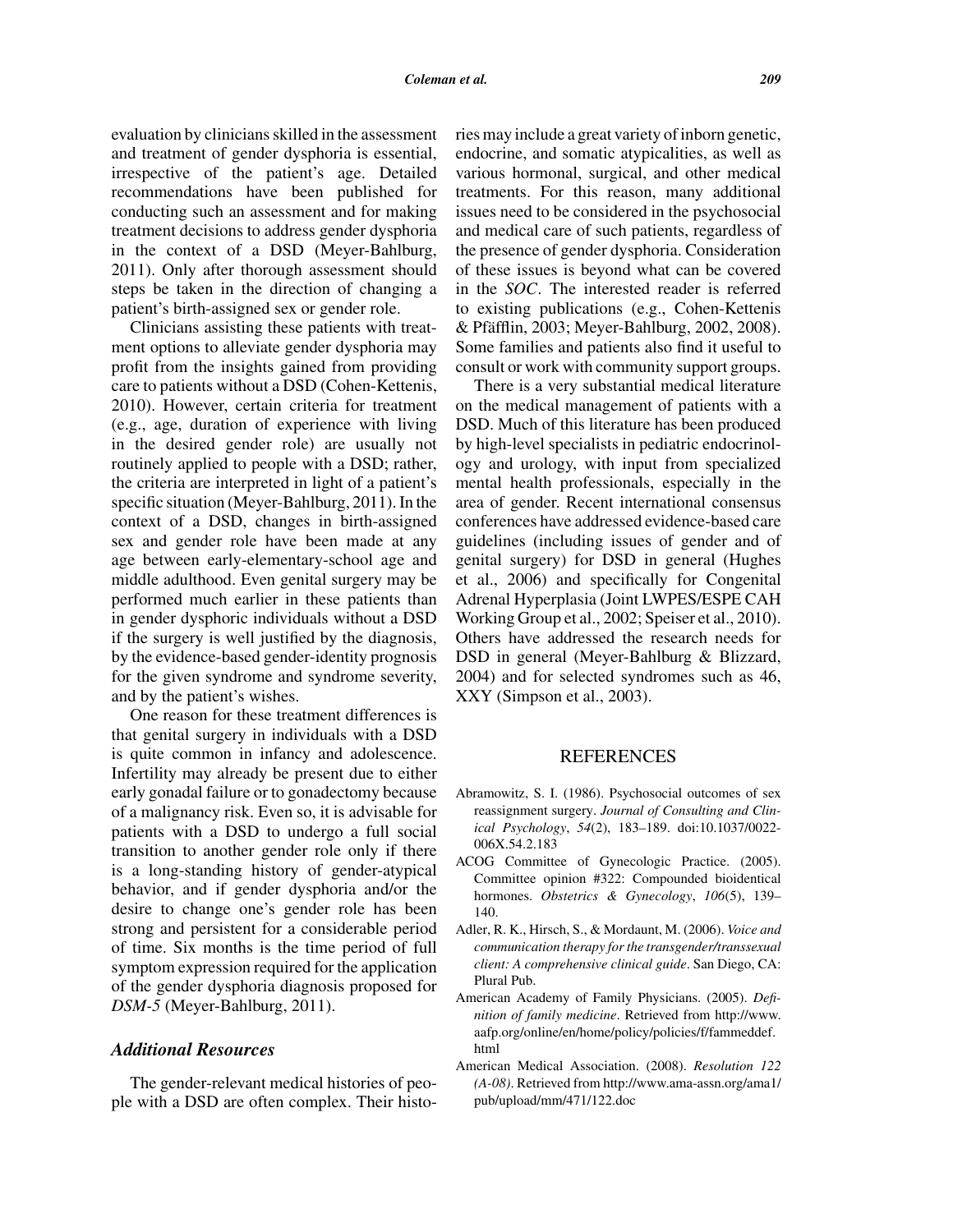- American Psychiatric Association. (2000). *Diagnostic and statistical manual of mental disorders DSM-IV-TR (*4th ed., text rev.). Washington, DC: Author.
- American Speech-Language-Hearing Association. (2011). *Scope of practice*. Retrieved from www.asha.org
- Anton, B. S. (2009). Proceedings of the American Psychological Association for the legislative year 2008: Minutes of the annual meeting of the council of representatives, February 22–24, 2008, Washington, DC, and August 13 and 17, 2008, Boston, MA, and minutes of the February, June, August, and December 2008 meetings of the board of directors. *American Psychologist*, *64*, 372–453. doi:10.1037/a0015932
- Asscheman, H., Giltay, E. J., Megens, J. A. J., de Ronde, W., van Trotsenburg, M. A. A., & Gooren, L. J. G. (2011). A long-term follow-up study of mortality in transsexuals receiving treatment with cross-sex hormones. *European Journal of Endocrinology*, *164*(4), 635–642. doi:10.1530/EJE-10-1038
- Baba, T., Endo, T., Honnma, H., Kitajima, Y., Hayashi, T., Ikeda, H., ... Saito, T. (2007). Association between polycystic ovary syndrome and female-to-male transsexuality. *Human Reproduction*, *22*(4), 1011–1016. doi:10.1093/humrep/del474
- Bakker, A., Van Kesteren, P. J., Gooren, L. J., & Bezemer, P. D. (1993). The prevalence of transsexualism in the Netherlands. *Acta Psychiatrica Scandinavica*, *87*(4), 237–238. doi:10.1111/j.1600-0447.1993.tb03364.x
- Balen, A. H., Schachter, M. E., Montgomery, D., Reid, R. W., & Jacobs, H. S. (1993). Polycystic ovaries are a common finding in untreated female to male transsexuals. *Clinical Endocrinology*, *38*(3), 325–329. doi:10.1111/j.1365-2265.1993.tb01013.x
- Basson, R. (2001). Towards optimal hormonal treatment of male to female gender identity disorder. *Journal of Sexual and Reproductive Medicine*, *1*(1), 45–51.
- Basson, R., & Prior, J. C. (1998). Hormonal therapy of gender dysphoria: The male-to-female transsexual. In D. Denny (Ed.), *Current concepts in transgender identity* (pp. 277–296). New York, NY: Garland.
- Benjamin, H. (1966). *The transsexual phenomenon*. New York, NY: Julian Press.
- Besnier, N. (1994). Polynesian gender liminality through time and space. In G. Herdt (Ed.), *Third sex, third gender: Beyond sexual dimorphism in culture and history* (pp. 285–328). New York, NY: Zone Books.
- Bockting, W. O. (1999). From construction to context: Gender through the eyes of the transgendered. *Siecus Report*, *28*(1), 3–7.
- Bockting, W. O. (2008). Psychotherapy and the reallife experience: From gender dichotomy to gender diversity. *Sexologies*, *17*(4), 211–224. doi:10.1016/j. sexol.2008.08.001
- Bockting, W. O., & Coleman, E. (2007). Developmental stages of the transgender coming out process: Toward an integrated identity. In R. Ettner, S. Monstrey, & A.

Eyler (Eds.), *Principles of transgender medicine and surgery* (pp. 185–208). New York, NY: Haworth Press.

- Bockting, W. O., & Goldberg, J. M. (2006). Guidelines for transgender care [Special issue]. *International Journal of Transgenderism*, *9*(3/4).
- Bockting, W. O., Knudson, G., & Goldberg, J. M. (2006). Counseling and mental health care for transgender adults and loved ones. *International Journal of Transgenderism*, *9*(3/4), 35–82. doi:10.1300/J485v09n03 03
- Bolin, A. (1988). *In search of Eve* (pp. 189–192). New York, NY: Bergin & Garvey.
- Bolin, A. (1994). Transcending and transgendering: Maleto-female transsexuals, dichotomy and diversity. In G. Herdt (Ed.), *Third sex, third gender: Beyond sexual dimorphism in culture and history* (pp. 447–486). New York, NY: Zone Books.
- Bornstein, K. (1994). *Gender outlaw: On men, women, and the rest of us*. New York, NY: Routledge.
- Bosinski, H. A. G., Peter, M., Bonatz, G., Arndt, R., Heidenreich, M., Sippell, W. G., & Wille, R. (1997). A higher rate of hyperandrogenic disorders in female-tomale transsexuals. *Psychoneuroendocrinology*, *22*(5), 361–380. doi:10.1016/S0306-4530(97)00033-4
- Brill, S. A., & Pepper, R. (2008). *The transgender child: A handbook for families and professionals*. Berkeley, CA: Cleis Press.
- Brown, G. R. (2009). Recommended revisions to The World Professional Association for Transgender Health's Standards of Care section on medical care for incarcerated persons with gender identity disorder. *International Journal of Transgenderism*, *11*(2), 133–139. doi:10.1080/15532730903008073
- Brown, G. R. (2010). Autocastration and autopenectomy as surgical self-treatment in incarcerated persons with gender identity disorder. *International Journal of Transgenderism*, *12*(1), 31–39. doi:10.1080/1553273100 3688970
- Bullough, V. L., & Bullough, B. (1993).*Cross dressing, sex, and gender*. Philadelphia: University of Pennsylvania Press.
- Callen Lorde Community Health Center. (2000). *Transgender health program protocols*. Retrieved from http://www.callen-lorde.org/documents/TG Protocol Request Form2.pdf
- Callen Lorde Community Health Center. (2011). *Transgender health program protocols*. Retrieved from http://www.callen-lorde.org/documents/TG Protocol Request Form2.pdf
- Canadian Association of Speech-Language Pathologists and Audiologists. (n.d.). *CASLPA clinical certification program*. Retrieved from http://www.caslpa.ca/
- Carew, L., Dacakis, G., & Oates, J. (2007). The effectiveness of oral resonance therapy on the perception of femininity of voice in male-to-female transsexuals. *Journal of Voice*, *21*(5), 591–603. doi:10.1016/j.jvoice. 2006.05.005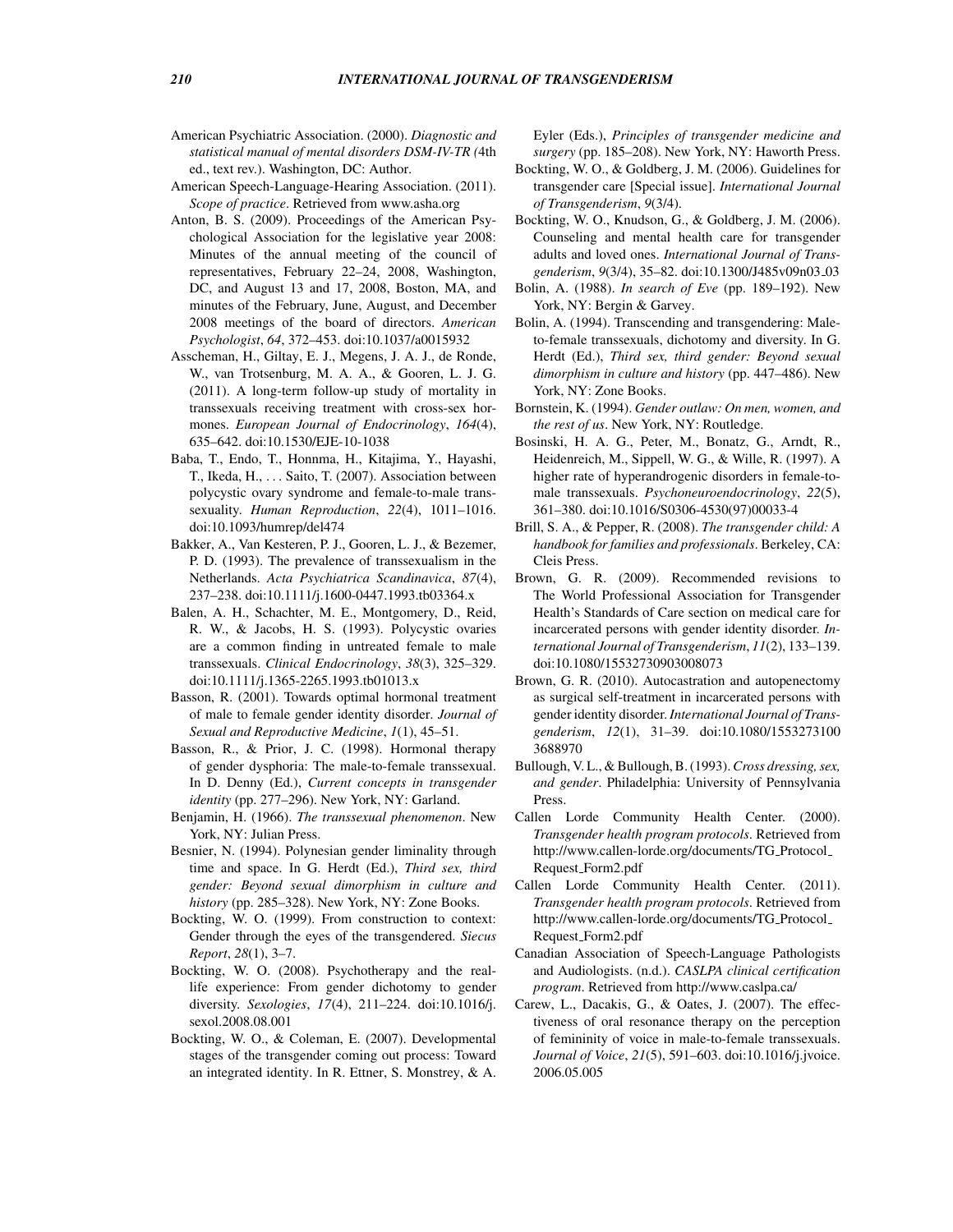- Carnegie, C. (2004). Diagnosis of hypogonadism: Clinical assessments and laboratory tests. *Reviews in Urology*, *6*(Suppl 6), S3–8.
- Cattrall, F. R., & Healy, D. L. (2004). Long-term metabolic, cardiovascular and neoplastic risks with polycystic ovary syndrome. *Best Practice & Research Clinical Obstetrics & Gynaecology*, *18*(5), 803–812. doi:10.1016/j.bpobgyn.2004.05.005
- Center of Excellence for Transgender Health, UCSF. (2011). *Primary care protocol for transgender health care*. Retrieved from http://transhealth.ucsf.edu/  $trans?page = protocol-00-00$
- Chiñas, B. (1995). Isthmus Zapotec attitudes toward sex and gender anomalies. In S. O. Murray (Ed.), *Latin American male homosexualities* (pp. 293–302). Albuquerque: University of New Mexico Press.
- Clements, K., Wilkinson, W., Kitano, K., & Marx, R. (1999). HIV prevention and health service needs of the transgender community in San Francisco. *International Journal of Transgenderism*, *3*(1), 2–17.
- Cohen-Kettenis, P. T. (2001). Gender identity disorder in DSM? *Journal of the American Academy of Child & Adolescent Psychiatry*, *40*(4), 391–391. doi:10.1097/ 00004583-200104000-00006
- Cohen-Kettenis, P. T. (2005). Gender change in 46,XY persons with  $5α$ -reductase-2 deficiency and  $17β$ hydroxysteroid dehydrogenase-3 deficiency. *Archives of Sexual Behavior*, *34*(4), 399–410. doi:10.1007/s10508- 005-4339-4
- Cohen-Kettenis, P. T. (2006). Gender identity disorders. In C. Gillberg, R. Harrington, & H. C. Steinhausen (Eds.), *A clinician's handbook of child and adolescent psychiatry* (pp. 695–725). New York, NY: Cambridge University Press.
- Cohen-Kettenis, P. T. (2010). Psychosocial and psychosexual aspects of disorders of sex development. *Best Practice & Research Clinical Endocrinology & Metabolism*, *24*(2), 325–334. doi:10.1016/j.beem.2009.11.005
- Cohen-Kettenis, P. T., & Kuiper, A. J. (1984). Transseksualiteit en psychothérapie. Tijdschrift Voor Psychothera*pie*, *10*, 153–166.
- Cohen-Kettenis, P. T., Owen, A., Kaijser, V. G., Bradley, S. J., & Zucker, K. J. (2003). Demographic characteristics, social competence, and behavior problems in children with gender identity disorder: A crossnational, cross-clinic comparative analysis. *Journal of Abnormal Child Psychology*, *31*(1), 41–53. doi:10. 1023/A:1021769215342
- Cohen-Kettenis, P. T., & Pfäfflin, F. (2003). *Transgenderism and intersexuality in childhood and adolescence: Making choices*. Thousand Oaks, CA: Sage.
- Cohen-Kettenis, P. T., & Pfäfflin, F. (2010). The DSM diagnostic criteria for gender identity disorder in adolescents and adults. *Archives of Sexual Behavior*, *39*(2), 499–513. doi:10.1007/s10508-009-9562-y
- Cohen-Kettenis, P. T., Schagen, S. E. E., Steensma, T. D., de Vries, A. L. C., & Delemarre-van de Waal, H. A. (2011). Puberty suppression in a gender-dysphoric adolescent: A 22-year follow-up. *Archives of Sexual Behavior*, *40*(4), 843–847. doi:0.1007/s10508-011-9758-9
- Cohen-Kettenis, P. T., Wallien, M., Johnson, L. L., Owen-Anderson, A. F. H., Bradley, S. J., & Zucker, K. J. (2006). A parent-report gender identity questionnaire for children: A cross-national, cross-clinic comparative analysis. *Clinical Child Psychology and Psychiatry*, *11*(3), 397–405. doi:10.1177/1359104506059135
- Cole, C. M., O'Boyle, M., Emory, L. E., & Meyer, W. J., III. (1997). Comorbidity of gender dysphoria and other major psychiatric diagnoses. *Archives of Sexual Behavior*, *26*(1), 13–26.
- Coleman, E. (2009a). Toward version 7 of the World Professional Association for Transgender Health's *Standards of Care*. *International Journal of Transgenderism*, *11*(1), 1–7. doi:10.1080/15532730902799912
- Coleman, E. (2009b). Toward version 7 of the World Professional Association for Transgender Health's *Standards of Care*: Hormonal and surgical approaches to treatment. *International Journal of Transgenderism*, *11*(3), 141–145. doi:10.1080/15532730903383740
- Coleman, E. (2009c). Toward version 7 of the World Professional Association for Transgender Health's *Standards of Care*: Medical and therapeutic approaches to treatment. *International Journal of Transgenderism*, *11*(4), 215–219. doi:10.1080/15532730903439450
- Coleman, E. (2009d). Toward version 7 of the World Professional Association for Transgender Health's *Standards of Care*: Psychological assessment and approaches to treatment. *International Journal of Transgenderism*, *11*(2), 69–73. doi:10.1080/15532730903008008
- Coleman, E., Colgan, P., & Gooren, L. (1992). Male crossgender behavior in Myanmar (Burma): A description of the acault. *Archives of Sexual Behavior*, *21*(3), 313– 321.
- Costa, L. M., & Matzner, A. (2007). *Male bodies, women's souls: Personal narratives of Thailand's transgendered youth*. Binghamton, NY: Haworth Press.
- Currah, P., Juang, R. M., & Minter, S. (2006). *Transgender rights*. Minneapolis, MN: University of Minnesota Press.
- Currah, P., & Minter, S. (2000). Unprincipled exclusions: The struggle to achieve judicial and legislative equality for transgender people. *William and Mary Journal of Women and Law*, *7*, 37–60.
- Dacakis, G. (2000). Long-term maintenance of fundamental frequency increases in male-to-female transsexuals. *Journal of Voice*, *14*(4), 549–556. doi:10.1016/S0892- 1997(00)80010-7
- Dahl, M., Feldman, J. L., Goldberg, J. M., & Jaberi, A. (2006). Physical aspects of transgender endocrine therapy. *International Journal of Transgenderism*, *9*(3), 111–134. doi:10.1300/J485v09n03 06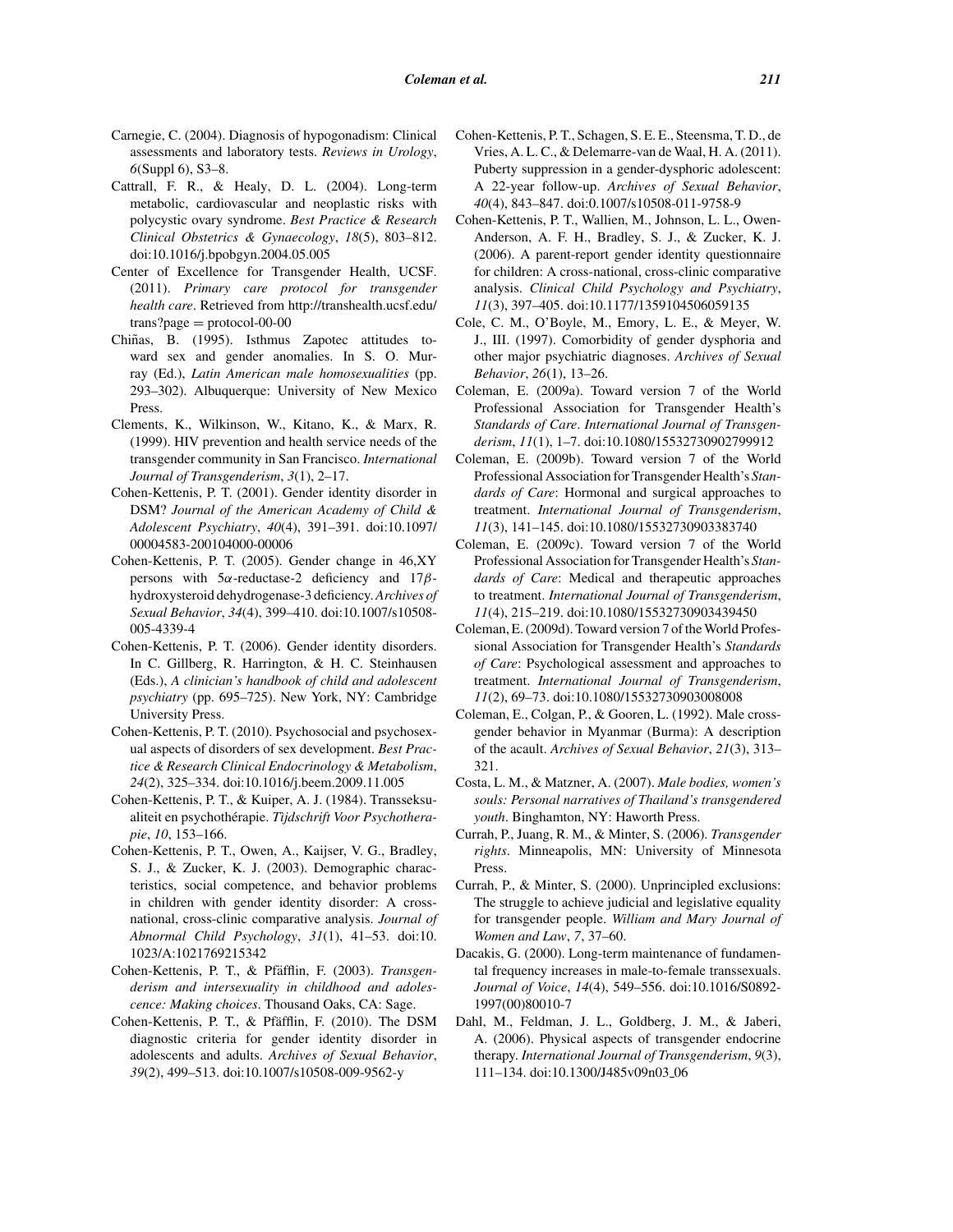- Darney, P. D. (2008). Hormonal contraception. In H. M. Kronenberg, S. Melmer, K. S. Polonsky, & P. R. Larsen (Eds.), *Williams textbook of endocrinology* (11th ed., pp. 615–644). Philadelphia, PA: Saunders.
- Davies, S., & Goldberg, J. M. (2006). Clinical aspects of transgender speech feminization and masculinization. *International Journal of Transgenderism*, *9*(3-4), 167–196. doi:10.1300/J485v09n03 08
- de Bruin, M. D., Coerts, M. J., & Greven, A. J. (2000). Speech therapy in the management of male-to-female transsexuals. *Folia Phoniatrica Et Logopaedica*, *52*(5), 220–227.
- De Cuypere, G., T'Sjoen, G., Beerten, R., Selvaggi, G., De Sutter, P., Hoebeke, P., ... Rubens, R. (2005). Sexual and physical health after sex reassignment surgery. *Archives of Sexual Behavior*, *34*(6), 679–690. doi:10.1007/s10508-005-7926-5
- De Cuypere, G., Van Hemelrijck, M., Michel, A., Carael, B., Heylens, G., Rubens, R., ... Monstrey, S. (2007). Prevalence and demography of transsexualism in Belgium. *European Psychiatry*, *22*(3), 137–141. doi:10.1016/j.eurpsy.2006.10.002
- De Cuypere, G., & Vercruysse, H. (2009). Eligibility and readiness criteria for sex reassignment surgery: Recommendations for revision of the WPATH standards of care. *International Journal of Transgenderism*, *11*(3), 194–205. doi:10.1080/15532730903383781
- Delemarre-van de Waal, H. A., & Cohen-Kettenis, P. T. (2006). Clinical management of gender identity disorder in adolescents: A protocol on psychological and paediatric endocrinology aspects. *European Journal of Endocrinology*, *155*(Suppl 1), S131–S137. doi:10.1530/eje.1.02231
- Delemarre-van de Waal, H. A., van Weissenbruch, M. M., & Cohen Kettenis, P. T. (2004). Management of puberty in transsexual boys and girls. *Hormone Research in Paediatrics*, *62*(Suppl 2), 75–75. doi:10.1159/000081145
- de Lignières, B. (1999). Oral micronized progesterone. *Clinical Therapeutics*, *21*(1), 41–60. doi:10.1016/S0149-2918(00)88267-3
- Derrig-Palumbo, K., & Zeine, F. (2005). *Online therapy: A therapist's guide to expanding your practice*. New York, NY: W.W. Norton.
- Dessens, A. B., Slijper, F. M. E., & Drop, S. L. S. (2005). Gender dysphoria and gender change in chromosomal females with congenital adrenal hyperplasia. *Archives of Sexual Behavior*, *34*(4), 389–397. doi:10.1007/s10508- 005-4338-5
- De Sutter, P. (2009). Reproductive options for transpeople: Recommendations for revision of the WPATH's standards of care. *International Journal of Transgenderism*, *11*(3), 183–185. doi:10.1080/15532730903383765
- De Sutter, P., Kira, K., Verschoor, A., & Hotimsky, A. (2002). The desire to have children and the preservation of fertility in transsexual women: A survey. *International Journal of Transgenderism*, *6*(3).

Retrieved from http://www.wpath.org/journal/www. iiav.nl/ezines/web/IJT/97-

03/numbers/symposion/ijtvo06no03\_02.htm

- Devor, A. H. (2004). Witnessing and mirroring: A fourteen stage model. *Journal of Gay and Lesbian Psychotherapy*, *8*(1/2), 41–67.
- de Vries, A. L. C., Cohen-Kettenis, P. T., & Delemarrevan de Waal, H. A. (2006). Clinical management of gender dysphoria in adolescents. *International Journal of Transgenderism*, *9*(3-4), 83–94. doi:10. 1300/J485v09n03 04
- de Vries, A. L. C., Doreleijers, T. A. H., Steensma, T. D., & Cohen-Kettenis, P. T. (2011). Psychiatric comorbidity in gender dysphoric adolescents. *Journal of Child Psychology and Psychiatry.* Advance online publication. doi:10.1111/j.1469-7610. 2011.02426.x
- de Vries, A. L. C., Noens, I. L. J., Cohen-Kettenis, P. T., van Berckelaer-Onnes, I. A., & Doreleijers, T. A. (2010). Autism spectrum disorders in gender dysphoric children and adolescents. *Journal of Autism and Developmental Disorders*, *40*(8), 930–936. doi:10.1007/s10803-010- 0935-9
- de Vries, A. L. C., Steensma, T. D., Doreleijers, T. A. H., & Cohen-Kettenis, P. T. (2010). Puberty suppression in adolescents with gender identity disorder: A prospective follow-up study. *Journal of Sexual Medicine.* Advance online publication. doi:10.1111/ j.1743-6109.2010.01943.x
- Dhejne, C., Lichtenstein, P., Boman, M., Johansson, A. L. V., Langstrom, N., & Landen, M. (2011). Longterm follow-up of transsexual persons undergoing sex reassignment surgery: Cohort study in Sweden. *PloS ONE*, *6*(2), 1–8. doi:10.1371/journal.pone.00 16885
- Diamond, M. (2009). Human intersexuality: Difference or disorder? *Archives of Sexual Behavior*, *38*(2), 172–172. doi:10.1007/s10508-008-9438-6
- Di Ceglie, D., & Thümmel, E. C. (2006). An experience of group work with parents of children and adolescents with gender identity disorder. *Clinical Child Psychology and Psychiatry*, *11*(3), 387–396. doi:10.1177/ 1359104506064983
- Dobs, A. S., Meikle, A. W., Arver, S., Sanders, S. W., Caramelli, K. E., & Mazer, N. A. (1999). Pharmacokinetics, efficacy, and safety of a permeation-enhanced testosterone transdermal system in comparison with bi-weekly injections of testosterone enanthate for the treatment of hypogonadal men. *Journal of Clinical Endocrinology & Metabolism*, *84*(10), 3469–3478. doi:10.1210/jc.84.10.3469
- Docter, R. F. (1988). *Transvestites and transsexuals: Toward a theory of cross-gender behavior*. New York, NY: Plenum Press.
- Drummond, K. D., Bradley, S. J., Peterson-Badali, M., & Zucker, K. J. (2008). A follow-up study of girls with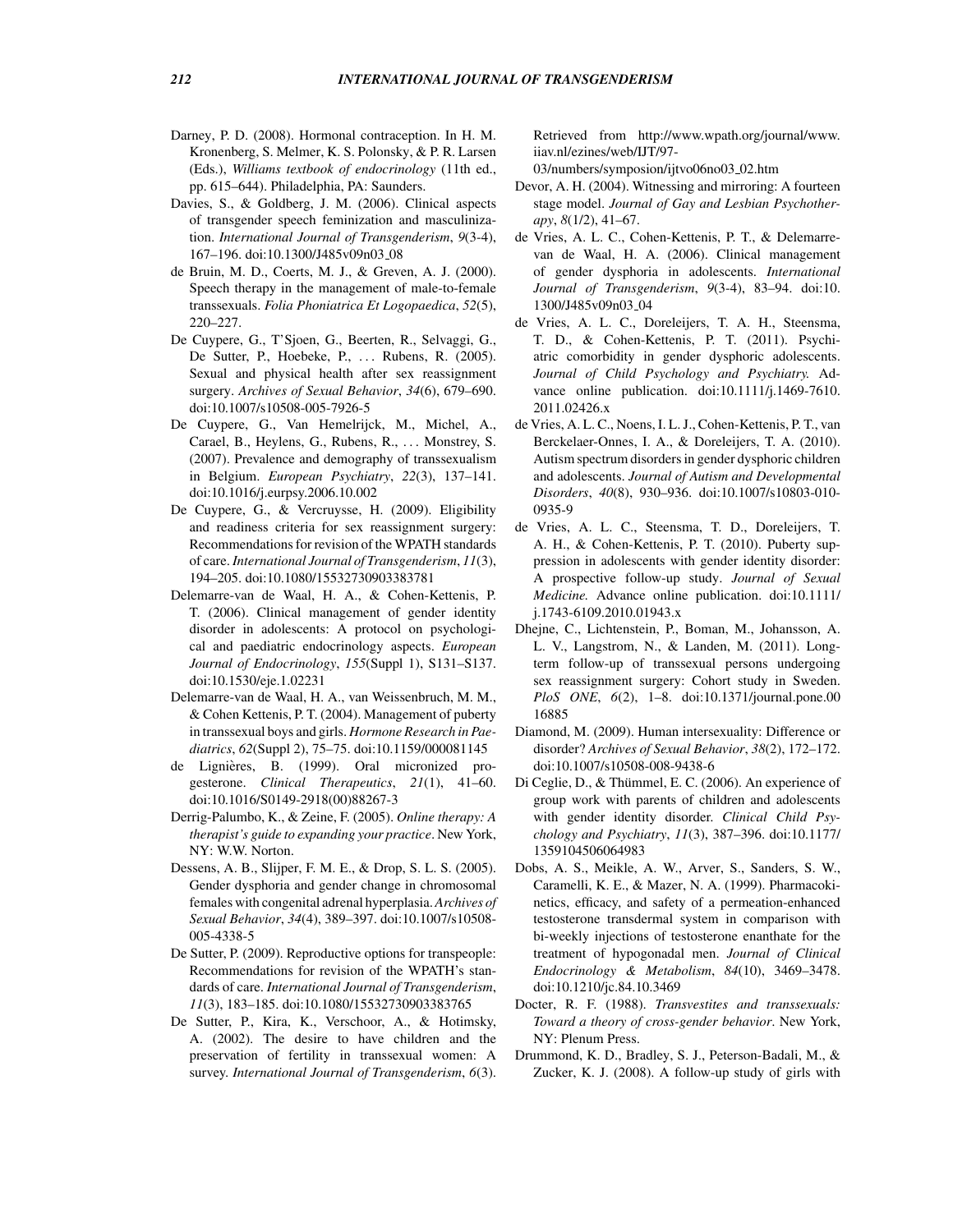gender identity disorder. *Developmental Psychology*, *44*(1), 34–45. doi:10.1037/0012-1649.44.1.34

- Ehrbar, R. D., & Gorton, R. N. (2010). Exploring provider treatment models in interpreting the standards of care. *International Journal of Transgenderism*, *12*(4), 198–210. doi:10.1080/15532739.2010.544235
- Ekins, R., & King, D. (2006). *The transgender phenomenon*. Thousand Oaks, CA: Sage.
- Eklund, P. L., Gooren, L. J., & Bezemer, P. D. (1988). Prevalence of transsexualism in the Netherlands. *British Journal of Psychiatry*, *152*(5), 638–640.
- Eldh, J., Berg, A., & Gustafsson, M. (1997). Long-term follow up after sex reassignment surgery. *Scandinavian Journal of Plastic and Reconstructive Surgery and Hand Surgery*, *31*(1), 39–45.
- Emerson, S., & Rosenfeld, C. (1996). Stages of adjustment in family members of transgender individuals. *Journal of Family Psychotherapy*, *7*(3), 1–12. doi:10.1300/J085V07N03\_01
- Emory, L. E., Cole, C. M., Avery, E., Meyer, O., & Meyer I, W. J. (2003, September). *Client's view of gender identity: Life, treatment status and outcome*. Paper presented at the 18th Biennial Harry Benjamin Symposium, Gent, Belgium.
- Ettner, R., Monstrey, S., & Eyler, A. (Eds.) (2007). *Principles of transgender medicine and surgery*. Binghamton, NY: Haworth Press.
- Eyler, A. E. (2007). Primary medical care of the gendervariant patient. In R. Ettner, S. Monstrey, & E. Eyler (Eds.), *Principles of transgender medicine and surgery* (pp. 15–32). Binghamton, NY: Haworth Press.
- Factor, R. J., & Rothblum, E. (2008). Exploring gender identity and community among three groups of transgender individuals in the United States: MTFs, FTMs, and genderqueers. *Health Sociology Review*, *17*(3), 235–253.
- Feinberg, L. (1996). *Transgender warriors: Making history from Joan of Arc to Dennis Rodman*. Boston, MA: Beacon Press.
- Feldman, J. (2005, April). *Masculinizing hormone therapy with testosterone 1% topical gel*. Paper presented at the 19th Biennial Symposium of the Harry Benjamin International Gender Dysphoria Association, Bologna, Italy.
- Feldman, J. (2007). Preventive care of the transgendered patient. In R. Ettner, S. Monstrey, & E. Eyler (Eds.), *Principles of transgender surgery and medicine* (pp. 33–72). Binghamton, NY: Haworth Press.
- Feldman, J., & Goldberg, J. (2006). Transgender primary medical care. *International Journal of Transgenderism*, *9*(3), 3-34. doi:10.1300/J485v09n03<sub>-02</sub>
- Feldman, J., & Safer, J. (2009). Hormone therapy in adults: Suggested revisions to the sixth version of the standards of care. *International Journal of Transgenderism*, *11*(3), 146–182. doi:10.1080/15532730903383757
- Fenichel, M., Suler, J., Barak, A., Zelvin, E., Jones, G., Munro, K., ... Walker-Schmucker, W. (2004).

*Myths and realities of online clinical work, observations on the phenomena of online behavior, experience, and therapeutic relationships. A 3rd-year report from ISMHO's clinical case study group*. Retrieved from https://www.ismho.org/myths\_n\_realities. asp

- Fenway Community Health Transgender Health Program. (2007). *Protocol for hormone therapy*. Retrieved from http://www.fenwayhealth.org/site/DocServer/Fenway Protocols.pdf?docID = 2181
- Fisk, N. M. (1974). Editorial: Gender dysphoria syndrome—the conceptualization that liberalizes indications for total gender reorientation and implies a broadly based multi-dimensional rehabilitative regimen. *Western Journal of Medicine*, *120*(5), 386–391.
- Fitzpatrick, L. A., Pace, C., & Wiita, B. (2000). Comparison of regimens containing oral micronized progesterone or medroxyprogesterone acetate on quality of life in postmenopausal women: A cross-sectional survey. *Journal of Women's Health & Gender-Based Medicine*, *9*(4), 381–387.
- Frank, J. D., & Frank, J. B. (1993). *Persuasion and healing: A comparative study of psychotherapy (*3rd ed.). Baltimore, MD: Johns Hopkins University Press.
- Fraser, L. (2009a). Depth psychotherapy with transgender people. *Sexual and Relationship Therapy*, *24*(2), 126–142. doi:10.1080/1468199090300 3878
- Fraser, L. (2009b). Etherapy: Ethical and clinical considerations for version 7 of the World Professional Association for Transgender Health's *Standards of Care*. *International Journal of Transgenderism*, *11*(4), 247–263. doi:10.1080/15532730903439492
- Fraser, L. (2009c). Psychotherapy in the World Professional Association for Transgender Health's *Standards of Care*: Background and recommendations. *International Journal of Transgenderism*, *11*(2), 110–126. doi:10.1080/15532730903008057
- Garaffa, G., Christopher, N. A., & Ralph, D. J. (2010). Total phallic reconstruction in female-tomale transsexuals. *European Urology*, *57*(4), 715–722. doi:10.1016/j.eururo.2009.05.018
- Gelder, M. G., & Marks, I. M. (1969). Aversion treatment in transvestism and transsexualism. In R. Green & J. Money (Eds.), *Transsexualism and sex reassignment* (pp. 383–413). Baltimore, MD: Johns Hopkins University Press.
- Gelfer, M. P. (1999). Voice treatment for the male-to-female transgendered client. *American Journal of Speech-Language Pathology*, *8*(3), 201–208.
- Gharib, S., Bigby, J., Chapin, M., Ginsburg, E., Johnson, P., Manson, J., & Solomon, C. (2005). *Menopause: A guide to management*. Boston, MA: Brigham and Women's Hospital.
- Gijs, L., & Brewaeys, A. (2007). Surgical treatment of gender dysphoria in adults and adolescents: Recent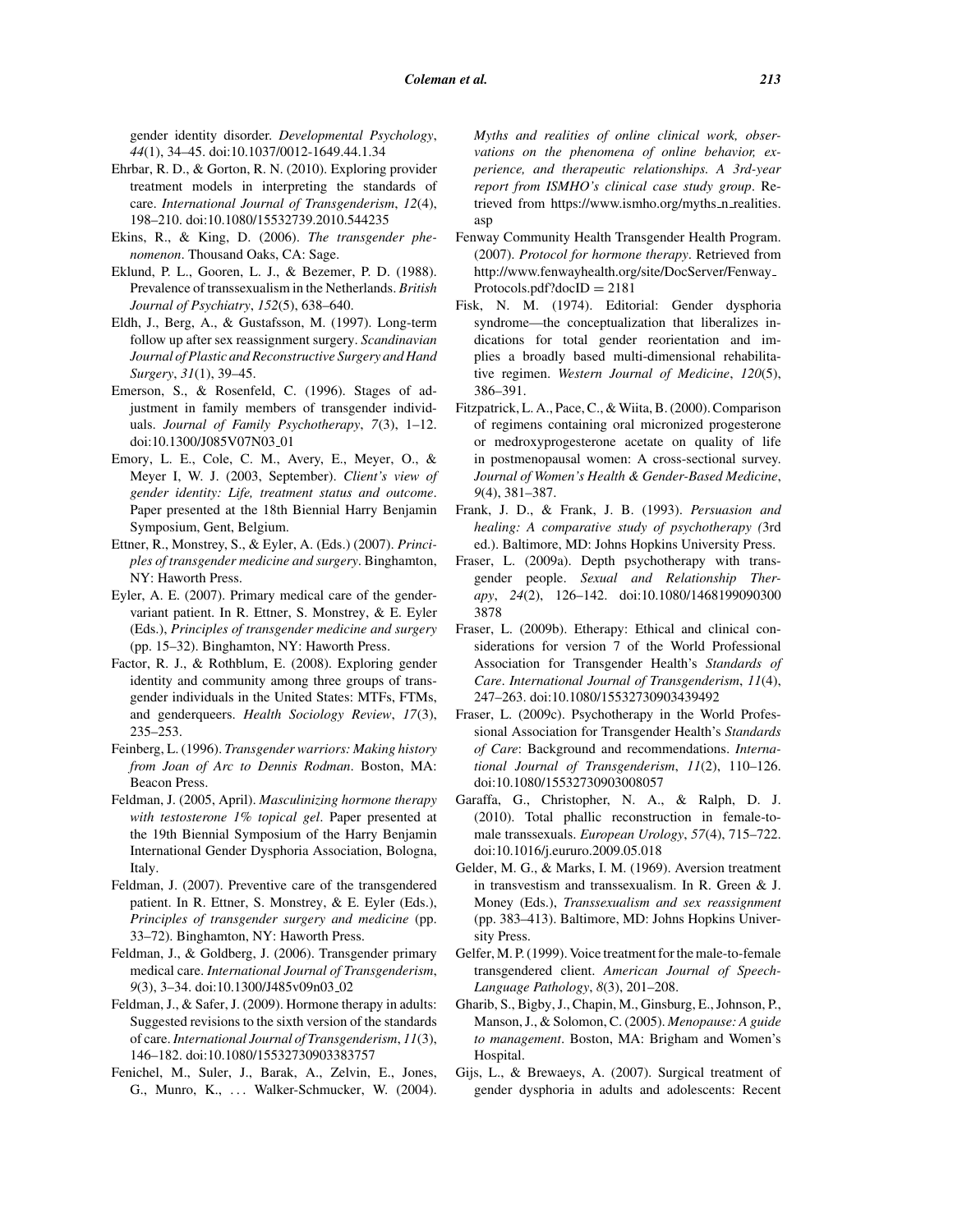developments, effectiveness, and challenges. *Annual Review of Sex Research*, *18*, 178–224.

- Gold, M., & MacNish, M. (2011). *Adjustment and resiliency following disclosure of transgender identity in families of adolescents and young adults: Themes and clinical implications*. Washington, DC: American Family Therapy Academy.
- Gómez-Gil, E., Trilla, A., Salamero, M., Godás, T., & Valdes, M. (2009). Sociodemographic, clinical, ´ and psychiatric characteristics of transsexuals from Spain. *Archives of Sexual Behavior*, *38*(3), 378–392. doi:10.1007/s10508-007-9307-8
- Gooren, L. (2005). Hormone treatment of the adult transsexual patient. *Hormone Research in Paediatrics*, *64*(Suppl 2), 31–36. doi:10.1159/000087751
- Gorton, R. N., Buth, J., & Spade, D. (2005). *Medical therapy and health maintenance for transgender men: A guide for health care providers*. San Francisco, CA: Lyon-Martin Women's Health Services.
- Green, R. (1987). *The "*sissy boy syndrome*" and the development of homosexuality*. New Haven, CT: Yale University Press.
- Green, R., & Fleming, D. (1990). Transsexual surgery follow-up: Status in the 1990s. *Annual Review of Sex Research*, *1*(1), 163–174.
- Greenson, R. R. (1964). On homosexuality and gender identity. *International Journal of Psycho-Analysis*, *45*, 217–219.
- Grossman, A. H., D'Augelli, A. R., Howell, T. J., & Hubbard, S. (2006). Parent's reactions to transgender youth's gender-nonconforming expression and identity. *Journal of Gay & Lesbian Social Services*, *18*(1), 3–16. doi:10.1300/J041v18n01\_02
- Grossman, A. H., D'Augelli, A. R., & Salter, N. P. (2006). Male-to-female transgender youth: Gender expression milestones, gender atypicality, victimization, and parents' responses. *Journal of GLBT Family Studies*, *2*(1), 71–92.
- Grumbach, M. M., Hughes, I. A., & Conte, F. A. (2003). Disorders of sex differentiation. In P. R. Larsen, H. M. Kronenberg, S. Melmed, & K. S. Polonsky (Eds.), *Williams textbook of endocrinology (*10th ed., pp. 842–1002). Philadelphia, PA: Saunders.
- Hage, J. J., & De Graaf, F. H. (1993). Addressing the ideal requirements by free flap phalloplasty: Some reflections on refinements of technique. *Microsurgery*, *14*(9), 592–598. doi:10.1002/micr.1920140910
- Hage, J. J., & Karim, R. B. (2000). Ought GIDNOS get nought? Treatment options for nontranssexual gender dysphoria. *Plastic and Reconstructive Surgery*, *105*(3), 1222–1227.
- Hancock, A. B., Krissinger, J., & Owen, K. (2010). Voice perceptions and quality of life of transgender people. *Journal of Voice*. Advance online publication doi:10.1016/j.jvoice.2010.07.013
- Hastings, D. W. (1974). Postsurgical adjustment of male transsexual patients. *Clinics in Plastic Surgery*, *1*(2), 335–344.
- Hembree, W. C., Cohen-Kettenis, P., Delemarre-van de Waal, H. A., Gooren, L. J., Meyer, W. J., III, Spack, N. P., ... Montori, V. M. (2009). Endocrine treatment of transsexual persons: An Endocrine Society clinical practice guideline. *Journal of Clinical Endocrinology & Metabolism*, *94*(9), 3132–3154. doi:10.1210/jc.2009- 0345
- Hill, D. B., Menvielle, E., Sica, K. M., & Johnson, A. (2010). An affirmative intervention for families with gender-variant children: Parental ratings of child mental health and gender. *Journal of Sex and Marital Therapy*, *36*(1), 6–23. doi:10.1080/0092623090337 5560
- Hoebeke, P., Selvaggi, G., Ceulemans, P., De Cuypere, G. D., T'Sjoen, G., Weyers, S., ... Monstrey, S. (2005). Impact of sex reassignment surgery on lower urinary tract function. *European Urology*, *47*(3), 398–402. doi:10.1016/j.eururo.2004.10.008
- Hoenig, J., & Kenna, J. C. (1974). The prevalence of transsexualism in England and Wales. *British Journal of Psychiatry*, *124*(579), 181–190. doi:10.1192/bjp.124.2. 181
- Hughes, I. A., Houk, C. P., Ahmed, S. F., Lee, P. A., & LWPES/ESPE Consensus Group. (2006). Consensus statement on management of intersex disorders. *Archives of Disease in Childhood*, *91*(7), 554–563. doi:10.1136/adc.2006.098319
- Hunter, M. H., & Sterrett, J. J. (2000). Polycystic ovary syndrome: It's not just infertility. *American Family Physician*, *62*(5), 1079–1095.
- Institute of Medicine. (2011). *The health of lesbian, gay, bisexual, and transgender people: Building a foundation for better understanding*. Washington, DC: National Academies Press.
- Jackson, P. A., & Sullivan, G. (Eds.). (1999). *Lady boys, tom boys, rent boys: Male and female homosexualities in contemporary Thailand*. Binghamton, NY: Haworth Press.
- Jockenhövel, F. (2004). Testosterone therapy-what, when and to whom? *The Aging Male*, *7*(4), 319–324. doi:10.1080/13685530400016557
- Johansson, A., Sundbom, E., Höjerback, T., & Bodlund, O. (2010). A five-year follow-up study of Swedish adults with gender identity disorder. *Archives of Sexual Behavior*, *39*(6), 1429–1437. doi:10.1007/s10508-009- 9551-1
- Joint LWPES/ESPE CAH Working Group, Clayton, P. E., Miller, W. L., Oberfield, S. E., Ritzen, E. M., Sippell, W. G., & Speiser, P. W. (2002). Consensus statement on 21-hydroxylase deficiency from the Lawson Wilkins Pediatric Endocrine Society and the European Society for Pediatric Endocrinology. *Journal of Clinical Endocrinology & Metabolism*, *87*(9), 4048–4053. doi:10.1210/jc.2002-020611
- Jurgensen, M., Hiort, O., Holterhus, P. M., & Thyen, U. (2007). Gender role behavior in children with XY karyotype and disorders of sex development. *Hormones and*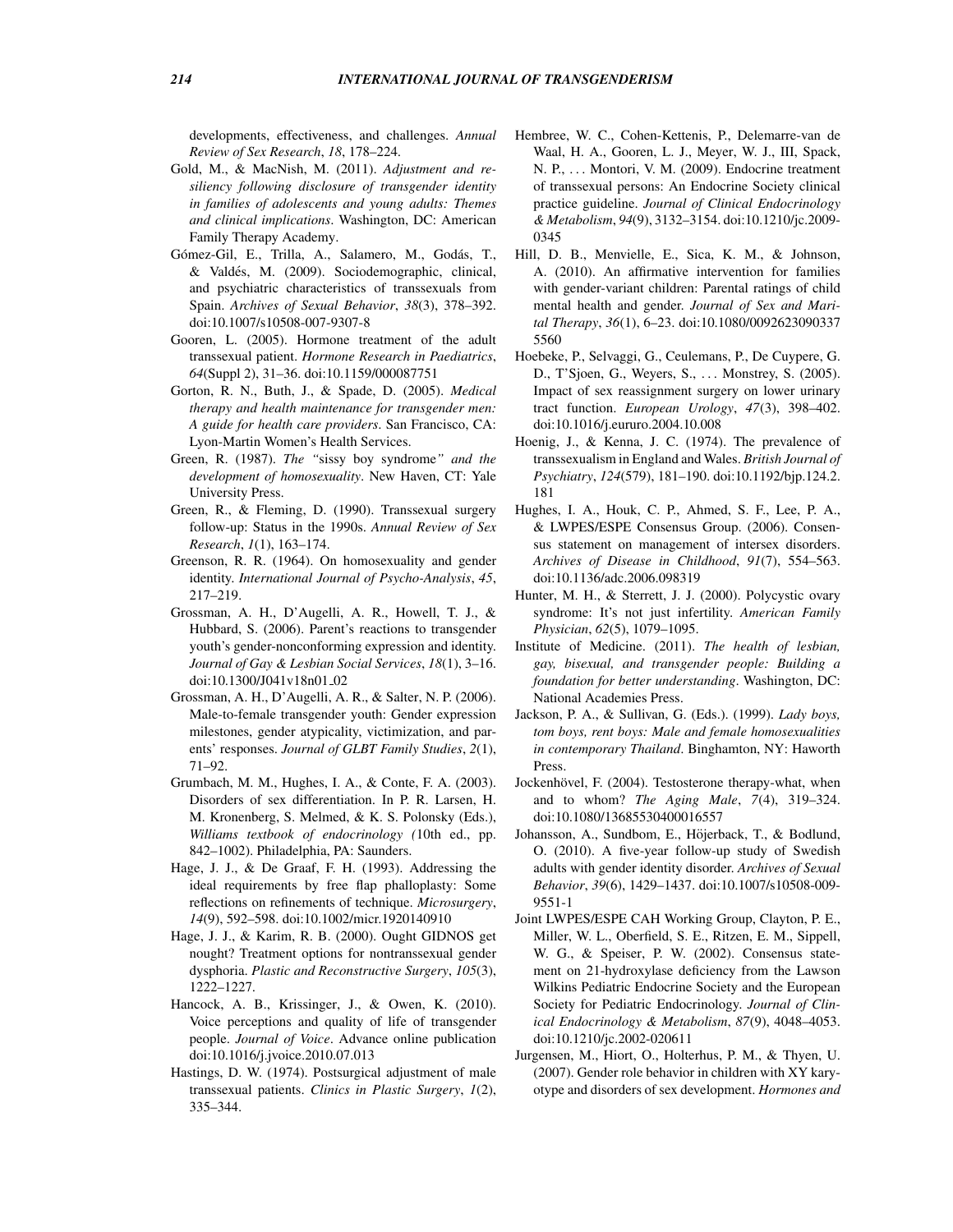*Behavior*, *51*(3), 443–453. doi:0.1016/j.yhbeh.2007.01. 001

- Kanagalingam, J., Georgalas, C., Wood, G. R., Ahluwalia, S., Sandhu, G., & Cheesman, A. D. (2005). Cricothyroid approximation and subluxation in 21 male-to-female transsexuals. *The Laryngoscope*, *115*(4), 611–618. doi:10.1097/01.mlg.0000161357.12826.33
- Kanhai, R. C. J., Hage, J. J., Karim, R. B., & Mulder, J. W. (1999). Exceptional presenting conditions and outcome of augmentation mammaplasty in male-tofemale transsexuals. *Annals of Plastic Surgery*, *43*(5), 476–483.
- Kimberly, S. (1997). I am transsexual—hear me roar. *Minnesota Law & Politics, June*, 21–49.
- Klein, C., & Gorzalka, B. B. (2009). Sexual functioning in transsexuals following hormone therapy and genital surgery: A review (CME). *The Journal of Sexual Medicine*, *6*(11), 2922–2939. doi:10.1111/j.1743- 6109.2009.01370.x
- Knudson, G., De Cuypere, G., & Bockting, W. (2010a). Process toward consensus on recommendations for revision of the *DSM* diagnoses of gender identity disorders by the World Professional Association for Transgender Health. *International Journal of Transgenderism*, *12*(2), 54–59. doi:10.1080/15532739.2010.509213
- Knudson, G., De Cuypere, G., & Bockting, W. (2010b). Recommendations for revision of the *DSM* diagnoses of gender identity disorders: Consensus statement of the World Professional Association for Transgender Health. *International Journal of Transgenderism*, *12*(2), 115–118. doi:10.1080/15532739.2010.509215
- Kosilek v. Massachusetts Department of Corrections/Maloney, C.A. No. 92-12820-MLW (U.S. Federal District Court, Boston, MA, 2002).
- Krege, S., Bex, A., Lümmen, G., & Rübben, H. (2001). Male-to-female transsexualism: A technique, results and long-term follow-up in 66 patients. *British Journal of Urology*, *88*(4), 396–402. doi:10.1046/j.1464- 410X.2001.02323.x
- Kuhn, A., Bodmer, C., Stadlmayr, W., Kuhn, P., Mueller, M. D., & Birkhäuser, M. (2009). Quality of life 15 years after sex reassignment surgery for transsexualism. *Fertility and Sterility*, *92*(5), 1685–1689. doi:10.1016/j.fertnstert.2008.08.126
- Kuhn, A., Hiltebrand, R., & Birkhauser, M. (2007). Do transsexuals have micturition disorders? *European Journal of Obstetrics & Gynecology and Reproductive Biology*, *131*(2), 226–230. doi:10.1016/j. ejogrb.2006.03.019
- Landén, M., Wålinder, J., & Lundström, B. (1998). Clinical characteristics of a total cohort of female and male applicants for sex reassignment: A descriptive study. *Acta Psychiatrica Scandinavica*, *97*(3), 189–194. doi:10.1111/j.1600-0447.1998.tb09986.x
- Lawrence, A. A. (2003). Factors associated with satisfaction or regret following male-to-female sex reas-

signment surgery. *Archives of Sexual Behavior*, *32*(4), 299–315. doi:10.1023/A:1024086814364

- Lawrence, A. A. (2006). Patient-reported complications and functional outcomes of male-to-female sex reassignment surgery. *Archives of Sexual Behavior*, *35*(6), 717–727. doi:10.1007/s10508-006-9104-9
- Lev, A. I. (2004). *Transgender emergence: Therapeutic guidelines for working with gender-variant people and their families*. Binghamton, NY: Haworth Clinical Practice Press.
- Lev, A. I. (2009). The ten tasks of the mental health provider: Recommendations for revision of the World Professional Association for Transgender Health's *Standards of Care*. *International Journal of Transgenderism*, *11*(2), 74–99. doi:10.1080/1553273090300 8032
- Levy, A., Crown, A., & Reid, R. (2003). Endocrine intervention for transsexuals. *Clinical Endocrinology*, *59*(4), 409–418. doi:10.1046/j.1365-2265.2003.01821.x
- MacLaughlin, D. T., & Donahoe, P. K. (2004). Sex determination and differentiation.*New England Journal of Medicine*, *350*(4), 367–378.
- Maheu, M. M., Pulier, M. L., Wilhelm, F. H., McMenamin, J. P., & Brown-Connolly, N. E. (2005). *The mental health professional and the new technologies: A handbook for practice today*. Mahwah, NJ: Lawrence Erlbaum.
- Malpas, J. (2011). Between pink and blue: A multidimensional family approach to gender nonconforming children and their families. *Family Process*, *50*(4), 453–470. doi:10.1111/j.1545-5300.2011.01371.x
- Mazur, T. (2005). Gender dysphoria and gender change in androgen insensitivity or micropenis. *Archives of Sexual Behavior*, *34*(4), 411–421. doi:10.1007/s10508- 005-4341-x
- McNeill, E. J. M. (2006). Management of the transgender voice. *The Journal of Laryngology & Otology*, *120*(07), 521–523. doi:10.1017/S0022215106001174
- McNeill, E. J. M., Wilson, J. A., Clark, S., & Deakin, J. (2008). Perception of voice in the transgender client. *Journal of Voice*, *22*(6), 727–733. doi:10.1016/j.jvoice.2006.12.010
- Menvielle, E. J., & Tuerk, C. (2002). A support group for parents of gender-nonconforming boys. *Journal of the American Academy of Child & Adolescent Psychiatry*, *41*(8), 1010–1013. doi:10.1097/00004583-200208000- 00021
- Meyer, I. H. (2003). Prejudice as stress: Conceptual and measurement problems. *American Journal of Public Health*, *93*(2), 262–265.
- Meyer, J. K., & Reter, D. J. (1979). Sex reassignment: Follow-up. *Archives of General Psychiatry*, *36*(9), 1010–1015.
- Meyer, W. J., III. (2009). World Professional Association for Transgender Health's standards of care requirements of hormone therapy for adults with gender identity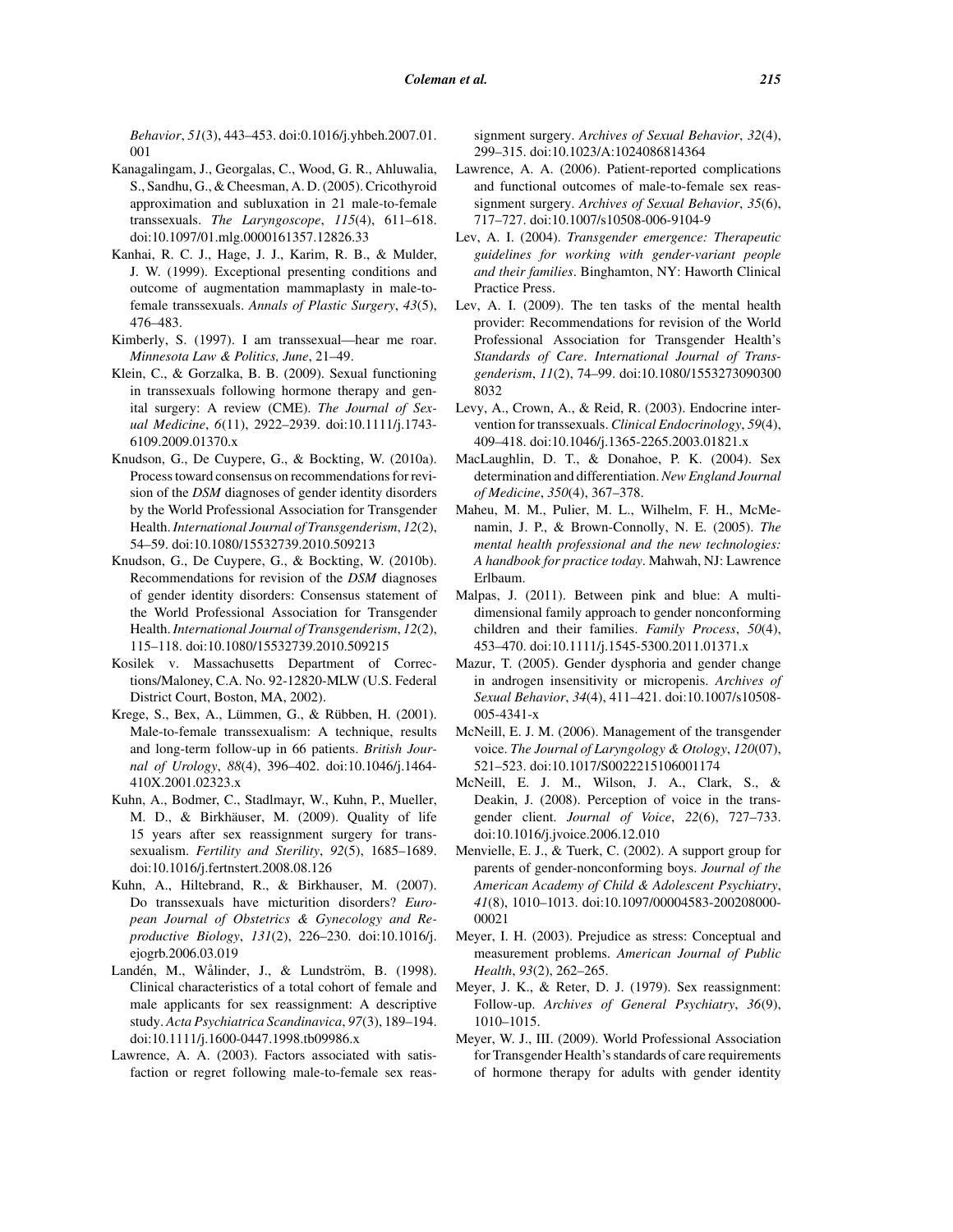disorder. *International Journal of Transgenderism*, *11*(2), 127–132. doi:10.1007/15532730903008065

- Meyer, W. J., III, Webb, A., Stuart, C. A., Finkelstein, J. W., Lawrence, B., & Walker, P. A. (1986). Physical and hormonal evaluation of transsexual patients: A longitudinal study. *Archives of Sexual Behavior*, *15*(2), 121–138. doi:10.1007/BF01542220
- Meyer-Bahlburg, H. F. L. (2002). Gender assignment and reassignment in intersexuality: Controversies, data, and guidelines for research. *Advances in Experimental Medicine and Biology*, *511*, 199–223. doi:10.1007/978- 1-4615-0621-8 12
- Meyer-Bahlburg, H. F. L. (2005). Gender identity outcome in female-raised 46,XY persons with penile agenesis, cloacal exstrophy of the bladder, or penile ablation. *Archives of Sexual Behavior*, *34*(4), 423–438. doi:10.1007/s10508-005-4342-9
- Meyer-Bahlburg, H. F. L. (2008). Treatment guidelines for children with disorders of sex development. *Neuropsychiatrie de l'Enfance et de l'Adolescence*, *56*(6), 345–349. doi:10.1016/j.neurenf.2008.06.002.
- Meyer-Bahlburg, H. F. L. (2009). Variants of gender differentiation in somatic disorders of sex development. *International Journal of Transgenderism*, *11*(4), 226–237. doi:10.1080/15532730903439476
- Meyer-Bahlburg, H. F. L. (2010). From mental disorder to iatrogenic hypogonadism: Dilemmas in conceptualizing gender identity variants as psychiatric conditions. *Archives of Sexual Behavior*, *39*(2), 461–476. doi:10.1007/s10508-009-9532-4
- Meyer-Bahlburg, H. F. L. (2011). Gender monitoring and gender reassignment of children and adolescents with a somatic disorder of sex development. *Child & Adolescent Psychiatric Clinics of North America*, *20*(4), 639–649. doi: 10.1016/j.ch.2011.07.002.
- Meyer-Bahlburg, H. F. L., & Blizzard, R. M. (2004). Conference proceedings: Research on intersex—Summary of a planning workshop. *The Endocrinologist*, *14*(2), 59–69. doi:10.1097/01.ten.0000123701.61007.4e
- Meyer-Bahlburg, H. F. L., Dolezal, C., Baker, S. W., Carlson, A. D., Obeid, J. S., & New, M. I. (2004). Prenatal androgenization affects gender-related behavior but not gender identity in 5–12-year-old girls with congenital adrenal hyperplasia. *Archives of Sexual Behavior*, *33*(2), 97–104. doi:10.1023/B:ASEB.0000014324. 25718.51
- Meyer-Bahlburg, H. F. L., Dolezal, C., Baker, S. W., Ehrhardt, A. A., & New, M. I. (2006). Gender development in women with congenital adrenal hyperplasia as a function of disorder severity. *Archives of Sexual Behavior*, *35*(6), 667–684. doi:10.1007/s10508-006- 9068-9
- Meyer-Bahlburg, H. F. L., Migeon, C. J., Berkovitz, G. D., Gearhart, J. P., Dolezal, C., & Wisniewski, A. B. (2004). Attitudes of adult 46,XY intersex persons to clinical management policies. *The Journal of Urology*, *171*(4), 1615–1619. doi:10.1097/01.ju.0000117761.94734.b7
- Money, J., & Ehrhardt, A. A. (1972). *Man and woman, boy and girl*. Baltimore, MD: Johns Hopkins University Press.
- Money, J., & Russo, A. J. (1979). Homosexual outcome of discordant gender identity/role in childhood: Longitudinal follow-up. *Journal of Pediatric Psychology*, *4*(1), 29–41. doi:10.1093/jpepsy/4.1.29
- Monstrey, S., Hoebeke, P., Selvaggi, G., Ceulemans, P., Van Landuyt, K., Blondeel, P., ... De Cuypere, G. (2009). Penile reconstruction: Is the radial forearm flap really the standard technique? *Plastic and Reconstructive Surgery*, *124*(2), 510–518.
- Monstrey, S., Selvaggi, G., Ceulemans, P., Van Landuyt, K., Bowman, C., Blondeel, P., ... De Cuypere, G. (2008). Chest-wall contouring surgery in female-tomale transsexuals: A new algorithm. *Plastic and Reconstructive Surgery*, *121*(3), 849–859. doi:10.1097/01.prs. 0000299921.15447.b2
- Moore, E., Wisniewski, A., & Dobs, A. (2003). Endocrine treatment of transsexual people: A review of treatment regimens, outcomes, and adverse effects. *Journal of Clinical Endocrinology & Metabolism*, *88*(8), 3467–3473. doi:10.1210/jc.2002-021967
- More, S. D. (1998). The pregnant man—an oxymoron? *Journal of Gender Studies*, *7*(3), 319–328. doi:10.1080/09589236.1998.9960725
- Mount, K. H., & Salmon, S. J. (1988). Changing the vocal characteristics of a postoperative transsexual patient: A longitudinal study. *Journal of Communication Disorders*, *21*(3), 229–238. doi:10.1016/0021- 9924(88)90031-7
- Mueller, A., Kiesewetter, F., Binder, H., Beckmann, M. W., & Dittrich, R. (2007). Long-term administration of testosterone undecanoate every 3 months for testosterone supplementation in female-to-male transsexuals. *Journal of Clinical Endocrinology & Metabolism*, *92*(9), 3470–3475. doi:10.1210/jc.2007-0746
- Murad, M. H., Elamin, M. B., Garcia, M. Z., Mullan, R. J., Murad, A., Erwin, P. J., & Montori, V. M. (2010). Hormonal therapy and sex reassignment: A systematic review and meta-analysis of quality of life and psychosocial outcomes. *Clinical Endocrinology*, *72*(2), 214–231. doi:10.1111/j.1365-2265.2009.03625.x
- Nanda, S. (1998). *Neither man nor woman: The hijras of India*. Belmont, CA: Wadsworth.
- Nestle, J., Wilchins, R. A., & Howell, C. (2002). *Genderqueer: Voices from beyond the sexual binary*. Los Angeles, CA: Alyson.
- Neumann, K., & Welzel, C. (2004). The importance of voice in male-to-female transsexualism. *Journal of Voice*, *18*(1), 153–167.
- Newfield, E., Hart, S., Dibble, S., & Kohler, L. (2006). Female-to-male transgender quality of life. *Quality of Life Research*, *15*(9), 1447–1457. doi:10.1007/s11136- 006-0002-3
- Nieschlag, E., Behre, H. M., Bouchard, P., Corrales, J. J., Jones, T. H., Stalla, G. K., ... Wu, F. C. W. (2004).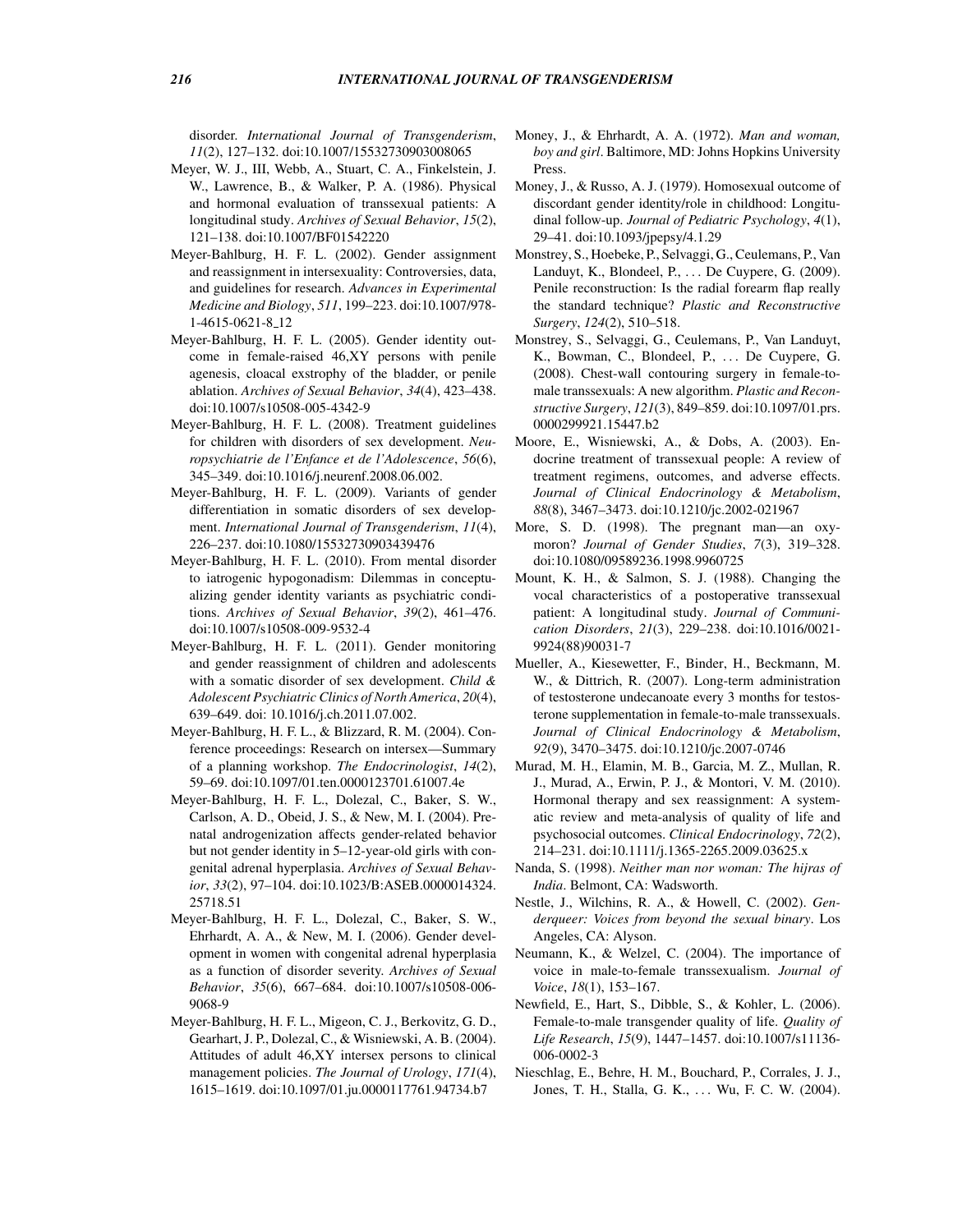Testosterone replacement therapy: Current trends and future directions. *Human Reproduction Update*, *10*(5), 409–419. doi:10.1093/humupd/dmh035

- North American Menopause Society. (2010). Estrogen and progestogen use in postmenopausal women: 2010 position statement. *Menopause*, *17*(2), 242–255. doi:10.1097/gme.0b013e3181d0f6b9
- Nuttbrock, L., Hwahng, S., Bockting, W., Rosenblum, A., Mason, M., Macri, M., & Becker, J. (2010). Psychiatric impact of gender-related abuse across the life course of male-to-female transgender persons. *Journal of Sex Research*, *47*(1), 12–23. doi:10.1080/00224490903062258
- Oates, J. M., & Dacakis, G. (1983). Speech pathology considerations in the management of transsexualism—a review. *International Journal of Language & Communication Disorders*, *18*(3), 139–151. doi:10. 3109/13682828309012237
- Olyslager, F., & Conway, L. (2007, September). *On the calculation of the prevalence of transsexualism*. Paper presented at the World Professional Association for Transgender Health 20th International Symposium, Chicago, IL. Retrieved from http://www.changelingaspects.com/ PDF/2007-09-06-Prevalence of Transsexualism.pdf
- Oriel, K. A. (2000). Clinical update: Medical care of transsexual patients. *Journal of the Gay and Lesbian Medical Association*, *4*(4), 185–194. doi:1090-7173/00/1200- 0185\$18.00/1
- Pauly, I. B. (1965). Male psychosexual inversion: Transsexualism: A review of 100 cases. *Archives of General Psychiatry*, *13*(2), 172–181.
- Pauly, I. B. (1981). Outcome of sex reassignment surgery for transsexuals. *Australian and New Zealand Journal of Psychiatry*, *15*(1), 45–51. doi:10.3109/ 00048678109159409
- Payer, A. F., Meyer, W. J., III, & Walker, P. A. (1979). The ultrastructural response of human leydig cells to exogenous estrogens. *Andrologia*, *11*(6), 423–436. doi:10.1111/j.1439-0272.1979.tb02232.x
- Peletz, M. G. (2006). Transgenderism and gender pluralism in southeast Asia since early modern times. *Current Anthropology*, *47*(2), 309–340. doi:10.1086/498947
- Pfäfflin, F. (1993). Regrets after sex reassignment surgery. *Journal of Psychology & Human Sexuality*, *5*(4), 69–85.
- Pfäfflin, F., & Junge, A. (1998). Sex reassignment. Thirty years of international follow-up studies after sex reassignment surgery: A comprehensive review, 1961–1991. *International Journal of Transgenderism*. Retrieved from http://web.archive.org/web/2007050 3090247/http://www.symposion.com/ijt/pfaefflin/1000. htm
- *Physicians' desk reference* (61st ed.). (2007). Montvale, NJ: PDR.
- *Physicians' desk reference* (65th ed.). (2010). Montvale, NJ: PDR.
- Pleak, R. R. (1999). Ethical issues in diagnosing and treating gender-dysphoric children and adolescents.

In M. Rottnek (Ed.), *Sissies and tomboys: Gender nonconformity and homosexual childhood* (pp. 34–51). New York: New York University Press.

- Pope, K. S., & Vasquez, M. J. (2011). *Ethics in psychotherapy and counseling: A practical guide (*4th ed.). Hoboken, NJ: John Wiley.
- Prior, J. C., Vigna, Y. M., & Watson, D. (1989). Spironolactone with physiological female steroids for presurgical therapy of male-to-female transsexualism. *Archives of Sexual Behavior*, *18*(1), 49–57. doi:10.1007/BF01579291
- Prior, J. C., Vigna, Y. M., Watson, D., Diewold, P., & Robinow, O. (1986). Spironolactone in the presurgical therapy of male to female transsexuals: Philosophy and experience of the Vancouver Gender Dysphoria Clinic. *Journal of Sex Information & Education Council of Canada*, *1*, 1–7.
- Rachlin, K. (1999). Factors which influence individual's decisions when considering female-to-male genital reconstructive surgery. *International Journal of Transgenderism*, *3*(3). Retrieved from http://www.WPATH.org
- Rachlin, K. (2002). Transgendered individuals' experiences of psychotherapy. *International Journal of Transgenderism*, *6*(1). Retrieved from http://www. wpath.org/journal/www.iiav.nl/ezines/web/IJT/97-03/ numbers/symposion/ijtvo06no01\_03.htm.
- Rachlin, K., Green, J., & Lombardi, E. (2008). Utilization of health care among female-to-male transgender individuals in the United States. *Journal of Homosexuality*, *54*(3), 243–258. doi:10.1080/00918360801982124
- Rachlin, K., Hansbury, G., & Pardo, S. T. (2010). Hysterectomy and oophorectomy experiences of femaleto-male transgender individuals. *International Journal of Transgenderism*, *12*(3), 155–166. doi:10. 1080/15532739.2010.514220
- Reed, B., Rhodes, S., Schofield, P. & Wylie, K. (2009). *Gender variance in the UK: Prevalence, incidence, growth and geographic distribution*. Retrieved from http://www.gires.org.uk/assets/Medpro-Assets/GenderVarianceUK-report.pdf
- Rehman, J., Lazer, S., Benet, A. E., Schaefer, L. C., & Melman, A. (1999). The reported sex and surgery satisfactions of 28 postoperative male-to-female transsexual patients. *Archives of Sexual Behavior*, *28*(1), 71–89. doi:10.1023/A:1018745706354
- Robinow, O. (2009). Paraphilia and transgenderism: A connection with Asperger's disorder? *Sexual and Relationship Therapy*, *24*(2), 143–151. doi:10.1080/14681990902951358
- Rosenberg, M. (2002). Children with gender identity issues and their parents in individual and group treatment. *Journal of the American Academy of Child and Adolescent Psychiatry*, *41*(5), 619–621. doi:10.1097/00004583-200205000-00020
- Rossouw, J. E., Anderson, G. L., Prentice, R. L., LaCroix, A. Z., Kooperberg, C., Stefanick, M. L., ... Johnson, K. C. (2002). Risks and benefits of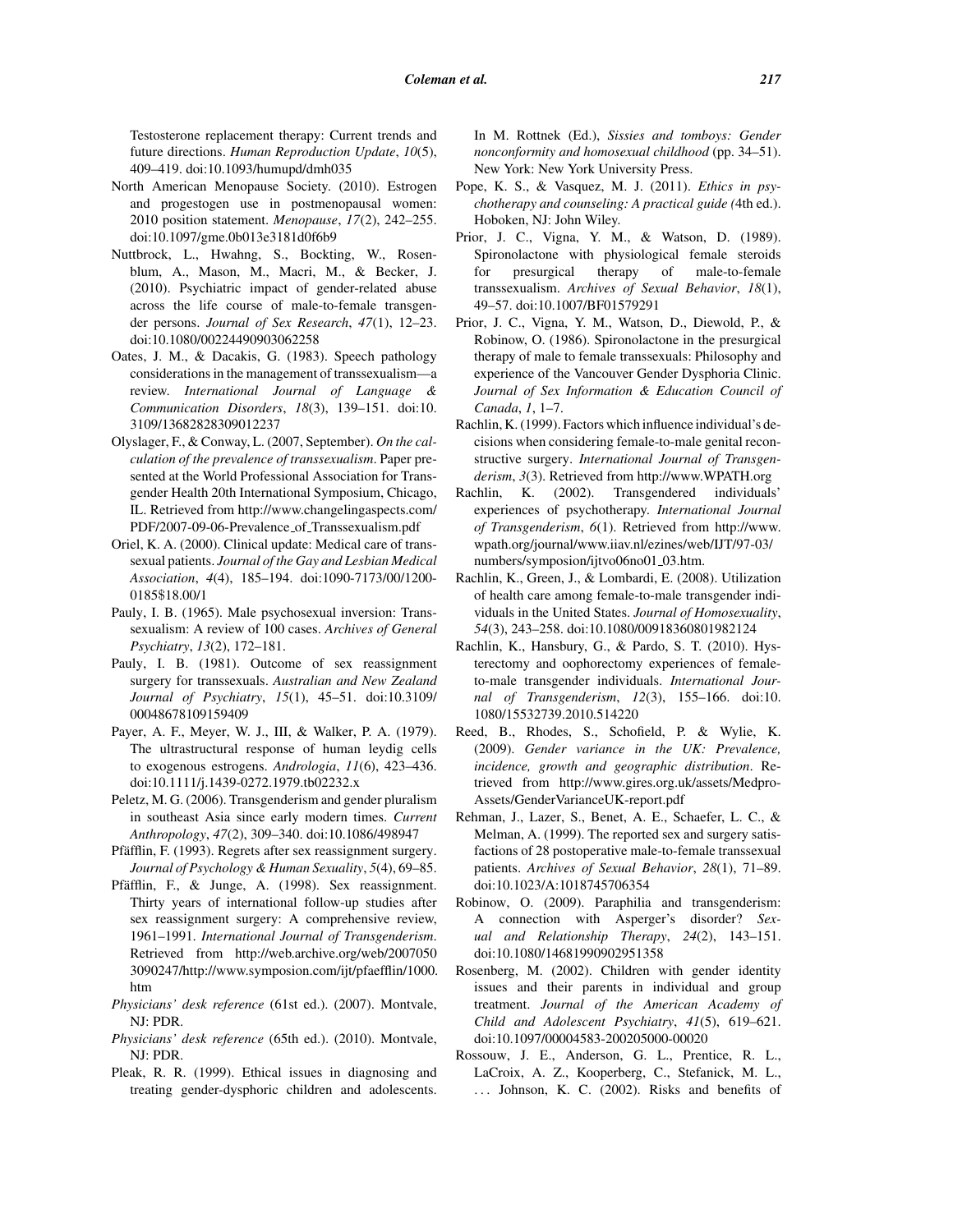estrogen plus progestin in healthy postmenopausal women: Principal results from the women's health initiative randomized controlled trial. *JAMA: The Journal of the American Medical Association*, *288*(3), 321– 333.

- Royal College of Speech & Language Therapists, United Kingdom. Retrieved from http://www.rcslt.org/
- Ruble, D. N., Martin, C. L., & Berenbaum, S. A. (2006). Gender development. In N. Eisenberg, W. Damon & R. M. Lerner (Eds.), *Handbook of child psychology (*6th ed., pp. 858–932). Hoboken, NJ: John Wiley.
- Sausa, L. A. (2005). Translating research into practice: Trans youth recommendations for improving school systems. *Journal of Gay & Lesbian Issues in Education*, 3(1), 15–28. doi:10.1300/J367v03n01<sub>-04</sub>
- Simpson, J. L., de la Cruz, F., Swerdloff, R. S., Samango-Sprouse, C., Skakkebaek, N. E., Graham, J. M. J., ... Willard, H. F. (2003). Klinefelter syndrome: Expanding the phenotype and identifying new research directions. *Genetics in Medicine*, *5*(6), 460–468. doi:10.1097/01.GIM.0000095626.54201.D0
- Smith, Y. L. S., Van Goozen, S. H. M., Kuiper, A. J., & Cohen-Kettenis, P. T. (2005). Sex reassignment: Outcomes and predictors of treatment for adolescent and adult transsexuals. *Psychological Medicine*, *35*(1), 89–99. doi:10.1017/S0033291704002776
- Sood, R., Shuster, L., Smith, R., Vincent, A., & Jatoi, A. (2011). Counseling postmenopausal women about bioidentical hormones: Ten discussion points for practicing physicians. *Journal of the American Board of Family Practice*, *24*(2), 202–210. doi:10. 3122/jabfm.2011.02.100194
- Speech Pathology Australia. Retrieved from http://www.speechpathologyaustralia.org.au/
- Speiser, P. W., Azziz, R., Baskin, L. S., Ghizzoni, L., Hensle, T. W., Merke, D. P., ... Oberfield, S. E. (2010). Congenital adrenal hyperplasia due to steroid 21 hydroxylase deficiency: An endocrine society clinical practice guideline. *Journal of Clinical Endocrinology & Metabolism*, *95*(9), 4133–4160. doi:10.1210/jc.2009- 2631
- Steensma, T. D., Biemond, R., de Boer, F., & Cohen-Kettenis, P. T. (2011). Desisting and persisting gender dysphoria after childhood: A qualitative follow-up study. *Clinical Child Psychology and Psychiatry*. Advance online publication. doi:10. 1177/1359104510378303
- Steensma, T. D., & Cohen-Kettenis, P. T. (2011). Gender transitioning before puberty? *Archives of Sexual Behavior*, *40*(4), 649–650. doi:10.1007/s10508-011- 9752-2
- Stikkelbroeck, N. M. M. L., Beerendonk, C., Willemsen, W. N. P., Schreuders-Bais, C. A., Feitz, W. F. J., Rieu, P. N. M. A., ... Otten, B. J. (2003). The long term outcome of feminizing genital surgery for congenital adrenal hyperplasia: Anatomical, functional and cosmetic outcomes, psychosexual development,

and satisfaction in adult female patients. *Journal of Pediatric and Adolescent Gynecology*, *16*(5), 289–296. doi:10.1016/S1083-3188(03)00155-4

- Stoller, R. J. (1964). A contribution to the study of gender identity. *International Journal of Psychoanalysis*, *45*, 220–226.
- Stone, S. (1991). The empire strikes back: A posttransexual manifesto. In J. Epstein, & K. Straub (Eds.), *Body guards: The cultural politics of gender ambiguity* (pp. 280–304). London, UK: Routledge.
- Tangpricha, V., Ducharme, S. H., Barber, T. W., & Chipkin, S. R. (2003). Endocrinologic treatment of gender identity disorders. *Endocrine Practice*, *9*(1), 12–21.
- Tangpricha, V., Turner, A., Malabanan, A., & Holick, M. (2001). Effects of testosterone therapy on bone mineral density in the FTM patient. *International Journal of Transgenderism*, *5*(4).
- Taywaditep, K. J., Coleman, E., & Dumronggittigule, P. (1997). Thailand (Muang Thai). In R. Francoeur (Ed.), *International encyclopedia of sexuality*. New York, NY: Continuum.
- Thole, Z., Manso, G., Salgueiro, E., Revuelta, P., & Hidalgo, A. (2004). Hepatotoxicity induced by antiandrogens: A review of the literature. *Urologia Internationalis*, *73*(4), 289–295. doi:10.1159/00008 1585
- Tom Waddell Health Center. (2006). *Protocols for hormonal reassignment of gender*. Retrieved from http:// www.sfdph.org/dph/comupg/oservices/medSvs/hlthCt rs/TransGendprotocols122006.pdf
- Tsoi, W. F. (1988). The prevalence of transsexualism in Singapore. *Acta Psychiatrica Scandinavica*, *78*(4), 501–504. doi:10.1111/j.1600-0447.1988.tb06373.x
- Van den Broecke, R., Van der Elst, J., Liu, J., Hovatta, O., & Dhont, M. (2001). The female-to-male transsexual patient: A source of human ovarian cortical tissue for experimental use. *Human Reproduction*, *16*(1), 145–147. doi:10.1093/humrep/16.1.145
- Vanderburgh, R. (2009). Appropriate therapeutic care for families with prepubescent transgender/genderdissonant children. *Child and Adolescent Social Work Journal*, *26*(2), 135–154. doi:10.1007/s10560-008- 0158-5
- van Kesteren, P. J. M., Asscheman, H., Megens, J. A. J., & Gooren, L. J. G. (1997). Mortality and morbidity in transsexual subjects treated with cross-sex hormones. *Clinical Endocrinology*, *47*(3), 337–343. doi:10.1046/j.1365-2265.1997.2601068.x
- van Kesteren, P. J. M., Gooren, L. J., & Megens, J. A. (1996). An epidemiological and demographic study of transsexuals in the Netherlands. *Archives of Sexual Behavior*, *25*(6), 589–600. doi:10.1007/BF0243 7841
- van Trotsenburg, M. A. A. (2009). Gynecological aspects of transgender healthcare. *International Journal of Transgenderism*, *11*(4), 238–246. doi:10.1080/ 15532730903439484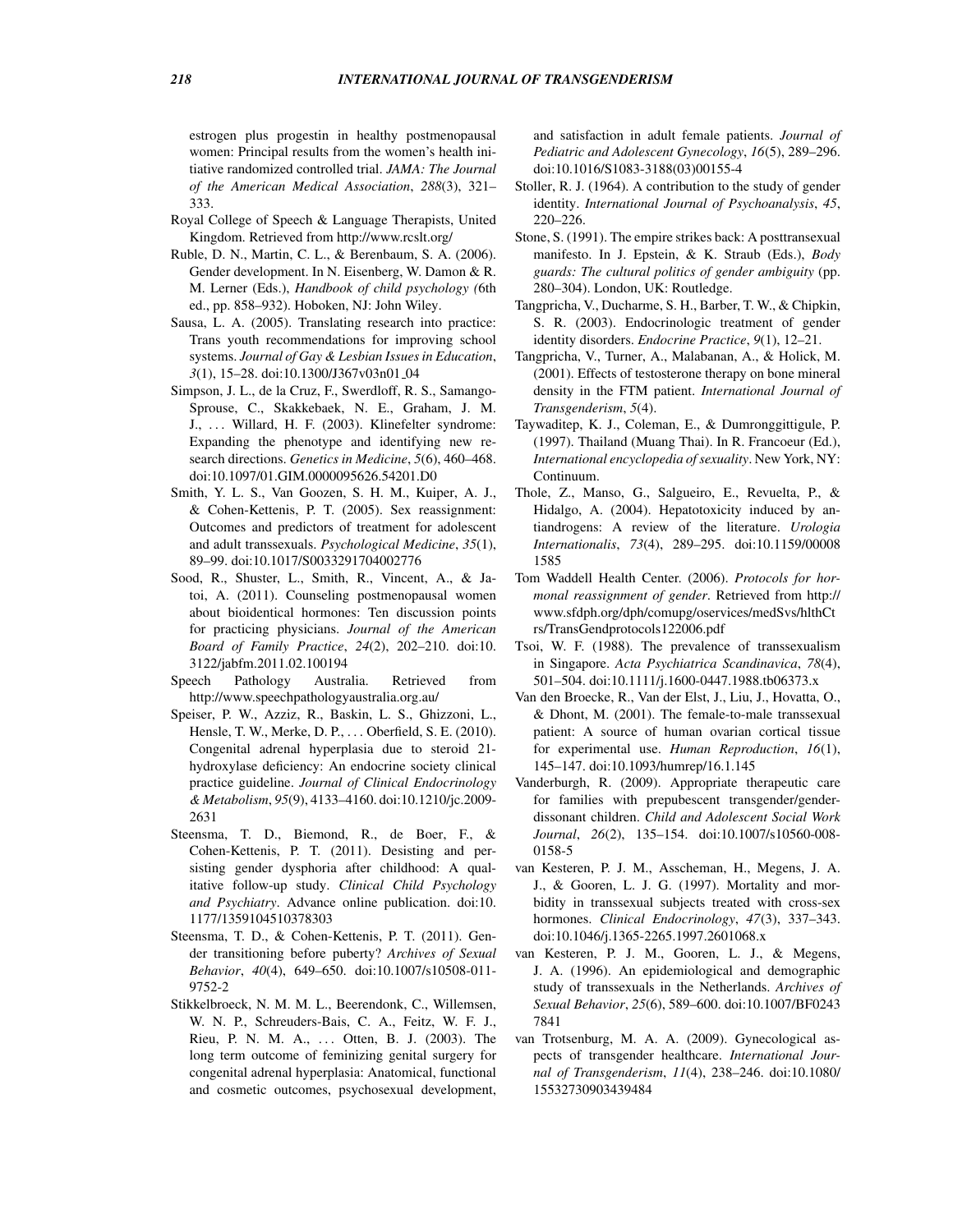- Vilain, E. (2000). Genetics of sexual development. *Annual Review of Sex Research*, *11*, 1–25.
- Wålinder, J. (1968). Transsexualism: Definition, prevalence and sex distribution. *Acta Psychiatrica Scandinavica*, *43*(S203), 255–257.
- Wålinder, J. (1971). Incidence and sex ratio of transsexualism in Sweden. *The British Journal of Psychiatry*, *119*(549), 195–196.
- Wallien, M. S. C., & Cohen-Kettenis, P. T. (2008). Psychosexual outcome of gender-dysphoric children. *Journal of the American Academy of Child & Adolescent Psychiatry*, *47*(12), 1413–1423. doi:10. 1097/CHI.0b013e31818956b9
- Wallien, M. S. C., Swaab, H., & Cohen-Kettenis, P. T. (2007). Psychiatric comorbidity among children with gender identity disorder. *Journal of the American Academy of Child & Adolescent Psychiatry*, *46*(10), 1307–1314. doi:10.1097/chi.0b013e3181373848
- Warren, B. E. (1993). Transsexuality, identity and empowerment. A view from the frontlines. *SIECUS Report, February/March*, 14–16.
- Weitze, C., & Osburg, S. (1996). Transsexualism in Germany: Empirical data on epidemiology and application of the German Transsexuals' Act during its first ten years. *Archives of Sexual Behavior*, *25*(4), 409–425.
- Wilson, J. D. (1999). The role of androgens in male gender role behavior. *Endocrine Reviews*, *20*(5), 726–737. doi:10.1210/er.20.5.726
- Winter, S. (2009). Cultural considerations for the World Professional Association for Transgender Health's standards of care: The Asian perspective. *International Journal of Transgenderism*, *11*(1), 19–41. doi:10.1080/15532730902799938
- Winter, S., Chalungsooth, P., Teh, Y. K., Rojanalert, N., Maneerat, K., Wong, Y. W., ... Macapagal, R. A. (2009). Transpeople, transprejudice and pathologization: A seven–country factor analytic study. *International Journal of Sexual Health*, *21*(2), 96–118. doi:10.1080/19317610902922537
- Wisniewski, A. B., Migeon, C. J., Malouf, M. A., & Gearhart, J. P. (2004). Psychosexual outcome in women affected by congenital adrenal hyperplasia due to 21-hydroxylase deficiency. *The Journal of Urology*, *171*(6, Part 1), 2497–2501. doi:10.1097/ 01.ju.0000125269.91938.f7
- World Health Organization. (2007). *International classification of diseases and related health problems-10th revision*. Geneva, Switzerland: World Health Organization.
- World Health Organization. (2008). *The world health report 2008: Primary health care—now more than ever*. Geneva, Switzerland: World Health Organization.
- World Professional Association for Transgender Health, Inc. (2008). *WPATH clarification on medical necessity*

*of treatment, sex reassignment, and insurance coverage in the U.S.A*. Retrieved from http://www.wpath. org/documents/Med%20Nec%20on%202008%20Letter head.pdf

- WPATH Board of Directors. (2010). *Depsychopathologisation statement released May 26, 2010*. Retrieved from http://wpath.org/announcements detail.cfm?pk\_announcement = 17
- Xavier, J. M. (2000). *The Washington, D.C. transgender needs assessment survey: Final report for phase two*. Washington, DC: Administration for HIV/AIDS of District of Columbia Government.
- Zhang, G., Gu, Y., Wang, X., Cui, Y., & Bremner, W. J. (1999). A clinical trial of injectable testosterone undecanoate as a potential male contraceptive in normal Chinese men. *Journal of Clinical Endocrinology & Metabolism*, *84*(10), 3642–3647. doi:10.1210/jc.84.10.3642
- Zitzmann, M., Saad, F., & Nieschlag, E. (2006, April). *Long term experience of more than 8 years with a novel formulation of testosterone undecanoate (nebido) in substitution therapy of hypogonadal men*. Paper presented at European Congress of Endocrinology, Glasgow, UK.
- Zucker, K. J. (1999). Intersexuality and gender identity differentiation. *Annual Review of Sex Research*, *10*(1), 1–69.
- Zucker, K. J. (2004). Gender identity development and issues. *Child and Adolescent Psychiatric Clinics of North America*, *13*(3), 551–568. doi:10.1016/j.chc.2004.02.006
- Zucker, K. J. (2006). "I'm half-boy, half-girl": Play psychotherapy and parent counseling for gender identity disorder. In R. L. Spitzer, M. B. First, J. B. W. Williams, & M. Gibbons (Eds.), *DSM-IV-TR casebook, volume 2* (pp. 321–334). Arlington, VA: American Psychiatric.
- Zucker, K. J. (2010). The DSM diagnostic criteria for gender identity disorder in children. *Archives of Sexual Behavior*, *39*(2), 477–498. doi:10.1007/s10508-009- 9540-4
- Zucker, K. J., & Bradley, S. J. (1995). *Gender identity disorder and psychosexual problems in children and adolescents*. New York, NY: Guilford Press.
- Zucker, K. J., Bradley, S. J., Owen-Anderson, A., Kibblewhite, S. J., & Cantor, J. M. (2008). Is gender identity disorder in adolescents coming out of the closet? *Journal of Sex & Marital Therapy*, *34*(4), 287–290. doi:10.1080/00926230802096192
- Zucker, K. J., Bradley, S. J., Owen-Anderson, A., Kibblewhite, S. J., Wood, H., Singh, D., & Choi, K. (2012). Demographics, behavior problems, and psychosexual characteristics of adolescents with gender identity disorder or transvestic fetishism. *Journal of Sex & Marital Therapy*, *38*(2), 151–189.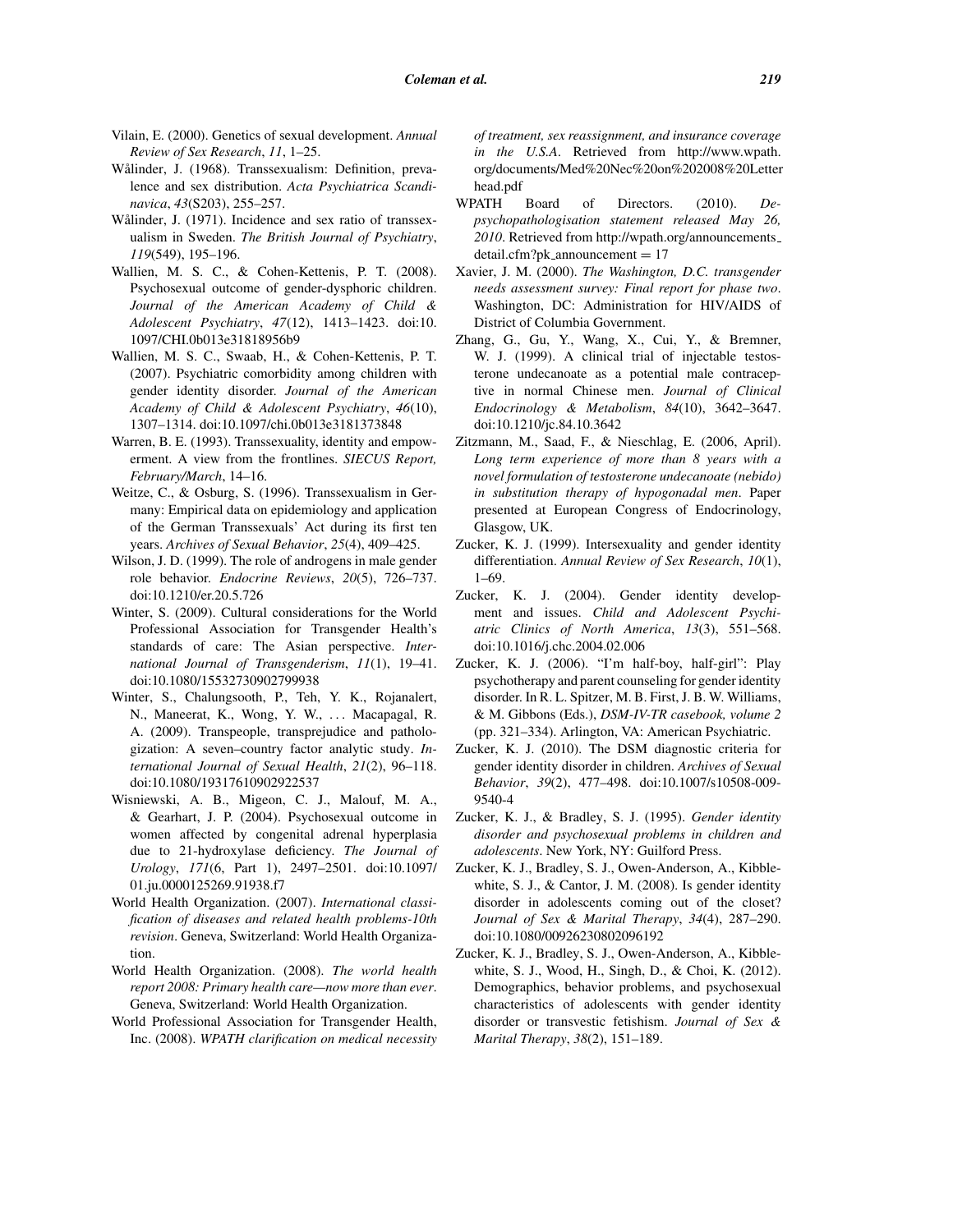- Zucker, K. J., & Lawrence, A. A. (2009). Epidemiology of gender identity disorder: Recommendations for the standards of care of the World Professional Association for Transgender Health. *International Journal of Transgenderism*, *11*(1), 8–18. doi:10.1080/15532730902799946
- Zucker, K. J., Owen, A., Bradley, S. J., & Ameeriar, L. (2002). Gender–dysphoric children and adolescents: A

comparative analysis of demographic characteristics and behavioral problems. *Clinical Child Psychology and Psychiatry*, *7*(3), 398–411.

Zuger, B. (1984). Early effeminate behavior in boys: Outcome and significance for homosexuality. *Journal of Nervous and Mental Disease*, *172*(2), 90– 97.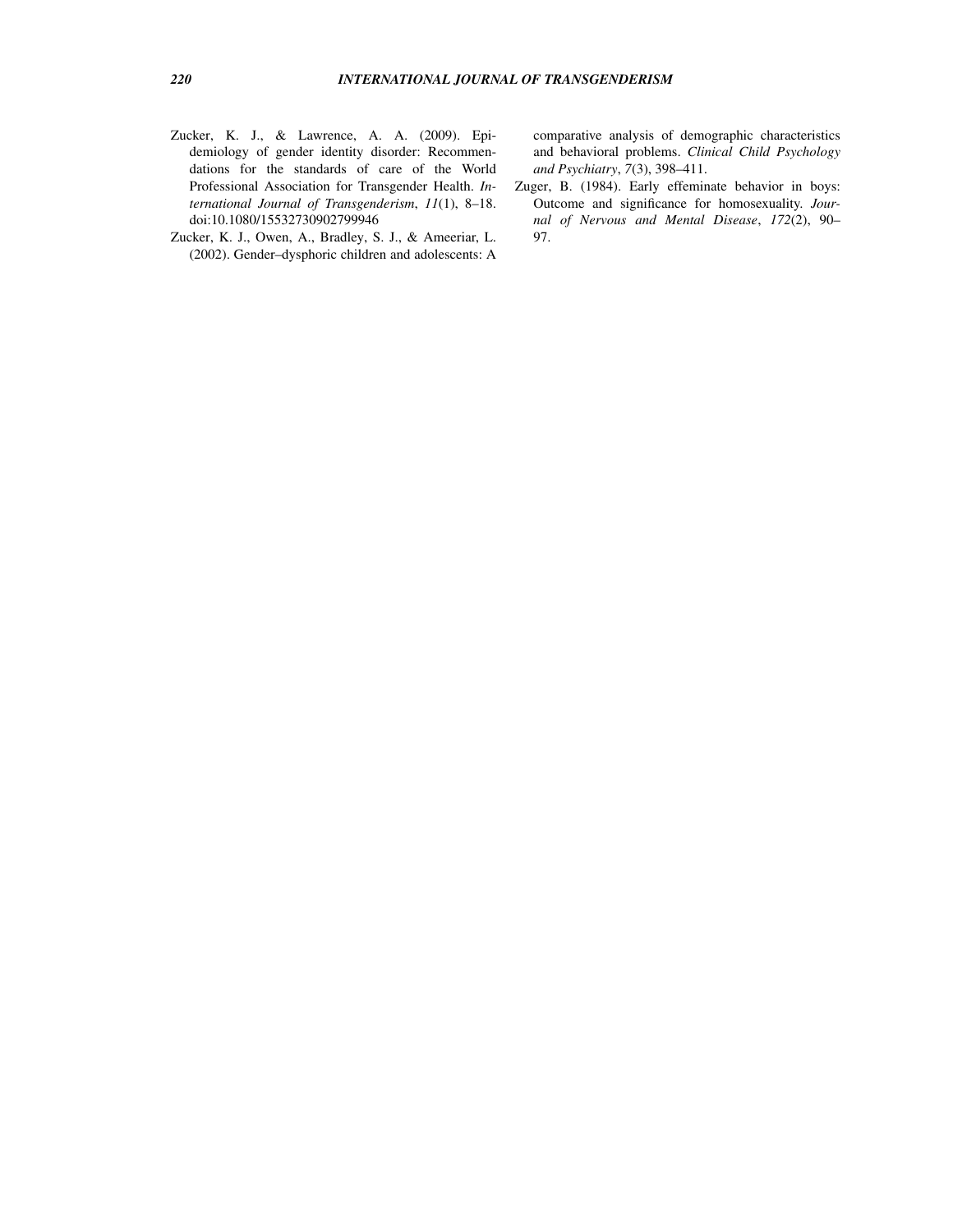#### *APPENDIX A: GLOSSARY*

Terminology in the area of health care for transsexual, transgender, and gendernonconforming people is rapidly evolving; new terms are being introduced, and the definitions of existing terms are changing. Thus, there is often misunderstanding, debate, or disagreement about language in this field. Terms that may be unfamiliar or that have specific meanings in the *SOC* are defined below for the purpose of this document only. Others may adopt these definitions, but WPATH acknowledges that these terms may be defined differently in different cultures, communities, and contexts.

WPATH also acknowledges that many terms used in relation to this population are not ideal. For example, the terms *transsexual* and *transvestite—*and, some would argue, the more recent term *transgender*—have been applied to people in an objectifying fashion. Yet such terms have been more or less adopted by many people who are making their best effort to make themselves understood. By continuing to use these terms, WPATH intends only to ensure that concepts and processes are comprehensible, in order to facilitate the delivery of quality health care to transsexual, transgender, and gendernonconforming people. WPATH remains open to new terminology that will further illuminate the experience of members of this diverse population and lead to improvements in health care access and delivery.

*Bioidentical hormones:* Hormones that are *structurally* identical to those found in the human body (ACOG Committee of Gynecologic Practice, 2005). The hormones used in bioidentical hormone therapy (BHT) are generally derived from plant sources and are structurally similar to endogenous human hormones, but they need to be commercially processed to become bioidentical.

*Bioidentical compounded hormone therapy (BCHT):* Use of hormones that are prepared, mixed, assembled, packaged, or labeled as a drug by a pharmacist and custom-made for a patient according to a physician's specifications. Government-drug-agency approval is not possible for each compounded product made for an individual consumer.

*Cross-dressing (transvestism):* Wearing clothing and adopting a gender role presentation that, in a given culture, is more typical of the other sex.

*Disorders of sex development (DSD):* Congenital conditions in which the development of chromosomal, gonadal, or anatomic sex is atypical. Some people strongly object to the "disorder" label and instead view these conditions as a matter of diversity (Diamond, 2009), preferring the terms *intersex* and *intersexuality*.

*Female-to-male (FtM):* Adjective to describe individuals assigned female at birth who are changing or who have changed their body and/or gender role from birth-assigned female to a more masculine body or role.

*Gender dysphoria:* Distress that is caused by a discrepancy between a person's gender identity and that person's sex assigned at birth (and the associated gender role and/or primary and secondary sex characteristics) (Fisk, 1974; Knudson, De Cuypere, & Bockting, 2010b).

*Gender identity:* A person's intrinsic sense of being male (a boy or a man), female (a girl or a woman), or an alternative gender (e.g., boygirl, girlboy, transgender, genderqueer, eunuch) (Bockting, 1999; Stoller, 1964).

*Gender identity disorder:* Formal diagnosis set forth by the *Diagnostic Statistical Manual of Mental Disorders, 4th Edition, Text Rev. (DSM IV-TR)* (American Psychiatric Association, 2000). Gender identity disorder is characterized by a strong and persistent crossgender identification and a persistent discomfort with one's sex or sense of inappropriateness in the gender role of that sex, causing clinically significant distress or impairment in social, occupational, or other important areas of functioning.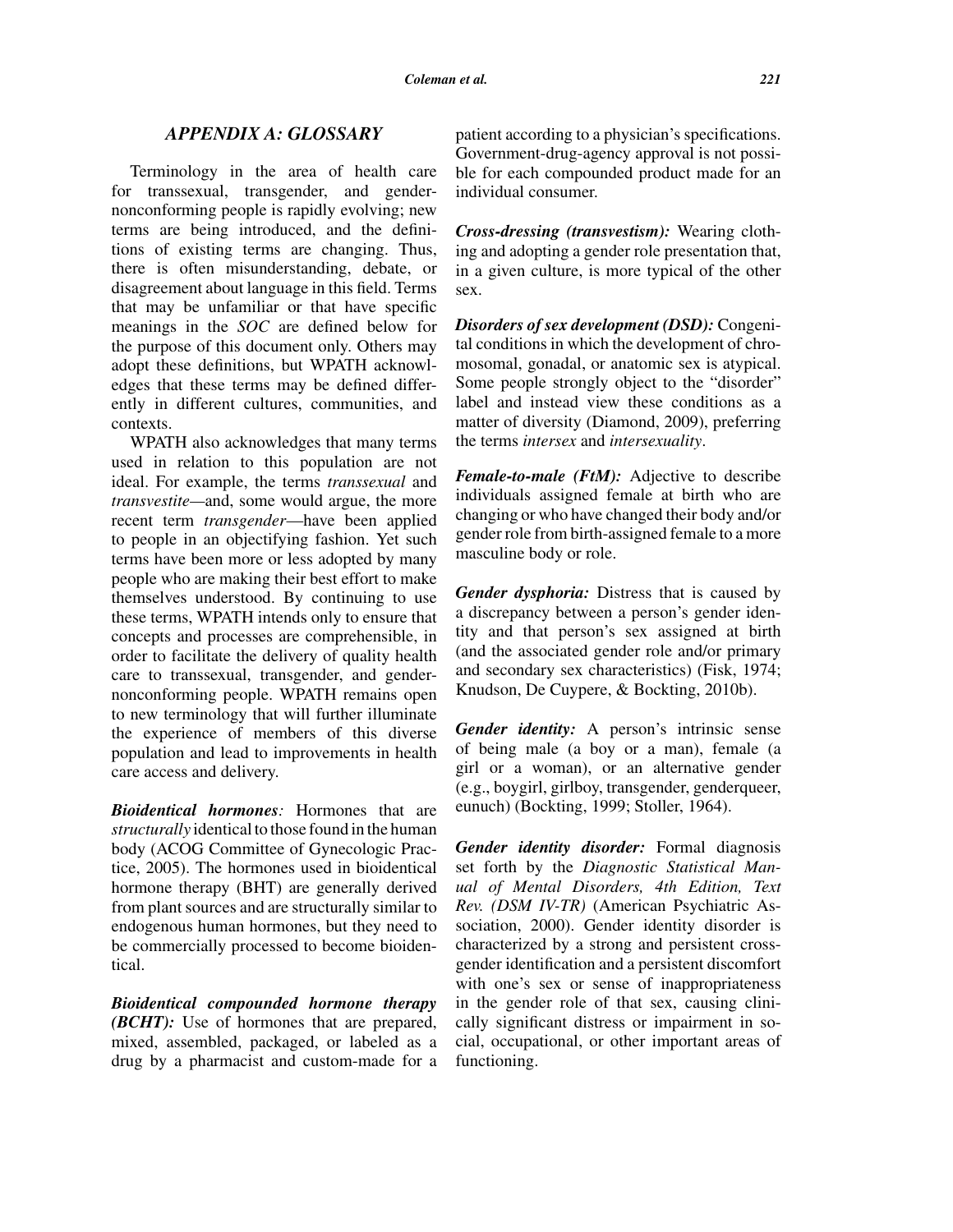*Gender-nonconforming:* Adjective to describe individuals whose gender identity, role, or expression differs from what is normative for their assigned sex in a given culture and historical period.

*Gender role or expression:* Characteristics in personality, appearance, and behavior that in a given culture and historical period are designated as masculine or feminine (that is, more typical of the male or female social role) (Ruble, Martin, & Berenbaum, 2006). While most individuals present socially in clearly masculine or feminine gender roles, some people present in an alternative gender role such as genderqueer or specifically transgender. All people tend to incorporate both masculine and feminine characteristics in their gender expression in varying ways and to varying degrees (Bockting, 2008).

*Genderqueer:* Identity label that may be used by individuals whose gender identity and/or role does not conform to a binary understanding of gender as limited to the categories of man or woman, male or female (Bockting, 2008).

*Internalized transphobia:* Discomfort with one's own transgender feelings or identity as a result of internalizing society's normative gender expectations.

*Male-to-female (MtF):* Adjective to describe individuals assigned male at birth who are changing or who have changed their body and/or gender role from birth-assigned male to a more feminine body or role.

*Natural hormones:* Hormones that are derived from natural *sources* such as plants or animals. Natural hormones may or may not be bioidentical.

*Sex:* Sex is assigned at birth as male or female, usually based on the appearance of the external genitalia. When the external genitalia are ambiguous, other components of sex (internal genitalia, chromosomal and hormonal sex) are considered in order to assign sex (Grumbach, Hughes, & Conte, 2003; MacLaughlin & Donahoe, 2004; Money & Ehrhardt, 1972; Vilain, 2000). For most people, gender identity and expression are consistent with their sex assigned at birth; for transsexual, transgender, and gendernonconforming individuals, gender identity or expression differ from their sex assigned at birth.

*Sex reassignment surgery (gender affirmation surgery):* Surgery to change primary and/or secondary sex characteristics to affirm a person's gender identity. Sex reassignment surgery can be an important part of medically necessary treatment to alleviate gender dysphoria.

*Transgender:* Adjective to describe a diverse group of individuals who cross or transcend culturally defined categories of gender. The gender identity of transgender people differs to varying degrees from the sex they were assigned at birth (Bockting, 1999).

*Transition:* Period of time when individuals change from the gender role associated with their sex assigned at birth to a different gender role. For many people, this involves learning how to live socially in another gender role; for others this means finding a gender role and expression that is most comfortable for them. Transition may or may not include feminization or masculinization of the body through hormones or other medical procedures. The nature and duration of transition is variable and individualized.

*Transsexual:* Adjective (often applied by the medical profession) to describe individuals who seek to change or who have changed their primary and/or secondary sex characteristics through femininizing or masculinizing medical interventions (hormones and/or surgery), typically accompanied by a permanent change in gender role.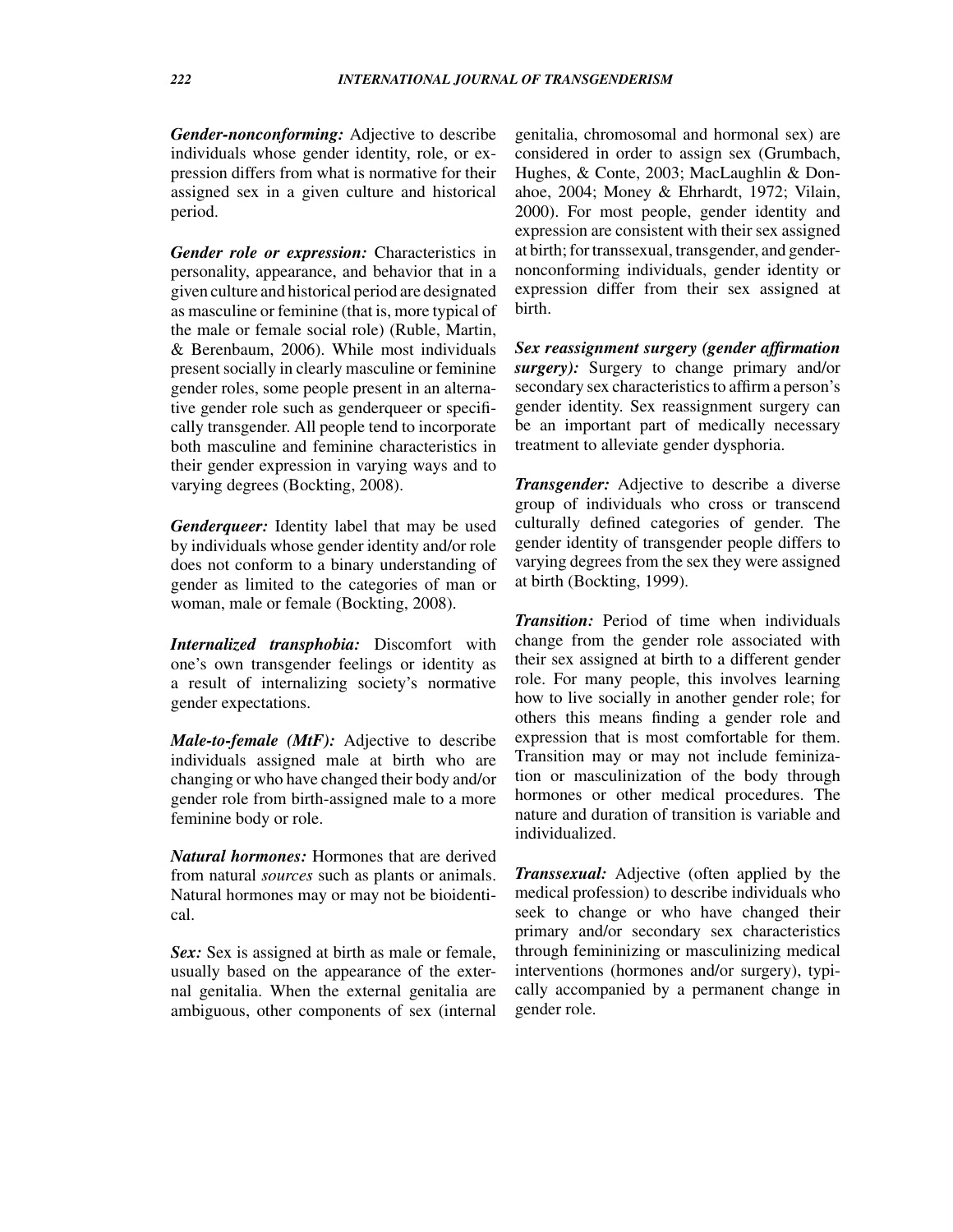## *APPENDIX B: OVERVIEW OF MEDICAL RISKS OF HORMONE THERAPY*

The risks outlined below are based on two comprehensive, evidence-based literature reviews of masculinizing/feminizing hormone therapy (Feldman & Safer, 2009; Hembree et al., 2009), along with a large cohort study (Asscheman et al., 2011). These reviews can serve as detailed references for providers, along with other widely recognized, published clinical materials (e.g., Dahl et al., 2006; Ettner et al., 2007).

### *Risks of Feminizing Hormone Therapy (MTF)*

### *Likely Increased Risk*

*Venous thromboembolic disease*

- Estrogen use increases the risk of venous thromboembolic events (VTE), particularly in patients who are over age 40, smokers, highly sedentary, obese, and who have underlying thrombophilic disorders.
- This risk is increased with the additional use of third generation progestins.
- This risk is decreased with use of the transdermal (versus oral) route of estradiol administration, which is recommended for patients at higher risk of VTE.

### *Cardiovascular, cerebrovascular disease*

• Estrogen use increases the risk of cardiovascular events in patients over age 50 with underlying cardiovascular risk factors. Additional progestin use may increase this risk.

#### *Lipids*

- Oral estrogen use may markedly increase triglycerides in patients, increasing the risk of pancreatitis and cardiovascular events.
- Different routes of administration will have different metabolic effects on levels of HDL cholesterol, LDL cholesterol, and lipoprotein(a).

• In general, clinical evidence suggests that MtF patients with preexisting lipid disorders may benefit from the use of transdermal rather than oral estrogen.

#### *Liver/gallbladder*

- Estrogen and cyproterone acetate use may be associated with transient liver-enzyme elevations and, rarely, clinical hepatotoxicity.
- Estrogen use increases the risk of cholelithiasis (gall stones) and subsequent cholecystectomy.

### *Possible Increased Risk*

#### *Type 2 diabetes mellitus*

• Feminizing hormone therapy, particularly estrogen, may increase the risk of type 2 diabetes, particularly among patients with a family history of diabetes or other risk factors for this disease.

#### *Hypertension*

- Estrogen use may increase blood pressure, but the effect on incidence of overt hypertension is unknown.
- Spironolactone reduces blood pressure and is recommended for at-risk or hypertensive patients desiring feminization.

#### *Prolactinoma*

- Estrogen use increases the risk of hyperprolactinemia among MtF patients in the first year of treatment, but this risk is unlikely thereafter.
- High-dose estrogen use may promote the clinical appearance of preexisting but clinically unapparent prolactinoma.

#### *Inconclusive or No Increased Risk*

Items in this category include those that may present risk, but for which the evidence is so minimal that no clear conclusion can be reached.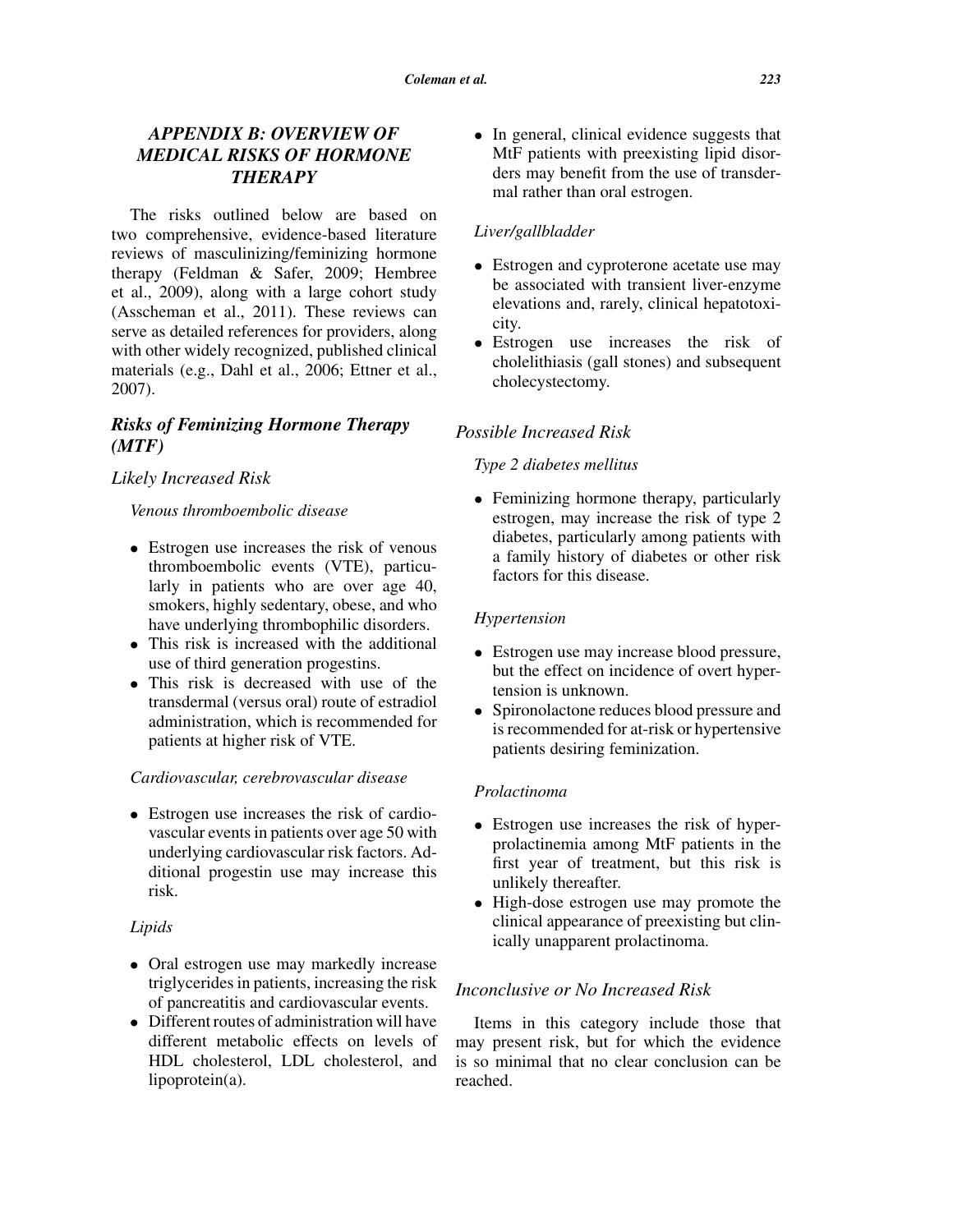#### *Breast cancer*

- MtF persons who have taken feminizing hormones do experience breast cancer, but it is unknown how their degree of risk compares to that of persons born with female genitalia.
- Longer duration of feminizing hormone exposure (i.e., number of years taking estrogen preparations), family history of breast cancer, obesity (BMI >35), and the use of progestins likely influence the level of risk.

#### *Other Side Effects of Feminizing Therapy*

The following effects may be considered minor or even desired, depending on the patient, but are clearly associated with feminizing hormone therapy.

#### *Fertility and sexual function*

- Feminizing hormone therapy may impair fertility.
- Feminizing hormone therapy may decrease libido.
- Feminizing hormone therapy reduces nocturnal erections, with variable impact on sexually stimulated erections.

#### *Risks of Anti-androgen Medications*

Feminizing hormone regimens often include a variety of agents that affect testosterone production or action. These include GnRH agonists, progestins (including cyproterone acetate), spironolactone, and 5-alpha reductase inhibitors. An extensive discussion of the specific risks of these agents is beyond the scope of the *SOC*. However, both spironolactone and cyproterone acetate are widely used and deserve some comment.

Cyproterone acetate is a progestational compound with anti-androgenic properties (Gooren, 2005; Levy et al., 2003). Although widely used in Europe, it is not approved for use in the United States because of concerns about hepatotoxicity (Thole, Manso, Salgueiro, Revuelta, & Hidalgo, 2004). Spironolactone is commonly used as an anti-androgen in feminizing hormone therapy, particularly in regions where cyproterone is not approved for use (Dahl et al., 2006; Moore et al., 2003; Tangpricha et al., 2003). Spironolactone has a long history of use in treating hypertension and congestive heart failure. Its common side effects include hyperkalemia, dizziness, and gastrointestinal symptoms (*Physicians' Desk Reference*, 2007).

### *Risks of Masculinizing Hormone Therapy (FtM)*

#### *Likely Increased Risk*

#### *Polycythemia*

- Masculinizing hormone therapy involving testosterone or other androgenic steroids increases the risk of polycythemia (hematocrit  $> 50\%$ ), particularly in patients with other risk factors.
- Transdermal administration and adaptation of dosage may reduce this risk.

#### *Weight gain/visceral fat*

• Masculinizing hormone therapy can result in modest weight gain, with an increase in visceral fat.

#### *Possible Increased Risk*

#### *Lipids*

- Testosterone therapy decreases HDL, but variably affects LDL and triglycerides.
- Supraphysiologic (beyond normal male range) serum levels of testosterone, often found with extended intramuscular dosing, may worsen lipid profiles, whereas transdermal administration appears to be more lipid neutral.
- Patients with underlying polycystic ovarian syndrome or dyslipidemia may be at increased risk of worsening dyslipidemia with testosterone therapy.

#### *Liver*

- Transient elevations in liver enzymes may occur with testosterone therapy.
- Hepatic dysfunction and malignancies have been noted with oral methyltestosterone. However, methyltestosterone is no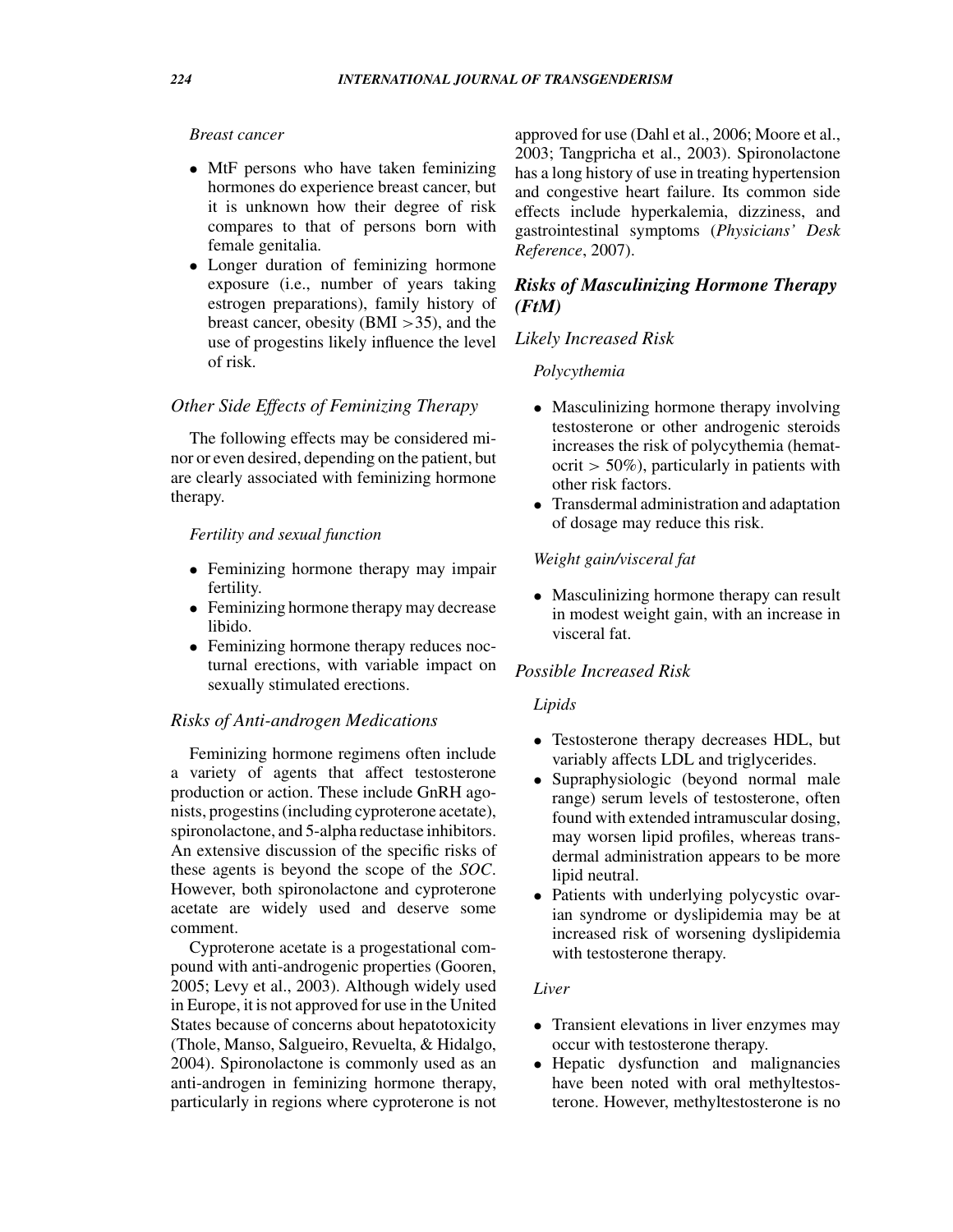longer available in most countries and should no longer be used.

#### *Psychiatric*

• Masculinizing therapy involving testosterone or other androgenic steroids may increase the risk of hypomanic, manic, or psychotic symptoms in patients with underlying psychiatric disorders that include such symptoms. This adverse event appears to be associated with higher doses or supraphysiologic blood levels of testosterone.

#### *Inconclusive or No Increased Risk*

Items in this category include those that may present risk, but for which the evidence is so minimal that no clear conclusion can be reached.

#### *Osteoporosis*

- Testosterone therapy maintains or increases bone mineral density among FtM patients prior to oophorectomy, at least in the first three years of treatment.
- There is an increased risk of bone density loss after oophorectomy, particularly if testosterone therapy is interrupted or insufficient. This includes patients utilizing solely oral testosterone.

#### *Cardiovascular*

- Masculinizing hormone therapy at normal physiologic doses does not appear to increase the risk of cardiovascular events among healthy patients.
- Masculinizing hormone therapy may increase the risk of cardiovascular disease in patients with underlying risks factors.

#### *Hypertension*

- Masculinizing hormone therapy at normal physiologic doses may increase blood pressure but does not appear to increase the risk of hypertension.
- Patients with risk factors for hypertension, such as weight gain, family history, or

polycystic ovarian syndrome, may be at increased risk.

#### *Type 2 diabetes mellitus*

- Testosterone therapy does not appear to increase the risk of type 2 diabetes among FtM patients overall, unless other risk factors are present.
- Testosterone therapy may further increase the risk of type 2 diabetes in patients with other risk factors, such as significant weight gain, family history, and polycystic ovarian syndrome. There are no data that suggest or show an increase in risk in those with risk factors for dyslipidemia.

#### *Breast cancer*

• Testosterone therapy in FtM patients does not increase the risk of breast cancer.

#### *Cervical cancer*

• Testosterone therapy in FtM patients does not increase the risk of cervical cancer, although it may increase the risk of minimally abnormal Pap smears due to atrophic changes.

#### *Ovarian cancer*

• Analogous to persons born with female genitalia with elevated androgen levels, testosterone therapy in FtM patients may increase the risk of ovarian cancer, although evidence is limited.

#### *Endometrial (uterine) cancer*

• Testosterone therapy in FtM patients may increase the risk of endometrial cancer, although evidence is limited.

#### *Other Side Effects of Masculinizing Therapy*

The following effects may be considered minor or even desired, depending on the patient, but are clearly associated with masculinization.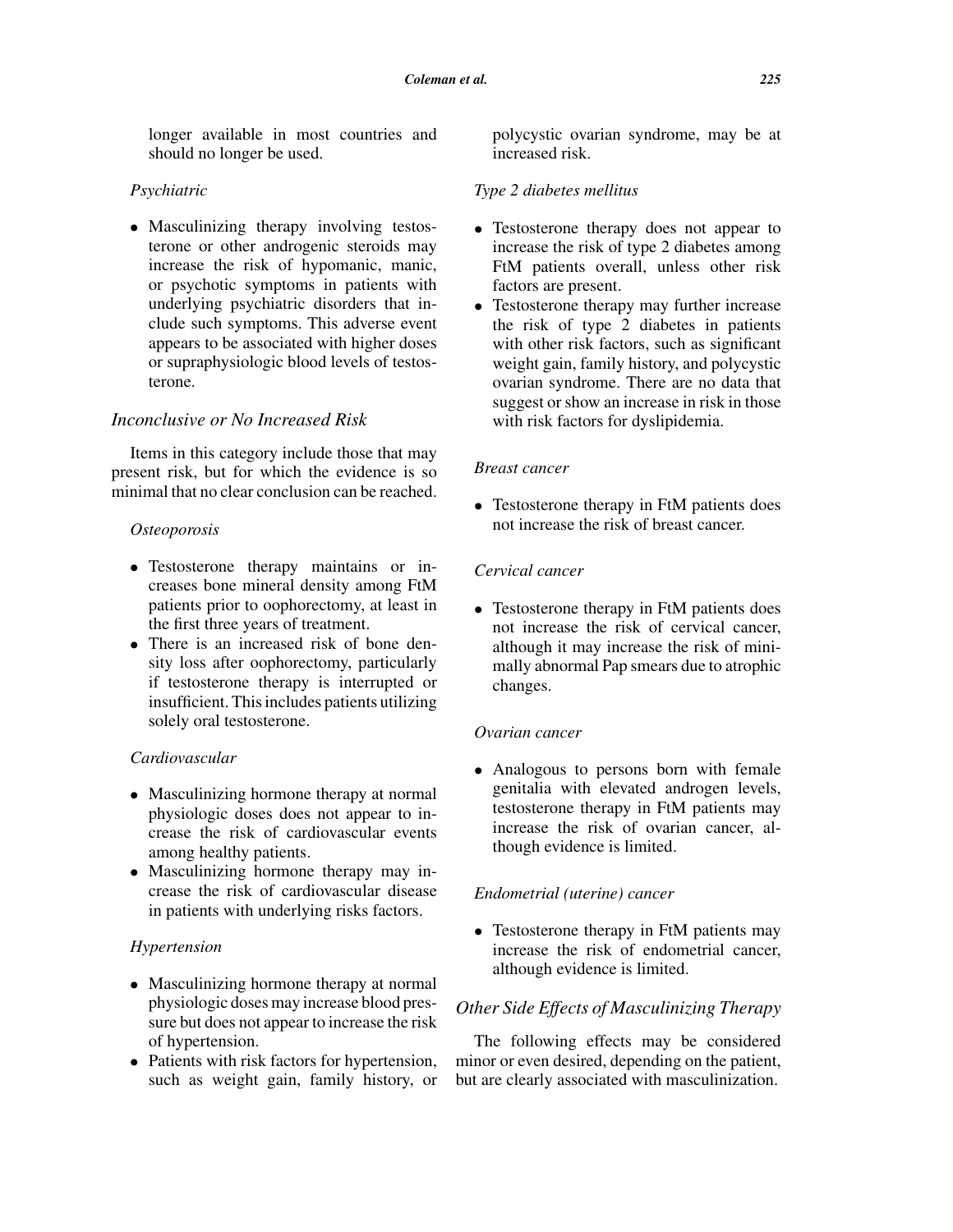*Fertility and sexual function*

- Testosterone therapy in FtM patients reduces fertility, although the degree and reversibility are unknown.
- Testosterone therapy can induce permanent anatomic changes in the developing embryo or fetus.
- Testosterone therapy induces clitoral enlargement and increases libido.

*Acne, androgenic alopecia.* Acne and varying degrees of male pattern hair loss (androgenic alopecia) are common side effects of masculinizing hormone therapy.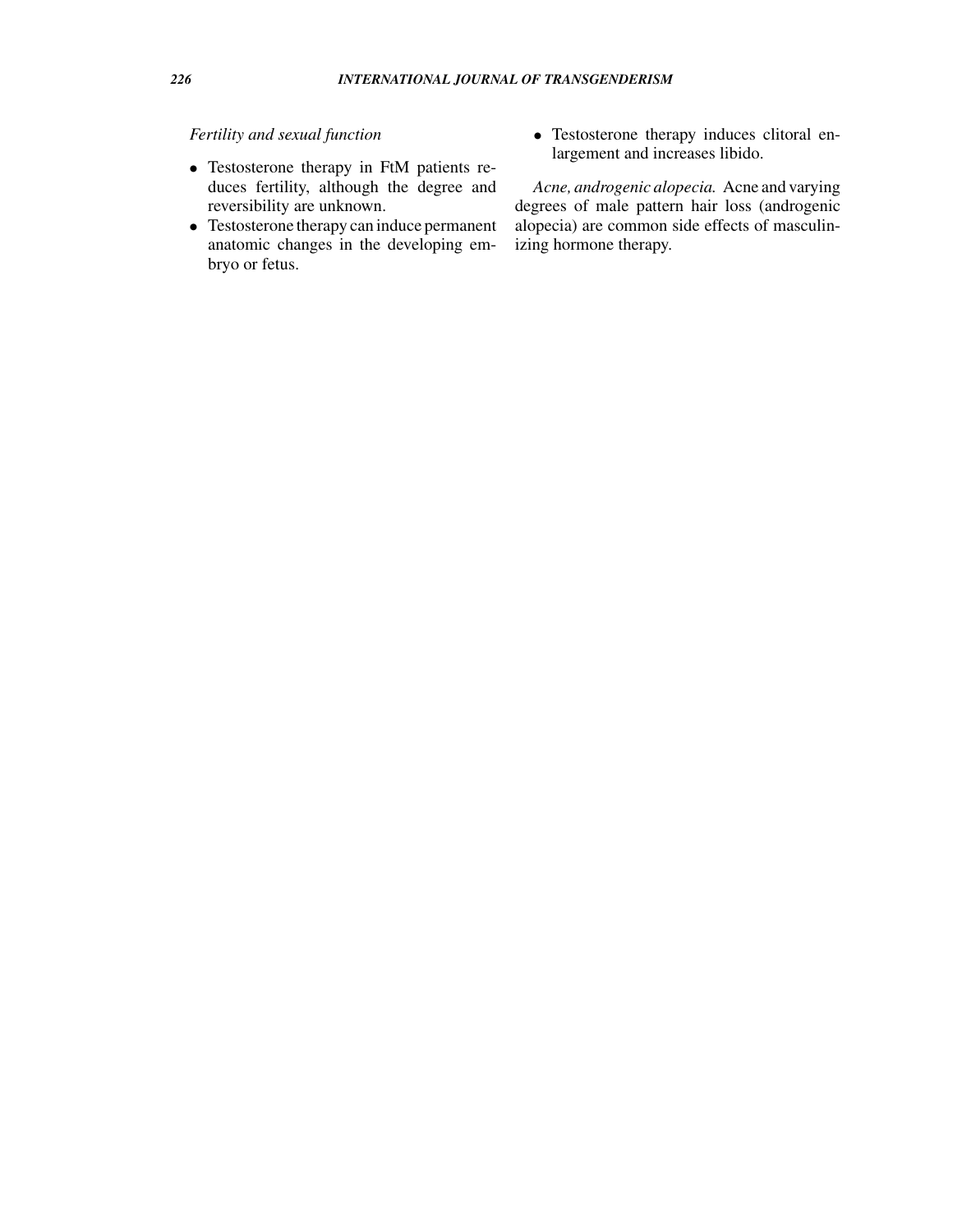# *APPENDIX C: SUMMARY OF CRITERIA FOR HORMONE THERAPY AND SURGERIES*

As for all previous versions of the *SOC*, the criteria put forth in the *SOC* for hormone therapy and surgical treatments for gender dysphoria are clinical guidelines; individual health professionals and programs may modify them. Clinical departures from the *SOC* may come about because of a patient's unique anatomic, social, or psychological situation; an experienced health professional's evolving method of handling a common situation; a research protocol; lack of resources in various parts of the world; or the need for specific harm-reduction strategies. These departures should be recognized as such, explained to the patient, and documented through informed consent for quality patient care and legal protection. This documentation is also valuable to accumulate new data, which can be retrospectively examined to allow for health care—and the *SOC*—to evolve.

# *Criteria for Feminizing/Masculinizing Hormone Therapy (One Referral or Chart Documentation of Psychosocial Assessment)*

- 1. Persistent, well-documented gender dysphoria;
- 2. Capacity to make a fully informed decision and to give consent for treatment;
- 3. Age of majority in a given country (if younger, follow the *SOC* for children and adolescents);
- 4. If significant medical or mental concerns are present, they must be reasonably well controlled.

# *Criteria for Breast/Chest Surgery (One Referral)*

*Mastectomy and Creation of a Male Chest in FtM Patients*

- 1. Persistent, well-documented gender dysphoria;
- 2. Capacity to make a fully informed decision and to give consent for treatment;
- 3. Age of majority in a given country (if younger, follow the *SOC* for children and adolescents);
- 4. If significant medical or mental health concerns are present, they must be reasonably well controlled.

Hormone therapy is not a prerequisite.

# *Breast Augmentation (Implants/Lipofilling) in MtF Patients*

- 1. Persistent, well-documented gender dysphoria;
- 2. Capacity to make a fully informed decision and to give consent for treatment;
- 3. Age of majority in a given country (if younger, follow the *SOC* for children and adolescents);
- 4. If significant medical or mental health concerns are present, they must be reasonably well controlled.

Although not an explicit criterion, it is recommended that MtF patients undergo feminizing hormone therapy (minimum 12 months) prior to breast augmentation surgery. The purpose is to maximize breast growth in order to obtain better surgical (aesthetic) results.

### *Criteria for Genital Surgery (Two Referrals)*

*Hysterectomy and Salpingo-oophorectomy in FtM Patients and Orchiectomy in MtF Patients*

- 1. Persistent, well-documented gender dysphoria;
- 2. Capacity to make a fully informed decision and to give consent for treatment;
- 3. Age of majority in a given country;
- 4. If significant medical or mental health concerns are present, they must be well controlled;
- 5. 12 continuous months of hormone therapy as appropriate to the patient's gender goals (unless hormones are not clinically indicated for the individual).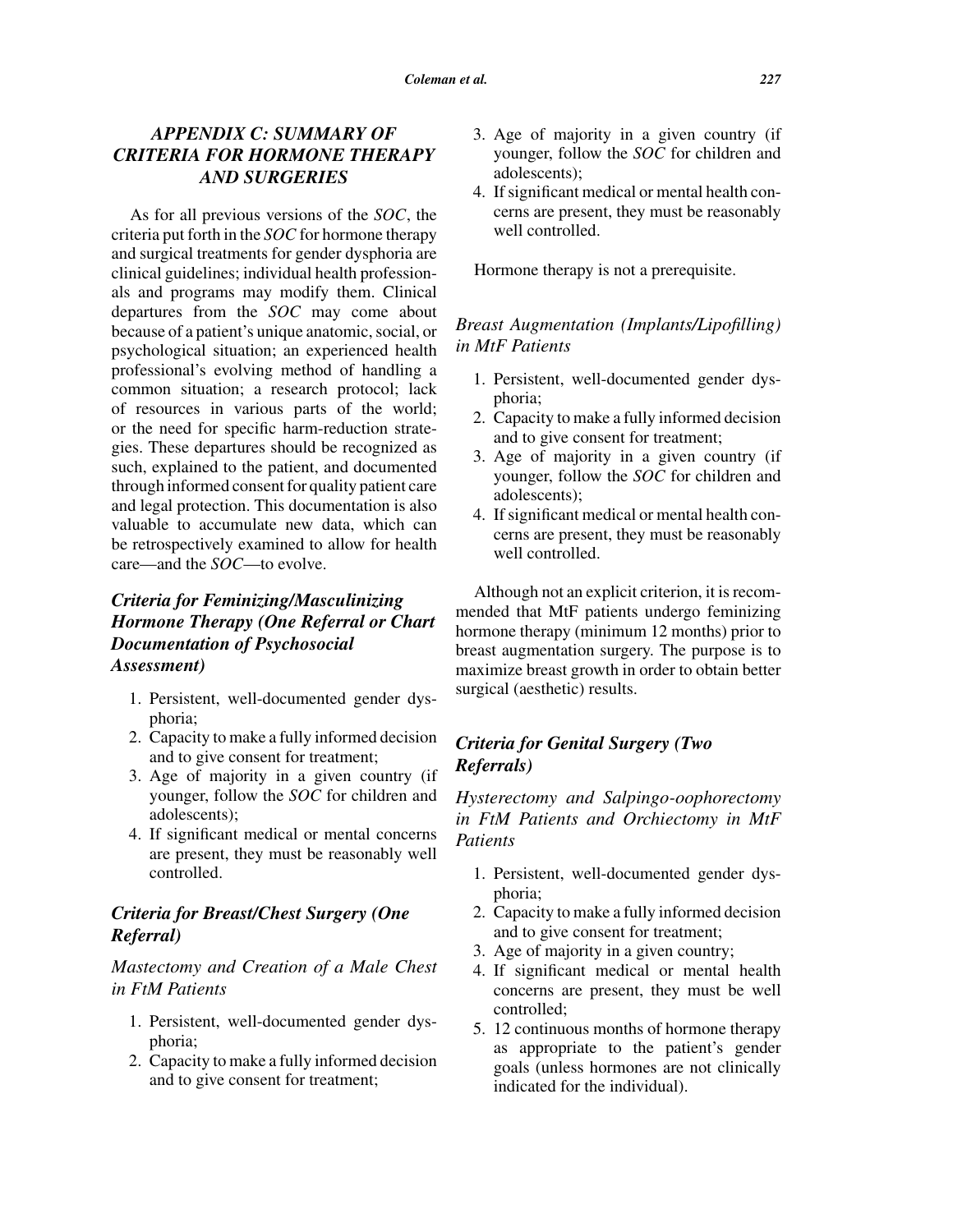The aim of hormone therapy prior to gonadectomy is primarily to introduce a period of reversible estrogen or testosterone suppression, before a patient undergoes irreversible surgical intervention.

These criteria do not apply to patients who are having these surgical procedures for medical indications other than gender dysphoria.

### *Metoidioplasty or Phalloplasty in FtM Patients and Vaginoplasty in MtF Patients*

- 1. Persistent, well-documented gender dysphoria;
- 2. Capacity to make a fully informed decision and to give consent for treatment;
- 3. Age of majority in a given country;
- 4. If significant medical or mental health concerns are present, they must be well controlled;
- 5. 12 continuous months of hormone therapy as appropriate to the patient's gender goals (unless hormones are not clinically indicated for the individual);
- 6. 12 continuous months of living in a gender role that is congruent with their gender identity.

Although not an explicit criterion, it is recommended that these patients also have regular visits with a mental health or other medical professional.

The criterion noted above for some types of genital surgeries—that is, that patients engage in 12 continuous months of living in a gender role that is congruent with their gender identity—is based on expert clinical consensus that this experience provides ample opportunity for patients to experience and socially adjust in their desired gender role, before undergoing irreversible surgery.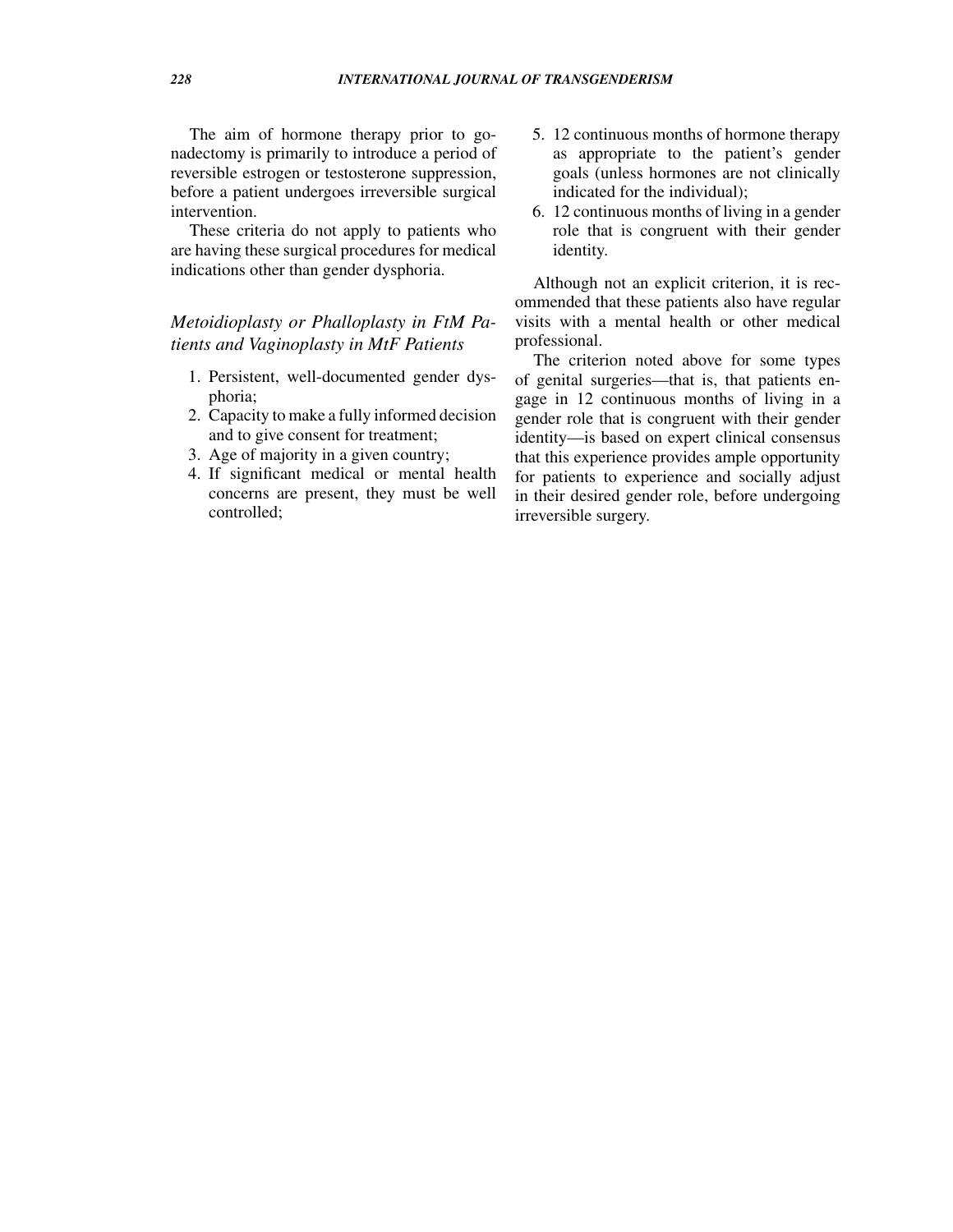# *APPENDIX D: EVIDENCE FOR CLINICAL OUTCOMES OF THERAPEUTIC APPROACHES*

One of the real supports for any new therapy is an outcome analysis. Because of the controversial nature of sex reassignment surgery, this type of analysis has been very important. Almost all of the outcome studies in this area have been retrospective.

One of the first studies to examine the posttreatment psychosocial outcomes of transsexual patients was done in 1979 at Johns Hopkins University School of Medicine and Hospital (USA) (J. K. Meyer & Reter, 1979). This study focused on patients' occupational, educational, marital, and domiciliary stability. The results revealed several significant changes with treatment. These changes were not seen as positive; rather, they showed that many individuals who had entered the treatment program were no better off or were worse off in many measures after participation in the program. These findings resulted in closure of the treatment program at that hospital/medical school (Abramowitz, 1986).

Subsequently, a significant number of health professionals called for a standard for eligibility for sex reassignment surgery. This led to the formulation of the original *Standards of Care* of the Harry Benjamin International Gender Dysphoria Association (now WPATH) in 1979.

In 1981, Pauly published results from a large retrospective study of people who had undergone sex reassignment surgery. Participants in that study had much better outcomes: Among 83 FtM patients, 80.7% had a satisfactory outcome (i.e., patient self report of "improved social and emotional adjustment"), 6.0% unsatisfactory. Among 283 MtF patients, 71.4% had a satisfactory outcome, 8.1% unsatisfactory. This study included patients who were treated before the publication and use of the *Standards of Care*.

Since the *Standards of Care* have been in place, there has been a steady increase in patient satisfaction and decrease in dissatisfaction with the outcome of sex reassignment surgery. Studies conducted after 1996 focused on patients who were treated according to the *Standards of*

*Care*. The findings of Rehman and colleagues (1999) and Krege and colleagues (2001) are typical of this body of work; none of the patients in these studies regretted having had surgery, and most reported being satisfied with the cosmetic and functional results of the surgery. Even patients who develop severe surgical complications seldom regret having undergone surgery. Quality of surgical results is one of the best predictors of the overall outcome of sex reassignment (Lawrence, 2003). The vast majority of follow-up studies have shown an undeniable beneficial effect of sex reassignment surgery on postoperative outcomes such as subjective well being, cosmesis, and sexual function (De Cuypere et al., 2005; Garaffa, Christopher, & Ralph, 2010; Klein & Gorzalka, 2009), although the specific magnitude of benefit is uncertain from the currently available evidence. One study (Emory, Cole, Avery, Meyer, & Meyer, 2003) even showed improvement in patient income.

One troubling report (Newfield et al., 2006) documented lower scores on quality of life (measured with the SF-36) for FtM patients than for the general population. A weakness of that study is that it recruited its 384 participants by a general email rather than a systematic approach, and the degree and type of treatment was not recorded. Study participants who were taking testosterone had typically been doing so for less than 5 years. Reported quality of life was higher for patients who had undergone breast/chest surgery than for those who had not ( $p < .001$ ). (A similar analysis was not done for genital surgery). In other work, Kuhn and colleagues (2009) used the King's Health Questionnaire to assess the quality of life of 55 transsexual patients at 15 years after surgery. Scores were compared to those of 20 healthy female control patients who had undergone abdominal/pelvic surgery in the past. Quality of life scores for transsexual patients were the same or better than those of control patients for some subscales (emotions, sleep, incontinence, symptom severity, and role limitation), but worse in other domains (general health, physical limitation, and personal limitation).

Two long-term observational studies, both retrospective, compared the mortality and psychiatric morbidity of transsexual adults to those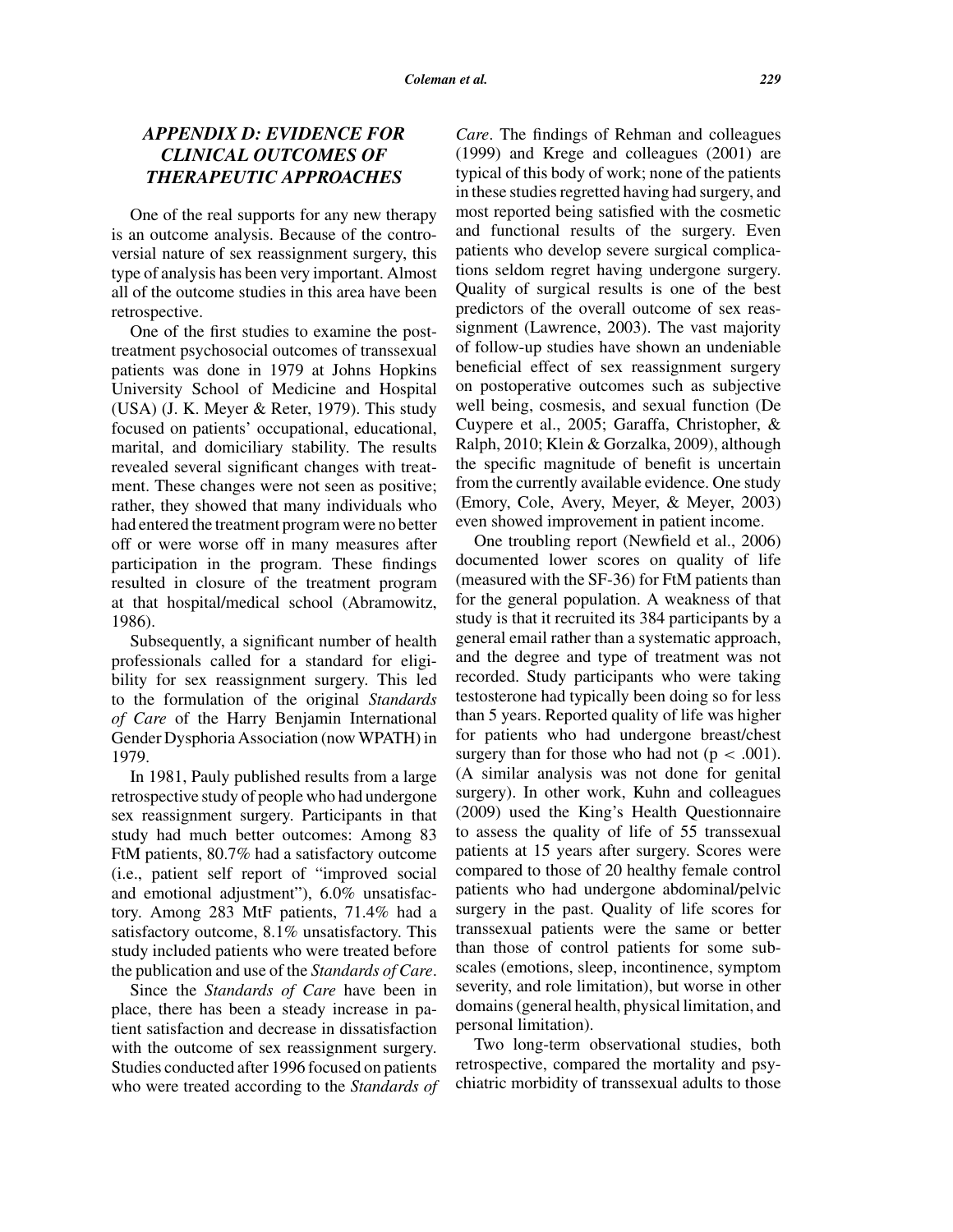of general population samples (Asscheman et al., 2011; Dhejne et al., 2011). An analysis of data from the Swedish National Board of Health and Welfare information registry found that individuals who had received sex reassignment surgery (191 MtF and 133 FtM) had significantly higher rates of mortality, suicide, suicidal behavior, and psychiatric morbidity than those for a nontranssexual control group matched on age, immigrant status, prior psychiatric morbidity, and birth sex (Dhejne et al., 2011). Similarly, a study in the Netherlands reported a higher total mortality rate, including incidence of suicide, in both pre- and postsurgery transsexual patients (966 MtF and 365 FtM) than in the general population of that country (Asscheman et al., 2011). Neither of these studies questioned the efficacy of sex reassignment; indeed, both lacked an adequate comparison group of transsexuals who either did not receive treatment or who received treatment other than genital surgery. Moreover, transexual people in these studies were treated as far back as the 1970's. However, these findings do emphasize the need to have good long-term psychological and psychiatric care available for this population. More studies are needed that focus on the outcomes of current assessment and treatment approaches for gender dysphoria.

It is difficult to determine the effectiveness of hormones alone in the relief of gender dysphoria. Most studies evaluating the effectiveness of masculinizing/feminizing hormone therapy on gender dysphoria have been conducted with patients who have also undergone sex reassignment surgery. Favorable effects of therapies that included both hormones and surgery were reported in a comprehensive review of over 2000 patients in 79 studies (mostly observational) conducted between 1961 and 1991 (Eldh, Berg, & Gustafsson, 1997; Gijs & Brewaeys, 2007; Murad et al., 2010; Pfäfflin & Junge, 1998). Patients operated on after 1986 did better than those before 1986; this reflects significant improvement in surgical complications (Eldh et al., 1997). Most patients have reported improved psychosocial outcomes, ranging between 87% for MtF patients and 97% for FtM patients (Green & Fleming, 1990). Similar improvements were found in a Swedish study in which "almost all patients were satisfied with sex reassignment at 5 years, and 86% were assessed by clinicians at follow-up as stable or improved in global functioning" (Johansson, Sundbom, Höjerback, & Bodlund, 2010). Weaknesses of these earlier studies are their retrospective design and use of different criteria to evaluate outcomes.

A prospective study conducted in the Netherlands evaluated 325 consecutive adult and adolescent subjects seeking sex reassignment (Smith, Van Goozen, Kuiper, & Cohen-Kettenis, 2005). Patients who underwent sex reassignment therapy (both hormonal and surgical intervention) showed improvements in their mean gender dysphoria scores, measured by the Utrecht Gender Dysphoria Scale. Scores for body dissatisfaction and psychological function also improved in most categories. Fewer than 2% of patients expressed regret after therapy. This is the largest prospective study to affirm the results from retrospective studies that a combination of hormone therapy and surgery improves gender dysphoria and other areas of psychosocial functioning. There is a need for further research on the effects of hormone therapy without surgery, and without the goal of maximum physical feminization or masculinization.

Overall, studies have been reporting a steady improvement in outcomes as the field becomes more advanced. Outcome research has mainly focused on the outcome of sex reassignment surgery. In current practice there is a range of identity, role, and physical adaptations that could use additional follow-up or outcome research (Institute of Medicine, 2011).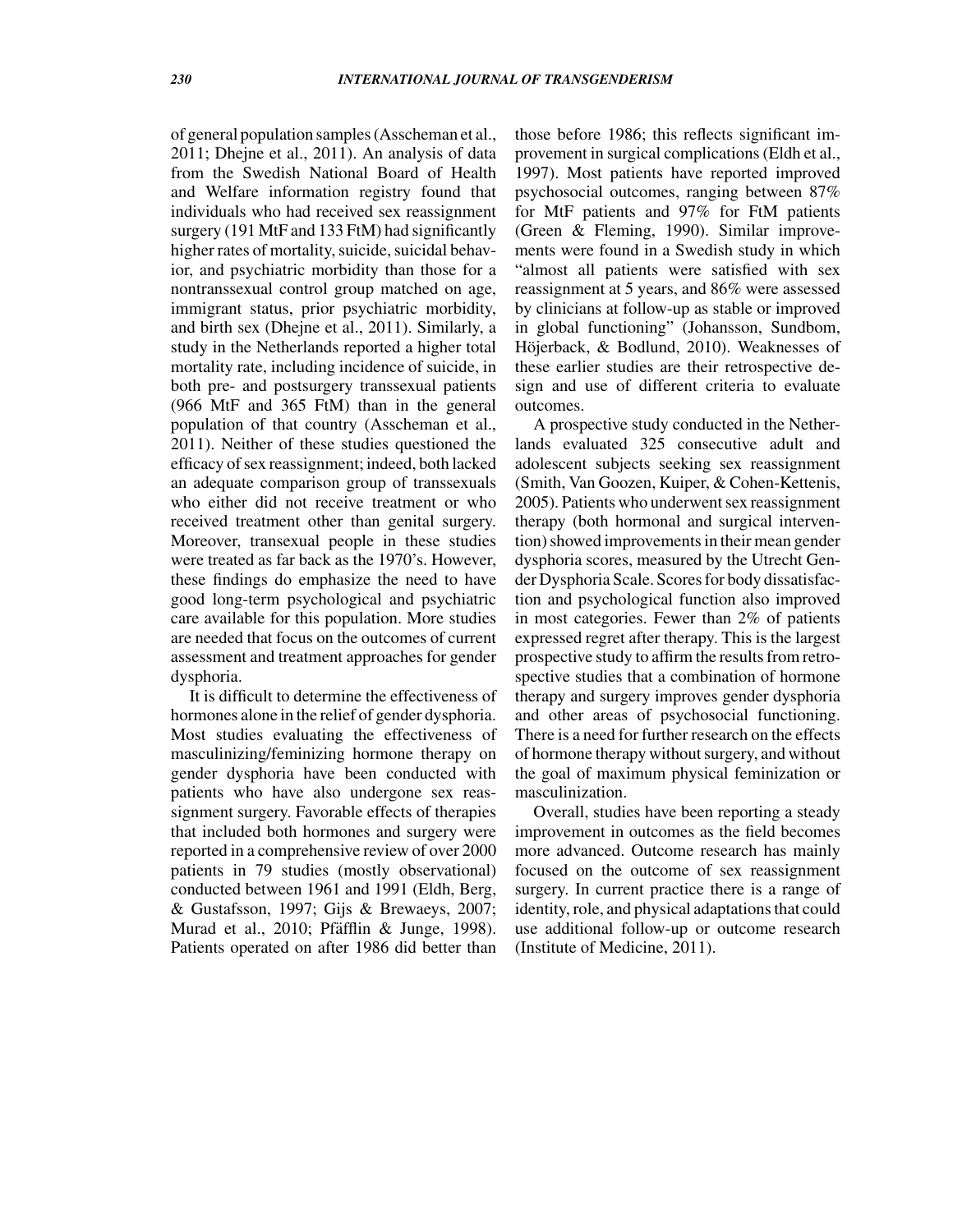### *APPENDIX E: DEVELOPMENT PROCESS FOR THE* **STANDARDS OF CARE, VERSION 7**

The process of developing *Standards of Care, Version 7,* began when an initial *SOC* "work group" was established in 2006. Members were invited to examine specific sections of *SOC, Version 6*. For each section, they were asked to review the relevant literature, identify areas where research was lacking and needed, and recommend potential revisions to the *SOC* as warranted by new evidence. Invited papers were submitted by the following authors: Aaron Devor, Walter Bockting, George Brown, Michael Brownstein, Peggy Cohen-Kettenis, Griet De-Cuypere, Petra De Sutter, Jamie Feldman, Lin Fraser, Arlene Istar Lev, Stephen Levine, Walter Meyer, Heino Meyer-Bahlburg, Stan Monstrey, Loren Schechter, Mick van Trotsenburg, Sam Winter, and Ken Zucker. Some of these authors chose to add coauthors to assist them in their task.

Initial drafts of these papers were due June 1, 2007. Most were completed by September 2007, with the rest completed by the end of 2007. These manuscripts were then submitted to the *International Journal of Transgenderism (IJT).* Each underwent the regular *IJT* peer review process. The final papers were published in Volume 11 (1–4) in 2009, making them available for discussion and debate.

After these articles were published, an *SOC* Revision Committee was established by the WPATH Board of Directors in 2010. The Revision Committee was first charged with debating and discussing the *IJT* background papers through a Google website. A subgroup of the Revision Committee was appointed by the Board of Directors to serve as the Writing Group. This group was charged with preparing the first draft of *SOC, Version 7,* and continuing to work on revisions for consideration by the broader Revision Committee. The Board also appointed an International Advisory Group of transsexual, transgender, and gender-nonconforming individuals to give input on the revision.

A technical writer was hired to (1) review all of the recommendations for revision—both the original recommendations as outlined in the *IJT* articles and additional recommendations that emanated from the online discussion—and (2) create a survey to solicit further input on these potential revisions. From the survey results, the Writing Group was able to discern where these experts stood in terms of areas of agreement and areas in need of more discussion and debate. The technical writer then (3) created a very rough first draft of *SOC, Version 7,* for the Writing Group to consider and build on.

The Writing Group met on March 4 and 5, 2011, in a face-to-face expert consultation meeting. They reviewed all recommended changes and debated and came to consensus on various controversial areas. Decisions were made based on the best available science and expert consensus. These decisions were incorporated into the draft, and additional sections were written by the Writing Group with the assistance of the technical writer.

The draft that emerged from the consultation meeting was then circulated among the Writing Group and finalized with the help of the technical writer. Once this initial draft was finalized it was circulated among the broader *SOC* Revision Committee and the International Advisory Group. Discussion was opened up on the Google website and a conference call was held to resolve issues. Feedback from these groups was considered by the Writing Group, who then made further revisions. Two additional drafts were created and posted on the Google website for consideration by the broader *SOC* Revision Committee and the International Advisory Group. Upon completion of these three iterations of review and revision, the final document was presented to the WPATH Board of Directors for approval. The Board of Directors approved this version on September 14, 2011.

#### *Funding*

The *Standards of Care* revision process was made possible through a generous grant from the Tawani Foundation and a gift from an anonymous donor. These funds supported the following:

1. Costs of a professional technical writer;